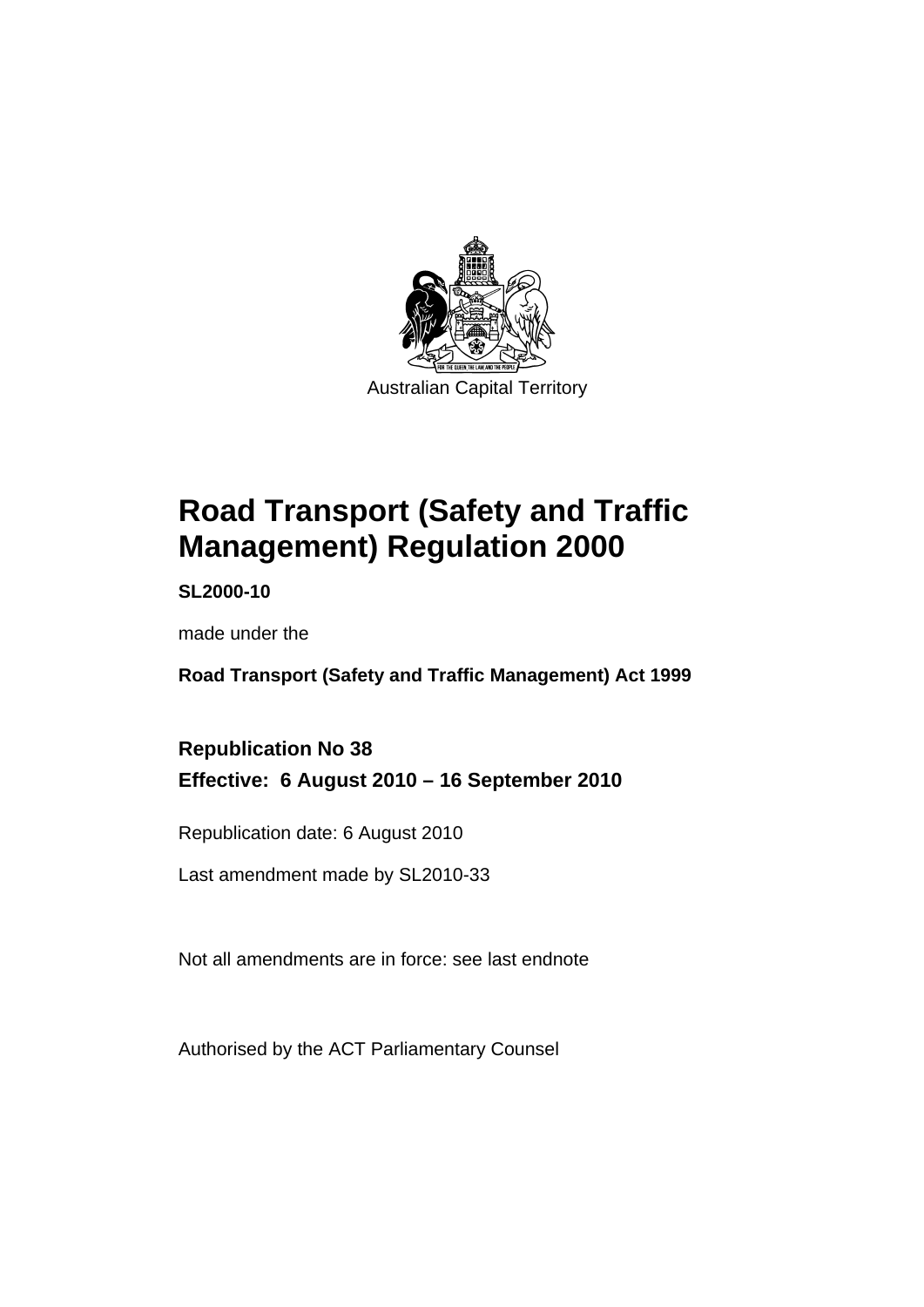#### **About this republication**

#### **The republished law**

This is a republication of the *Road Transport (Safety and Traffic Management) Regulation 2000*, made under the *[Road Transport \(Safety and Traffic Management\) Act 1999](#page-10-0)* (including any amendment made under the *Legislation Act 2001*, part 11.3 (Editorial changes)) as in force on 6 August 2010*.* It also includes any amendment, repeal or expiry affecting the republished law to 6 August 2010.

The legislation history and amendment history of the republished law are set out in endnotes 3 and 4.

#### **Kinds of republications**

The Parliamentary Counsel's Office prepares 2 kinds of republications of ACT laws (see the ACT legislation register at www.legislation.act.gov.au):

- authorised republications to which the *Legislation Act 2001* applies
- unauthorised republications.

The status of this republication appears on the bottom of each page.

#### **Editorial changes**

The *Legislation Act 2001*, part 11.3 authorises the Parliamentary Counsel to make editorial amendments and other changes of a formal nature when preparing a law for republication. Editorial changes do not change the effect of the law, but have effect as if they had been made by an Act commencing on the republication date (see *Legislation Act 2001*, s 115 and s 117). The changes are made if the Parliamentary Counsel considers they are desirable to bring the law into line, or more closely into line, with current legislative drafting practice.

This republication includes amendments made under part 11.3 (see endnote 1).

#### **Uncommenced provisions and amendments**

If a provision of the republished law has not commenced or is affected by an uncommenced amendment, the symbol  $\mathbf{U}$  appears immediately before the provision heading. The text of the uncommenced provision or amendment appears only in the last endnote.

#### **Modifications**

If a provision of the republished law is affected by a current modification, the symbol  $\vert \mathbf{M} \vert$ appears immediately before the provision heading. The text of the modifying provision appears in the endnotes. For the legal status of modifications, see *Legislation Act 2001*, section 95.

#### **Penalties**

At the republication date, the value of a penalty unit for an offence against this law is \$110 for an individual and \$550 for a corporation (see *Legislation Act 2001*, s 133).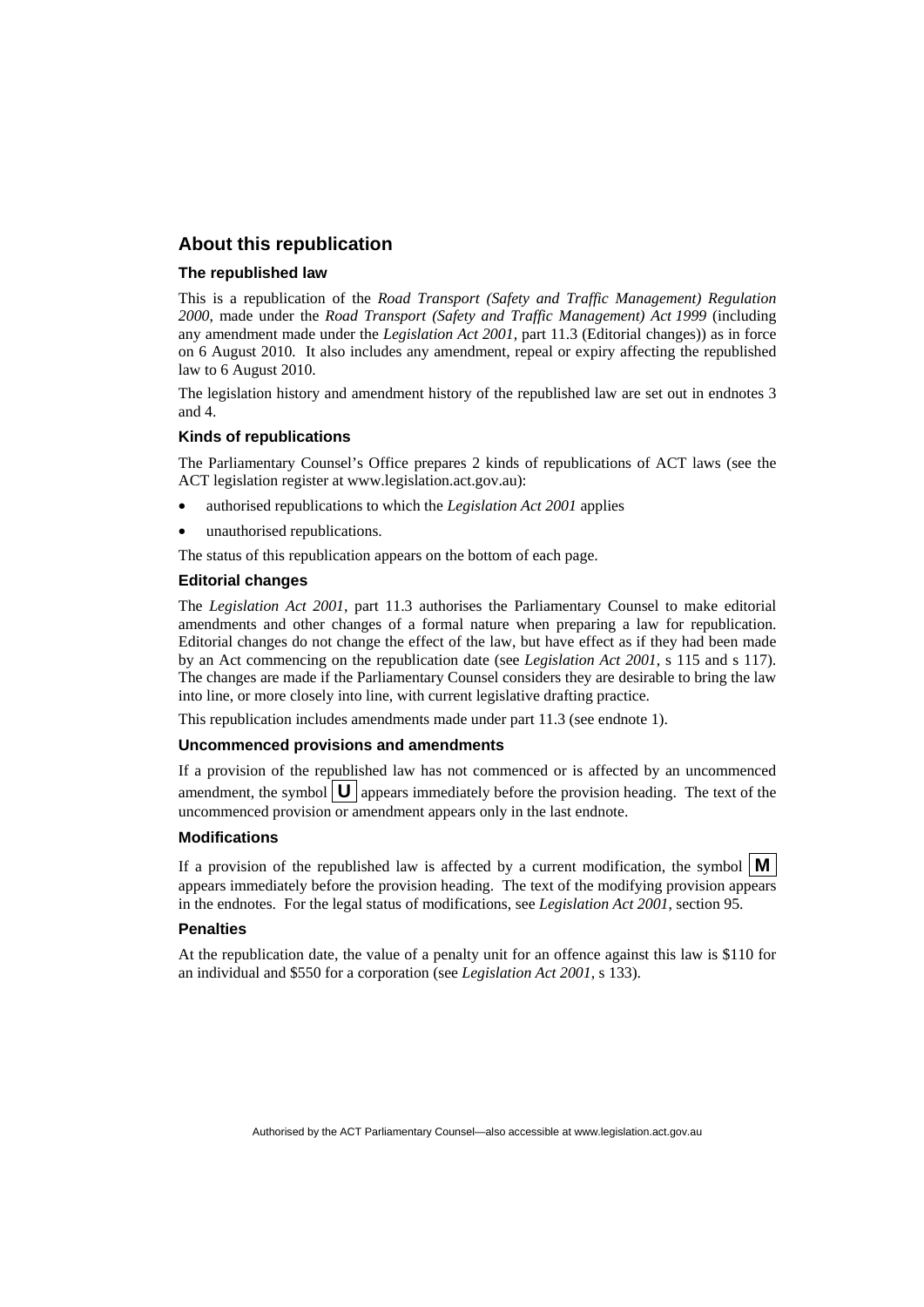

# **[Road Transport \(Safety and Traffic](#page-10-0)  [Management\) Regulation 2000](#page-10-0)**

made under the

**[Road Transport \(Safety and Traffic Management\) Act 1999](#page-10-0)** 

# **Contents**

Page

| <b>Chapter 1</b> | <b>Preliminary</b>                                                |            |
|------------------|-------------------------------------------------------------------|------------|
| 1                | Name of regulation                                                | 2          |
| 2                | Dictionary                                                        | 2          |
| 3                | Dictionary—application to Australian Road Rules                   | 2          |
| 3A               | Road includes road related area                                   | 2          |
| 3B               | Meaning of <i>park</i> and <i>stop</i>                            | 3          |
| 4                | <b>Notes</b>                                                      | 3          |
| 4A               | Offences against regulation-application of Criminal Code etc      | 3          |
| 4B               | Offences against regulation are strict liability offences         | 4          |
| R38<br>06/08/10  | Road Transport (Safety and Traffic Management)<br>Regulation 2000 | contents 1 |
|                  | Effective: 06/08/10-16/09/10                                      |            |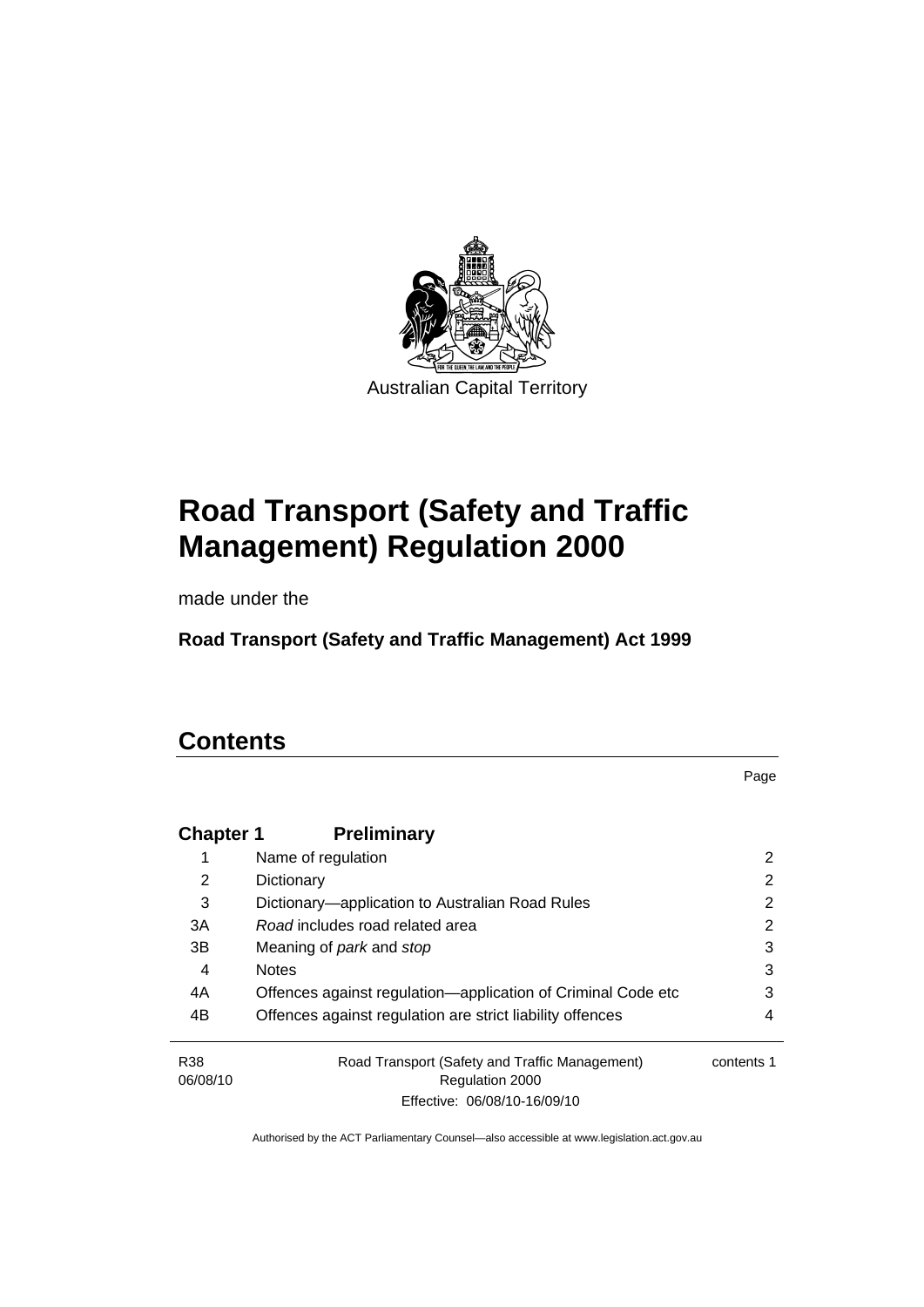| 4C                    | General defence of accident or reasonable effort                                     | Page<br>4      |
|-----------------------|--------------------------------------------------------------------------------------|----------------|
| <b>Chapter 2</b>      | <b>Australian Road Rules</b>                                                         |                |
| <b>Part 2.1</b>       | <b>Incorporation into ACT law</b>                                                    |                |
| 5                     | Meaning of Australian Road Rules                                                     | 5              |
| 6                     | Incorporation of Australian Road Rules into ACT law                                  | 5              |
| 6A                    | Transitional-ARR r 266 and r 267                                                     | 5              |
| <b>Part 2.2</b>       | <b>How the Australian Road Rules are</b><br>incorporated                             |                |
| <b>Division 2.2.1</b> | General                                                                              |                |
| 7                     | References to another law of this jurisdiction etc                                   | $\overline{2}$ |
| Division 2.2.2        | Other provisions for the Australian Road Rules                                       |                |
| 8                     | ARR r 10 (2)-penalties for offences                                                  | $\overline{c}$ |
| 9                     | ARR r 95-emergency stopping lane only signs                                          | 3              |
| 10                    | ARR r 104-no truck signs                                                             | 3              |
| 11                    | ARR r 151 (3) (b)-riding a motorbike or bicycle alongside more than 1<br>other rider | 3              |
| 12                    | ARR r 158 (2) (c)—other vehicles permitted to travel in bus lanes                    | 3              |
| 13                    | ARR r 179 (1) (c)—stopping in a loading zone—goods and permit<br>vehicles            | 4              |
| 13A                   | ARR r 179 (1) (c) and (2) (c)—stopping in loading zone—taxis                         | 4              |
| 13B                   | ARR r 183-stopping in a bus zone                                                     | 5              |
| 13C                   | ARR r 195-stopping at or near a bus stop                                             | 6              |
| 14                    | ARR r 199 (2)-stopping near postbox                                                  | 6              |
| 15                    | ARR r 206 (2) (b), (c)—time extension for people with disabilities<br>permit         | 6              |
| 16                    | ARR r 207 (2) (a)—fees for parking in pay parking spaces                             | 7              |
| 16A                   | ARR r 213 (5)—making a motor vehicle secure—exception                                | $\overline{7}$ |
| 17                    | ARR r 215 (4)-lights required to be fitted to a vehicle                              | $\overline{7}$ |
| 18                    | ARR r 216 (3)-towing a vehicle at night or in hazardous weather<br>conditions        | 8              |

| contents 2 | Road Transport (Safety and Traffic Management) | R38      |
|------------|------------------------------------------------|----------|
|            | Regulation 2000                                | 06/08/10 |
|            | Effective: 06/08/10-16/09/10                   |          |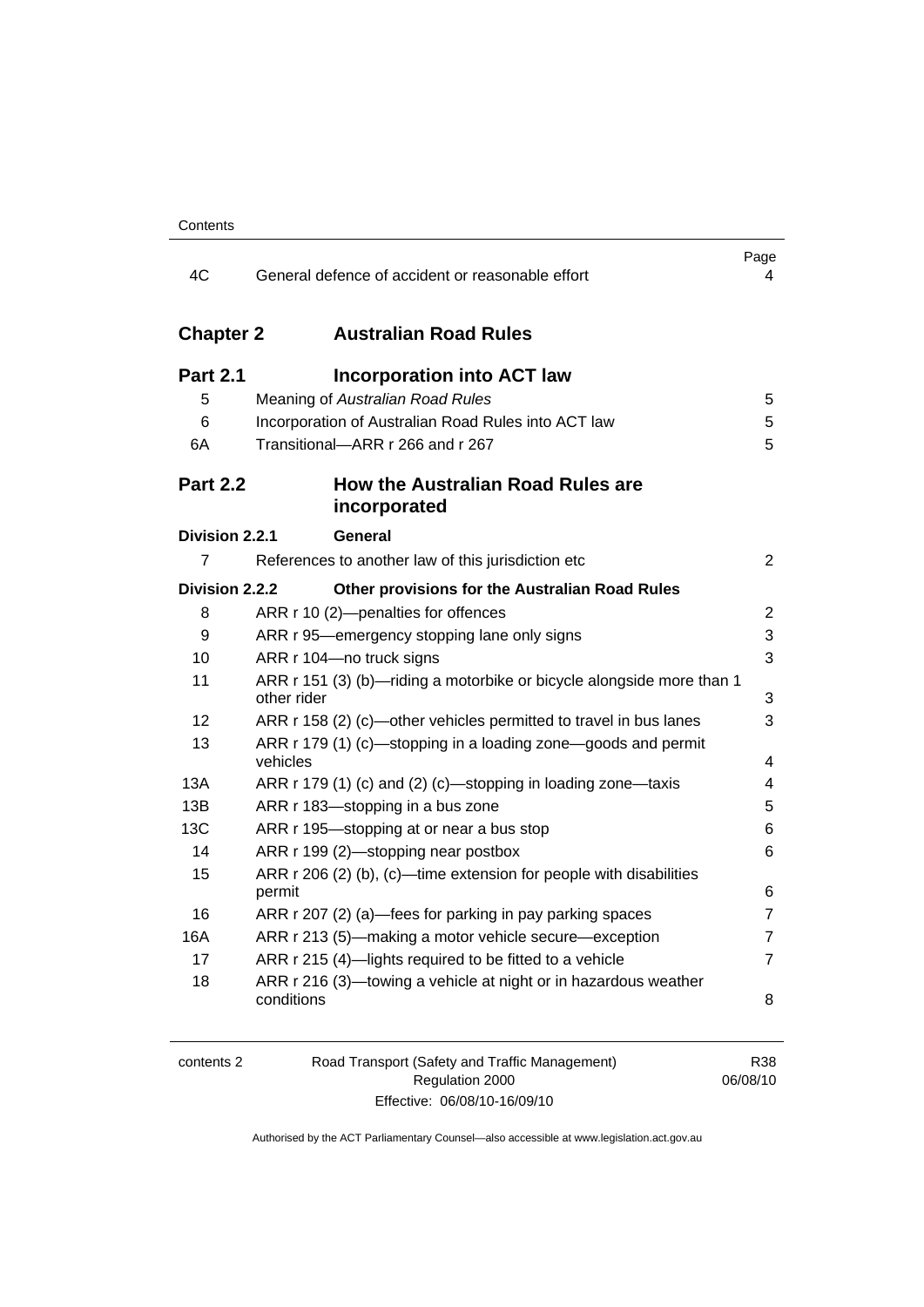| Contents |
|----------|
|----------|

|                 |                                                                            | Page |
|-----------------|----------------------------------------------------------------------------|------|
| 19              | ARR r 220 (3)—using lights on vehicles that are stopped                    | 8    |
| 20              | ARR r 221 (f)—using hazard warning lights on buses carrying children       | 8    |
| 21              | ARR r 222—using warning lights on buses carrying children                  |      |
| 22              | ARR r 225-use of radar detectors                                           | 9    |
| 22A             | ARR r 236 (6)-hitchhiking, roadside commerce etc permitted                 | 9    |
| 23              | ARR r 244C-motorised scooters not to be used                               | 10   |
| 23A             | ARR r 266-children travelling in interstate registered vehicles            | 10   |
| 23B             | ARR r 266 (3) (b)—wearing of seatbelts by passengers under 16 years<br>old | 10   |
| 24              | ARR r 266 (7)—wearing of seatbelts by passengers under 16 years<br>old     | 11   |
| 25              | ARR r 267 (3)-certificates of exemption from wearing seatbelts             | 11   |
| 26              | ARR r 270 (3)—wearing motorbike helmets                                    | 12   |
| 27              | ARR r 271 (6)-riding on motorbikes                                         | 12   |
| 27A             | ARR r 280 (2) (a)—other vehicles to which B light rules apply              | 12   |
| 28              | ARR r 287 (3), (4)-duties of participants in crashes                       | 13   |
| 29              | ARR r 289 (1) (g)—driving on nature strip                                  | 14   |
| 30              | ARR r 298-driving with a person in or on trailer                           |      |
| 31              | ARR r 310 (3), (4)-exemption for road workers etc                          |      |
| 32              | ARR r 313-postal workers                                                   | 16   |
| 33              | ARR dict-definitions for dictionary                                        | 16   |
| <b>Part 2.3</b> | <b>Additional ACT road rules</b>                                           |      |
| Division 2.3.1  | Noise and other nuisances                                                  |      |
| 37              | Making unnecessary engine noise                                            | 19   |
| 38              | Emission of waste oil or grease                                            | 19   |
| Division 2.3.2  | Driver and passenger safety                                                |      |
| 39              | Safety of persons on trailers                                              | 20   |
| 40              | Passengers in sidecars to be seated                                        | 21   |
| Division 2.3.3  | <b>Trailers and towing</b>                                                 |      |
| 41              | Number of vehicles that may be drawn                                       | 21   |
| 42              | Towing by vehicles under 4.5t                                              | 23   |

| R38      |  |
|----------|--|
| 06/08/10 |  |

Road Transport (Safety and Traffic Management) Regulation 2000 Effective: 06/08/10-16/09/10

contents 3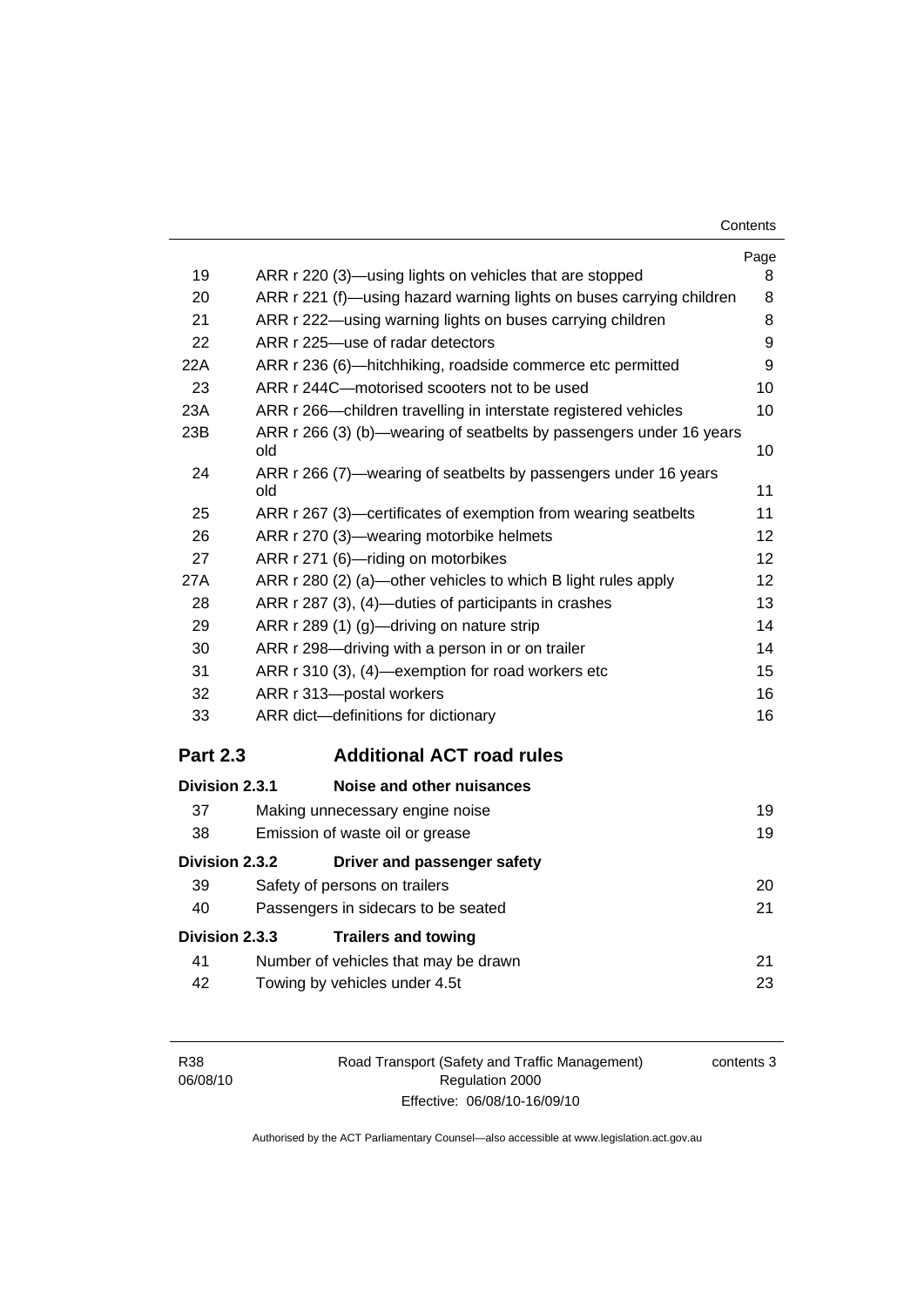#### **Contents**

|                                          |             |                                                                 | Page |
|------------------------------------------|-------------|-----------------------------------------------------------------|------|
| Division 2.3.4                           |             | <b>Lights on vehicles</b>                                       |      |
| 43<br>Lights on motor vehicles generally |             | 24                                                              |      |
| Division 2.3.5<br><b>Metered parking</b> |             |                                                                 |      |
| 44                                       |             | Metered parking-parking in spaces                               | 26   |
| 44A                                      |             | Metered parking-parking fees                                    | 26   |
| 44B                                      |             | Metered parking-maximum length of stay                          | 27   |
| 45                                       |             | Metered parking-exceptions to s 44A and s 44B                   | 27   |
| 46                                       |             | Temporary closure of metered parking spaces                     | 28   |
| 47                                       |             | Misuse of parking meters                                        | 29   |
| 48                                       |             | Interfering with parking meters etc                             | 29   |
| Division 2.3.6                           |             | <b>Ticket parking</b>                                           |      |
| 49                                       |             | Ticket parking-parking in spaces                                | 29   |
| 49A                                      |             | Ticket parking-display of tickets                               | 30   |
| 49B                                      |             | Ticket parking-maximum length of stay                           | 32   |
| 50                                       |             | Ticket parking—exceptions to s 49A and s 49B                    | 33   |
| 51                                       |             | Temporary closure of ticket parking spaces and areas            | 34   |
| 52                                       |             | Use of false or damaged parking tickets etc                     | 35   |
| 53                                       |             | Misuse of parking ticket machines                               | 35   |
| 54                                       |             | Interfering with parking ticket machines etc                    | 36   |
| 55                                       |             | Interfering with parking tickets                                | 36   |
| Division 2.3.7                           |             | Other ACT road rules about stopping and parking                 |      |
| 56                                       | authorities | Unauthorised use of parking permits and mobility parking scheme | 37   |
| 56A                                      | authorities | Interfering with parking permits and mobility parking scheme    | 37   |
| 57A                                      |             | Stopping public buses in bus zones and at bus stops             | 38   |
| 58                                       |             | Stopping in an emergency etc or to comply with another law      | 39   |
| Division 2.3.8                           |             | <b>Other ACT road rules</b>                                     |      |
| 60                                       |             | Interrupting funeral processions etc                            | 40   |
| 61                                       |             | Driving on roads closed to traffic                              | 40   |
| 62                                       |             | Use of wheeled recreational devices and wheeled toys on roads   | 40   |
|                                          |             |                                                                 |      |

| contents 4 |  |
|------------|--|
|------------|--|

4 Road Transport (Safety and Traffic Management) Regulation 2000 Effective: 06/08/10-16/09/10

R38 06/08/10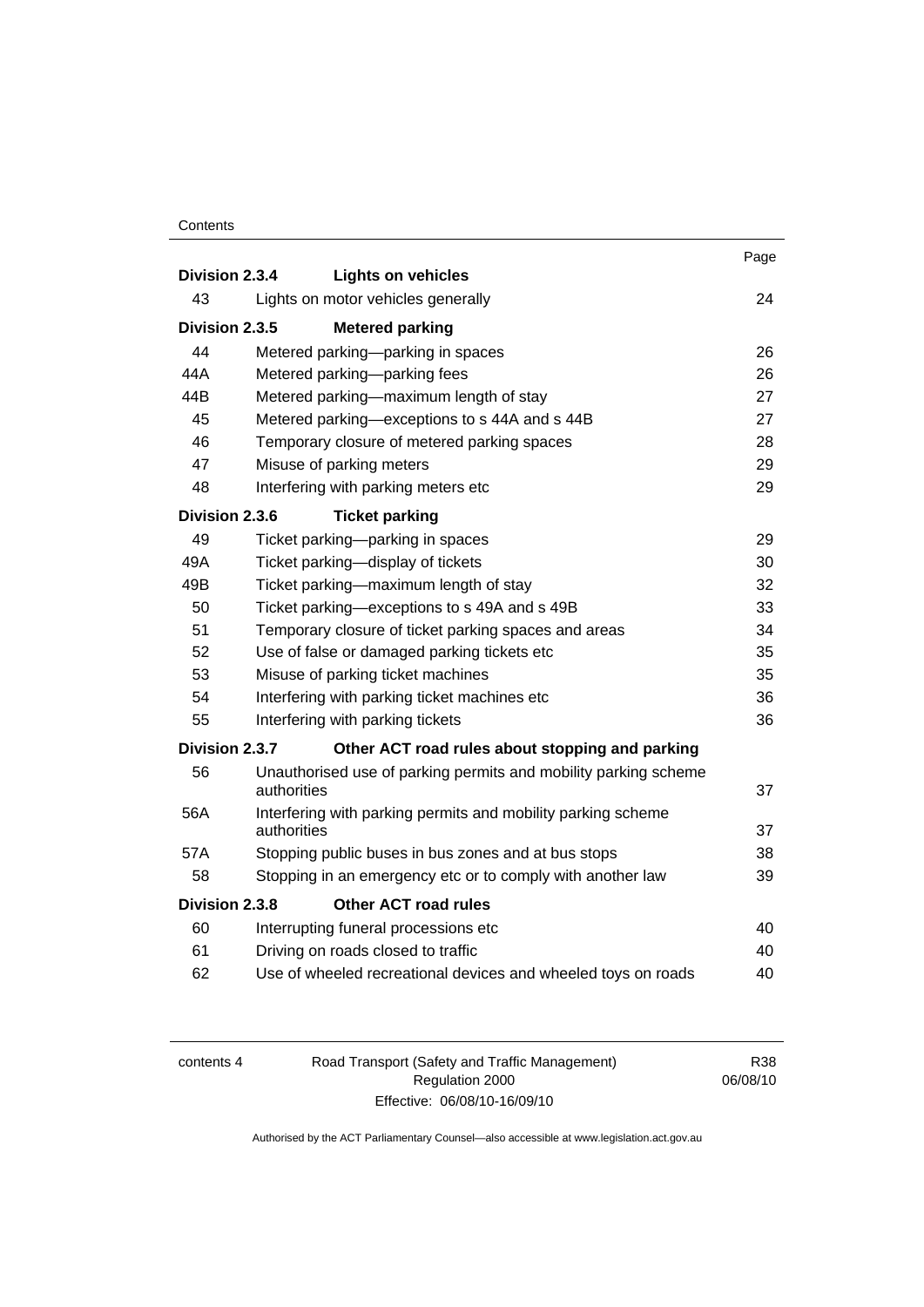| Contents |
|----------|
|----------|

|                 |                                                                                                         | Page |
|-----------------|---------------------------------------------------------------------------------------------------------|------|
| <b>Part 2.4</b> | <b>Other provisions</b>                                                                                 |      |
| 63              | Devices that are prescribed traffic control devices—Act, dict, def<br>prescribed traffic control device | 42   |
| 64              | Preventing prescribed traffic control devices being clearly visible                                     | 42   |
| 65              | Use of do not overtake turning vehicle sign                                                             | 43   |
| 66              | Approvals etc by road transport authority                                                               | 43   |
| 67              | Exemption from requirement about riding on motorbikes                                                   | 44   |
| 68              | Defence of complying with direction of police officer or authorised                                     |      |
|                 | person                                                                                                  | 44   |
| 69              | Exemption for driver of police vehicles                                                                 | 44   |
| 70              | Exemption for driver of emergency vehicles                                                              | 45   |
| 71              | Stopping and parking exemption for police and emergency vehicles<br>and authorised people               | 45   |

# **Chapter 3 Parking**

| <b>Part 3.1</b> | <b>Parking schemes</b>                          |    |
|-----------------|-------------------------------------------------|----|
| Division 3.1.1  | <b>Metered parking schemes</b>                  |    |
| 72              | Metered parking schemes                         | 47 |
| 73              | Metered parking areas                           | 47 |
| 74              | Parking meters                                  | 47 |
| 75              | Metered parking spaces                          |    |
| Division 3.1.2  | <b>Ticket parking schemes</b>                   |    |
| 75A             | Parking authorities                             | 48 |
| 75B             | Parking authority guidelines                    | 48 |
| 76              | Ticket parking schemes—road transport authority | 49 |
| 76A             | Ticket parking schemes—parking authorities      | 49 |
| 77              | Ticket parking areas                            | 50 |
| 78              | Ticket parking spaces                           | 50 |
| 79              | <b>Ticket machines</b>                          | 50 |
| 80              | Parking tickets                                 | 50 |
| 81              | Duration of parking tickets                     | 51 |

Road Transport (Safety and Traffic Management) Regulation 2000 Effective: 06/08/10-16/09/10

contents 5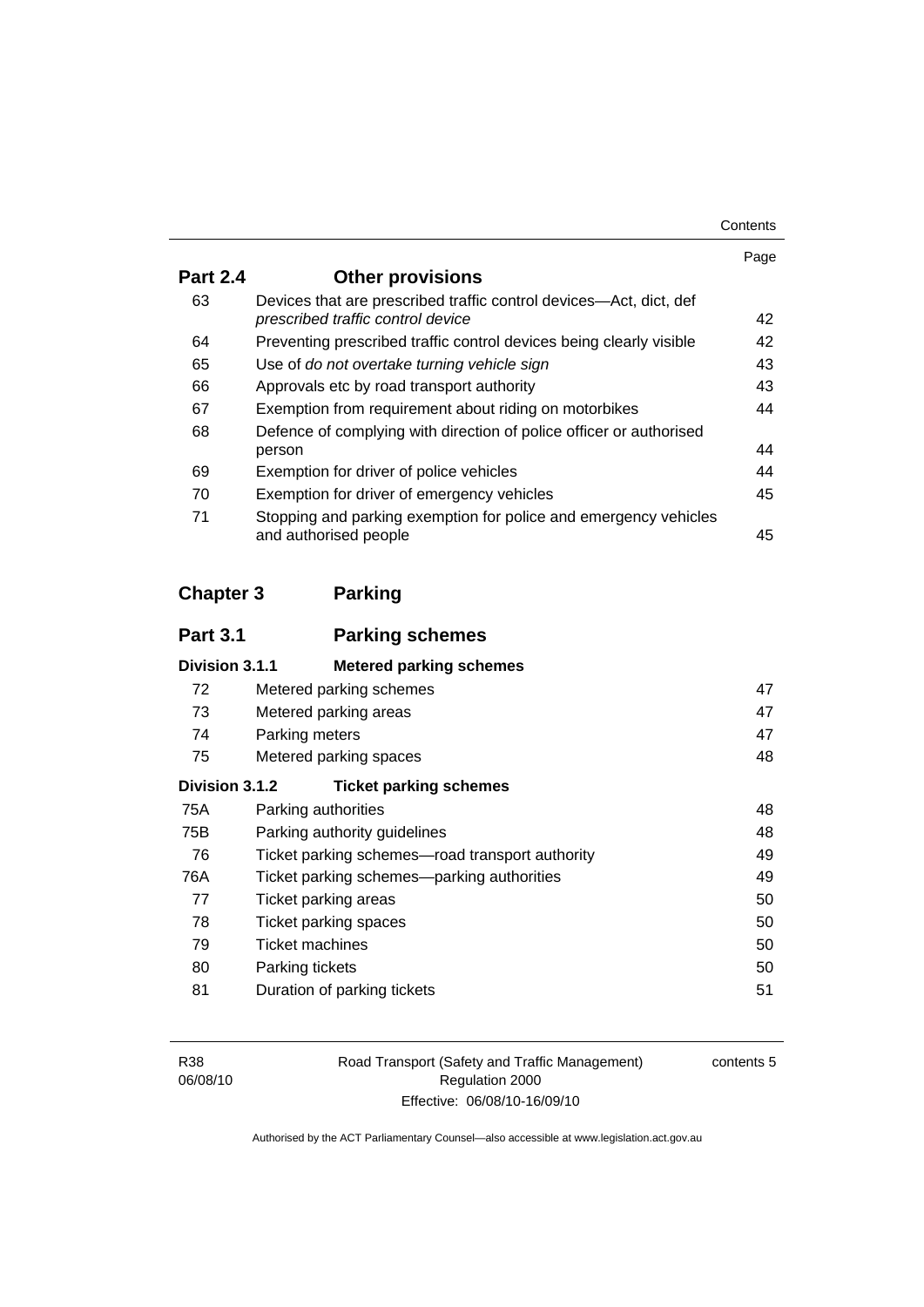#### **Contents**

|                 |                                                                                                   | Page            |
|-----------------|---------------------------------------------------------------------------------------------------|-----------------|
| Division 3.1.3  | <b>Heavy vehicle parking</b>                                                                      |                 |
| 82              | Definitions-div 3.1.3                                                                             | 51              |
| 83              | References in div 3.1.3 to land adjoining residential land                                        | 52              |
| 84              | Vehicle parked partly on residential land                                                         | 52              |
| 85              | Parking of certain vehicles on residential land prohibited                                        | 52              |
| 85A             | No more than 1 heavy vehicle on residential land                                                  | 53              |
| 85B             | Heavy vehicles to be parked away from residential land boundaries                                 | 53              |
| 86              | Parking of certain vehicles on land adjoining residential land prohibited                         | 54              |
| 87              | Parking of certain commercial vehicles on land with multi-unit housing                            | 54              |
| 87A             | No offence if reasonable necessity etc                                                            | 55              |
| 87B             | Heavy vehicle refrigeration units not to be operated on residential land                          | 55              |
| 87C             | Prohibition on night operation of heavy vehicle                                                   | 56              |
| 88              | Daily infringement                                                                                | 56              |
| Division 3.1.3A | Heavy vehicle parking-enforcement                                                                 |                 |
| 89              | Meaning of occupier-div 3.1.3A                                                                    | 57              |
| 90              | Power to enter premises                                                                           | 57              |
| 91              | Production of identity card                                                                       | 58              |
| 92              | Consent to entry                                                                                  | 58              |
| 93              | General powers on entry to premises                                                               | 59              |
| 94              | Damage etc to be minimised                                                                        | 60              |
| 95              | Compensation for exercise of enforcement powers                                                   | 60              |
| Division 3.1.4  | <b>Miscellaneous</b>                                                                              |                 |
| 97A             | Other powers to provide pay parking                                                               | 61              |
| 98              | Overlapping schemes                                                                               | 61              |
| 98A             | Income from ticket parking scheme                                                                 | 61              |
| 98B             | Costs of ticket parking scheme                                                                    | 62              |
| 99              | Trailers not separately chargeable                                                                | 62              |
| <b>Part 3.2</b> | Parking permits and mobility parking scheme<br>authorities                                        |                 |
| 100             | Parking permits                                                                                   | 63              |
| 101             | Mobility parking scheme authorities                                                               | 64              |
| 101A            | Parking permits and mobility parking scheme authorities-cancellation                              | 65              |
| contents 6      | Road Transport (Safety and Traffic Management)<br>Regulation 2000<br>Effective: 06/08/10-16/09/10 | R38<br>06/08/10 |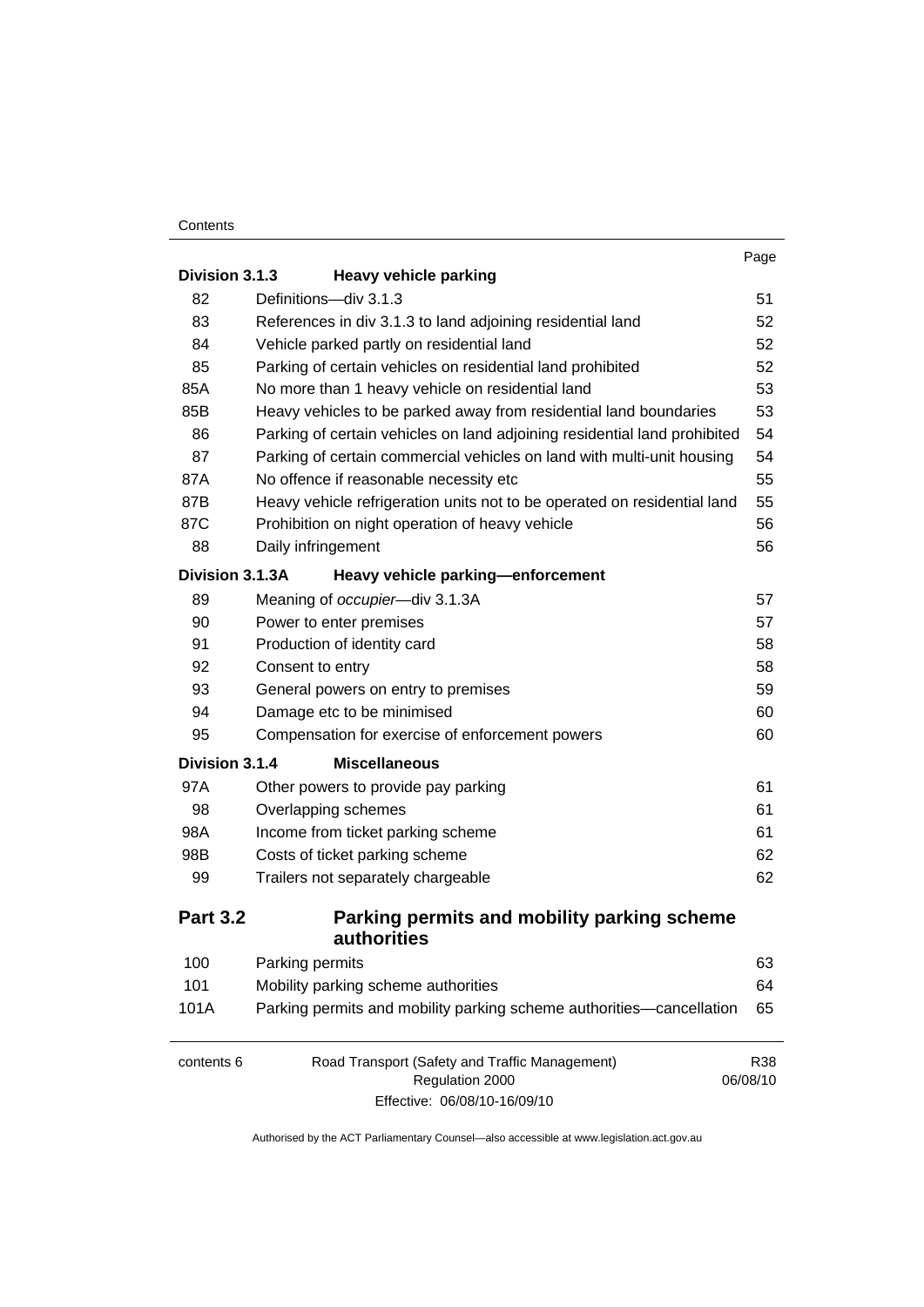|                  | cancelled                                                                      | 66 |
|------------------|--------------------------------------------------------------------------------|----|
| <b>Part 3.3</b>  | <b>Parking-other provisions</b>                                                |    |
| 101C             | Marking tyres by parking inspectors                                            | 67 |
| <b>Chapter 4</b> | <b>Traffic offence detection devices</b>                                       |    |
| 102              | Definitions-ch 4                                                               | 68 |
| 103              | Approved traffic offence detection devices                                     | 70 |
| 103A             | Approval of police vehicle speedometers                                        | 70 |
| 104              | Major testing of laser speed measuring devices                                 | 71 |
| 104A             | Major testing of other traffic offence detection devices                       | 72 |
| 104B             | Certification and sealing of traffic offence detection devices                 | 74 |
| 105              | Use of certain digital camera detection devices                                | 74 |
| 105A             | Use of certain laser speed measuring devices                                   | 75 |
| 105B             | Use of certain radar speed measuring devices                                   | 76 |
| 106              | Approved people-testing and sealing                                            | 77 |
| 107              | Approved people-use                                                            | 78 |
| 107A             | Recording of camera detection device image files—Act, s 23 (2) (c) (ii)        | 78 |
| 107B             | Verification of camera detection device image files-Act,<br>s 23 (2) (c) (iii) | 79 |
| 108              | Meaning of vehicle image codes                                                 | 80 |
| <b>Chapter 5</b> | <b>Miscellaneous</b>                                                           |    |
| 109              | Additional powers of police                                                    | 85 |
| 110              | Prohibition on car minding                                                     | 85 |
| 111              | Removal of unattended vehicles-Act, s 32 (1) (c)                               | 86 |
| 112              | Disposal of impounded vehicles-Act, s 10K                                      | 86 |
| 112A             | Disposal of forfeited vehicles-Act, s 10K                                      | 88 |
| 113              | Responsible person to inspect driver licence                                   | 88 |
| 114              | Responsible person's consent                                                   | 88 |
| 115              | Standards for safe carriage of loads-Act, s 14 (2)                             | 88 |

| R38      | Road Transport (Safety and Traffic Management) | contents |
|----------|------------------------------------------------|----------|
| 06/08/10 | Regulation 2000                                |          |
|          | Effective: 06/08/10-16/09/10                   |          |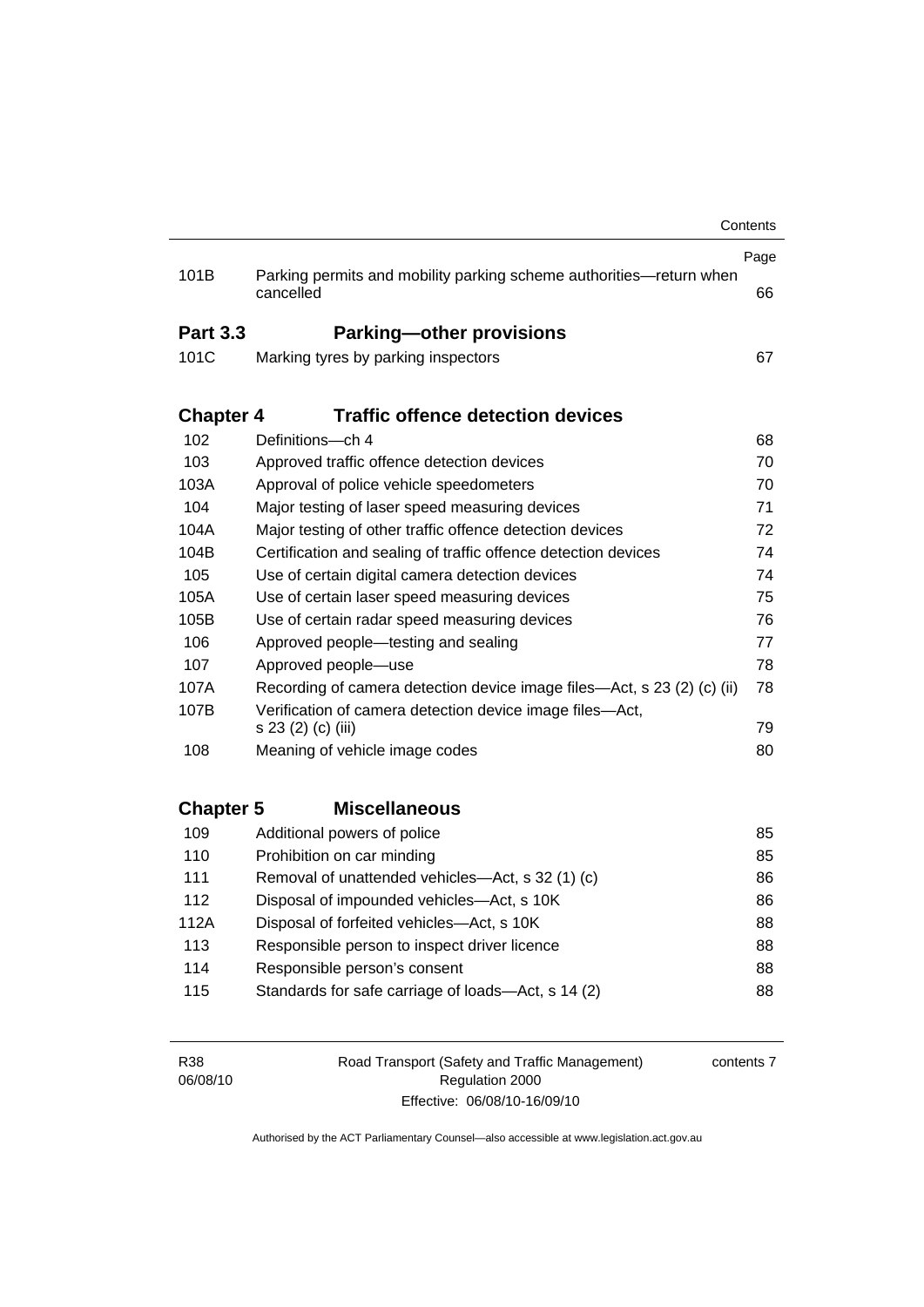#### **Contents**

|                   |                                            | Page |
|-------------------|--------------------------------------------|------|
| <b>Schedule 1</b> | <b>Meaning of location codes on images</b> | 89   |
| <b>Part 1.1</b>   | <b>Digital camera detection devices</b>    | 89   |
| <b>Part 1.2</b>   | <b>Fixed camera detection devices</b>      | 95   |
| <b>Dictionary</b> |                                            | 97   |
| <b>Endnotes</b>   |                                            |      |
|                   | About the endnotes                         | 107  |
| ◠                 | Abbrovistion kov                           | 107  |

|   | Abbreviation key       | 107 |
|---|------------------------|-----|
| 3 | Legislation history    | 108 |
| 4 | Amendment history      | 114 |
| 5 | Earlier republications | 131 |
| 6 | Uncommenced amendments | 133 |
|   |                        |     |

contents 8 Road Transport (Safety and Traffic Management) Regulation 2000 Effective: 06/08/10-16/09/10

R38 06/08/10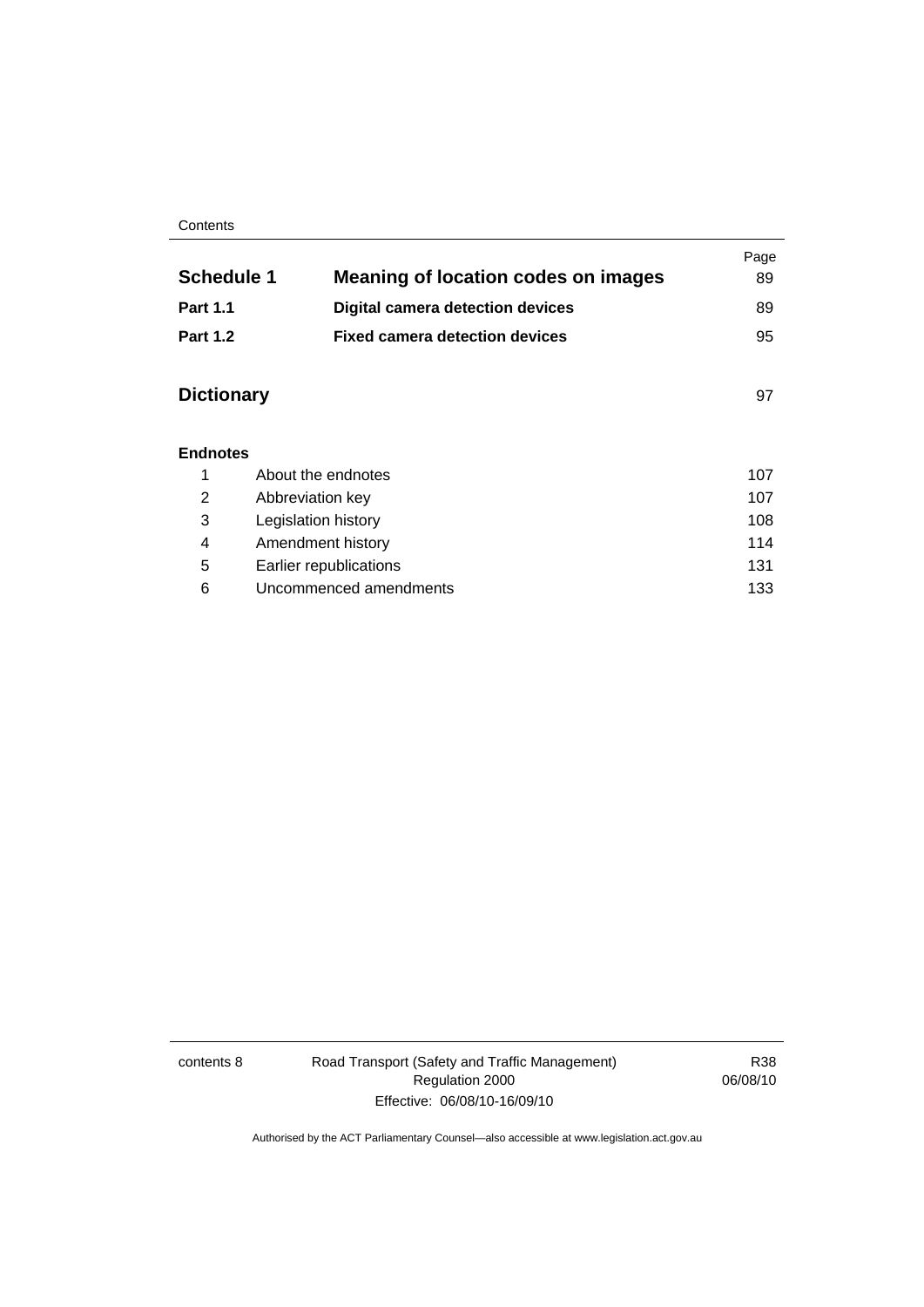<span id="page-10-0"></span>

# **Road Transport (Safety and Traffic Management) Regulation 2000**

made under the

**Road Transport (Safety and Traffic Management) Act 1999** 

R38 06/08/10

I

Road Transport (Safety and Traffic Management) Regulation 2000 Effective: 06/08/10-16/09/10

page 1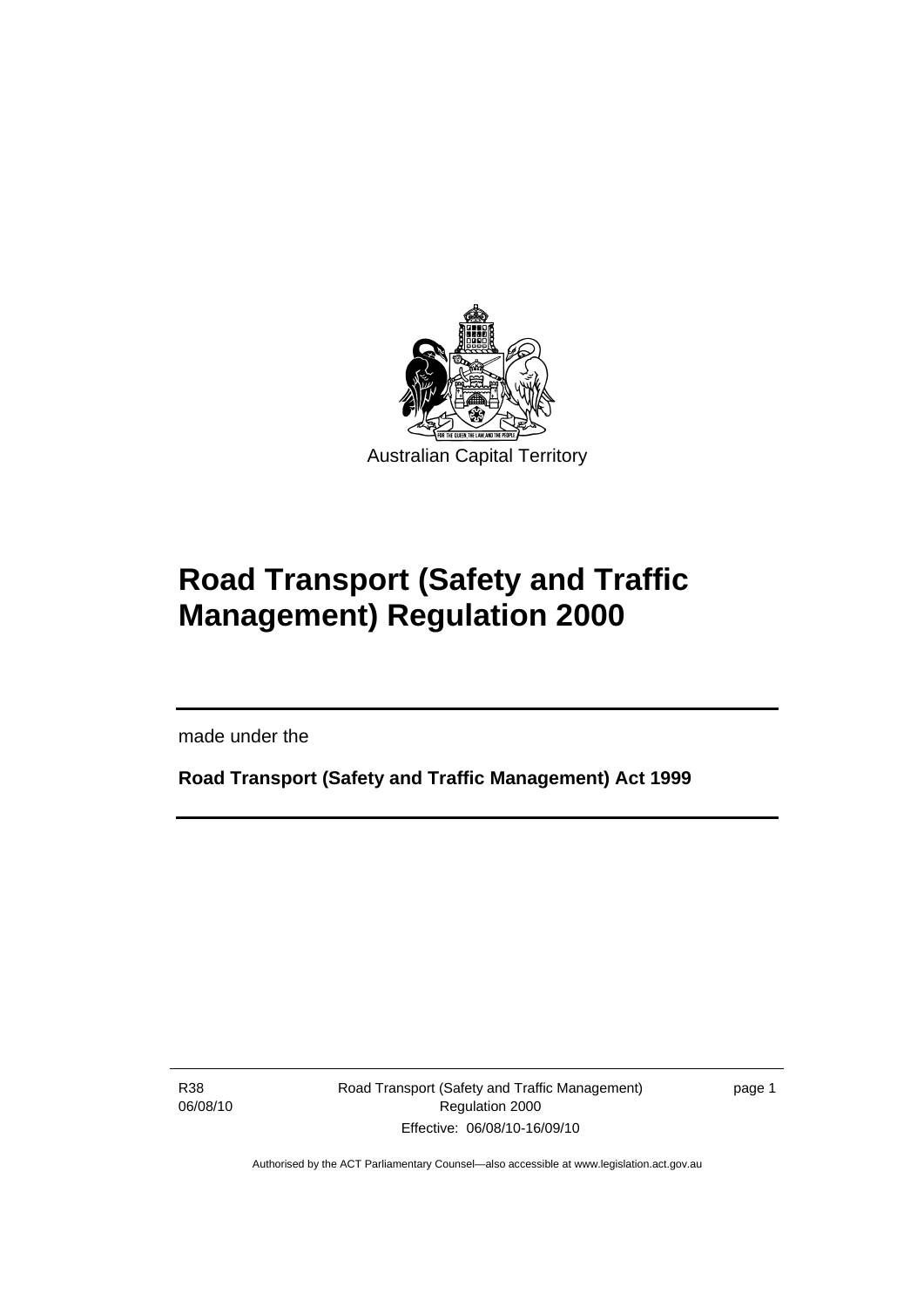<span id="page-11-0"></span>Section 1

# **Chapter 1** Preliminary

#### **1 Name of regulation**

This regulation is the *Road Transport (Safety and Traffic Management) Regulation 2000*.

#### **2 Dictionary**

The dictionary at the end of this regulation is part of the regulation.

*Note 1* The dictionary at the end of this regulation defines certain terms used in this regulation, and includes references (*signpost definitions*) to other terms defined elsewhere.

> For example, the signpost definition '*semitrailer*—see the *Road Transport (Vehicle Registration) Regulation 2000*, dictionary.' means that the term 'semitrailer' is defined in that dictionary and the definition applies to this regulation.

*Note 2* A definition in the dictionary (including a signpost definition) applies to the entire regulation unless the definition, or another provision of the regulation, provides otherwise or the contrary intention otherwise appears (see Legislation Act, s 155 and s 156 (1)).

#### **3 Dictionary—application to Australian Road Rules**

The definitions in the dictionary do not apply to the Australian Road Rules unless this regulation provides otherwise.

*Note* See div 2.2.1, note 2 for the relevant provisions of this regulation.

#### **3A** *Road* **includes road related area**

In this regulation:

*road* includes a road related area.

R38 06/08/10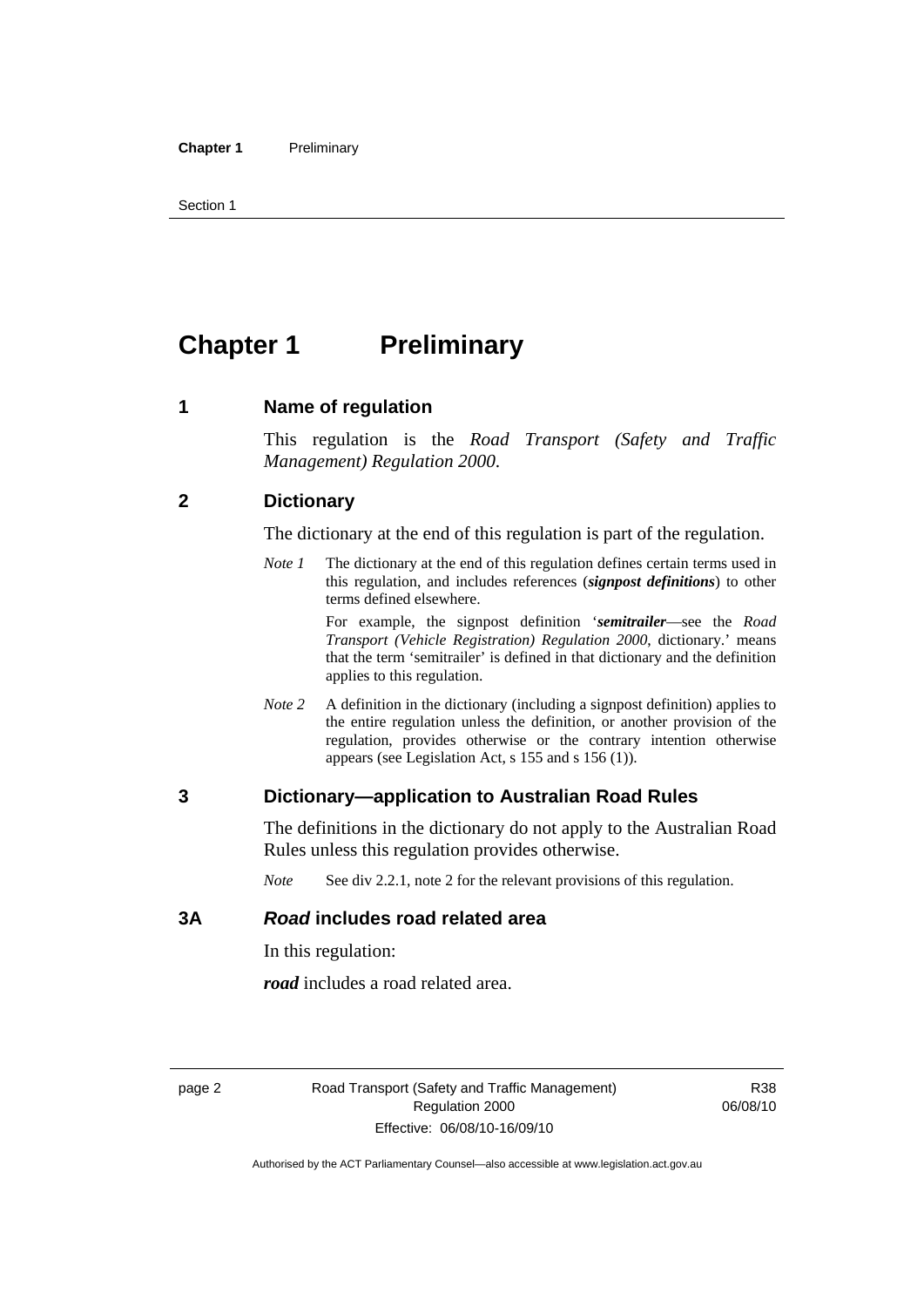#### <span id="page-12-0"></span>**3B Meaning of** *park* **and** *stop*

In this regulation:

*park*, in relation to a driver, includes stop and allow the driver's vehicle to stay (whether or not the driver leaves the vehicle).

*stop*, for a driver, includes park, but does not include stop to reverse the driver's vehicle into a parking bay or other parking space.

#### **4 Notes**

A note in this regulation is explanatory and is not part of this regulation.

*Note* See the Legislation Act, s 127 (1), (4) and (5) for the legal status of notes.

#### **4A Offences against regulation—application of Criminal Code etc**

Other legislation applies in relation to offences against this regulation (including the Australian Road Rules).

*Note 1 Criminal Code*

The Criminal Code, ch 2 applies to an offence against this regulation (see Code, pt 2.1).

The chapter sets out the general principles of criminal responsibility (including burdens of proof and general defences), and defines terms used for offences to which the Code applies (eg *conduct*, *intention*, *recklessness* and *strict liability*).

*Note 2 Penalty units* 

The Legislation Act, s 133 deals with the meaning of offence penalties that are expressed in penalty units.

*Note 3* The Australian Road Rules are to be read with, and as if they formed part of, this regulation (see s 6).

R38 06/08/10 page 3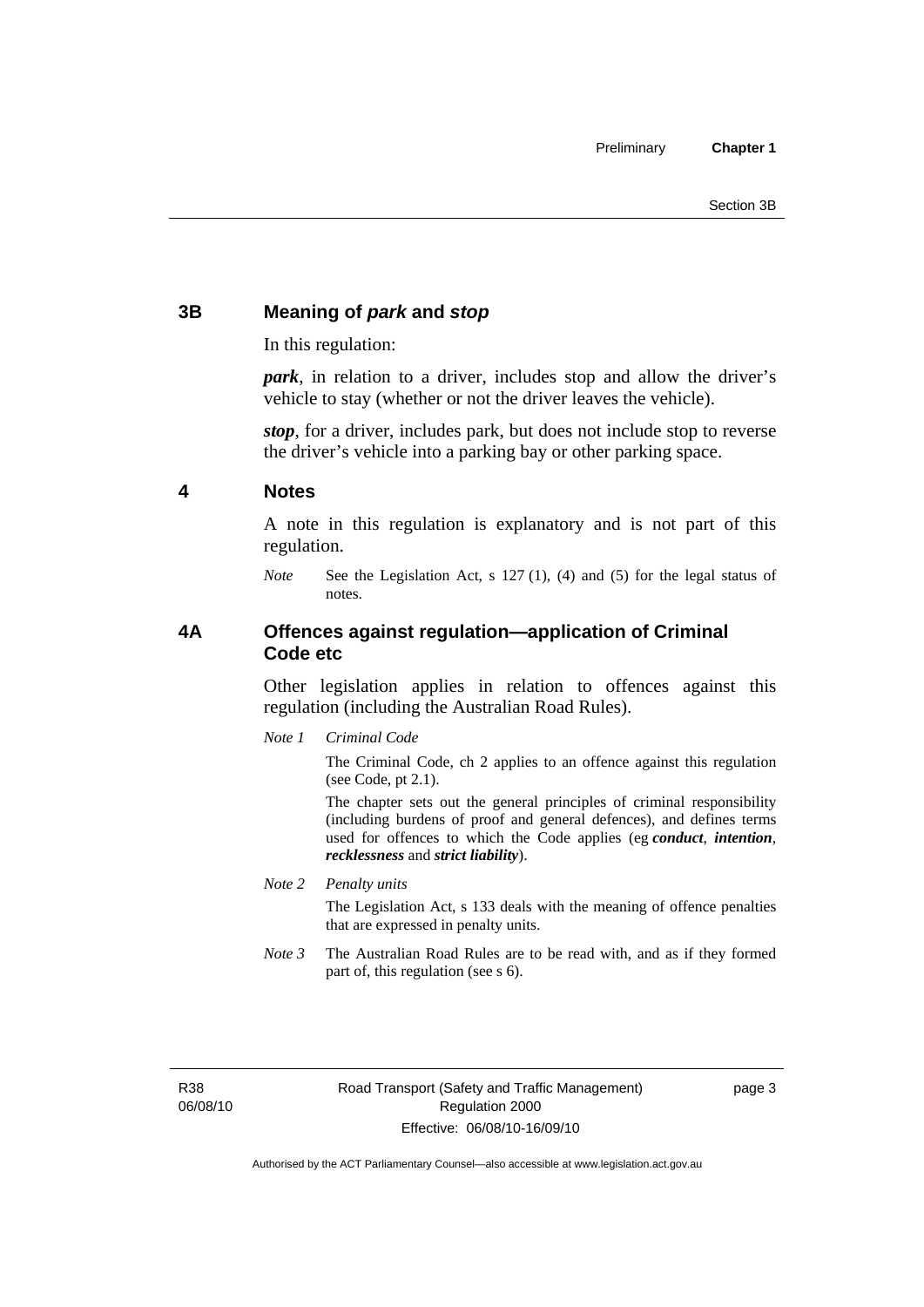#### <span id="page-13-0"></span>**Chapter 1** Preliminary

Section 4B

#### **4B Offences against regulation are strict liability offences**

An offence against this regulation (including the Australian Road Rules) is a strict liability offence.

#### **4C General defence of accident or reasonable effort**

Without limiting any other defence, it is a defence to an offence against this regulation (including the Australian Road Rules) if the defendant proves that the offence—

- (a) was the result of an accident; or
- (b) could not have been avoided by any reasonable efforts by the defendant.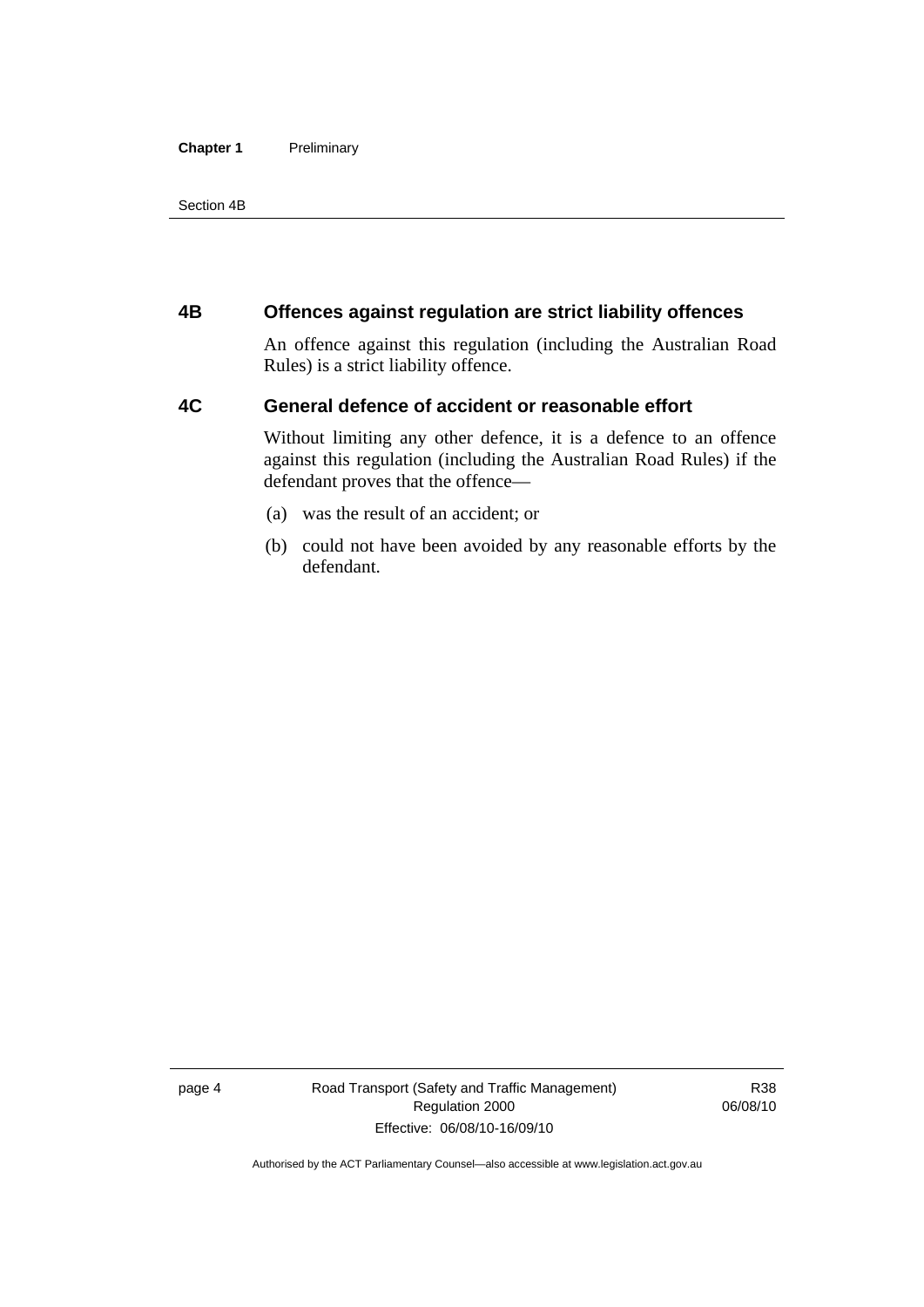# <span id="page-14-0"></span>**Chapter 2 Australian Road Rules**

### **Part 2.1 Incorporation into ACT law**

#### **5 Meaning of** *Australian Road Rules*

In this regulation:

*Australian Road Rules* means that part of the publication known as the Australian Road Rules, ISBN 0 7240 8874 1 published by the National Transport Commission in February 2008 that consists of the rules approved by the Australian Transport Council under the *National Transport Commission Act 2003* (Cwlth).

*Note* The Australian Road Rules are accessible at www.legislation.act.gov.au.

#### **6 Incorporation of Australian Road Rules into ACT law**

- (1) The Australian Road Rules (other than rule 2) are to be read with, and as if they formed part of, this regulation.
- (2) Subsection (1) has effect subject to this regulation.

#### **6A Transitional—ARR r 266 and r 267**

- (1) The Australian Road Rules are to be read as if—
	- (a) rule 266 and rule 267 are not part of the rules; and
	- (b) the repealed Australian Road Rules, rule 266 and rule 267 are part of the rules.
- (2) This section expires on 14 March 2011.

page 5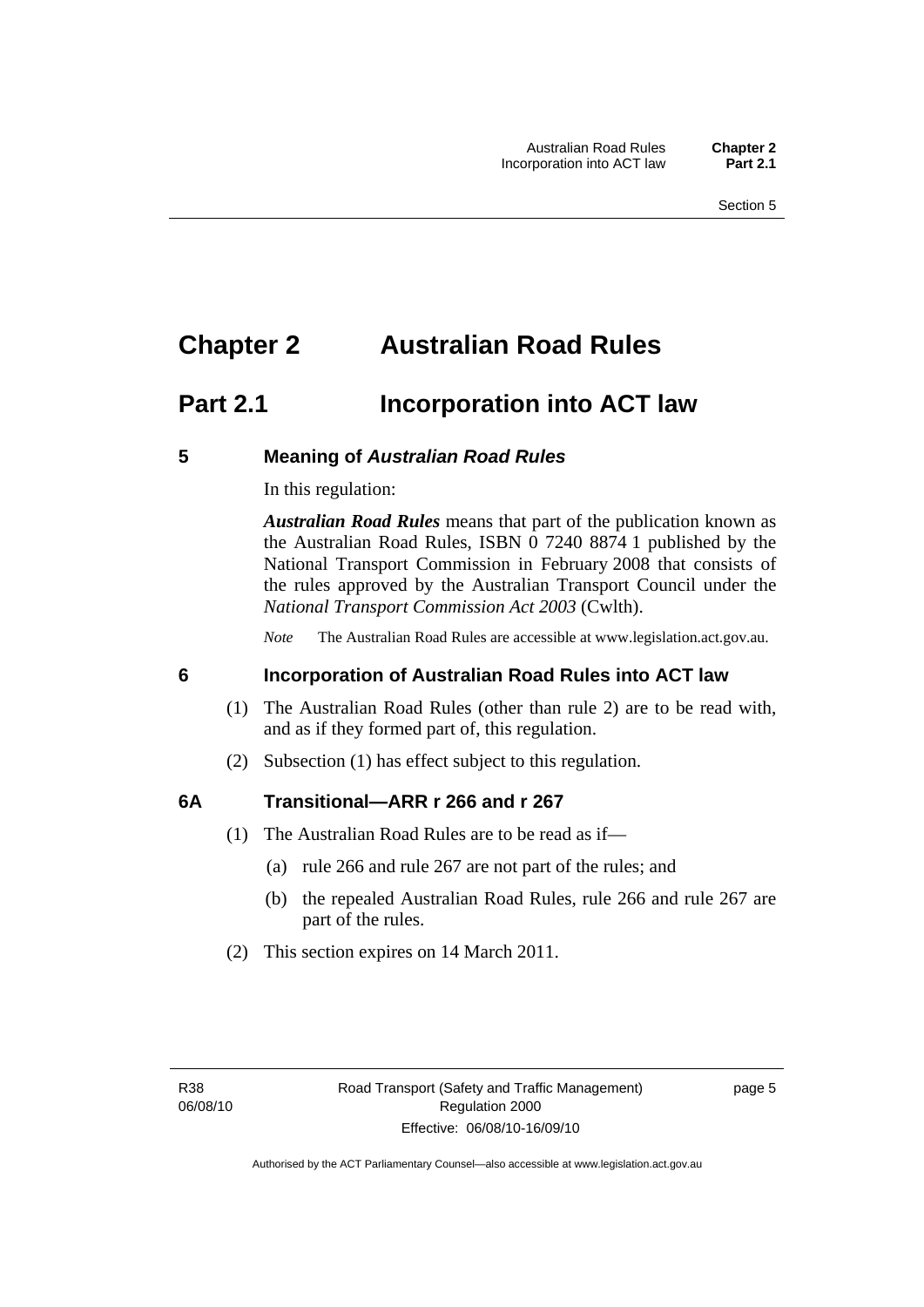| <b>Chapter 2</b> | <b>Australian Road Rules</b> |
|------------------|------------------------------|
| <b>Part 2.1</b>  | Incorporation into ACT law   |

Section 6A

(3) In this section:

*repealed Australian Road Rules* means that part of the publication known as the Australian Road Rules, ISBN 0 7240 8874 1 published by the National Road Transport Commission on 22 October 2003 that consists of the rules approved by the Australian Transport Council under the *National Road Transport Commission Act 1991* (Cwlth).

page 6 Road Transport (Safety and Traffic Management) Regulation 2000 Effective: 06/08/10-16/09/10

R38 06/08/10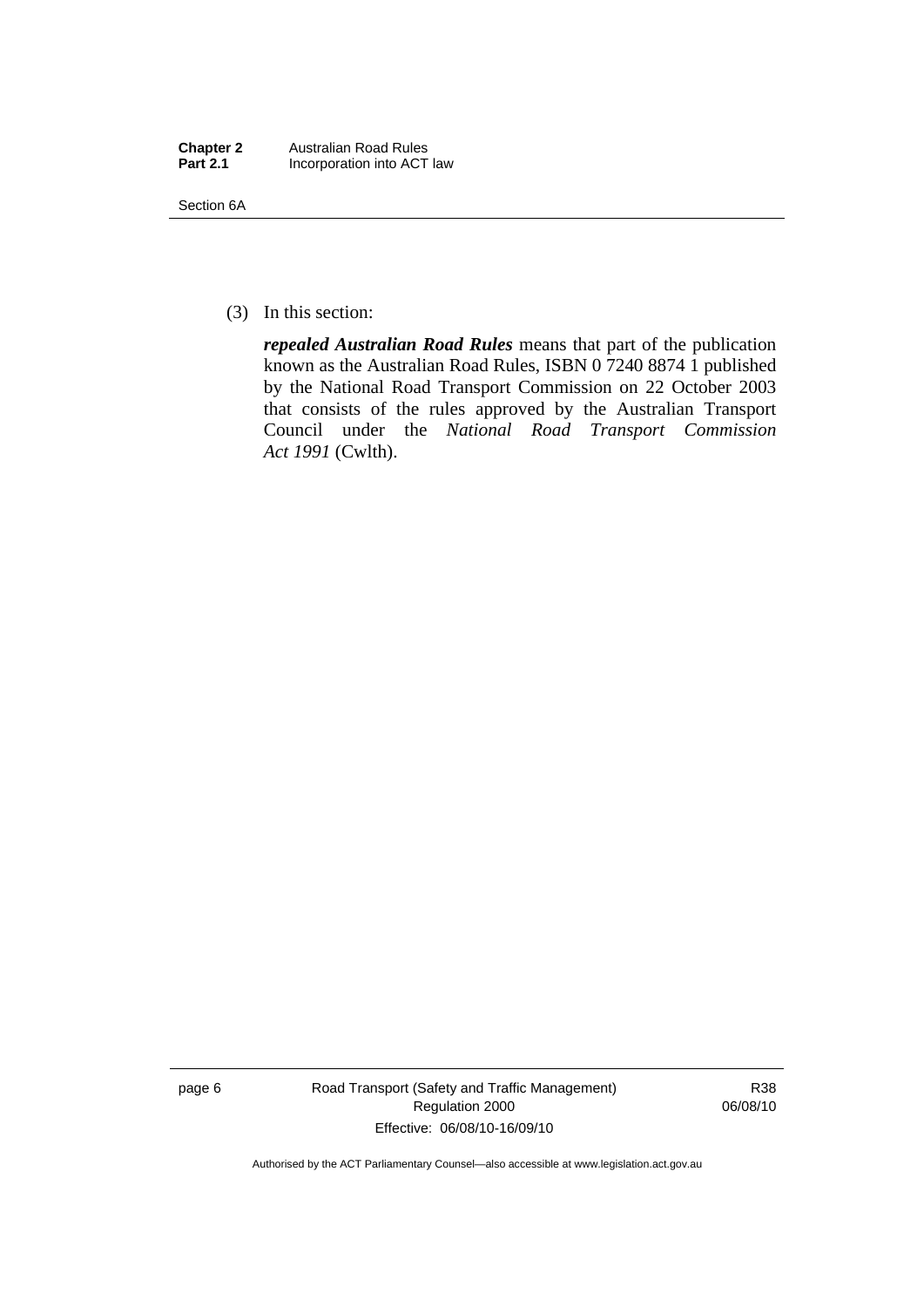# **Part 2.2 How the Australian Road Rules are incorporated**

#### **U Division 2.2.1 General**

*Note 1* The Australian Road Rules are not completely self-contained and need to be read with associated laws of each jurisdiction. Many of the rules provide for 'another law of this jurisdiction' to define terms used in the Australian Road Rules for application of the Australian Road Rules in the ACT, to permit things to be done in the ACT otherwise prohibited by the Australian Road Rules or to exempt persons in the ACT from complying with the Australian Road Rules.

| column 1<br>item | column <sub>2</sub><br><b>ARR</b> provision | column 3<br>provision of this regulation |
|------------------|---------------------------------------------|------------------------------------------|
| 1                | 10(2)                                       | 8                                        |
| $\overline{2}$   | 95                                          | 9                                        |
| 3                | 104                                         | 10                                       |
| 4                | 151(3)(b)                                   | 11                                       |
| 5                | 158(2)(c)                                   | 12                                       |
| 6                | 179(1)(c)                                   | 13                                       |
| 7                | 179 $(1)$ $(c)$ and $(2)$ $(c)$             | 13A                                      |
| 8                | 183(1)                                      | 13B                                      |
| 9                | 195(1)                                      | 13C                                      |
| 10               | 199(2)                                      | 14                                       |
| 11               | $206(2)$ (b) and (c)                        | 15                                       |
| 12               | 207(2)(a)                                   | 16                                       |
| 13               | 213(5)                                      | 16A                                      |
| 14               | 215(4)                                      | 17                                       |
|                  |                                             |                                          |

*Note 2* The following table sets out the provisions of the Australian Road Rules for which provision is made by this part:

R38 06/08/10 Road Transport (Safety and Traffic Management) Regulation 2000 Effective: 06/08/10-16/09/10

page 7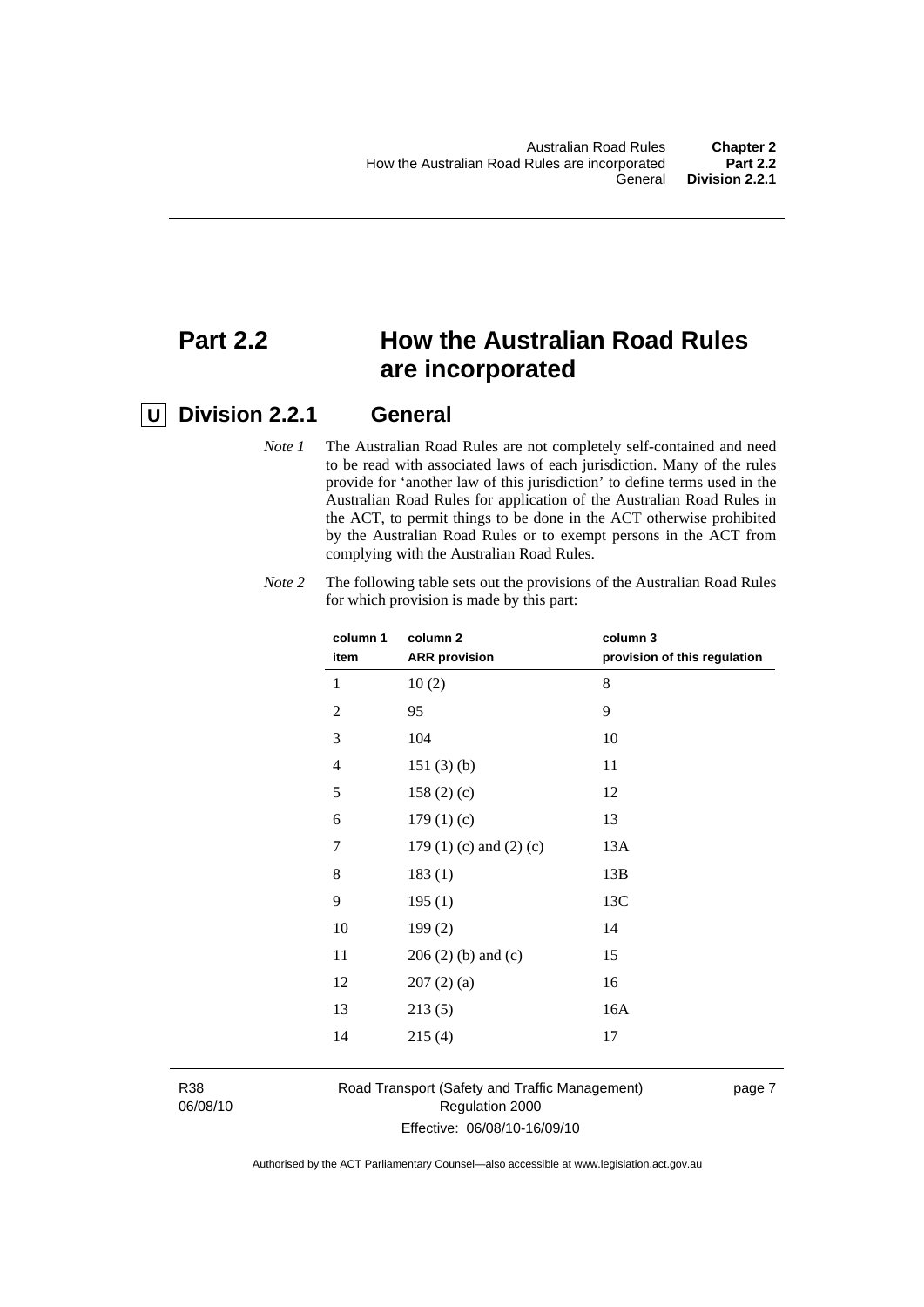#### **Chapter 2** Australian Road Rules<br>**Part 2.2** How the Australian Road How the Australian Road Rules are incorporated General **Division 2.2.1**

| column 1<br>item | column <sub>2</sub><br><b>ARR</b> provision | column 3<br>provision of this regulation |
|------------------|---------------------------------------------|------------------------------------------|
| 15               | 216(3)                                      | 18                                       |
| 16               | 220(3)                                      | 19                                       |
| 17               | 221(f)                                      | 20                                       |
| 18               | 222                                         | 21                                       |
| 19               | 225                                         | 22                                       |
| 20               | 236(6)                                      | 22A                                      |
| 21               | 244C                                        | 23                                       |
| 22               | 266(3)(b)                                   | 23B                                      |
| 23               | 266(7)                                      | 24                                       |
| 24               | 267(3)                                      | 25                                       |
| 25               | 270(3)                                      | 26                                       |
| 26               | 271(6)                                      | 27                                       |
| 27               | 280(2)(a)                                   | 27A                                      |
| 28               | $287(3)$ (e) and (4)                        | 28                                       |
| 29               | 289(1)(g)                                   | 29                                       |
| 30               | 298                                         | 30                                       |
| 31               | $310(3)$ and $(4)$                          | 31                                       |
| 32               | 313                                         | 32                                       |
| 33               | dict, def approved bicycle<br>helmet        | 33(1)                                    |
| 34               | dict, def <i>authorised</i> person          | 33(1)                                    |
| 35               | dict, def emergency worker                  | 33(1)                                    |
| 36               | dict, def GVM                               | 33(2)                                    |
| 37               | dict, def hazard warning<br>lights          | 33(3)                                    |
| 38               | dict, def mechanical<br>signalling device   | 33(1)                                    |

page 8 Road Transport (Safety and Traffic Management) Regulation 2000 Effective: 06/08/10-16/09/10

R38 06/08/10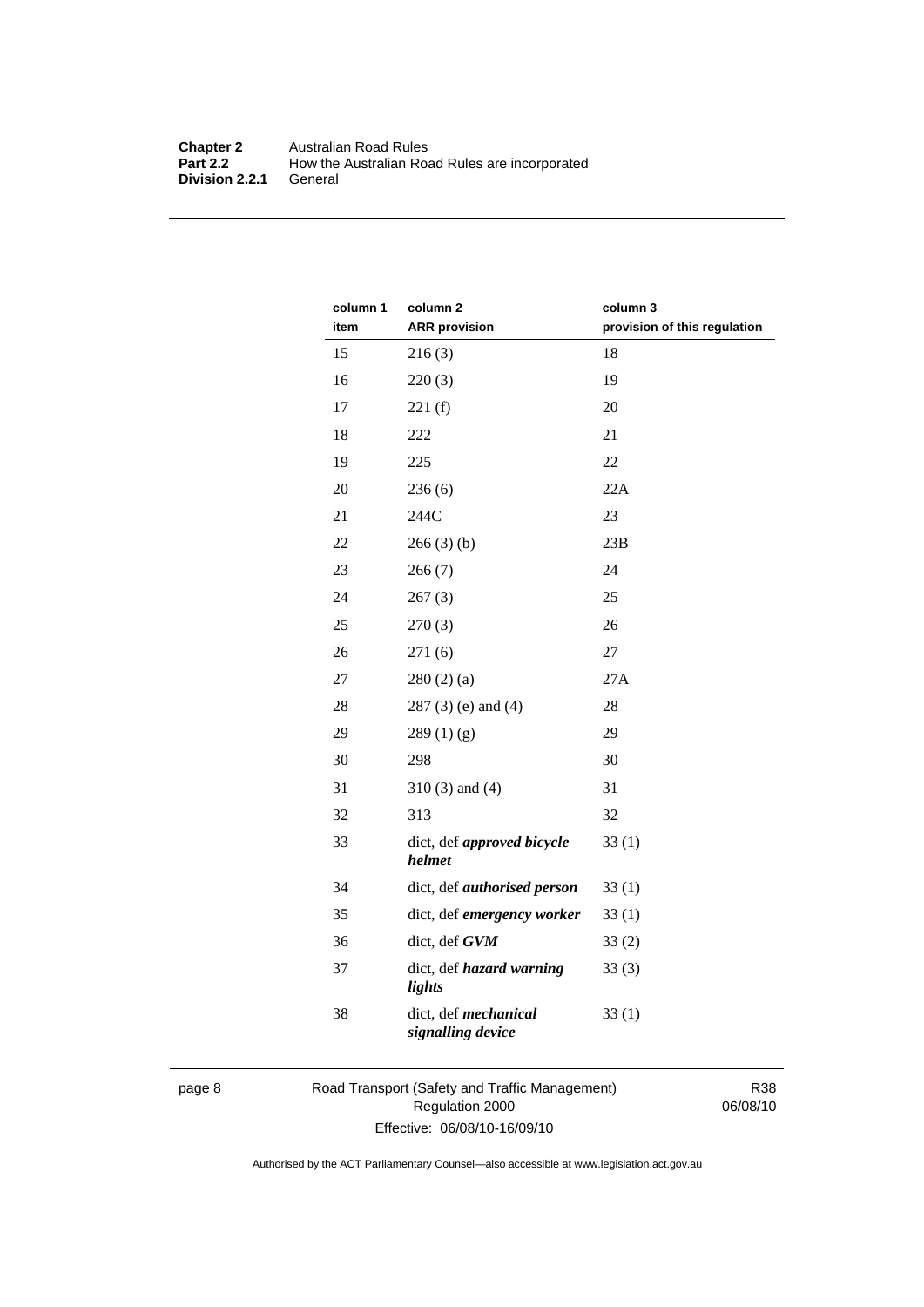| column 1<br>item | column 2<br><b>ARR</b> provision              | column 3<br>provision of this regulation |
|------------------|-----------------------------------------------|------------------------------------------|
| 39               | dict, def <i>oversize</i> vehicle             | 33(1)                                    |
| 40               | dict, def <i>police officer</i>               | 33(1)                                    |
| 41               | dict, def <i>portable</i> warning<br>triangle | 33 (4)                                   |
| 42               | dict, def <i>postal</i> worker                | 33(1)                                    |
| 43               | dict, def <i>public bus</i>                   | 33(1)                                    |
| 44               | dict, def <i>taxi</i>                         | 33 (1)                                   |

*Note 3* The following table sets out other provisions of the Australian Road Rules for which provision is made by other territory laws (including provisions in other parts of this regulation):

| column 1<br>item | column <sub>2</sub><br><b>ARR</b> provision | column 3<br>other law                                            |
|------------------|---------------------------------------------|------------------------------------------------------------------|
| 1                | 12(2)                                       | Road Transport (General) Act 1999,<br>s 12                       |
| 2                | 13(2)                                       | Road Transport (General) Act 1999,<br>s 12                       |
| 3                | $28(2)$ , n 3                               | this regulation, s 65                                            |
| 4                | $32(2)$ , n 3                               | this regulation, s 65                                            |
| 5                | 185(1)                                      | this regulation, s 100                                           |
| 6                | $287(1)$ , n 2                              | Road Transport (Safety and Traffic<br>Management) Act 1999, s 16 |
|                  | 304                                         | Road Transport (General)<br><i>Regulation 2000, s 6 and s 7</i>  |

R38 06/08/10 Road Transport (Safety and Traffic Management) Regulation 2000 Effective: 06/08/10-16/09/10

page 9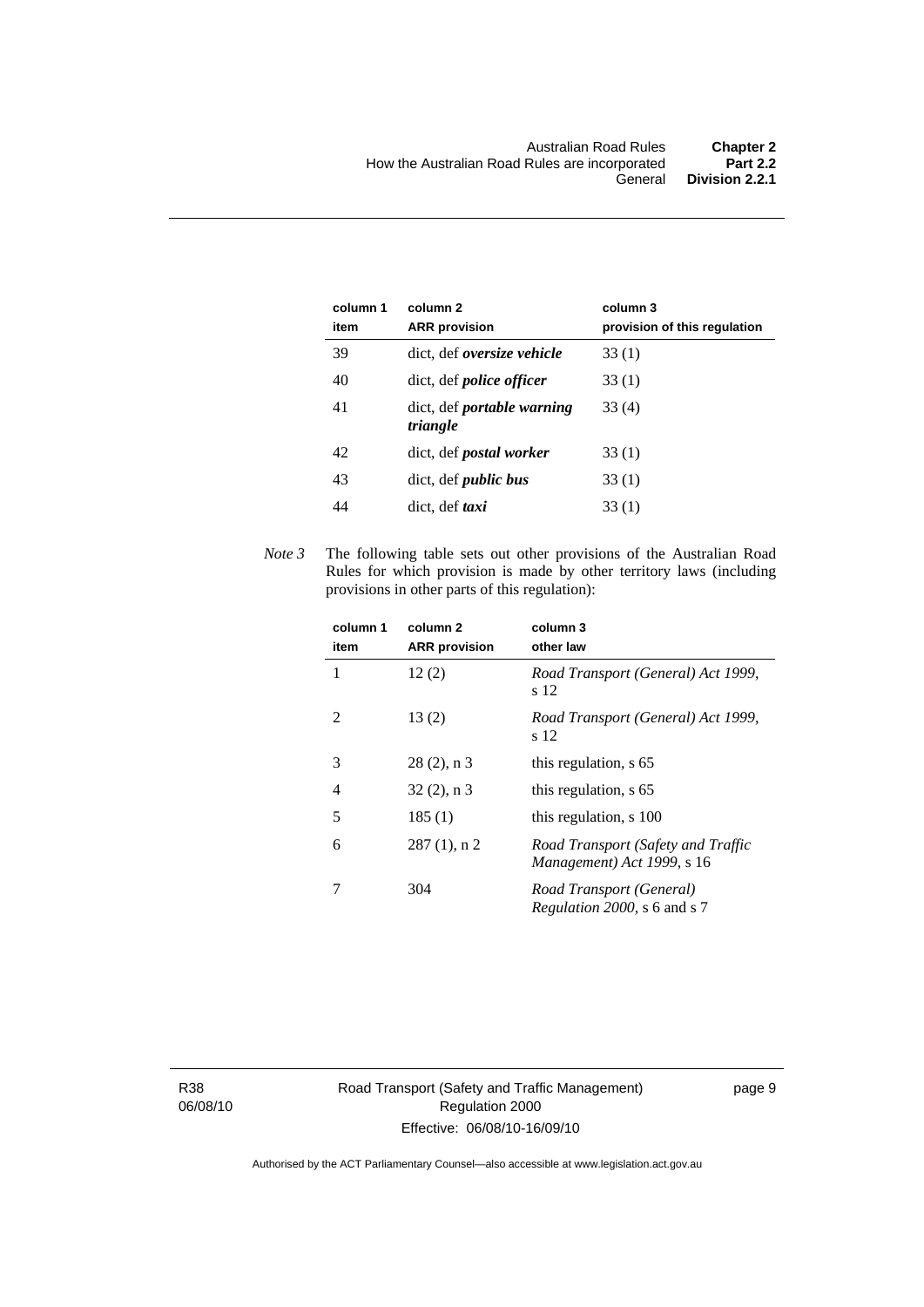<span id="page-19-0"></span>

| <b>Chapter 2</b><br><b>Part 2.2</b> | Australian Road Rules<br>How the Australian Road Rules are incorporated |
|-------------------------------------|-------------------------------------------------------------------------|
| Division 2.2.2                      | Other provisions for the Australian Road Rules                          |
| Section 7                           |                                                                         |

**column 1 item column 2 ARR provision column 3 other law**  8 311 (1) (c) *Road Transport (Mass, Dimensions and Loading) Act 2009*  9 312 (3) (c) *Road Transport (Safety and Traffic Management) Act 1999*, s 31 and s 32 10 dict, def *parking permit for people with disabilities* this regulation, s 101

#### **7 References to another law of this jurisdiction etc**

- (1) In the Australian Road Rules, a reference to *another law of this jurisdiction* includes a reference to the Act.
	- *Note* A reference to an Act includes a reference to the statutory instruments made or in force under the Act, including any regulation (see Legislation Act, s 104).
- (2) In the Australian Road Rules:

*law of this jurisdiction* means a territory law or a law applying as a territory law.

*this jurisdiction* means the Australian Capital Territory.

### **Division 2.2.2 Other provisions for the Australian Road Rules**

#### **8 ARR r 10 (2)—penalties for offences**

For the Australian Road Rules, rule 10 (2), the penalty for an offence against the Australian Road Rules is a maximum penalty of 20 penalty units.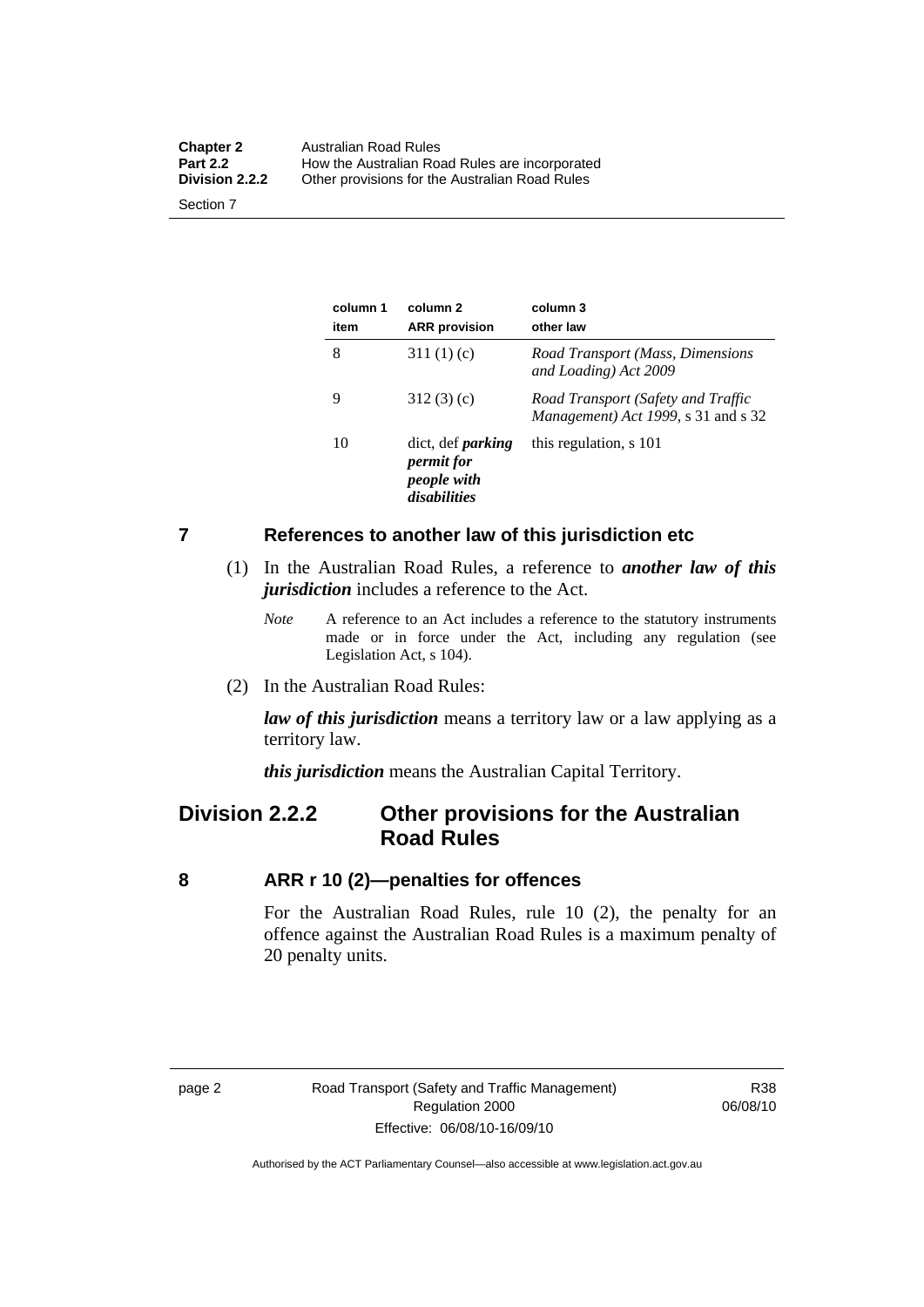#### <span id="page-20-0"></span>**9 ARR r 95—emergency stopping lane only signs**

For the Australian Road Rules, rule 95, the driver of a police vehicle or emergency vehicle is permitted to drive in an emergency stopping lane.

#### **10 ARR r 104—no truck signs**

For the Australian Road Rules, rule 104, a driver is permitted to drive the vehicle on a road (or a bridge, causeway, ramp or similar structure forming part of a road) past a *no trucks sign* mentioned in rule 104 (1), (2) or (3) if the destination of the driver's vehicle is a place on or reached from the road (or structure) and there is no alternative route by which to reach the destination.

#### **11 ARR r 151 (3) (b)—riding a motorbike or bicycle alongside more than 1 other rider**

For the Australian Road Rules, rule 151 (3) (b), the rider of a motorbike or bicycle is permitted to ride alongside more than 1 rider if each of the riders is taking part in an event approved by the road transport authority for this section.

#### **12 ARR r 158 (2) (c)—other vehicles permitted to travel in bus lanes**

The drivers of the following vehicles are permitted to drive in a bus lane:

- (a) taxis;
- (b) hire cars;
- (c) demand responsive service vehicles;
- (d) motorbikes.
- *Note* Section 27A applies the B light rules to drivers of taxis, hire cars, demand responsive service vehicles and motorbikes.

R38 06/08/10 page 3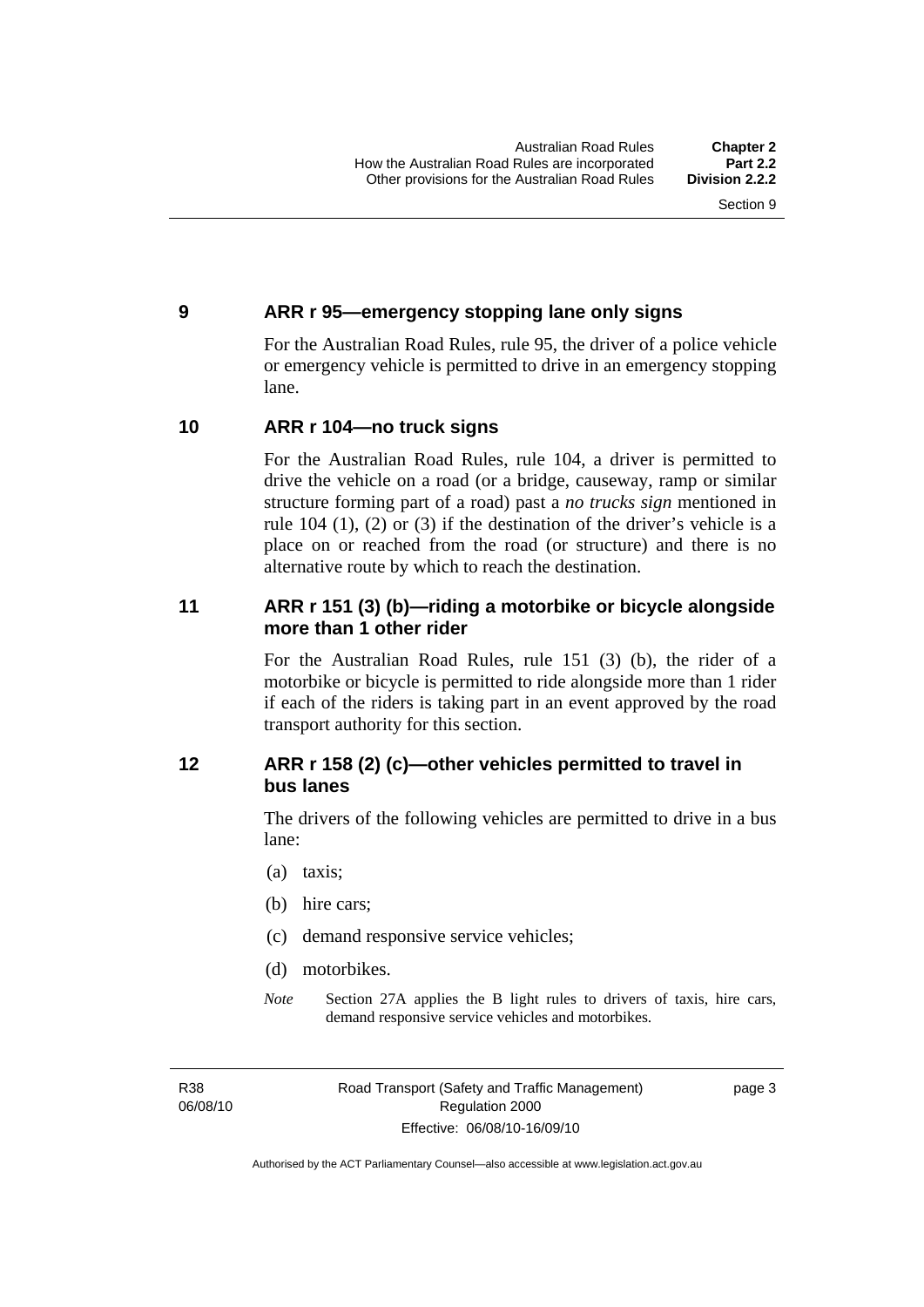#### <span id="page-21-0"></span>**13 ARR r 179 (1) (c)—stopping in a loading zone—goods and permit vehicles**

- (1) For the Australian Road Rules, rule 179 (1) (c), the following vehicles are permitted to stop in a loading zone:
	- (a) a motor vehicle that is built mainly for the transport of goods if the vehicle is dropping off, or picking up, goods;
	- (b) a vehicle displaying a current loading zone permit if the vehicle is complying with the conditions of the permit.
- (2) In this section:

*loading zone permit* means a loading zone permit issued under section 100.

#### **13A ARR r 179 (1) (c) and (2) (c)—stopping in loading zone taxis**

- (1) For the Australian Road Rules, rule 179 (1) (c), a taxi that is dropping off, or picking up, a passenger is permitted to stop in a loading zone if—
	- (a) the driver of the taxi does not leave the taxi unattended, otherwise than to comply with a passenger assistance requirement; and
	- (b) the driver complies with subsection (2).
- (2) For the Australian Road Rules, rule 179 (2) (c), the driver must complete the dropping off, or picking up, of the passenger, and drive on—
	- (a) within 2 minutes; or
	- (b) if the driver is required to comply with a passenger assistance requirement—as soon as possible after the driver complies with the requirement.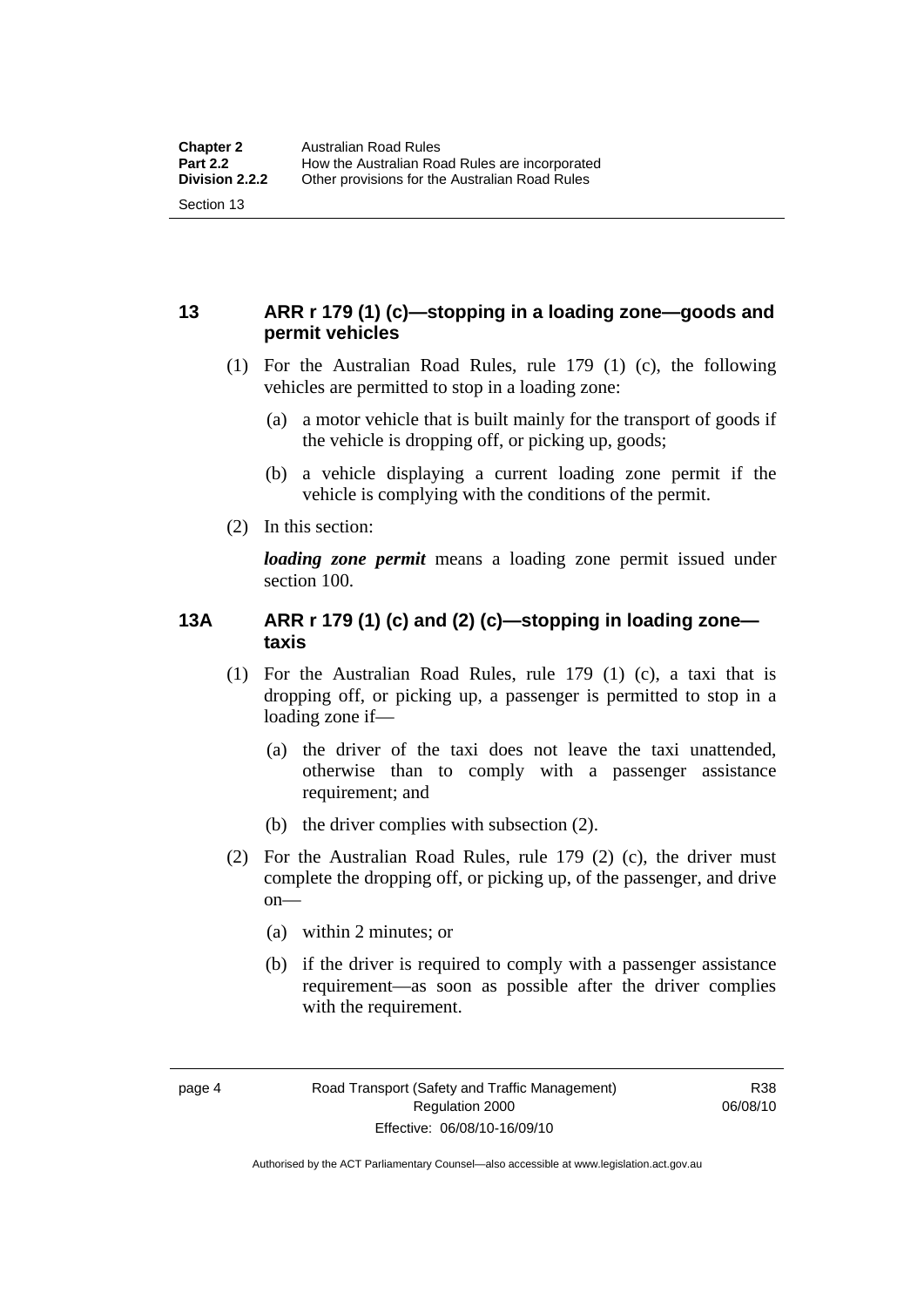<span id="page-22-0"></span>(3) In this section:

*passenger assistance requirement* means a requirement under the *Road Transport (Public Passenger Services) Regulation 2002*—

- (a) section 132 (5) (which requires the driver of a wheelchair-accessible taxi to provide reasonable assistance in loading and unloading a wheelchair, or a person in a wheelchair, into or from the taxi); or
- (b) section 135 (5) (which requires a taxi driver to provide reasonable assistance with a passenger's goods).
	- *Note Goods* includes luggage (see *Road Transport (Public Passenger Services) Regulation 2002*, dict).

*unattended*—a driver leaves a taxi *unattended* if the driver leaves the taxi so the driver is over 3m from the closest point of the taxi.

#### **13B ARR r 183—stopping in a bus zone**

- (1) Despite the Australian Road Rules, rule 183 (1), the driver of a demand responsive service vehicle may stop in a bus zone if—
	- (a) the driver is dropping off, or picking up, a passenger; and
	- (b) the vehicle is authorised to stop in the bus zone.
- (2) In this section:

*authorised to stop*, in a bus zone, for a DRS vehicle, means a bus zone that the demand responsive service vehicle is authorised to stop in under an authority under the *Road Transport (Public Passenger Services) Regulation 2002*, section 305 (1) (DRS vehicles—bus stop and bus zone authorities).

page 5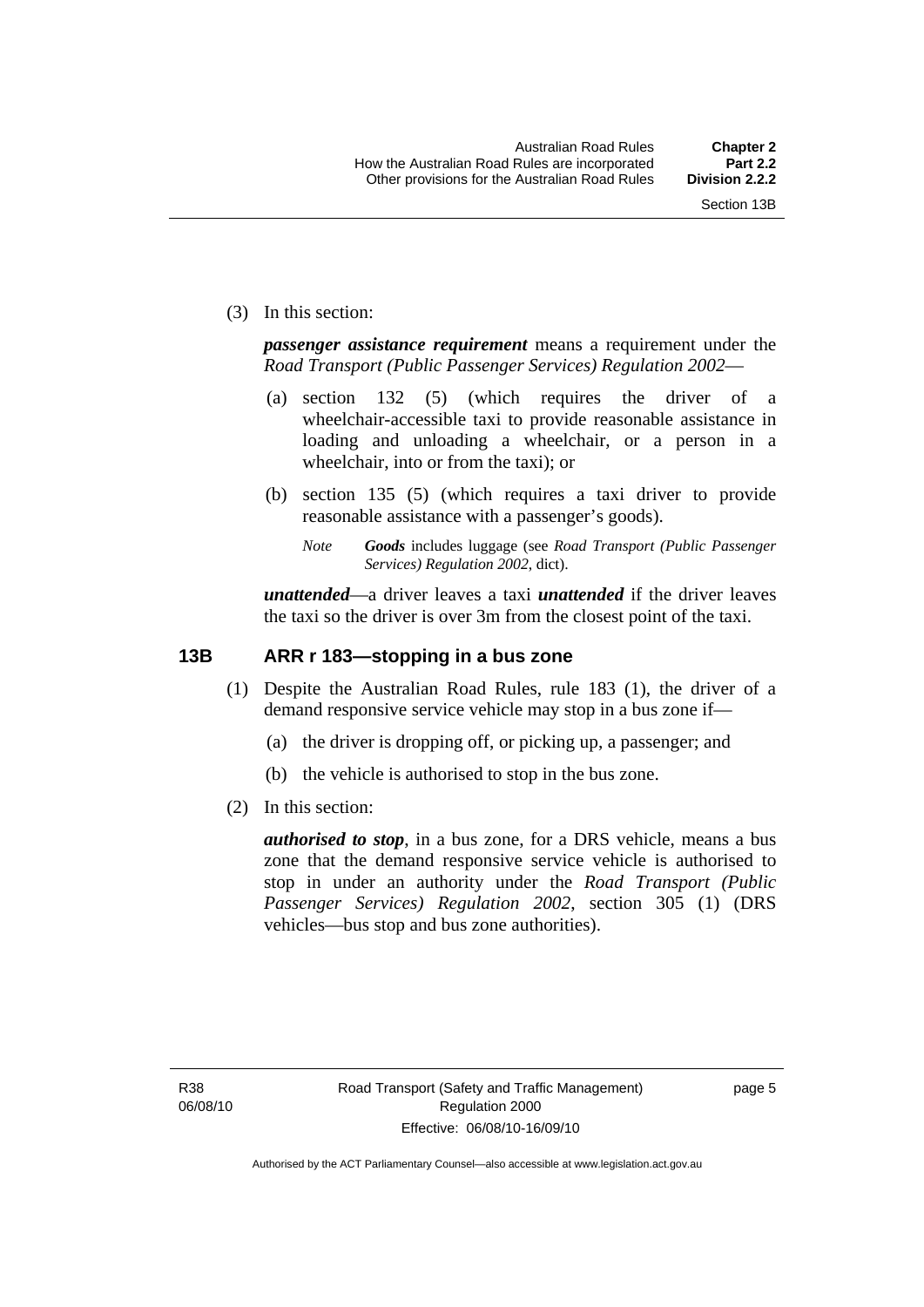#### <span id="page-23-0"></span>**13C ARR r 195—stopping at or near a bus stop**

- (1) Despite the Australian Road Rules, rule 195 (1), the driver of a demand responsive service vehicle may stop at a bus stop, or on the road, within 20m before a sign on the road that indicates the bus stop, and 10m after the sign, if—
	- (a) the driver stops at a place on a length of road, or in an area, to which a parking control sign applies and the driver is permitted to stop at that place under the Australian Road Rules; or
	- (b) the driver is dropping off, or picking up, passengers and the vehicle is authorised to stop at the bus stop.
- (2) In this section:

*authorised to stop*, at a bus stop, for a DRS vehicle, means a bus stop that the demand responsive service vehicle is authorised to stop at under an authority under the *Road Transport (Public Passenger Services) Regulation 2002*, section 305 (1) (DRS vehicles—bus stop and bus zone authorities).

#### **14 ARR r 199 (2)—stopping near postbox**

For the Australian Road Rules, rule 199 (2):

*public postbox* means a postbox erected, maintained or used by Australia Post.

#### **15 ARR r 206 (2) (b), (c)—time extension for people with disabilities permit**

 (1) For the Australian Road Rules, rule 206 (2) (b), a driver to whom the Australian Road Rules, rule 206 applies may park for not longer than 2 hours on a length of road, or in an area, to which a *permissive parking sign* applies if the maximum period of parking allowed by the sign is not longer than 30 minutes.

R38 06/08/10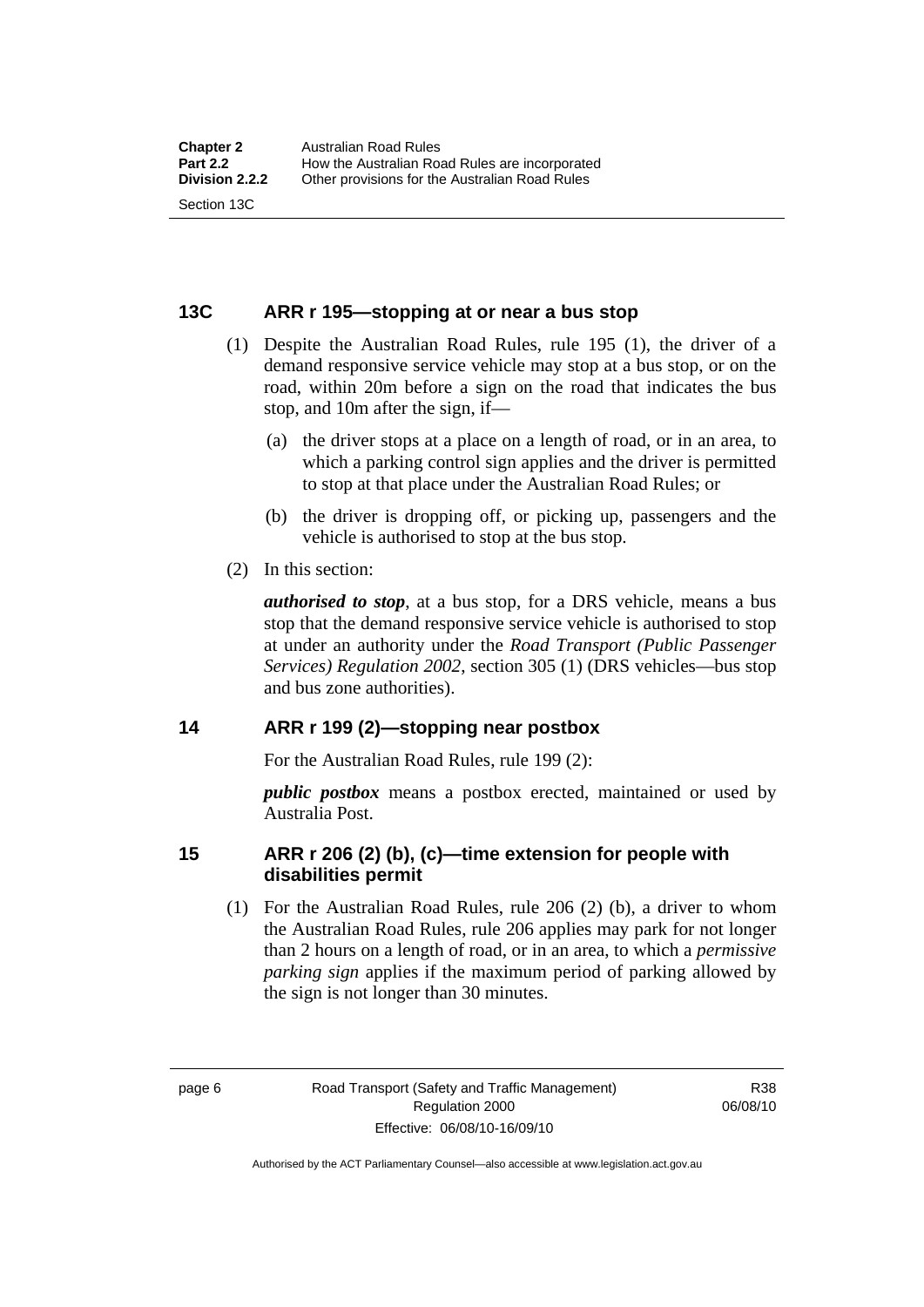<span id="page-24-0"></span> (2) For the Australian Road Rules, rule 206 (2) (c), a driver to whom the Australian Road Rules, rule 206 applies may park for an unlimited period on a length of road, or in an area, to which a *permissive parking sign* applies if the maximum period of parking allowed by the sign is longer than 30 minutes.

#### **16 ARR r 207 (2) (a)—fees for parking in pay parking spaces**

- (1) For the Australian Road Rules, rule 207 (2) (a), if a *permissive parking sign* applies to a length of road or area that is (or is part of) a pay parking area, the relevant parking fee is payable for parking in a pay parking space on the road or in the area.
- (2) For this section, the relevant parking fee does not become payable under subsection (1) until immediately after a vehicle is parked in the pay parking space concerned.
	- *Note* Pt 3.1 of this regulation makes provision for the administration of pay parking schemes (including the designation of pay parking areas by the erection of permissive parking signs and the fixing of fees).

#### **16A ARR r 213 (5)—making a motor vehicle secure exception**

Every driver is exempt from the Australian Road Rules, rule 213 (5).

#### **17 ARR r 215 (4)—lights required to be fitted to a vehicle**

For the Australian Road Rules, rule 215 (4), the lights required to be fitted to a vehicle are the lights required to be fitted to the vehicle under the *Road Transport (Vehicle Registration) Regulation 2000,*  schedule 1.

R38 06/08/10 page 7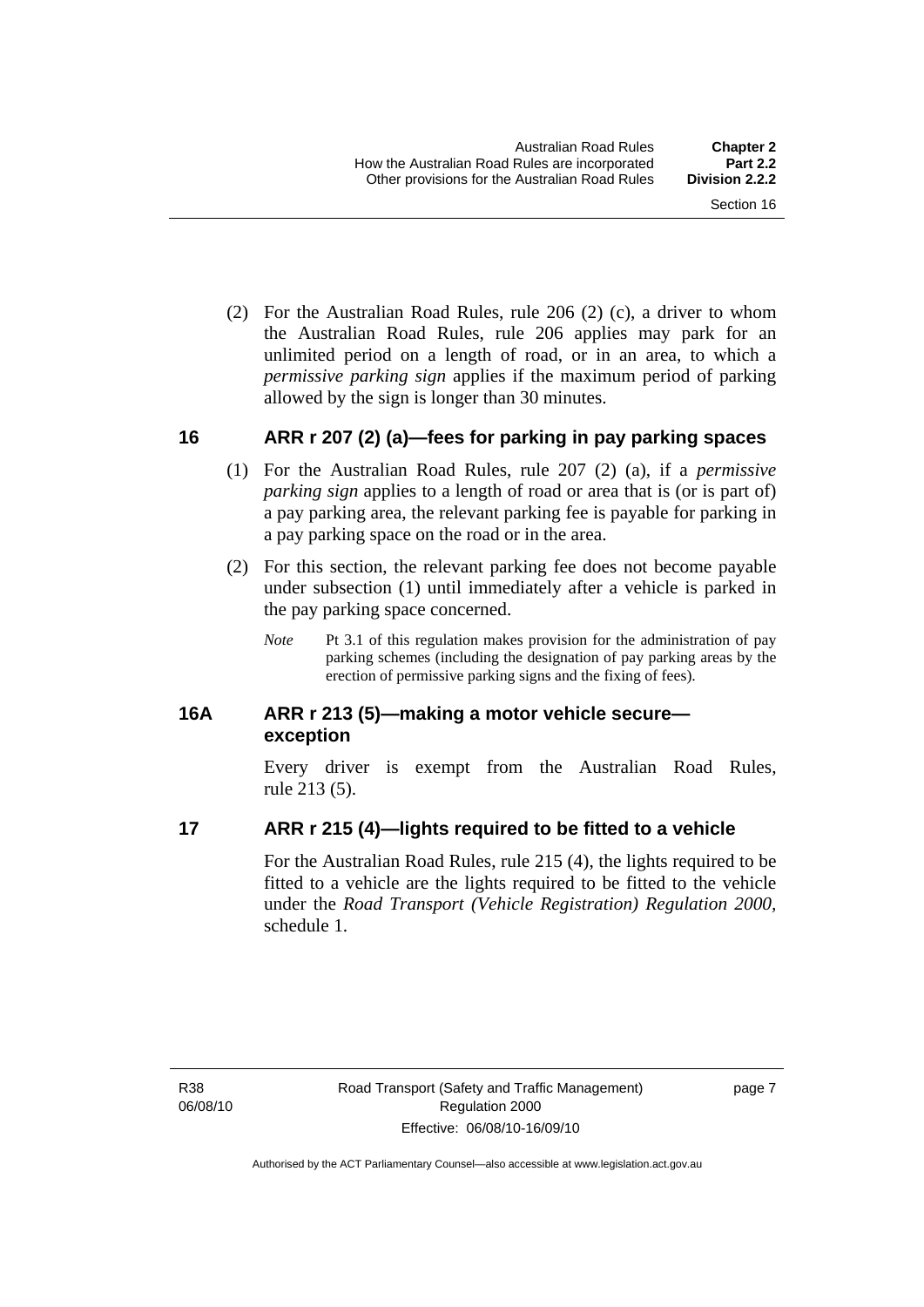#### <span id="page-25-0"></span>**18 ARR r 216 (3)—towing a vehicle at night or in hazardous weather conditions**

For the Australian Road Rules, rule 216 (3):

*dangerous goods*—see the *Dangerous Goods (Road Transport) Act 2009*, dictionary.

*placard load*—see the *Dangerous Goods (Road Transport) Act 2009*, dictionary.

#### **19 ARR r 220 (3)—using lights on vehicles that are stopped**

For of the Australian Road Rules, rule 220 (3), a light of a kind required to be fitted to a vehicle is a light of that kind required to be fitted to the vehicle under the *Road Transport (Vehicle Registration) Regulation 2000*, schedule 1.

#### **20 ARR r 221 (f)—using hazard warning lights on buses carrying children**

- (1) This section applies to a bus that is carrying children and is fitted with hazard warning lights in accordance with the *Road Transport (Vehicle Registration) Regulation 2000*, schedule 1, but is not fitted with any other warning lights in accordance with that schedule.
- (2) For the Australian Road Rules, rule 221 (f), if the driver of the bus stops the bus to drop off or pick up a child, the driver is permitted to operate the hazard warning lights.

#### **21 ARR r 222—using warning lights on buses carrying children**

 (1) This section applies to a bus that is carrying children and is fitted with warning lights (other than hazard warning lights) in accordance with the *Road Transport (Vehicle Registration) Regulation 2000*, schedule 1.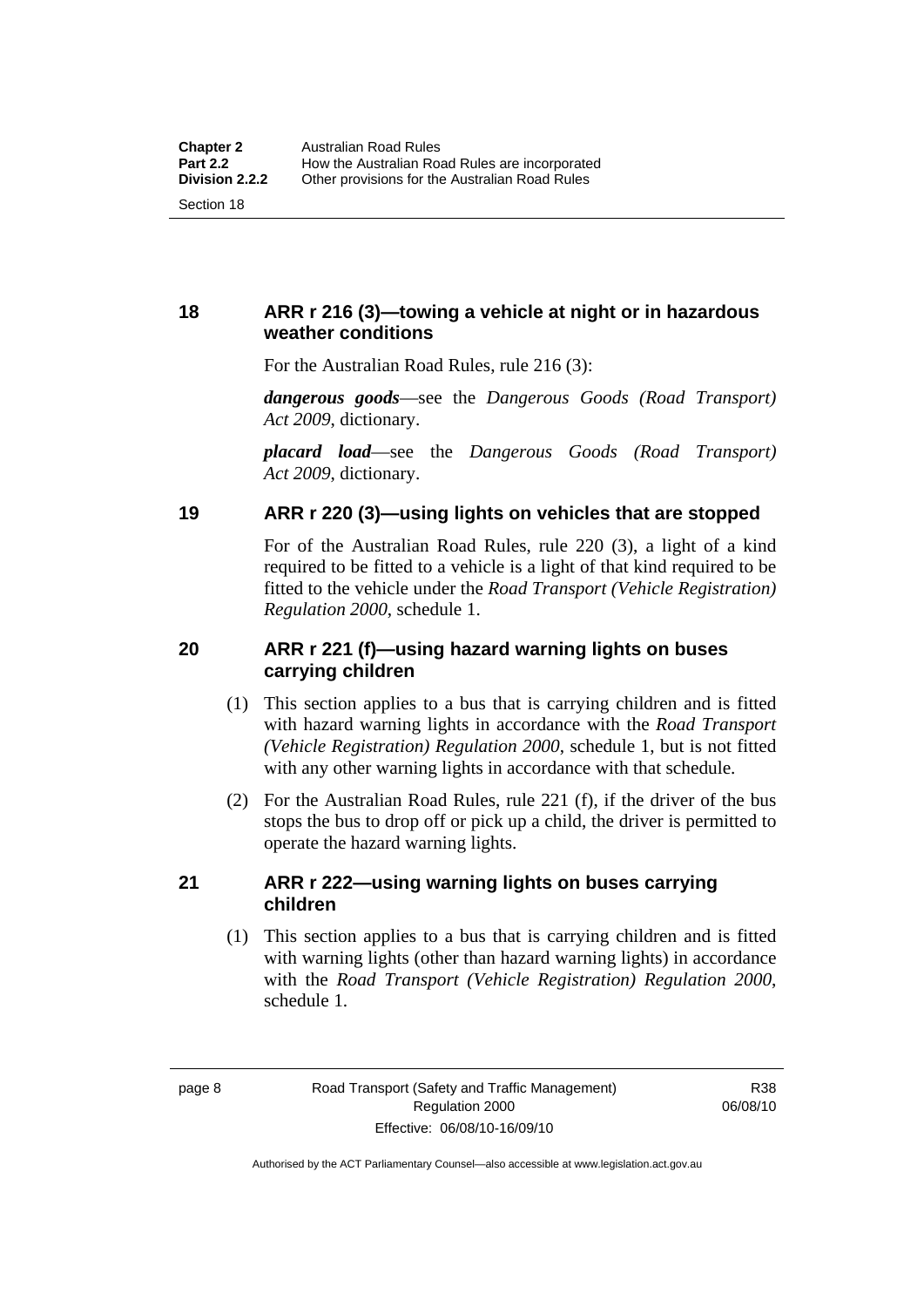<span id="page-26-0"></span> (2) For the Australian Road Rules, rule 222, the driver of the bus must operate the warning lights by activating them.

#### **22 ARR r 225—use of radar detectors**

Every driver is exempt from rule 225 of the Australian Road Rules.

*Note* The Australian Road Rules, r 225 is superfluous in the ACT because the Act, s 9 (2) makes it an offence for a person to drive or park a motor vehicle on a road or road related area if a traffic offence evasion device is fitted to, applied to, or carried in the vehicle.

#### **22A ARR r 236 (6)—hitchhiking, roadside commerce etc permitted**

- (1) For the Australian Road Rules, rule 236 (6)—
	- (a) a pedestrian may stand on, or move onto, a road to—
		- (i) solicit contributions, employment or business from an occupant of a vehicle; or
		- (ii) hitchhike; or
		- (iii) display an advertisement; or
		- (iv) sell or offer articles for sale; or
		- (v) wash or clean, or offer to clean, the windscreen of a vehicle; and
	- (b) a person in a vehicle may buy, or offer to buy, an article or service from a person standing on a road.

page 9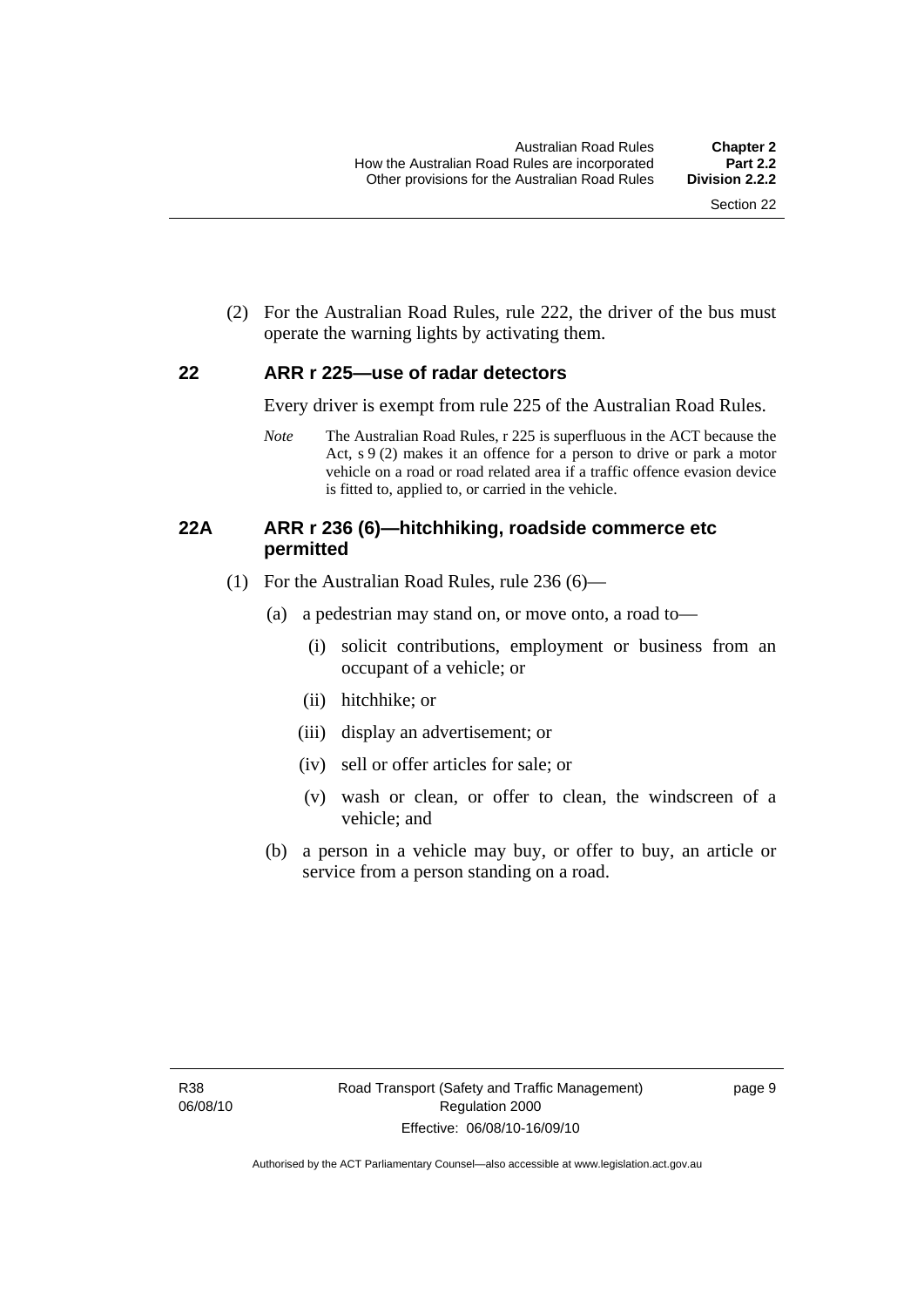<span id="page-27-0"></span>(2) In this section:

*road* includes any shoulder of the road, and any median strip, painted island or traffic island, but does not include any other roadrelated area.

*Note Median strip*, *painted island* and *traffic island* are defined in the Australian Road Rules, dictionary, *shoulder* is defined in ARR, r 12, and *road-related area* is defined in the ARR, r 13.

#### **23 ARR r 244C—motorised scooters not to be used**

For the Australian Road Rules, rule 244C, a person must not use a motorised scooter on a road or road related area.

 **U 23A ARR r 266—children travelling in interstate registered vehicles** 

 **U 23B ARR r 266 (3) (b)—wearing of seatbelts by passengers under 16 years old** 

- (1) For the Australian Road Rules, rule 266 (3) (b), all passengers in or on a motor vehicle (other than a bus or motor bike) who are at least 1 year old, but under 16 years old, must be restrained in an approved child restraint or wear a seatbelt unless they are exempt from wearing a seatbelt under a territory law.
	- *Note* For the circumstances in which a person is exempt from wearing a seatbelt, see the Australian Road Roads, r 267 and this section, s (2).
- (2) A passenger mentioned in subsection (1) is exempt from wearing a seatbelt if—
	- (a) the motor vehicle is not required to be fitted with child restraint anchorages or seatbelts under the 2nd or 3rd edition ADR and the vehicle has not been fitted with a child restraint anchorage point or a seatbelt for a seating position that is available for the passenger; or

R38 06/08/10

Authorised by the ACT Parliamentary Counsel—also accessible at www.legislation.act.gov.au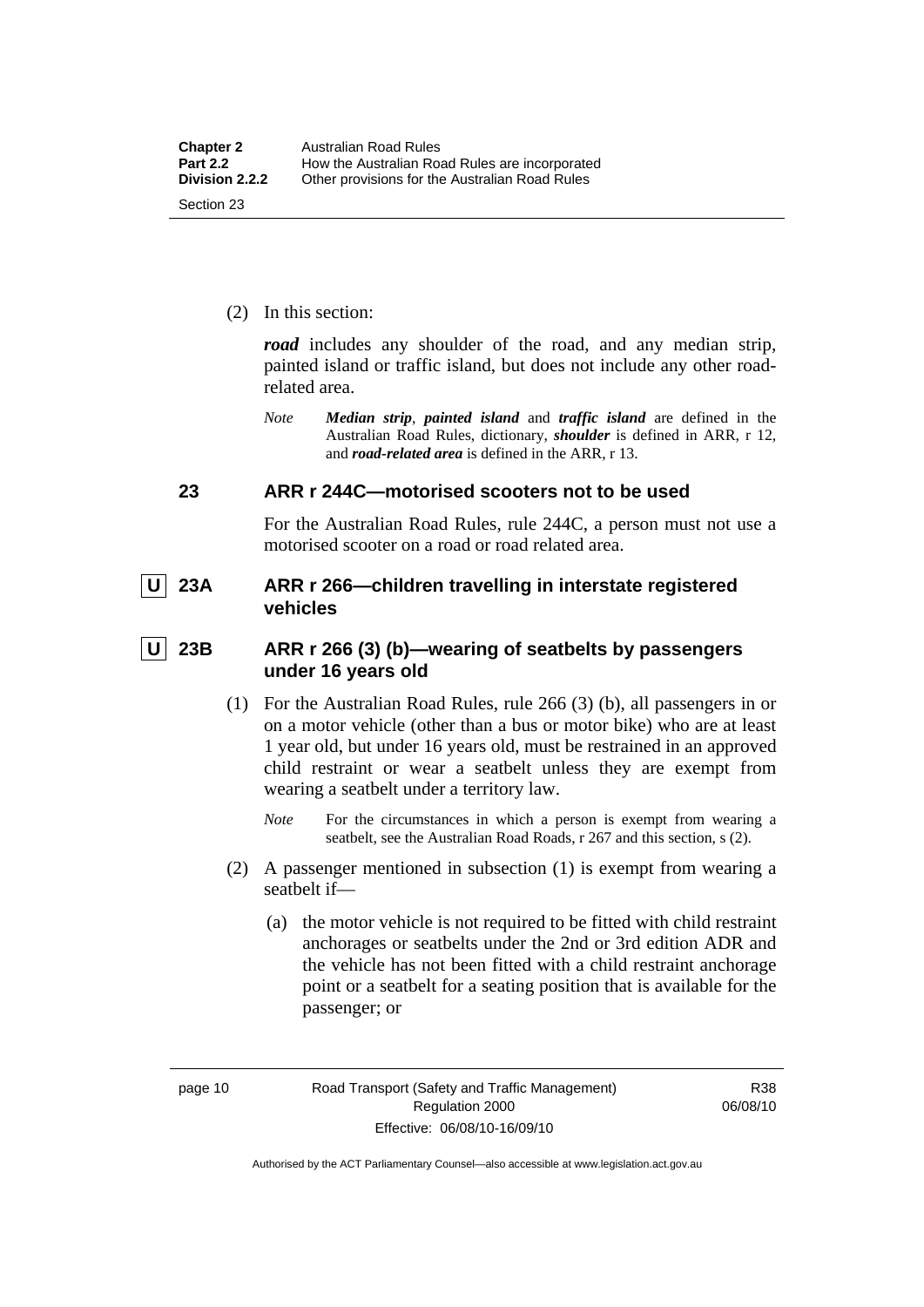- <span id="page-28-0"></span> (b) the motor vehicle is registered in a State that does not have a law that substantially corresponds to subsection (1); or
- (c) the motor vehicle is a taxi or hire car, or a demand responsive service vehicle that is not a bus, and a seating position (other than a front passenger seat) fitted with a suitable approved child restraint or seatbelt is not available for the passenger.
- *Note 1* The exemption applies to a passenger in a vehicle that has 2 or more rows of seats only if the passenger sits in the rear seats, see the ARR, r 267 (1).
- *Note* 2 The defence of sudden or extraordinary emergency is also available, see the Criminal Code, s 41.
- (3) In this section:

*2nd edition ADR*—see the *Road Transport (Vehicle Registration) Regulation 2000*, schedule 1, section 1.14.

*3rd edition ADR*—see the *Road Transport (Vehicle Registration) Regulation 2000*, schedule 1, section 1.15.

#### U 24 ARR r 266 (7)—wearing of seatbelts by passengers under **16 years old**

For the Australian Road Rules, rule 266 (7):

*approved child restraint* means a child restraint that is approved by the road transport authority under section 66 (1) (b) (Approvals etc by road transport authority).

#### **U 25 ARR r 267 (3)—certificates of exemption from wearing seatbelts**

For the Australian Road Rules, rule 267 (3) a certificate is issued under a law of this jurisdiction for a person if—

(a) the certificate is signed by a doctor; and

R38 06/08/10 page 11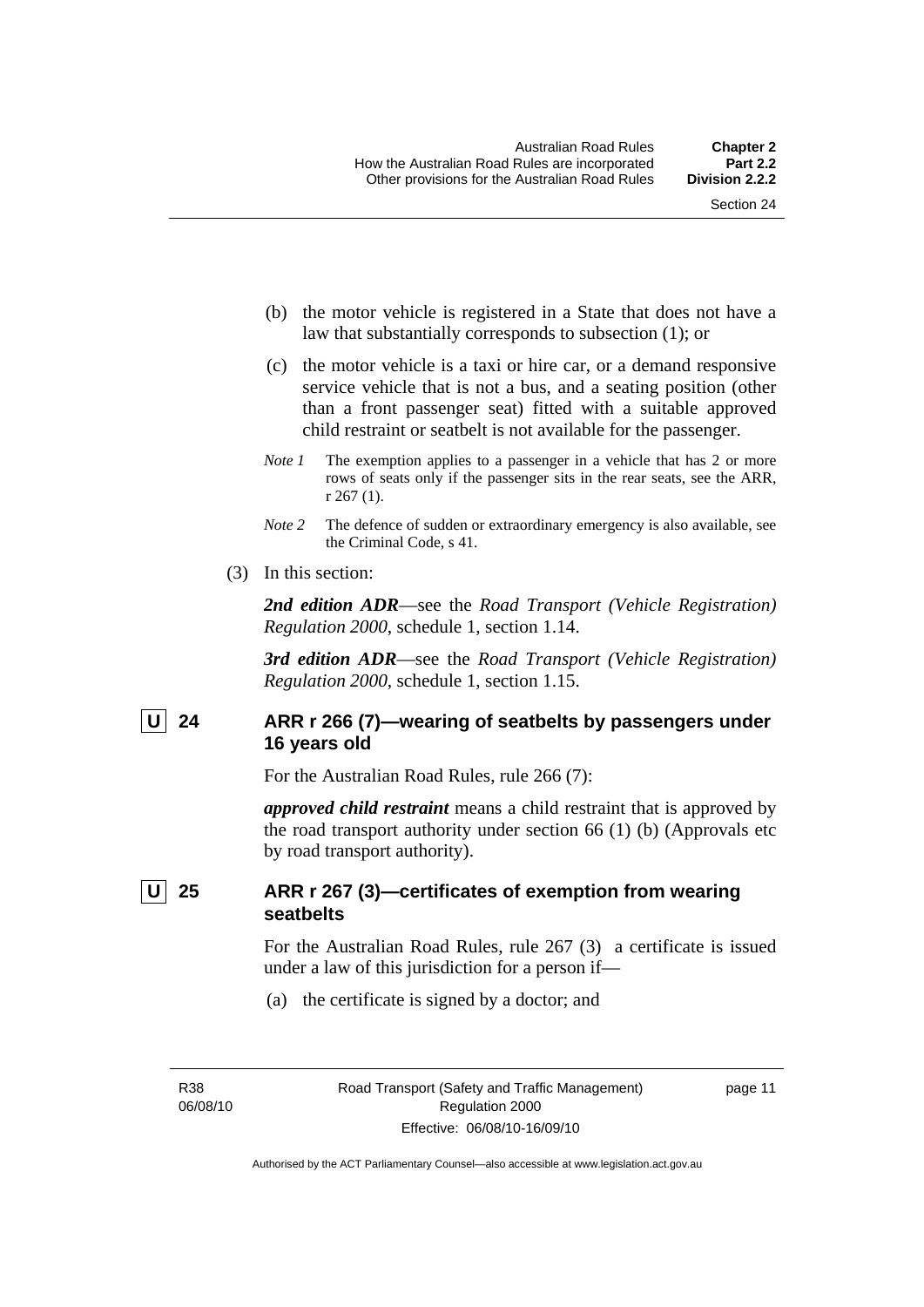- <span id="page-29-0"></span> (b) it certifies that—
	- (i) the person cannot wear a seatbelt for medical reasons; or
	- (ii) the person cannot, because of that person's size, build or any other physical characteristic, safely drive a vehicle while wearing a seatbelt.

#### **26 ARR r 270 (3)—wearing motorbike helmets**

For the Australian Road Rules, rule 270 (3):

*approved motor bike helmet* means a protective helmet for motor bike riders that is approved by the road transport authority under section 66 (1) (c) (Approvals etc by road transport authority).

#### **27 ARR r 271 (6)—riding on motorbikes**

For the Australian Road Rules, rule 271 (6):

- (a) the Australian Road Rules, rule 271 (2) does not apply to a passenger on a motorbike to the extent that the passenger is exempt from the subrule under section 67 (Exemption from requirement about riding on motorbikes); and
- (b) the Australian Road Rules, rule 271 (3) does not apply to the rider of a motorbike in relation to a passenger to the extent that, under paragraph (a), rule 271 (2) does not apply to the passenger.

#### **27A ARR r 280 (2) (a)—other vehicles to which B light rules apply**

The following classes of vehicles are specified:

- (a) taxis;
- (b) hire cars;
- (c) demand responsive service vehicles;

page 12 Road Transport (Safety and Traffic Management) Regulation 2000 Effective: 06/08/10-16/09/10

R38 06/08/10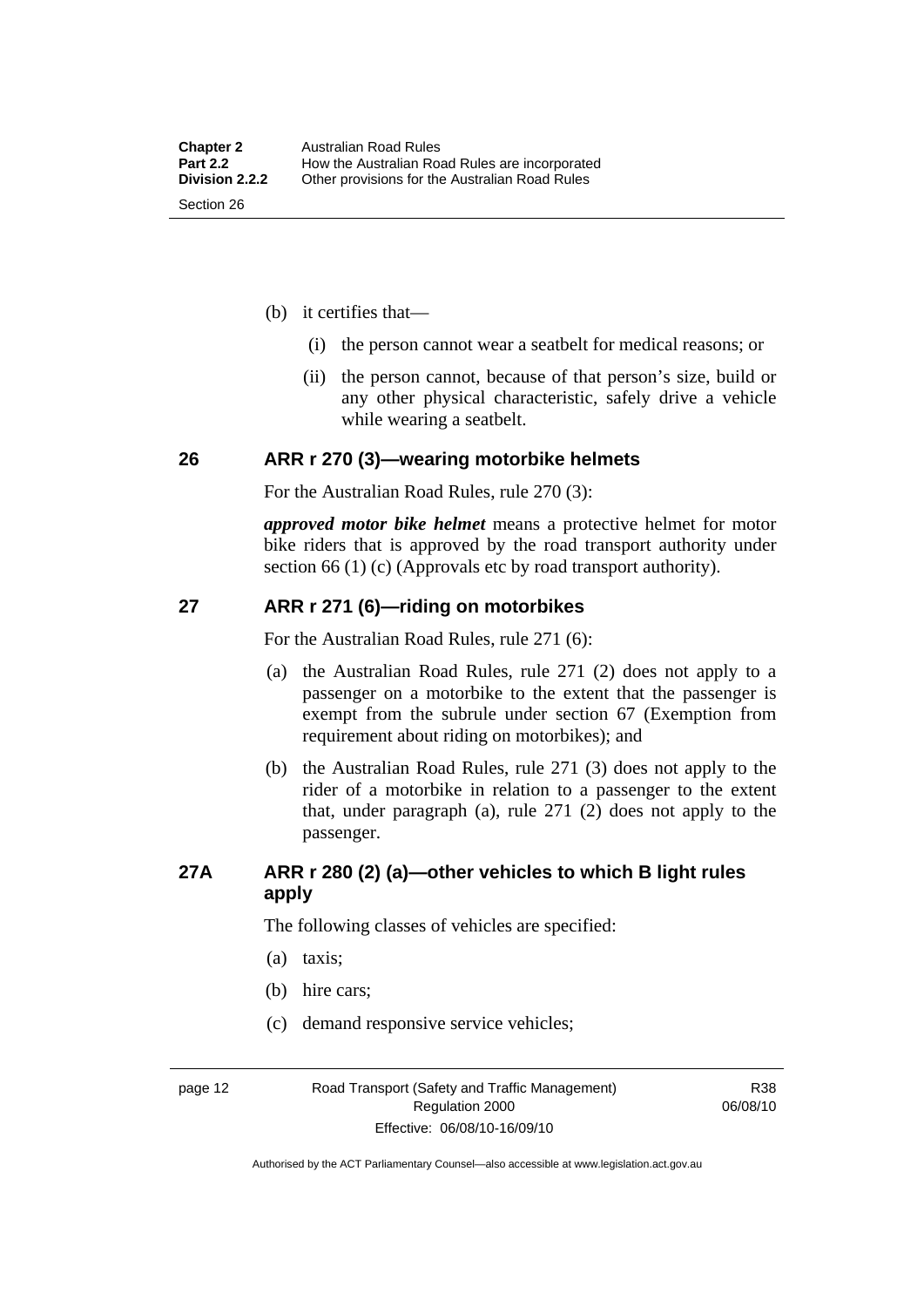#### <span id="page-30-0"></span>(d) motorbikes.

*Note* This section applies the B light rules to drivers of taxis, hire cars, demand responsive service vehicles and riders of motorbikes who, under s 12, are allowed to drive in bus lanes.

#### **28 ARR r 287 (3), (4)—duties of participants in crashes**

- (1) For the Australian Road Rules, rule 287 (3), a driver of a motor vehicle involved in a crash is taken to have given the driver's required particulars to a police officer if the driver supplies the particulars in accordance with the requirements of the crash reporting website.
- (2) For the Australian Road Rules, rule 287 (3) (e), every crash not mentioned in the Australian Road Rules, rule 287 (3) (a) to (d) must be reported to a police officer.
	- *Note* The Australian Road Rules, r 287 (3) (e) requires the driver (or the driver's representative) to give the driver's required particulars, within the required time, about a crash to a police officer if the crash is required to be reported to a police officer under another law of this jurisdiction.
- (3) For the Australian Road Rules, rule 287 (4), definition of *required particulars*, information required to be given to a police officer about a crash includes an explanation of the circumstances of the crash.
- (4) In this section:

*crash reporting website* means the website operated by the Territory for the purpose of receiving information about crashes.

*Note* The crash reporting website can be accessed through the Canberra Connect website (www.canberraconnect.act.gov.au). The website can also be accessed through the website for police services in the ACT (www.afp.gov.au/act.html).

R38 06/08/10 page 13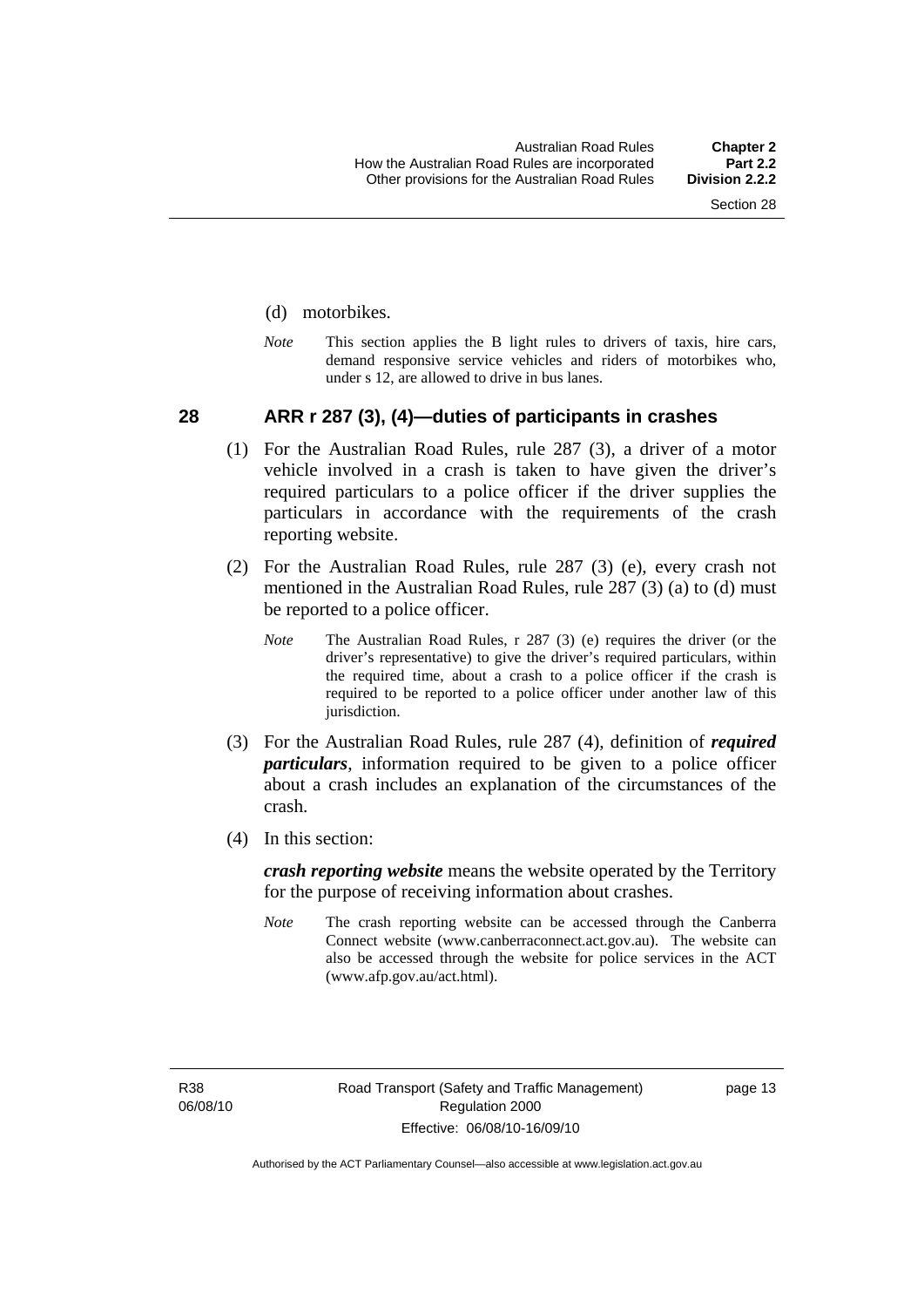#### <span id="page-31-0"></span>**29 ARR r 289 (1) (g)—driving on nature strip**

For the Australian Road Rules, rule 289 (1) (g), a driver may drive the driver's vehicle on a nature strip adjacent to a length of road in a built-up area if the vehicle—

- (a) is a motor vehicle (other than a ride-on lawnmower) that is built and used solely for cutting grass, or for purposes incidental to cutting grass; or
- (b) is a motor vehicle that is designed for cleaning footpaths and is being driven on the nature strip for the purpose of cleaning a footpath and is displaying an amber flashing light; or
- (c) is being used to transport goods or materials for use in (or for the purposes of) the construction or maintenance of roads by or on behalf of the Territory; or
- (d) is a postal vehicle that is  $-$ 
	- (i) a motorbike with an engine capacity of not more than 110mL; and
	- (ii) being driven at a speed of not more than 10km/h.
- (e) is being used by a person in the course of his or her duties as a person authorised under this regulation to use a traffic offence detection device.

#### **30 ARR r 298—driving with a person in or on trailer**

- (1) For the Australian Road Rules, rule 298, a trailer is exempt if—
	- (a) the trailer is being towed by a police vehicle or emergency vehicle; or
	- (b) the carriage of passengers is permitted in a part of the trailer and anyone in the trailer is in that part; or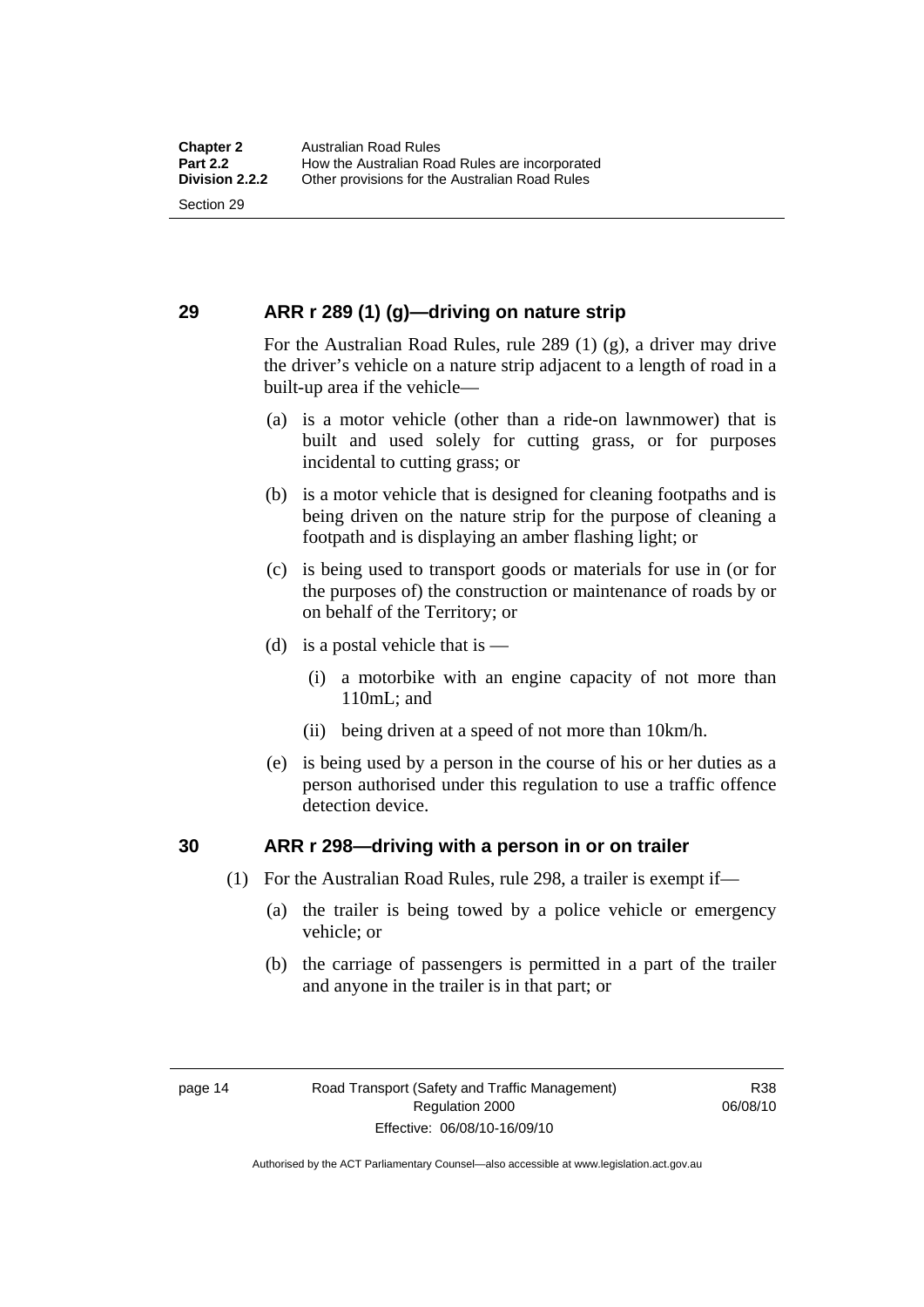- <span id="page-32-0"></span> (c) anyone who is in the trailer is engaged in the door-to-door delivery or collection of goods, or in the collection of waste or garbage, and the trailer is not travelling faster than 25 km/h; or
- (d) in all the circumstances, there is no reasonable danger of anyone in the trailer falling from the trailer or being injured.
- (2) For this section, the carriage of passengers is permitted in a part of a trailer if the part is designed primarily for—
	- (a) the carriage of passengers; or
	- (b) the carriage of goods, but is enclosed.
- (3) In this section:

*enclosed*, for a part of a trailer, means enclosed by—

- (a) the structure of the trailer; or
- (b) a canopy, cage or other device fitted to the trailer that is of a kind approved by the road transport authority under section 66 (1) (d) (Approvals etc by road transport authority).

*in* includes on.

#### **31 ARR r 310 (3), (4)—exemption for road workers etc**

- (1) For the Australian Road Rules, rule 310 (3) (b), the road transport authority may authorise a person to engage in speed zoning tests.
- (2) For the Australian Road Rules, rule 310 (4), definition of *roadworks*, the road transport authority may authorise—
	- (a) installation or maintenance work on, above or below a road; or
	- (b) installation or maintenance of a traffic control device; or
	- (c) a traffic survey.

page 15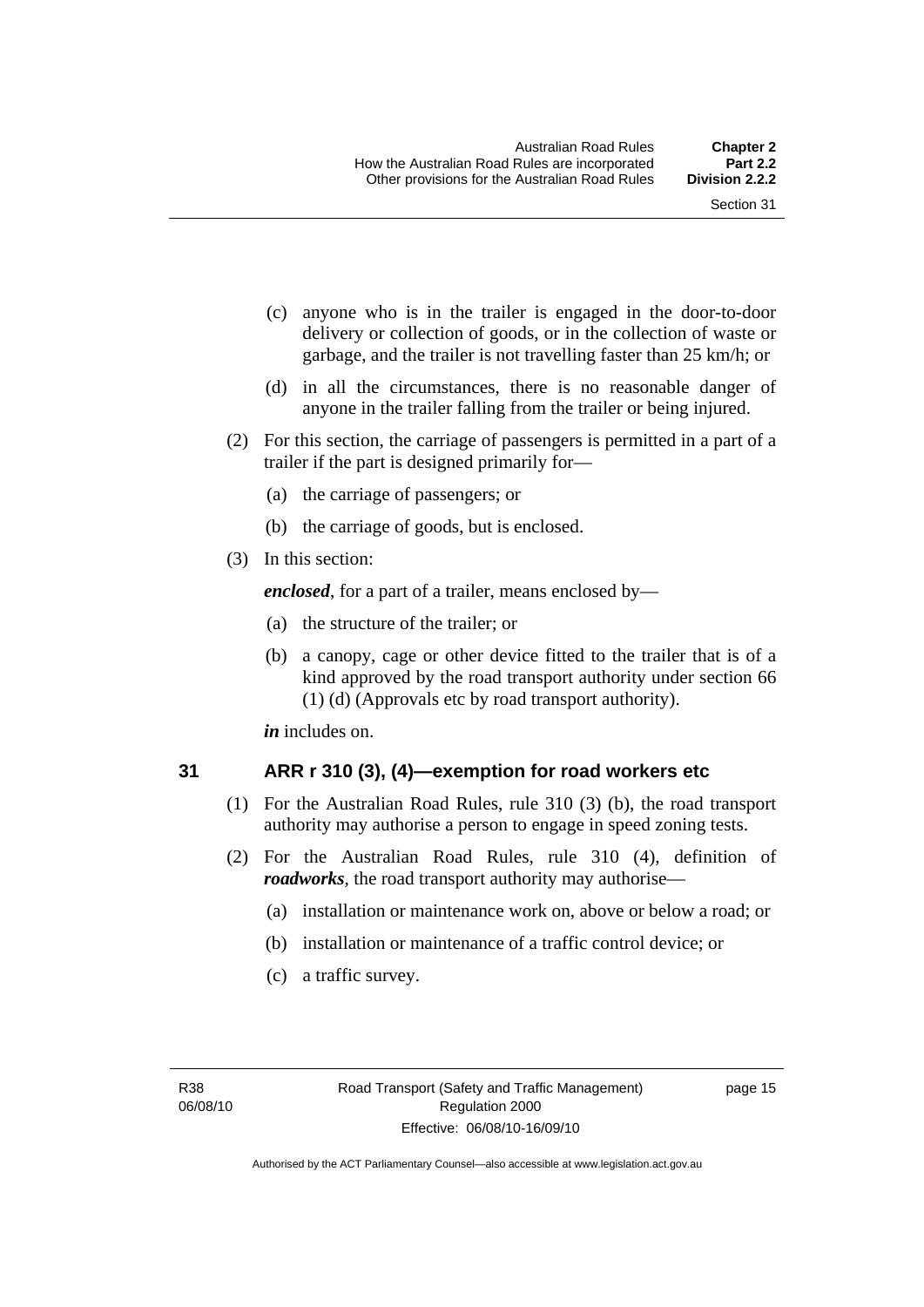- <span id="page-33-0"></span> (3) This section is additional to, and does not limit, any other power of the road transport authority or anyone else under a territory law to authorise something mentioned in this section.
	- *Note* Under the Act, the road transport authority can authorise a person to install or display (or to interfere with, change or remove) a prescribed traffic control device.

#### **32 ARR r 313—postal workers**

For the Australian Road Rules, rule 313—

- (a) the Australian Road Rules, rule 186 (Stopping in a mail zone) does not apply to the driver of a postal vehicle; and
- (b) the Australian Road Rules, rule 288 (Driving on a path) does not apply to the driver of a postal vehicle if—
	- (i) the vehicle is a motorbike with an engine capacity of not more that 110mL; and
	- (ii) the vehicle is being driven at a speed of not more than 10km/h.

#### **33 ARR dict—definitions for dictionary**

(1) For the Australian Road Rules, dictionary:

*approved bicycle helmet* means a protective helmet for bicycle riders that is approved by the road transport authority under section 66 (1) (a) (Approvals etc by road transport authority).

*authorised person,* for a provision of the Australian Road Rules, means a person who is appointed as, or prescribed to be, an authorised person under the *Road Transport (General) Act 1999* for the Australian Road Rules or the provision.

#### *emergency worker* means—

 (a) a member of the ambulance service rendering or providing transport for sick or injured people; or

R38 06/08/10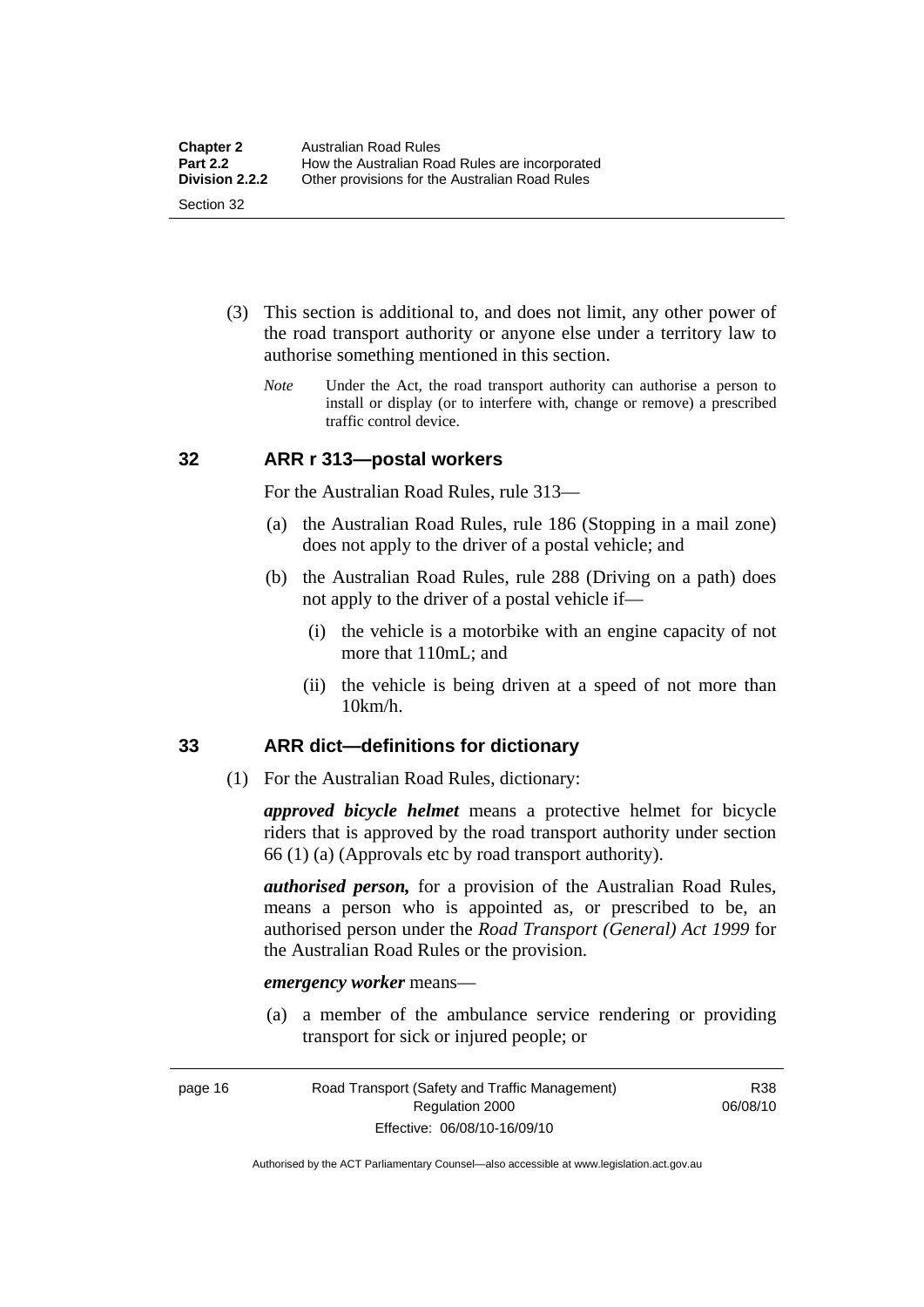- (b) a member of the ambulance service, the fire brigade, the rural fire service or the SES providing transport in an emergency; or
- (c) a person who is declared by the road transport authority under section 66 (1) (e) (Approvals etc by road transport authority) to be an emergency worker.

*mechanical signalling device*, in relation to a vehicle, means a device that—

- (a) is fitted to the vehicle; and
- (b) is a mechanical signalling device or turn signal that complies with the *Road Transport (Vehicle Registration) Regulation 2000*, schedule 1.

*oversize vehicle* means a vehicle with a dimension that, including the dimension of any load, exceeds a relevant dimension limit under—

- (a) the *Road Transport (Mass, Dimensions and Loading) Act 2009*; or
- (b) the *Road Transport (Vehicle Registration) Regulation 2000*.
- *Note* A reference to an Act includes a reference to the statutory instruments made or in force under the Act, including any regulation (see Legislation Act, s 104).

*police officer*—see the Legislation Act, dictionary, part 1.

*postal worker* means an employee of Australia Post or anyone else engaged by Australia Post to deliver post.

*public bus*—see the *Road Transport (Public Passenger Services) Act 2001*, dictionary.

*taxi*—

 (a) see the *Road Transport (Public Passenger Services) Act 2001*, section 45 (Meaning of *taxi*); and

R38 06/08/10 page 17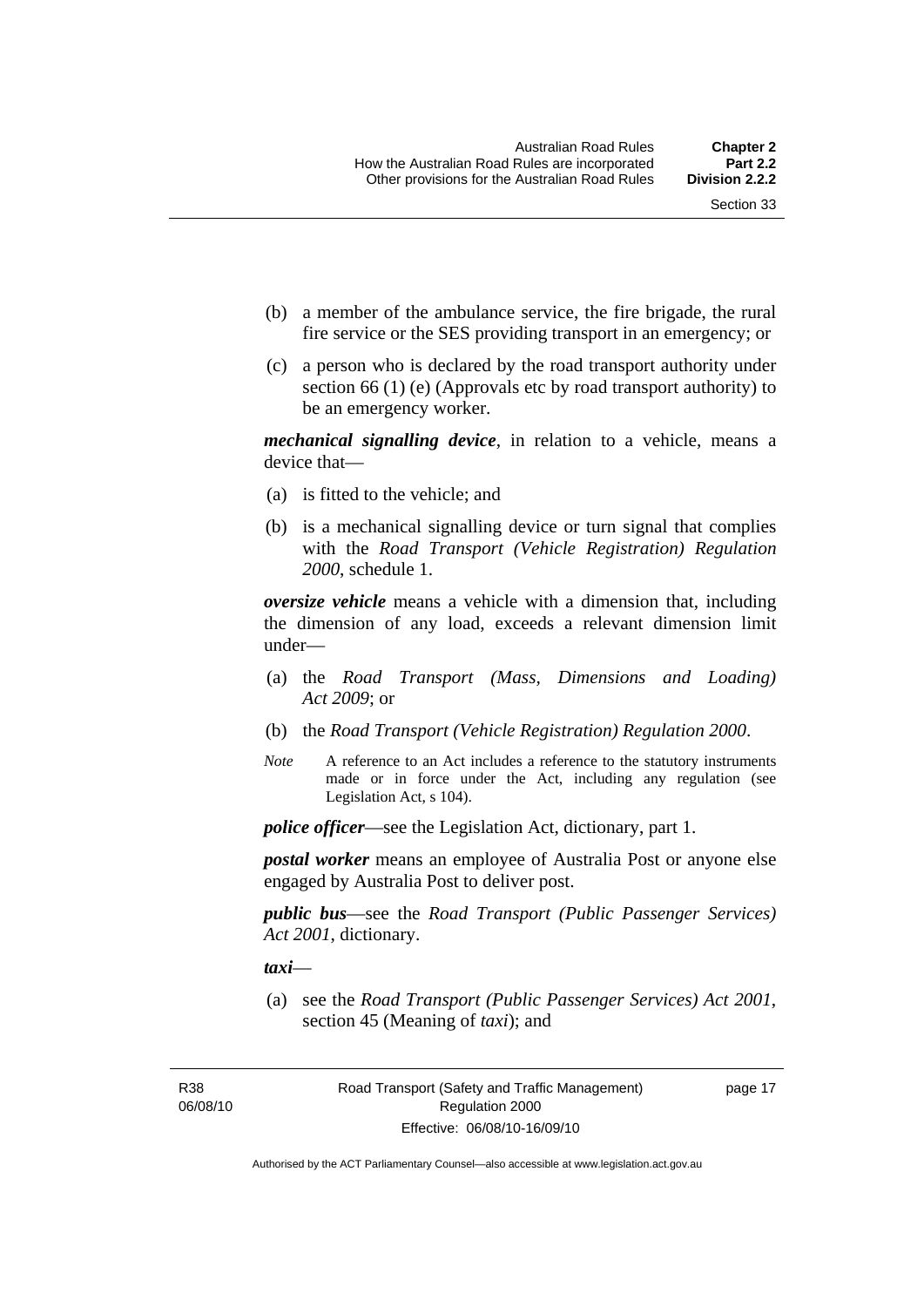- (b) except in the Australian Road Rules, rule 182 (which is about stopping in taxi zones), includes a hire car.
- (2) For the Australian Road Rules, dictionary, definition of *GVM*, paragraph (b):

*vehicle registration authority* means:

- (a) the road transport authority; or
- (b) the corresponding authority of another jurisdiction.
- (3) For the Australian Road Rules, dictionary, definition of *hazard warning lights*:

*another law of this jurisdiction* means the *Road Transport (Vehicle Registration) Regulation 2000*, schedule 1.

- (4) For the Australian Road Rules, dictionary, definition of *portable warning triangle*, a portable warning triangle is approved if it—
	- (a) is in the form of an equilateral triangle; and
	- (b) has a minimum height of 300mm; and
	- (c) has, on the front and back, red reflecting sheeting or material, or 9 red reflectors arranged in a triangular shape, causing a red reflection that would be clearly visible to a driver at night when the upper beam of light from any headlight on the vehicle (complying with the relevant provisions to the *Road Transport (Vehicle Registration) Regulation 2000*), schedule 1 is projected directly onto the sign from a distance of 200m; and
	- (d) is of a robust and durable construction, capable of being readily erected to stand in an upright position and capable of remaining unaffected (to any material degree) by any reasonable force of wind or variation in weather conditions.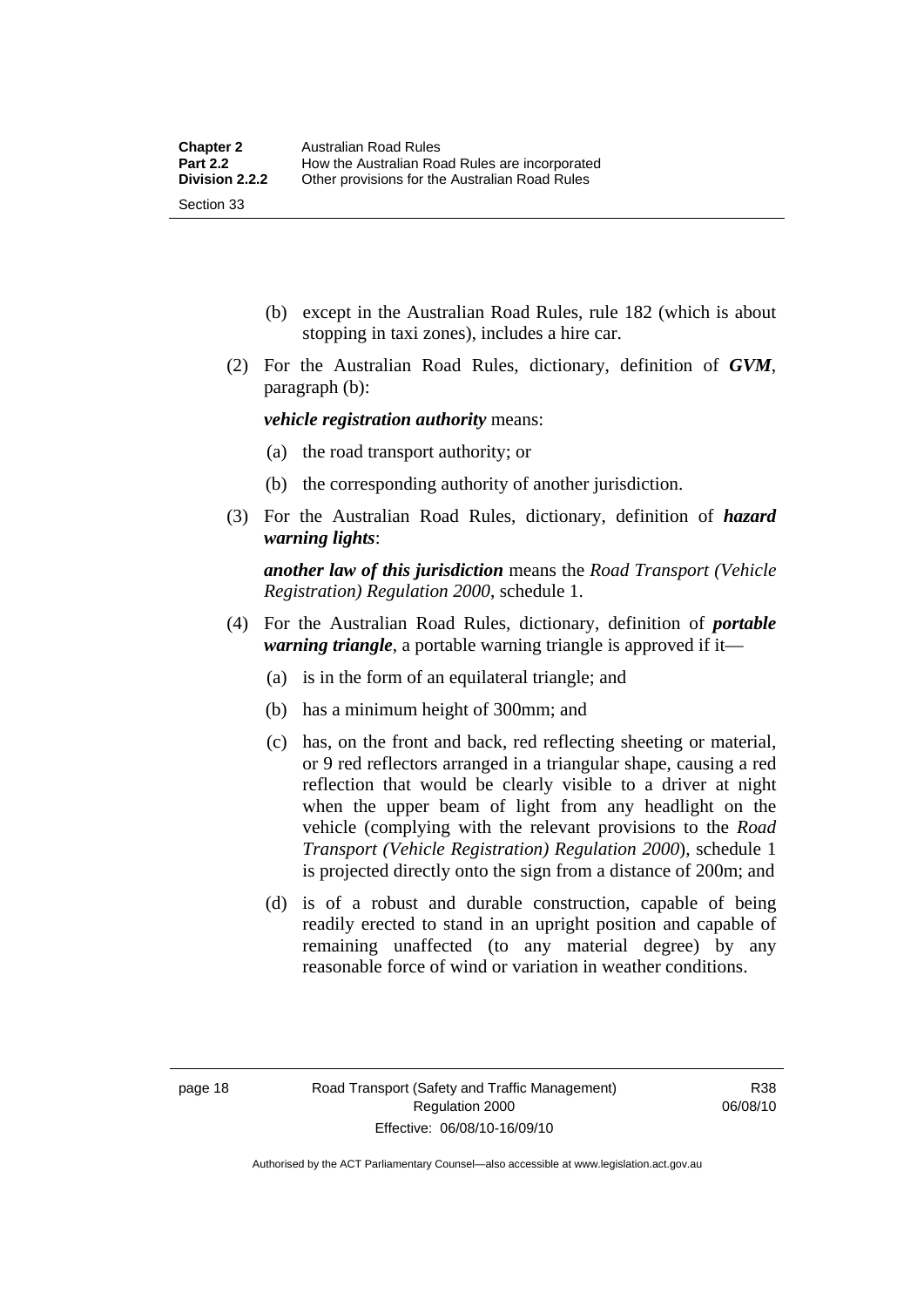# **Part 2.3 Additional ACT road rules**

*Note* The Australian Road Rules are not completely self-contained and need to be read with associated laws of each jurisdiction. This part sets out some of the associated laws that are particular to the ACT. Provisions of Acts and other regulations included in the road transport legislation contain other provisions that are particular to the ACT.

# **Division 2.3.1 Noise and other nuisances**

# **37 Making unnecessary engine noise**

The driver of a motor vehicle on a road must not make unnecessary noise by turning on, running or failing to turn off the vehicle's engine.

Maximum penalty: 20 penalty units.

*Note* Under the Australian Road Rules, r 291 it is an offence to start or drive a vehicle in a way that makes unnecessary noise or smoke.

# **38 Emission of waste oil or grease**

 (1) A person must not use a motor vehicle or trailer on a road unless adequate precautions have been taken to prevent waste oil or grease from the machinery or from any other part of the vehicle from dropping onto the roadway.

Maximum penalty: 20 penalty units.

- *Note* The Australian Road Rules, r 293 requires the driver of a vehicle to remove oil or grease that falls from the vehicle in certain circumstances.
- (2) Without limiting the liability of anyone else, the responsible person for a motor vehicle or trailer must take reasonable steps to prevent a contravention of subsection (1) in relation to the vehicle.

Maximum penalty: 20 penalty units.

R38 06/08/10 page 19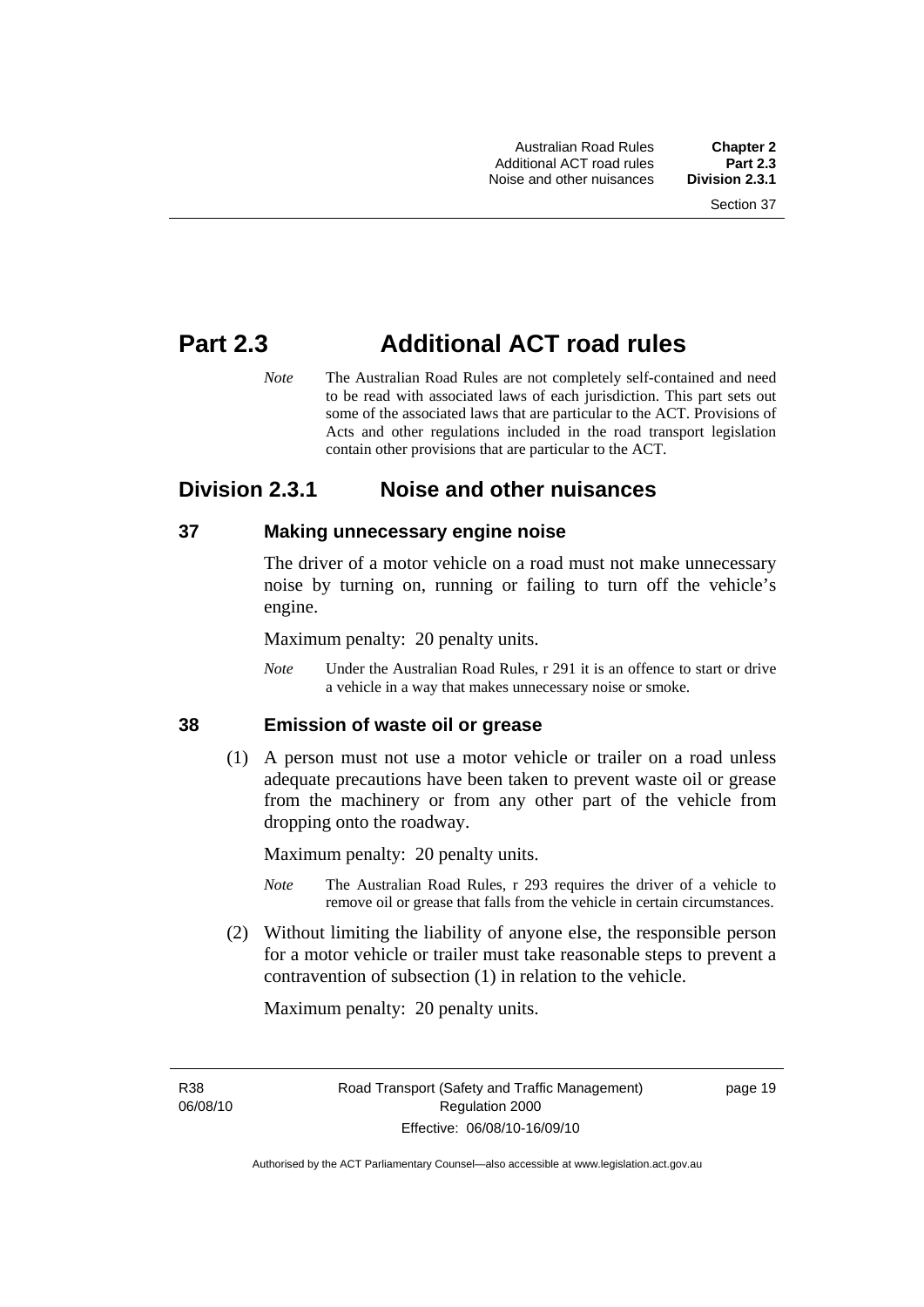# **Division 2.3.2 Driver and passenger safety**

#### **39 Safety of persons on trailers**

 (1) A person must not travel on a road in or on any part of a trailer that is not a part designed primarily for the carriage of passengers or goods.

Maximum penalty: 20 penalty units.

 (2) A person must not travel on a road in or on any part of a trailer that is a part designed primarily for the carriage of goods if the part is not enclosed.

Maximum penalty: 20 penalty units.

- (3) This section does not apply to a person—
	- (a) who is in or on a police vehicle or emergency vehicle; or
	- (b) engaged in the door-to-door delivery or collection of goods, or in the collection of waste or garbage, in or on a trailer that is not travelling faster than 25km/h; or
	- (c) if, in all the circumstances, there is a no reasonable danger of the person falling or being thrown from the trailer, or being injured, because the person is travelling in a way prohibited by this section.
- (4) In this section:

*enclosed*, for a part of a trailer, means enclosed by—

- (a) the structure of the trailer; or
- (b) a canopy, cage or other device fitted to the trailer that is of a kind approved by the road transport authority under section 66 (1) (d) (Approvals etc by road transport authority).
- *Note* The Australian Road Rules, r 298 prohibits a driver from driving a motor vehicle towing a trailer with a person in or on the trailer, unless

page 20 Road Transport (Safety and Traffic Management) Regulation 2000 Effective: 06/08/10-16/09/10

R38 06/08/10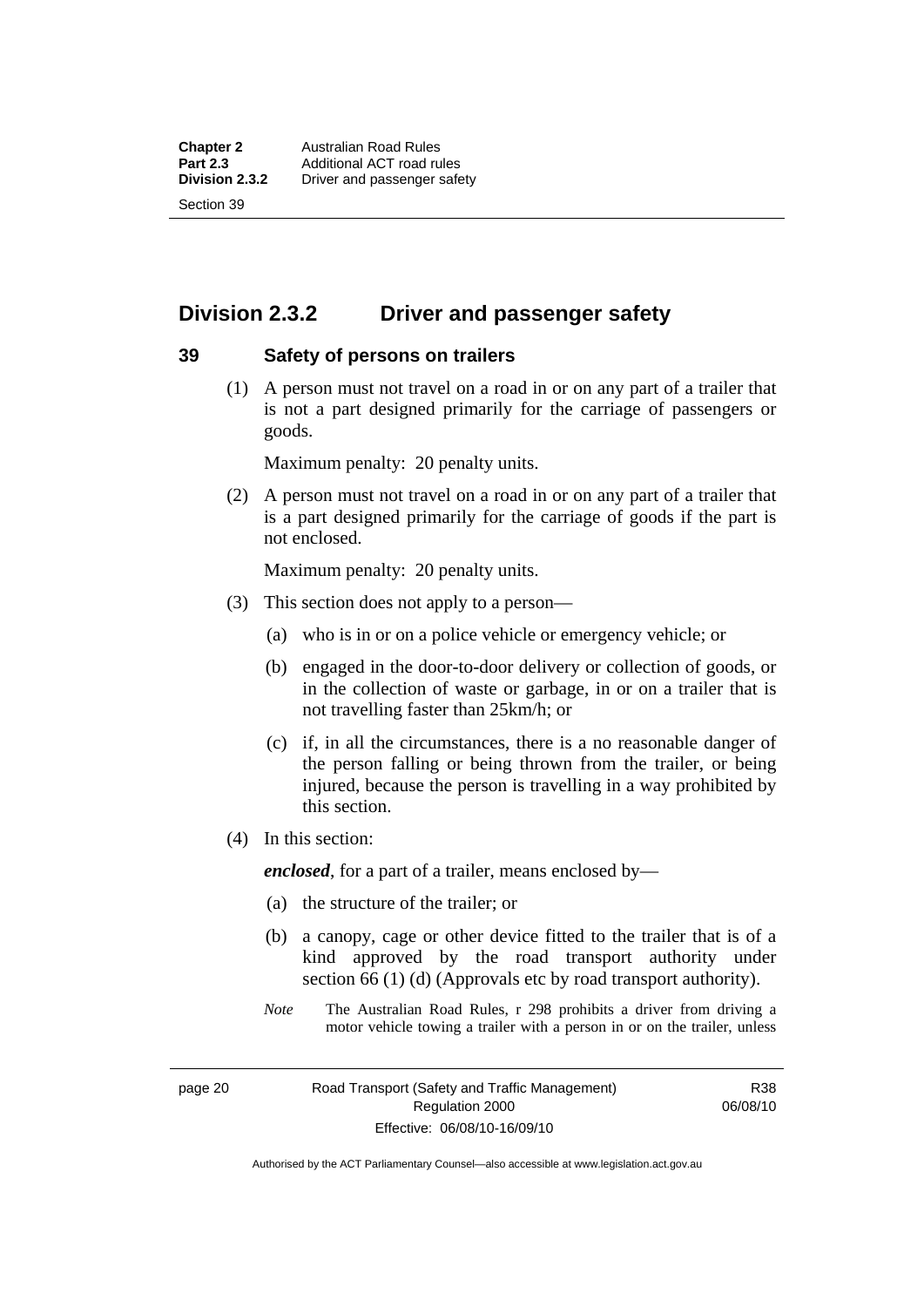the trailer is exempt from the rule under another law of this jurisdiction. Section 30 provides the exemption from the rule.

#### **40 Passengers in sidecars to be seated**

 (1) A passenger in a sidecar attached to a motorbike that is moving, or is stationary but not parked, on a road must sit in a place in the sidecar designed for use by a passenger.

Maximum penalty: 20 penalty units.

 (2) The rider of a motorbike must not ride with a passenger in a sidecar unless the passenger complies with subsection (1).

Maximum penalty: 20 penalty units.

# **Division 2.3.3 Trailers and towing**

*Note* The following rules of the Australian Road Rules apply to the towing of vehicles:

- r 216 (which is about the lights that must be used when towing a vehicle at night or in hazardous weather conditions)
- r 254 (which is about the towing of bicycles)
- r 257 (which is about riding with a person on a bicycle trailer)
- r 292 (which is about towing a vehicle with an insecure or overhanging load)
- r 294 (which is about keeping control of a motor vehicle or trailer being towed)
- r 295 (which is about towing another vehicle with a towline)
- r 298 (which is about driving with a person in a trailer)
- r 312 (which provides certain exemptions for tow truck drivers).

# **41 Number of vehicles that may be drawn**

 (1) The driver of an articulated vehicle must not tow any other vehicle on a road.

Maximum penalty: 20 penalty units.

R38 06/08/10 page 21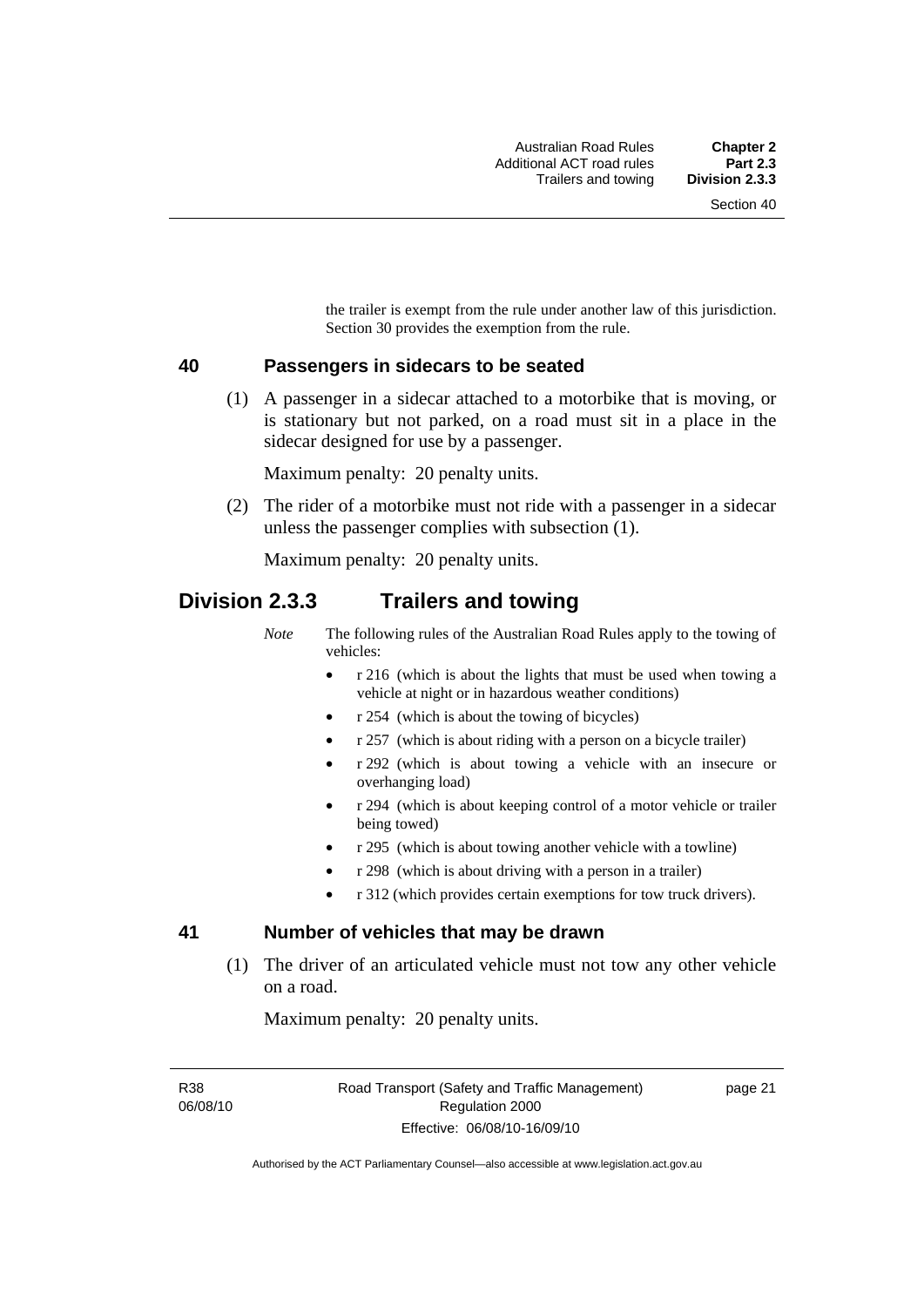(2) The driver of a motor vehicle must not tow more than 1 other vehicle on a road.

Maximum penalty: 20 penalty units.

- (3) The road transport authority may exempt a vehicle or person from subsection  $(1)$  or  $(2)$ .
- (4) Subsection (2) does not apply in relation to a tow truck that is towing an articulated vehicle (other than a B-double or road train) if—
	- (a) the articulated vehicle has broken down on a road and it is necessary for it to be towed away; or
	- (b) the articulated vehicle has been involved in a crash on a road and it is necessary for it to be towed away.
- (5) Subsection (2) does not apply to a motor vehicle that is towing another vehicle using a lift and tow trailer if—
	- (a) the other vehicle is partly supported by the lift and tow trailer; and
	- (b) the vehicle is not towed at faster than 60 km/h; and
	- (c) the combined weight of the towed vehicle and the lift and tow trailer is not more than the unladen weight of the towing vehicle.
- (6) Subsection (2) does not apply to—
	- (a) a tractor-harvester-cutting head trailer combination; or
	- (b) a tractor with multiple implements attached, if the implements are normally used as a single unit when performing agricultural operations; or
	- (c) a tractor and implement combination towing a fuel trailer or laser tower; or

R38 06/08/10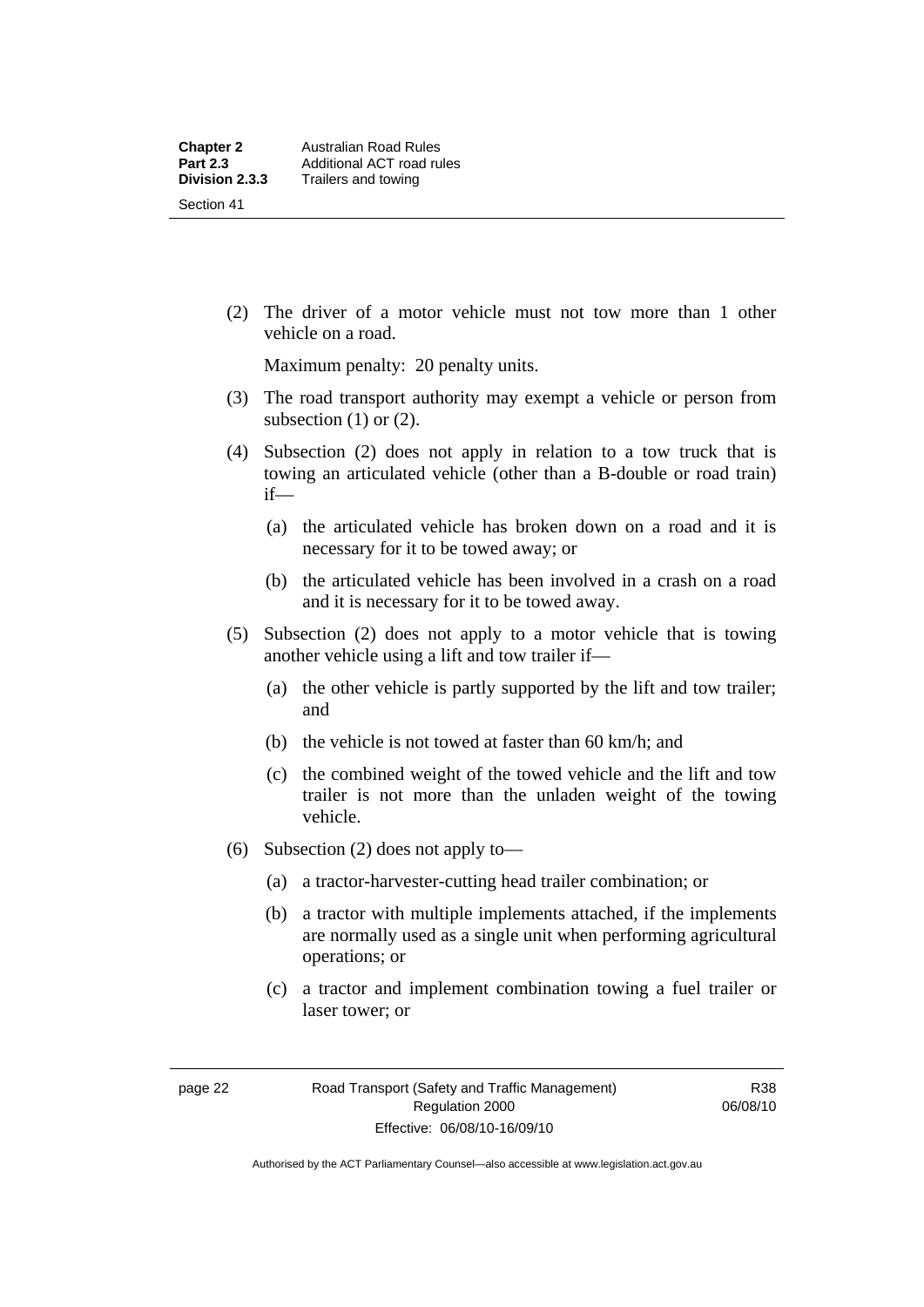- (d) an articulated low-loader consisting of a prime mover towing a converter dolly and a semitrailer; or
- (e) a B-double, dog trailer or road train.

# **42 Towing by vehicles under 4.5t**

- (1) The driver of a motor vehicle (the *towing vehicle*) must not tow another vehicle (the *towed vehicle*) on a road if the laden weight of the towed vehicle is more than—
	- (a) the capacity of the towing attachment fitted to the towing vehicle; or
	- (b) the maximum laden weight for the towed vehicle.

Maximum penalty: 20 penalty units.

- (2) Subsection (1) does not apply to the driver if the towing vehicle has a GVM over 4.5t.
- (3) The road transport authority may exempt a vehicle or person from subsection  $(1)$ .
- (4) In this section:

*maximum laden weight*, for the towed vehicle, means—

- (a) the maximum laden weight for a towed vehicle specified by the manufacturer of the towing vehicle in relation to the towing vehicle; or
- (b) if there is no such specification by the manufacturer, the manufacturer of the vehicle cannot be identified or the specification is not appropriate because the towing vehicle has been modified—
	- (i) 1.5 times the unladen weight of the towing vehicle if the towed vehicle is fitted with a braking system that is working properly; or

R38 06/08/10 page 23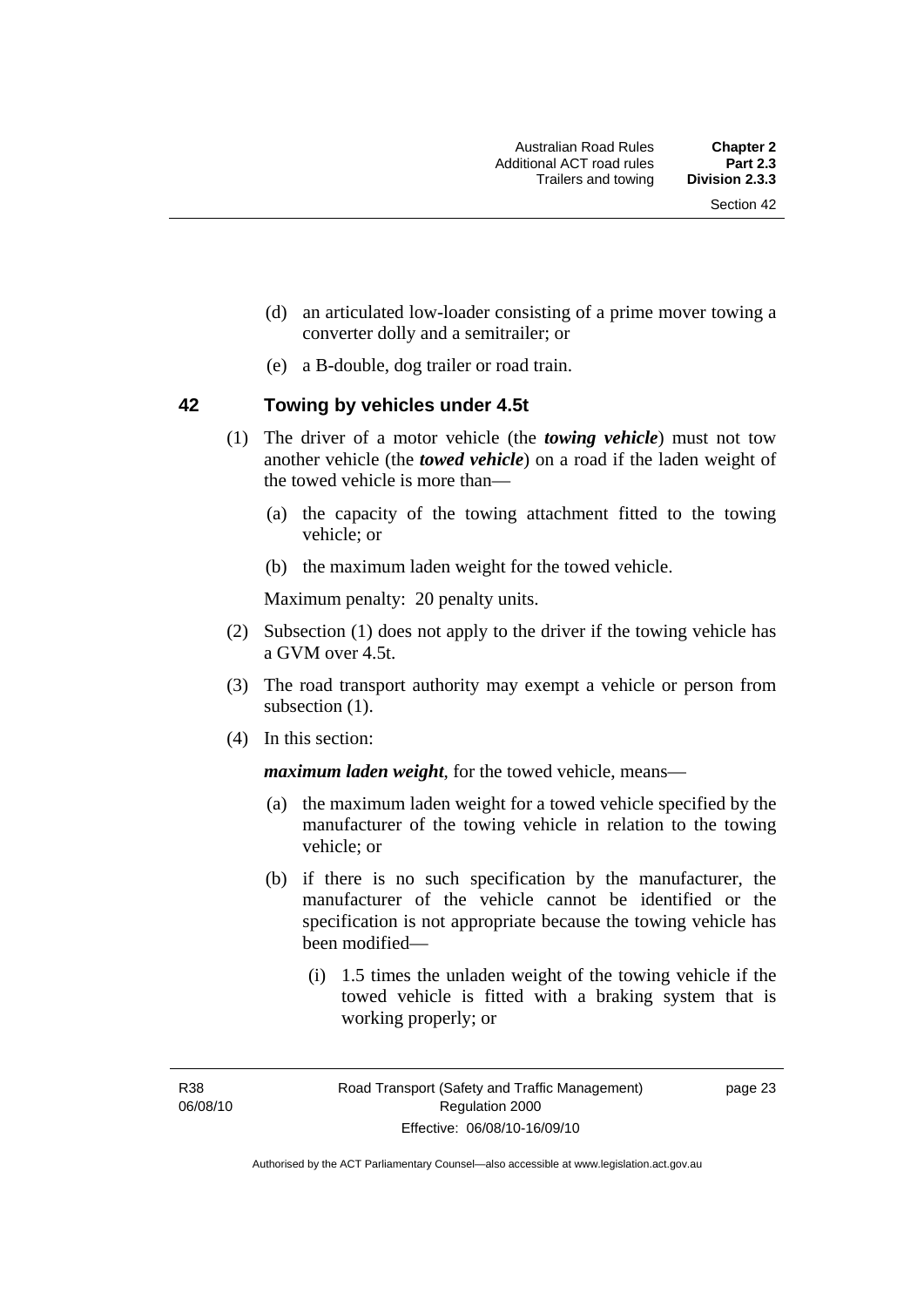**Chapter 2 Australian Road Rules**<br>**Part 2.3 Additional ACT road rules Part 2.3** Additional ACT road rules<br>**Division 2.3.4** Lights on vehicles Lights on vehicles Section 43

> (ii) the unladen weight of the towing vehicle in any other case.

# **Division 2.3.4 Lights on vehicles**

*Note* The following rules of the Australian Road Rules apply to lights on vehicles:

- r 215 (which is about using lights when driving at night or in hazardous weather conditions)
- r 216 (which is about the lights that must be used when towing a vehicle at night or in hazardous weather conditions)
- r 217 (which is about using rear fog lights)
- r 218 (which is about using headlights on high-beam)
- r 219 (which is about not using lights to dazzle other road users)
- r 220 (which is about the use of lights on a vehicle that is stopped)
- r 221 (which is about using hazard warning lights)
- r 222 (which is about the use of warning lights on buses carrying children)
- r 223 (which is about using lights when riding an animal-drawn vehicle at night or in hazardous weather conditions)
- r 259 (which is about using lights when riding a bicycle at night).

#### **43 Lights on motor vehicles generally**

- (1) The driver of a motor vehicle fitted with a spotlight or searchlight must not operate the light, or allow it to be operated, on a road unless—
	- (a) the vehicle is stationary, the light is operated only for examining or making adjustments or repairs to a vehicle, and light from it is not projected further than 6m; or
	- (b) the light is operated for the temporary purpose of reading or looking for a notice, sign, house number or something similar; or
	- (c) the vehicle is a police vehicle; or

R38 06/08/10

Authorised by the ACT Parliamentary Counsel—also accessible at www.legislation.act.gov.au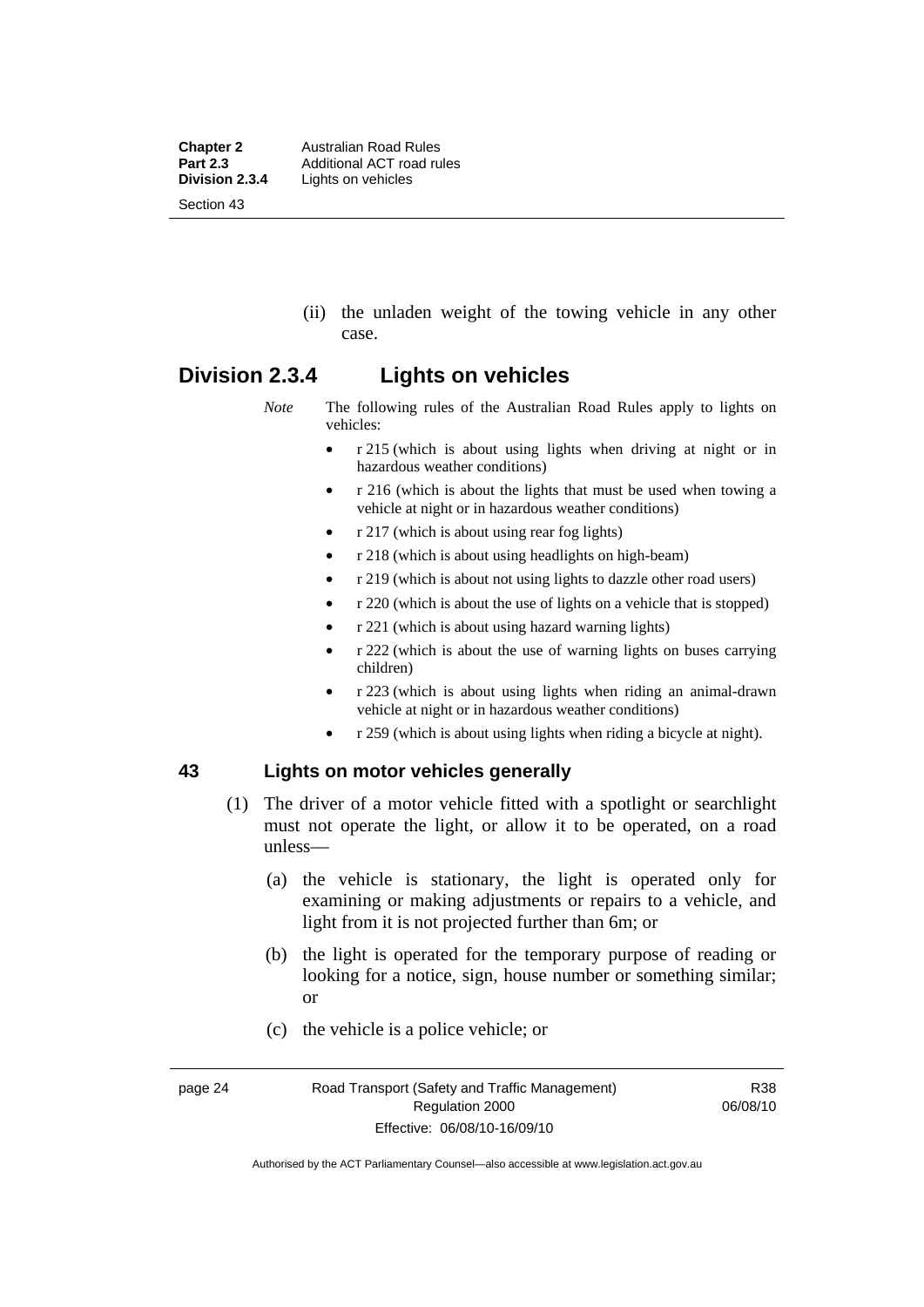(d) the vehicle is being used by the Territory, the Commonwealth or any public authority.

Maximum penalty: 20 penalty units.

- (2) The driver of a motor vehicle fitted with an additional headlight permitted to be fitted under the *Road Transport (Vehicle Registration) Regulation 2000*, schedule 1 must not operate the headlight, or allow it to be operated, if—
	- (a) the vehicle is being driven on a length of road in a built-up area; or
	- (b) the driver is driving less than—
		- (i) 200m behind a vehicle travelling in the same direction as the driver; or
		- (ii) 200m from an oncoming vehicle.

Maximum penalty: 20 penalty units.

# **Division 2.3.5 Metered parking**

- *Note* The rules of the Australian Road Rules that apply to the parking of vehicles include the following:
	- r 189 (which is about double parking)
	- r 203 (which is about stopping in a parking area for people with disabilities)
	- r 205 (which is about parking for longer than indicated)
	- r 207 (which is about parking where fees are payable)
	- r 208 (which is about parallel parking on a road, except in a median strip parking area)
	- r 209 (which is about parallel parking in a median strip parking area)
	- r 210 (which is about angle parking)
	- r 211 (which is about parking in parking bays).

R38 06/08/10 page 25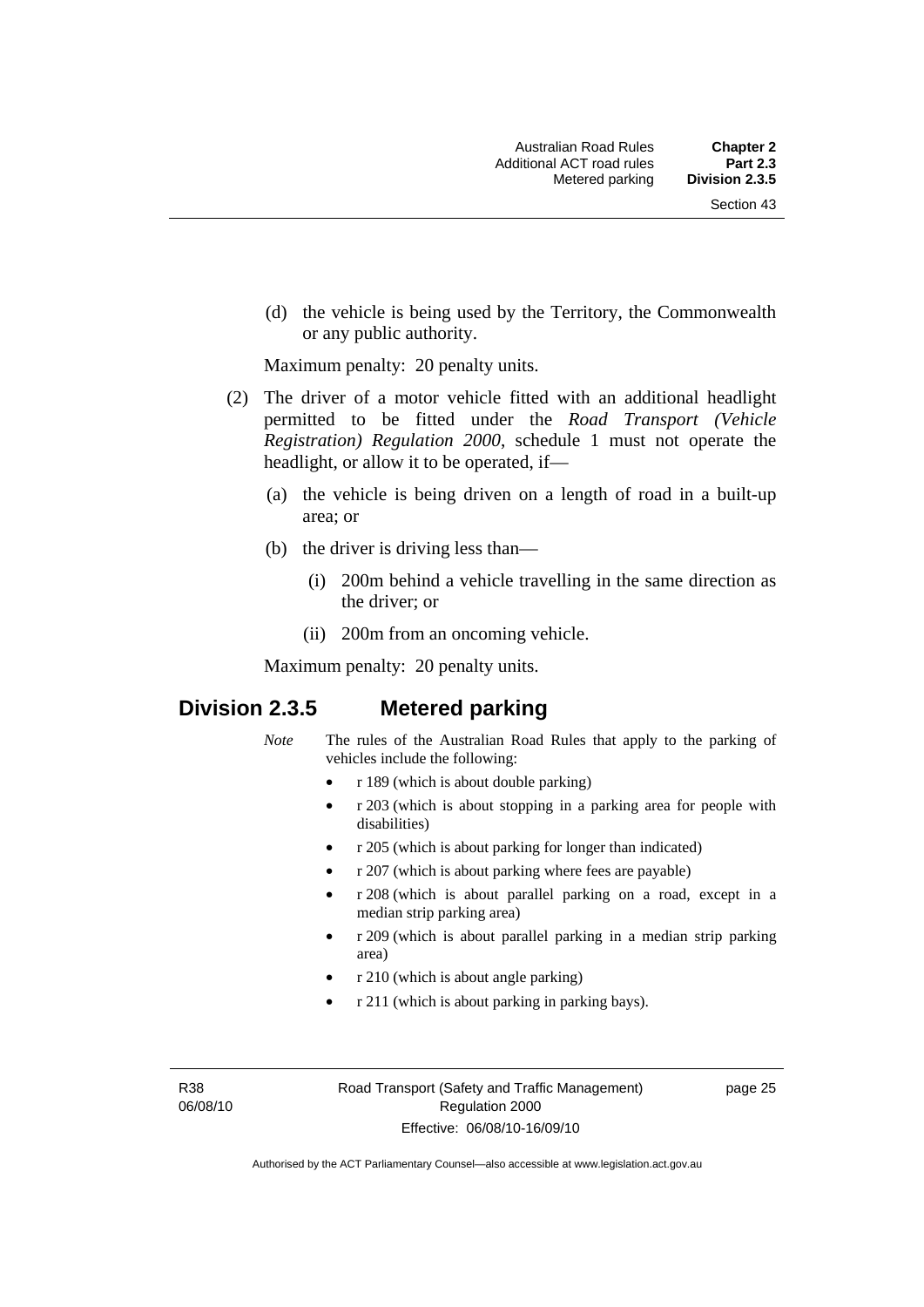# **44 Metered parking—parking in spaces**

- (1) A driver commits an offence if—
	- (a) the driver parks in a metered parking area; and
	- (b) the driver's vehicle is not parked in a metered parking space.

Maximum penalty: 20 penalty units.

 (2) A driver must not park the driver's vehicle in a metered parking space if another vehicle is parked in the space.

Maximum penalty: 20 penalty units.

 (3) A driver who parks in a metered parking space must position the driver's vehicle completely within the space.

Maximum penalty: 20 penalty units.

# **44A Metered parking—parking fees**

 (1) A driver must not park in a metered parking space without paying the relevant parking fee for the space.

Maximum penalty: 20 penalty units.

- (2) A driver does not commit an offence against subsection (1) if—
	- (a) the relevant parking fee for the metered parking space is paid immediately after the driver parks the driver's vehicle in the metered parking space; or
	- (b) the parking meter for the metered parking space indicates that the period for which parking in the space has been paid for has not expired; or
	- (c) the parking meter for the metered parking space—
		- (i) is not working; or

R38 06/08/10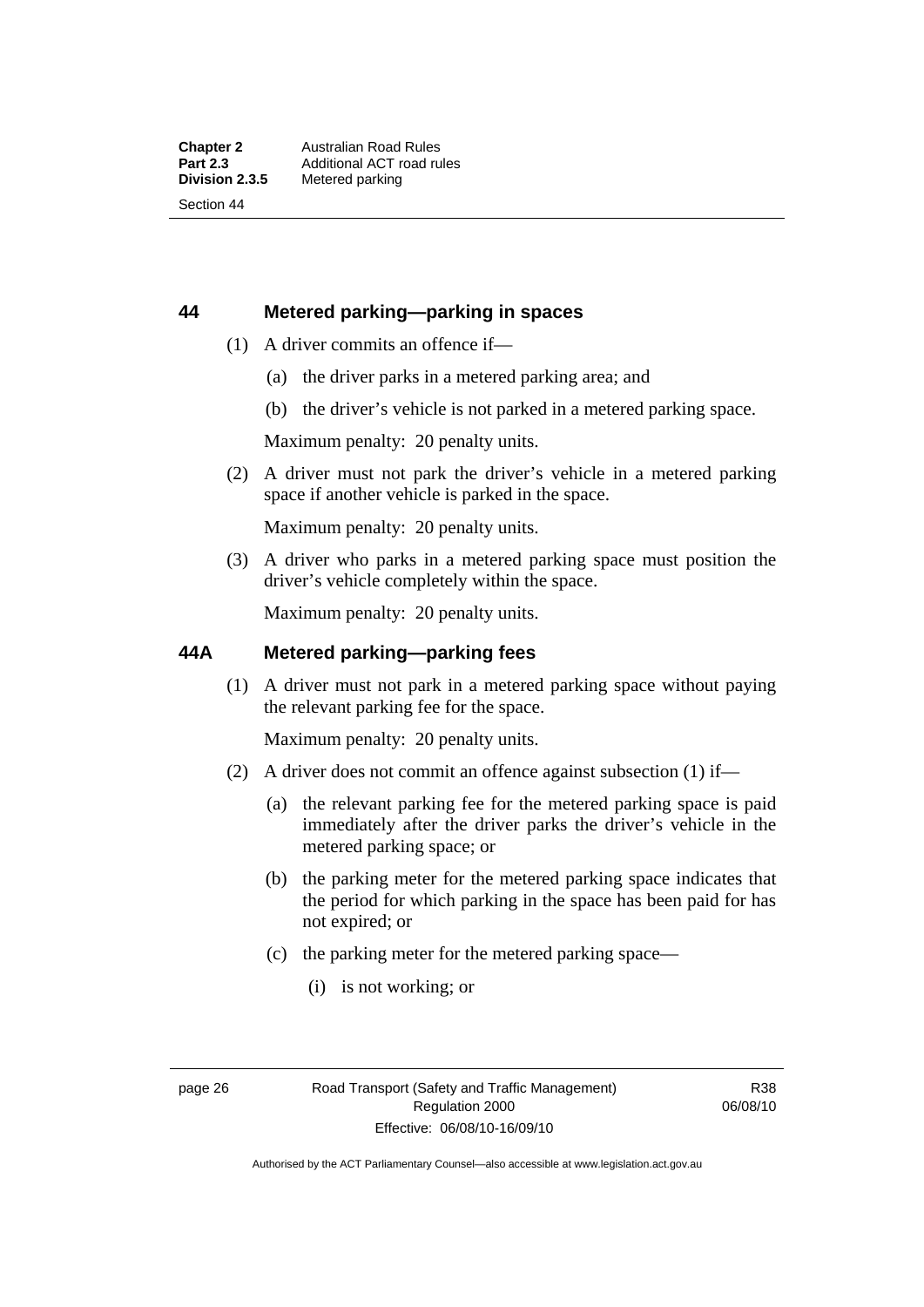- (ii) is covered with a parking meter hood bearing the words 'out of order time limit applies'.
- *Note* For other exceptions to s (1), see s 45.

#### **44B Metered parking—maximum length of stay**

 (1) A driver must not allow the driver's vehicle to remain parked in a metered parking space if the parking meter for the space indicates that the period for which parking in the space has been paid for has expired.

Maximum penalty: 20 penalty units.

*Note* For exceptions to s (1), see s 45.

 (2) A driver must not allow the driver's vehicle to remain parked in a metered parking space for longer than the period (if any) indicated on the metered parking signs applying to the space as the maximum period for which a vehicle may be parked in the space.

Maximum penalty: 20 penalty units.

*Note* For exceptions to s (2), see s 45.

# **45 Metered parking—exceptions to s 44A and s 44B**

Section 44A (Metered parking—parking fees) and section 44B (Metered parking—maximum length of stay) do not apply to—

- (a) a driver for any period the driver's vehicle is parked in a metered parking space outside the controlled parking hours for the space; or
- (b) a driver if—
	- (i) the driver's vehicle is parked in a metered parking space; and
	- (ii) the driver displays in or on the vehicle a current mobility parking scheme authority; and

R38 06/08/10 page 27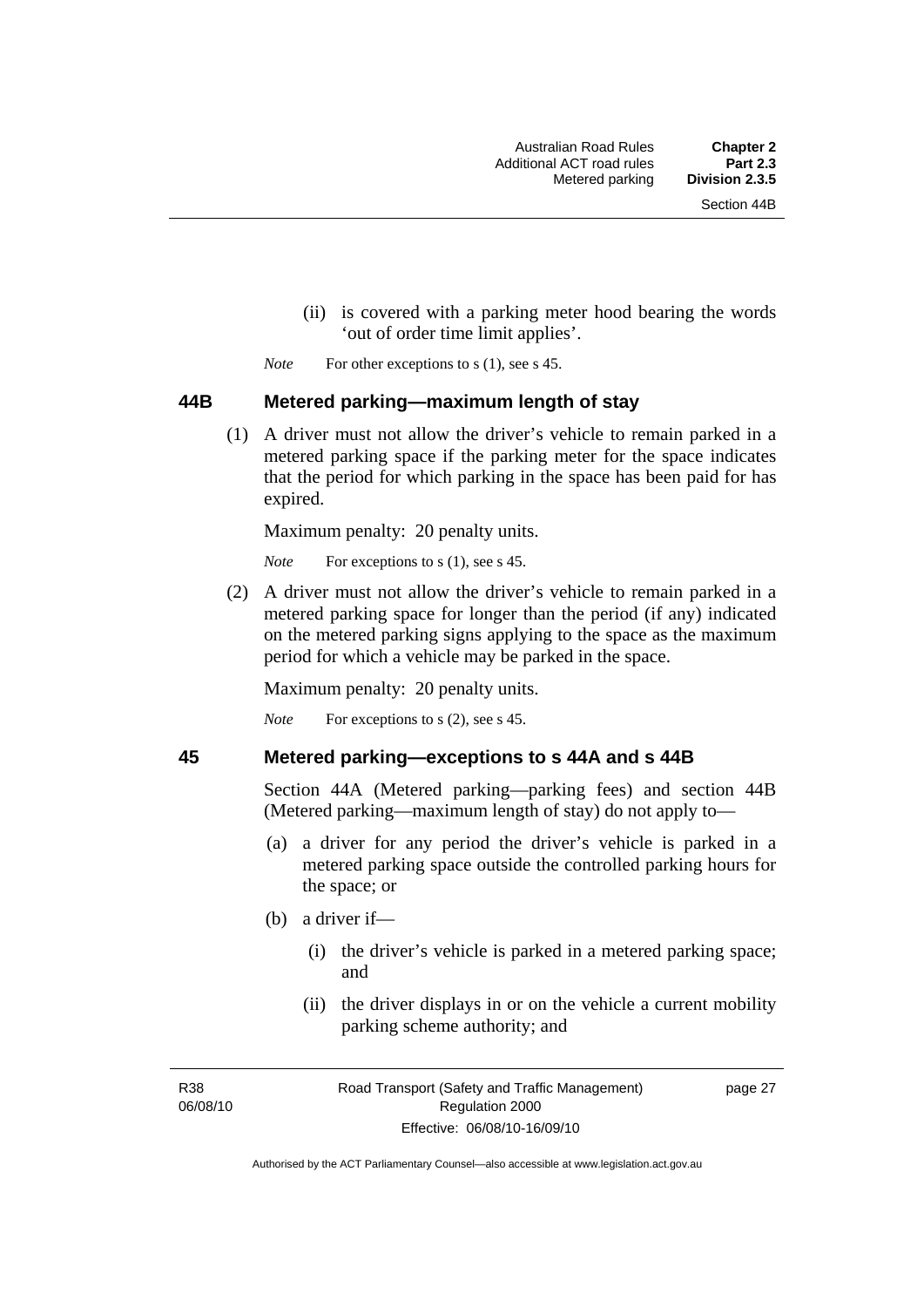- (iii) the driver complies with the conditions (if any) of the authority; or
- (c) a driver if—
	- (i) the driver's vehicle is parked in a metered parking space designated by a *permit zone sign* for use by the holder of a stated kind of parking permit; and
	- (ii) the driver displays in or on the vehicle a current parking permit of that kind; and
	- (iii) the driver complies with the conditions (if any) of the permit.

# **46 Temporary closure of metered parking spaces**

- (1) If the road transport authority decides that the use of a metered parking space should be temporarily discontinued, the authority may close the space by—
	- (a) installing a sign, at or near the space, that displays words to the effect that the space is closed; or
	- (b) covering the parking meter applying to the space with a parking meter hood bearing the words 'no parking'.
- (2) A driver must not park in a metered parking space that has been closed under subsection (1).

Maximum penalty: 20 penalty units.

(3) In this section:

*sign* includes a board, device, plate, screen, words or anything else, whether or not installed with or on a traffic sign.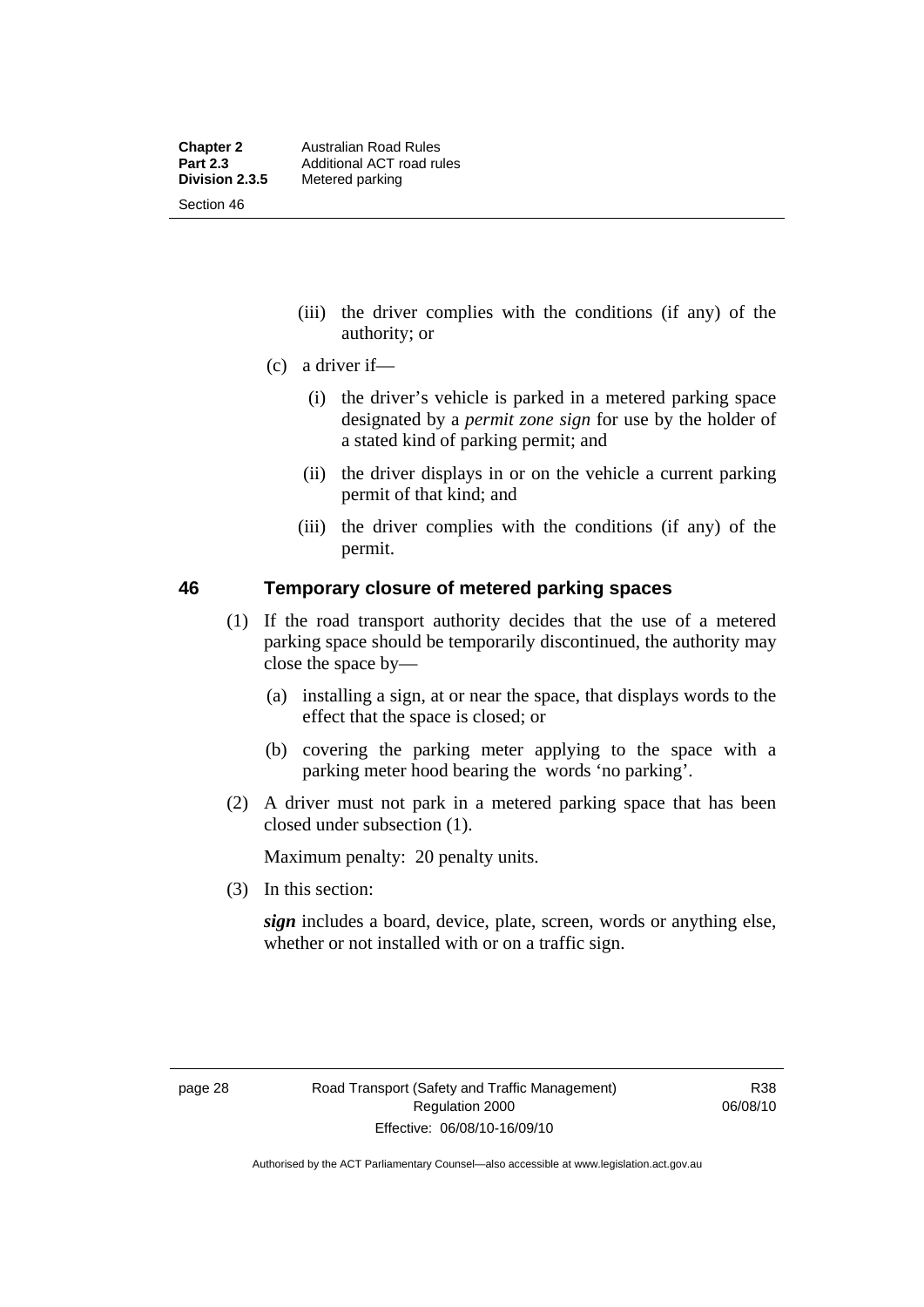# **47 Misuse of parking meters**

A person must not—

- (a) insert in a parking meter anything other than coins appropriate for the meter; or
- (b) attach anything (for example, advertising material) to a parking meter.

Maximum penalty: 20 penalty units.

*Note* An example is part of the regulation, is not exhaustive and may extend, but does not limit, the meaning of the provision in which it appears (see Legislation Act, s 126 and s 132).

# **48 Interfering with parking meters etc**

A person must not—

- (a) do anything that interferes with (or is likely to interfere with) the proper working of a parking meter; or
- (b) fraudulently operate a parking meter.

Maximum penalty: 20 penalty units.

# **Division 2.3.6 Ticket parking**

# **49 Ticket parking—parking in spaces**

- (1) A driver commits an offence if—
	- (a) the driver parks in a ticket parking area; and
	- (b) the driver's vehicle is not parked in a ticket parking space.

Maximum penalty: 20 penalty units.

 (2) However, the driver does not commit an offence against subsection (1) if the driver parks in a metered parking space within a

page 29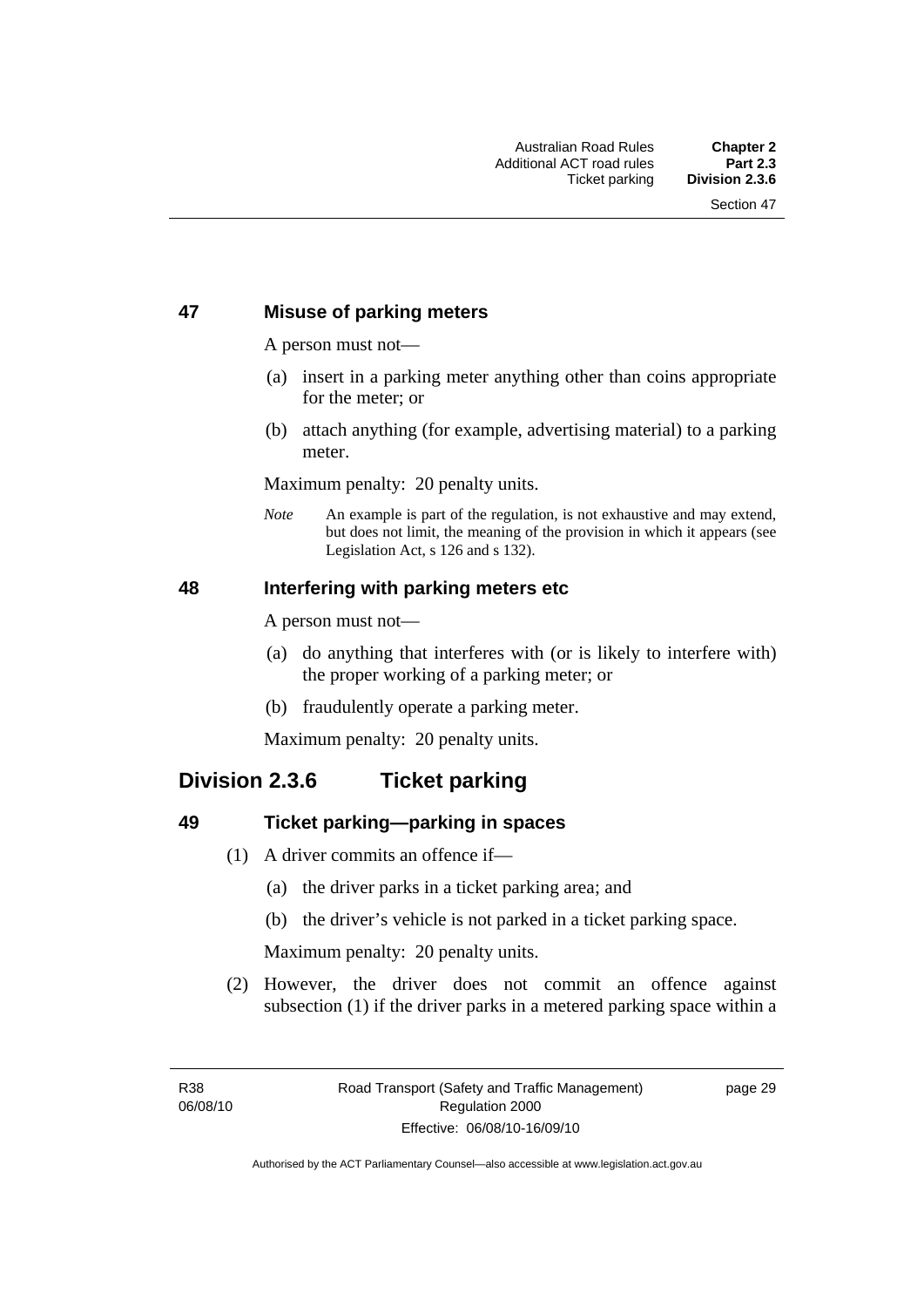ticket parking area and the driver complies with the provisions of division 2.3.5 (Metered parking) in relation to parking in the space.

 (3) A driver must not park the driver's vehicle in a ticket parking space if another vehicle is parked in the space.

Maximum penalty: 20 penalty units.

 (4) A driver who parks in a ticket parking space must position the driver's vehicle completely within the space.

Maximum penalty: 20 penalty units.

# **49A Ticket parking—display of tickets**

- (1) A driver may park the driver's vehicle in a ticket parking area only if—
	- (a) for an RTA multi-stay ticket parking area—
		- (i) a current parking ticket for the area is correctly displayed in or on the vehicle; or
		- (ii) a current part-day parking ticket for another RTA multi-stay ticket parking area is correctly displayed in or on the vehicle; or
		- (iii) a current equivalent all-day parking ticket for another RTA multi-stay ticket parking area is correctly displayed in or on the vehicle; or
	- (b) for any other ticket parking area—a current parking ticket for the area is correctly displayed in or on the vehicle.

Maximum penalty: 20 penalty units.

#### **Examples of ticket parking areas for par (b)**

1 a ticket parking area set up by the road transport authority in which parking up to a maximum of 4 hours is permitted by the ticket parking signs applying to the area

R38 06/08/10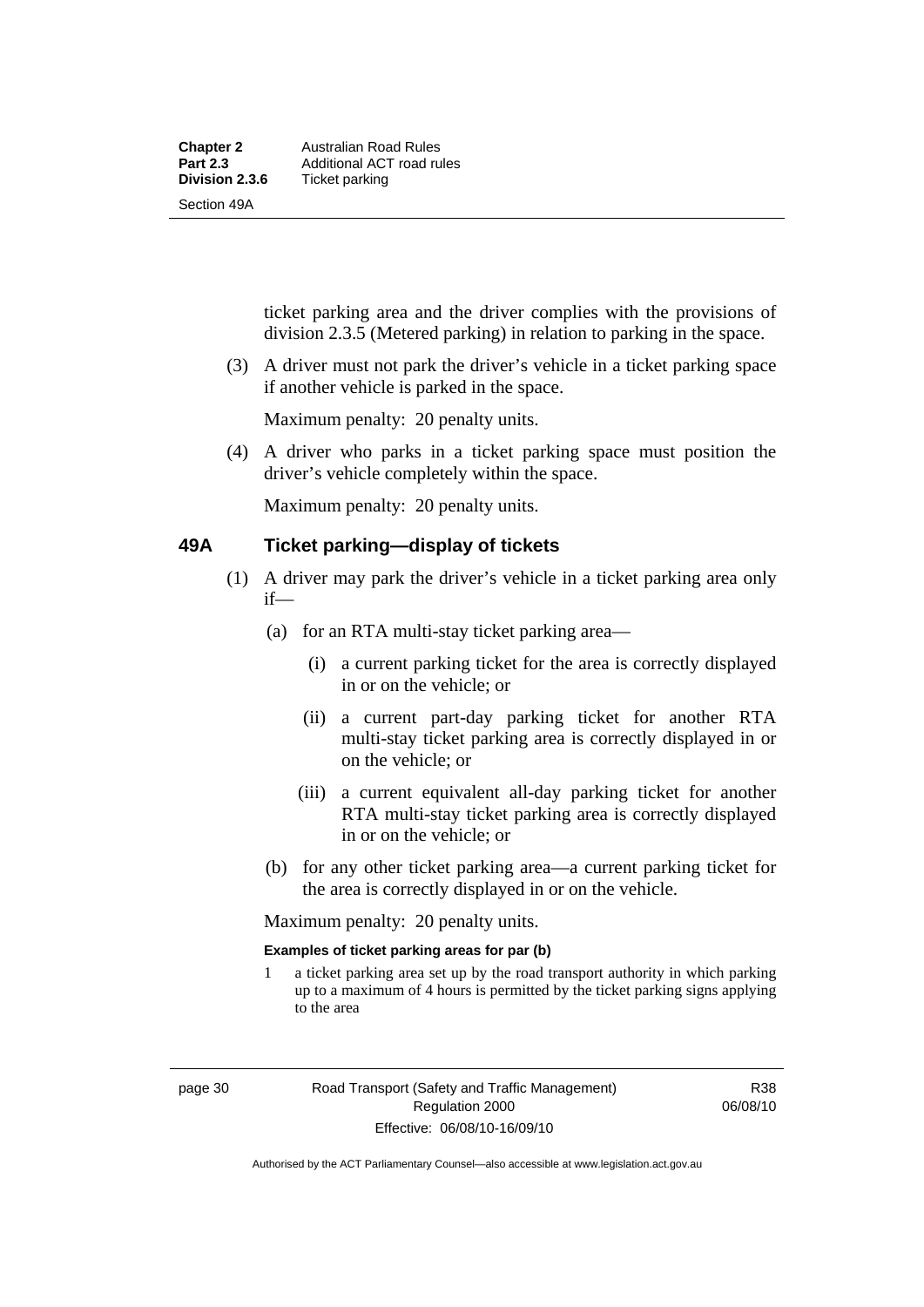- 2 a ticket parking area set up by a parking authority
- *Note 1* Ticket parking areas may be set up by the road transport authority or a parking authority (see s 75A-s 76A).
- *Note 2* An example is part of the regulation, is not exhaustive and may extend, but does not limit, the meaning of the provision in which it appears (see Legislation Act, s 126 and s 132).
- (2) Subsection (1) (a) does not apply to a driver if, immediately after parking in the ticket parking area, the driver—
	- (a) obtains a parking ticket for the ticket parking area and the ticket is correctly displayed in or on the driver's vehicle; or
	- (b) correctly displays in or on the driver's vehicle a parking ticket mentioned in subsection  $(1)$   $(a)$   $(ii)$  or  $(iii)$ .
- (3) Subsection (1) (b) does not apply to a driver if, immediately after parking in the ticket parking area, the driver obtains a parking ticket for the ticket parking area and the ticket is correctly displayed in or on the driver's vehicle.
- (4) It is a defence to the prosecution of a driver for an offence against subsection (1) if the driver proves that—
	- (a) a parking ticket was displayed in accordance with the subsection; and
	- (b) the driver took reasonable steps to ensure that the ticket remained correctly displayed while the driver's vehicle was parked in the ticket parking area.

*Note* For other exceptions to s (1), see s 50.

(5) In this section:

*all-day parking ticket*, for a ticket parking area, means a parking ticket for which the relevant parking fee for parking all-day in the area has been paid.

page 31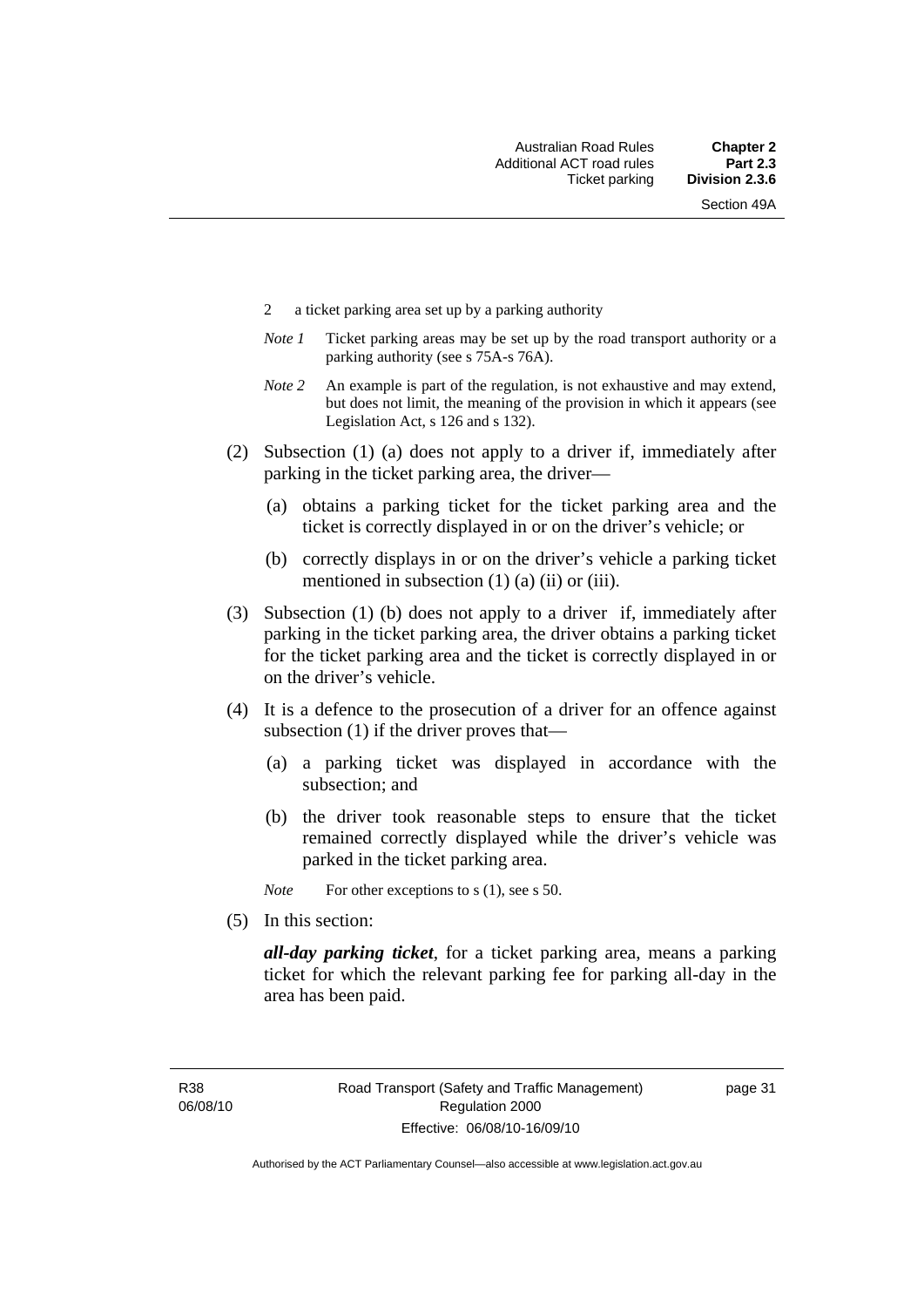Section 49B

*correctly displayed*—a parking ticket is *correctly displayed* in or on

a vehicle if the ticket is displayed—

- (a) in or on the front left-hand side of the vehicle or, if the ticket requires the driver to display the ticket in or on a part of the vehicle, in or on that part of the vehicle; and
- (b) in a way that its expiry date (and, for a parking ticket other than an all-day parking ticket, its expiry time) and the ticket parking area for which it is issued, are clearly visible from outside the vehicle.

*equivalent*, for a multi-stay ticket parking area, means another ticket parking area for which the relevant parking fee for an all-day parking ticket for the area is the same or higher.

*part-day parking ticket* means a parking ticket that is not an all-day parking ticket.

*RTA multi-stay ticket parking area* means a ticket parking area set aside under section 76 (2) (a) (Ticket parking schemes—road transport authority) where all-day parking is permitted by the ticket parking signs applying to the area.

# **49B Ticket parking—maximum length of stay**

 (1) A driver must not allow the driver's vehicle to remain parked in a ticket parking area after the expiry of a parking ticket displayed in or on the vehicle.

Maximum penalty: 20 penalty units.

- *Note 1* For when a parking ticket expires, see s 81.
- *Note* 2 For exceptions to s (1), see s 50.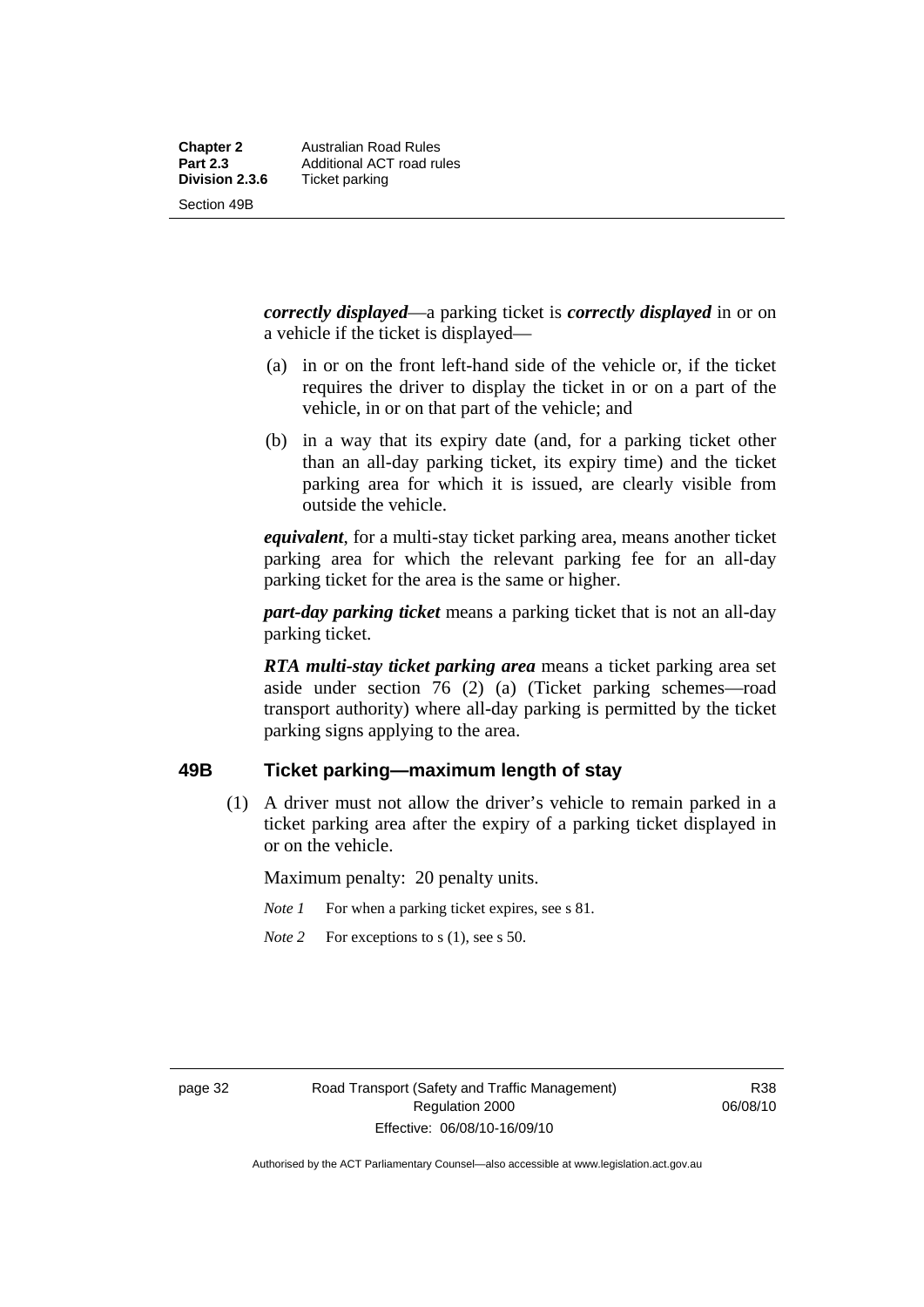(2) A driver must not allow the driver's vehicle to remain parked in a ticket parking area for longer than the period (if any) indicated on the ticket parking signs applying to the area as the maximum period for which a vehicle may be parked in the area.

Maximum penalty: 20 penalty units.

*Note* For exceptions to s (2), see s 50.

#### **50 Ticket parking—exceptions to s 49A and s 49B**

Section 49A (Ticket parking—display of tickets) and section 49B (Ticket parking—maximum length of stay) do not apply to—

- (a) a driver if the driver parks the driver's vehicle in a metered parking space within a ticket parking area and the driver complies with the provisions of division 2.3.5 (Metered parking) in relation to parking in the space; or
- (b) a driver for any period the driver's vehicle is parked in a ticket parking space outside the controlled parking hours for the space; or
- (c) a driver if—
	- (i) the driver's vehicle is parked in a ticket parking space; and
	- (ii) the driver displays in or on the vehicle a current mobility parking scheme authority; and
	- (iii) the driver complies with the conditions (if any) of the authority; or
- (d) a driver if—
	- (i) the driver's vehicle is parked in a ticket parking space, or on a length of road in a ticket parking area, designated by a *permit zone sign* for use by the holder of a stated kind of parking permit; and

R38 06/08/10 page 33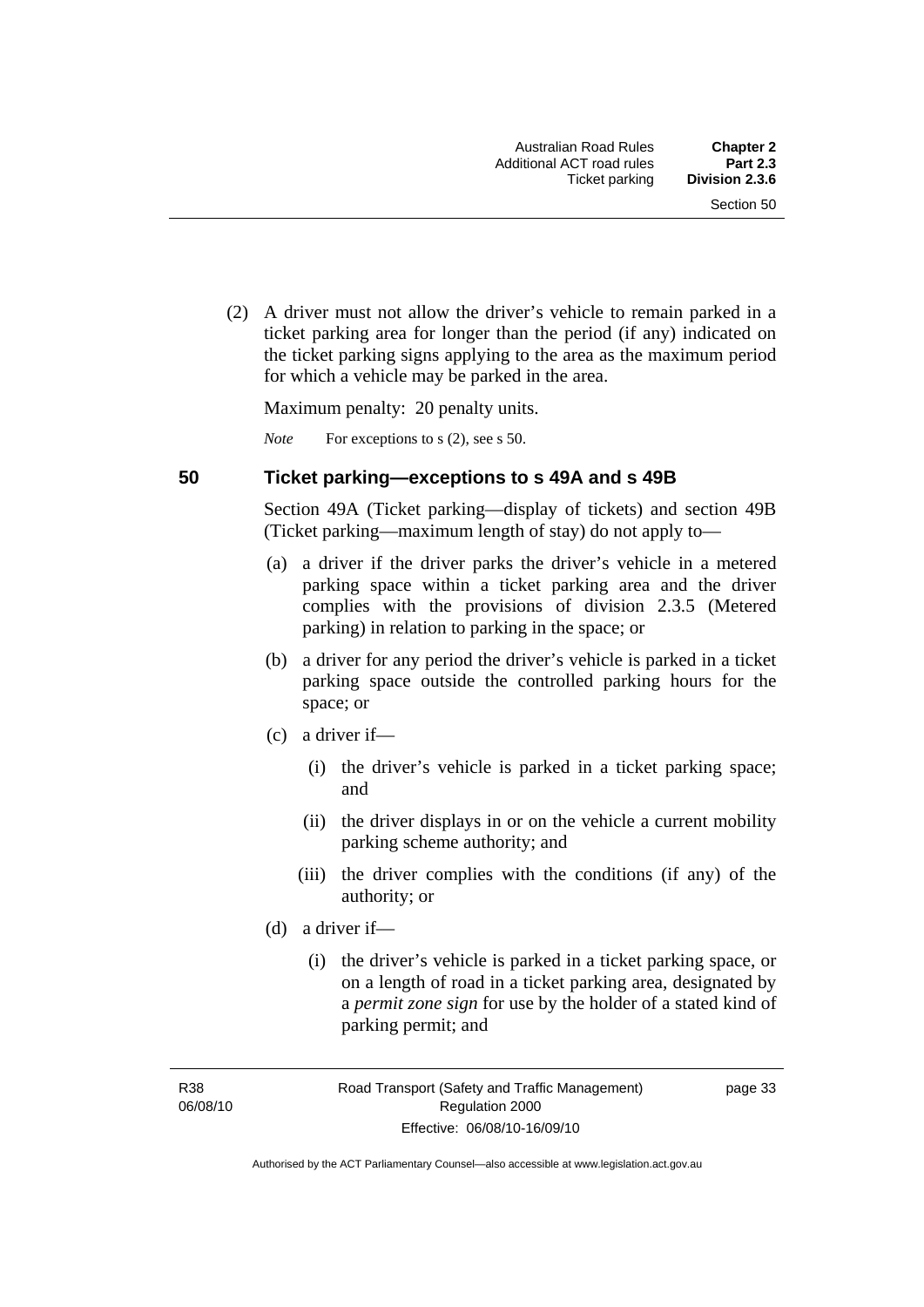- (ii) the driver displays in or on the vehicle a current parking permit of that kind; and
- (iii) the driver complies with the conditions (if any) of the permit.

# **51 Temporary closure of ticket parking spaces and areas**

- (1) If the road transport authority decides that the use of a ticket parking area, or ticket parking space, should be temporarily discontinued, the authority may close the area or space by—
	- (a) for the closure of a ticket parking area—installing a sign, at or near each traffic sign applying to the area, that displays words to the effect that the area is closed; or
	- (b) for the closure of a ticket parking space—installing a sign, at or near the space, that displays words to that effect.
- (2) If a parking authority decides that the use of a ticket parking area, or ticket parking space, within its area of operations should be temporarily discontinued, the authority may close the area or space by—
	- (a) for the closure of a ticket parking area—installing a sign, at or near each traffic sign applying to the area, that displays words to the effect that the area is closed; or
	- (b) for the closure of a ticket parking space—installing a sign, at or near the space, that displays words to that effect.
	- *Note* Section 75A provides for the road transport authority to declare parking authorities and s 76A provides for the operation of ticket parking schemes by parking authorities.
- (3) A driver must not park in a ticket parking area or ticket parking space that has been closed under subsection (1) or (2).

Maximum penalty: 20 penalty units.

(4) In this section:

page 34 Road Transport (Safety and Traffic Management) Regulation 2000 Effective: 06/08/10-16/09/10

R38 06/08/10

Authorised by the ACT Parliamentary Counsel—also accessible at www.legislation.act.gov.au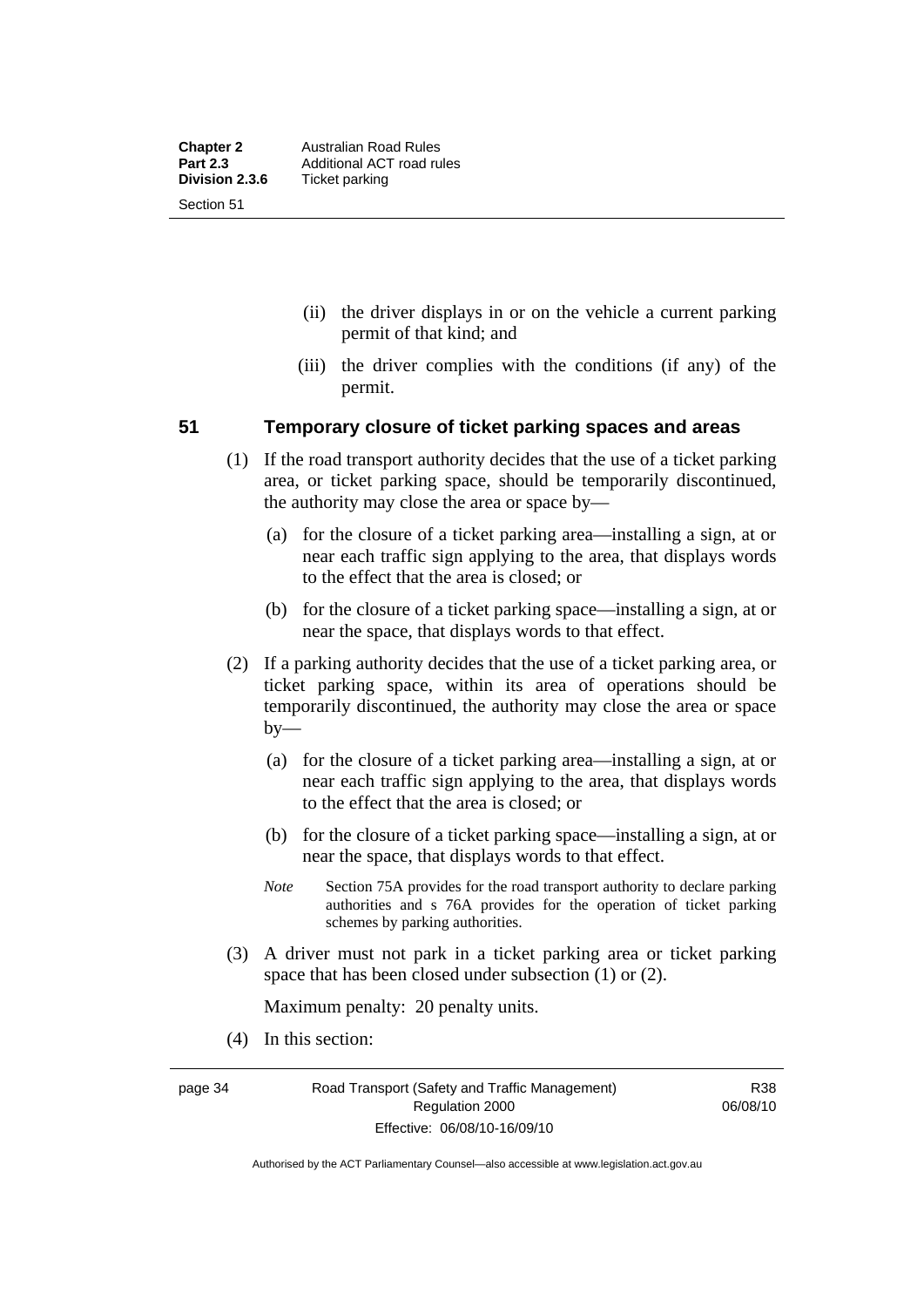*sign* includes a board, device, plate, screen, words or anything else, whether or not installed with or on a traffic sign.

# **52 Use of false or damaged parking tickets etc**

- (1) This section applies in relation to a vehicle that is parked in a ticket parking space within a ticket parking area.
- (2) A person must not display in or on the vehicle—
	- (a) anything resembling a parking ticket that falsely suggests that the relevant parking fee for parking in the space has been paid; or
	- (b) a parking ticket that has been changed, damaged or defaced.

Maximum penalty: 20 penalty units.

 (3) Subsection (2) does not apply if the parking ticket was not changed, damaged or defaced in a material particular.

# **53 Misuse of parking ticket machines**

A person must not—

- (a) insert in a parking ticket machine anything other than coins, or another means of payment, appropriate for the machine; or
- (b) attach anything (for example, advertising material) to a parking ticket machine.

Maximum penalty: 20 penalty units.

*Note* An example is part of the regulation, is not exhaustive and may extend, but does not limit, the meaning of the provision in which it appears (see Legislation Act, s 126 and s 132).

page 35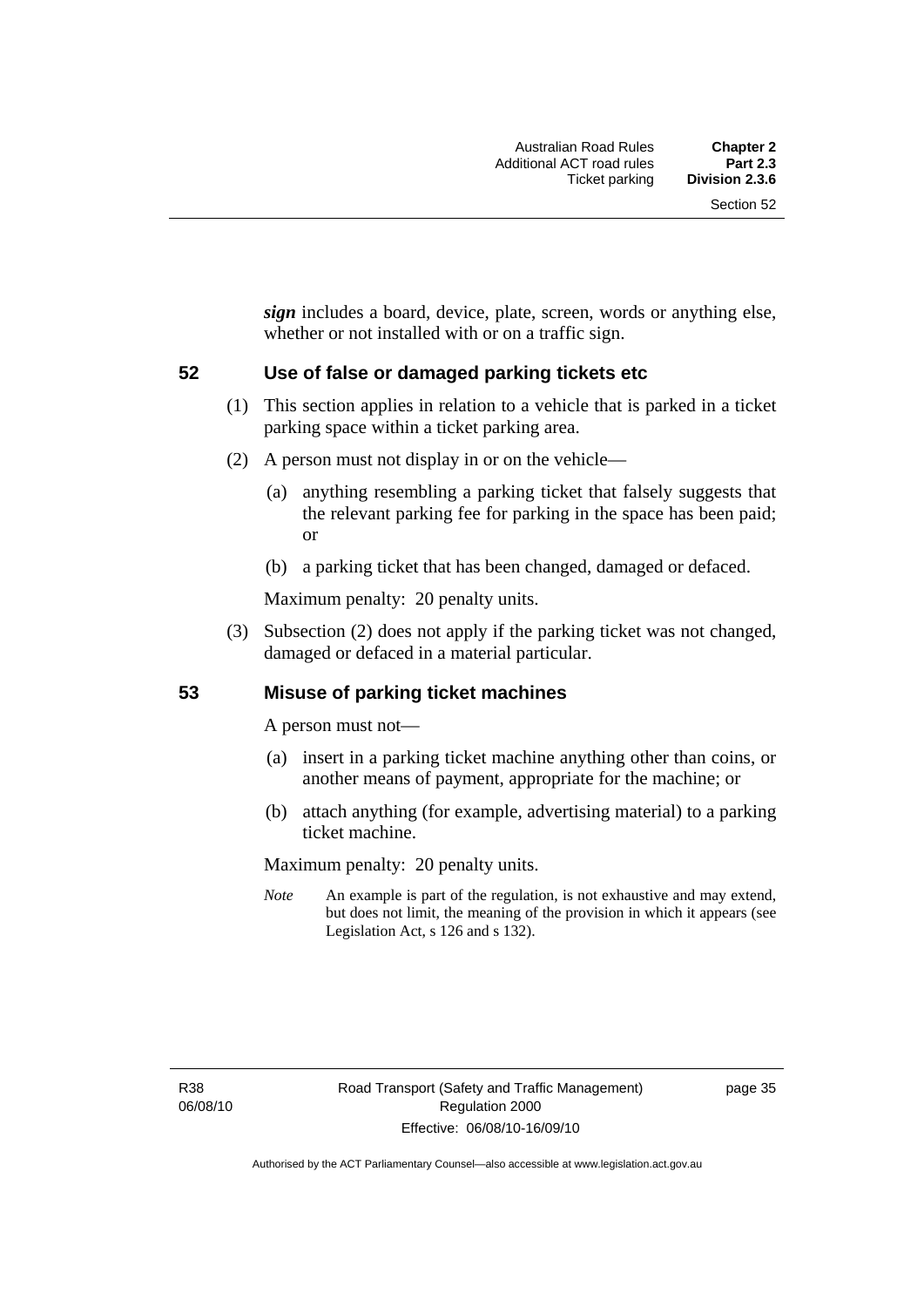Section 54

# **54 Interfering with parking ticket machines etc**

A person must not—

- (a) do anything that interferes with (or is likely to interfere with) the proper working of a parking ticket machine; or
- (b) fraudulently operate a parking ticket machine.

Maximum penalty: 20 penalty units.

# **55 Interfering with parking tickets**

A person commits an offence if—

- (a) the person removes, changes, damages, defaces or otherwise interferes with a parking ticket that is in or on a vehicle; and
- (b) the vehicle is parked in a ticket parking area; and
- (c) the person is not—
	- (i) the driver of the vehicle; or
	- (ii) the responsible person for the vehicle.

Maximum penalty: 20 penalty units.

# **Division 2.3.7 Other ACT road rules about stopping and parking**

*Note* The Australian Road Rules contains rules about the stopping and parking of vehicles, including the following:

- r 189 (which is about double parking)
- r 203 (which is about stopping in a parking area for people with disabilities)
- r 205 (which is about parking for longer than indicated)
- r 207 (which is about parking where fees are payable)
- r 208 (which is about parallel parking on a road, except in a median strip parking area)

page 36 Road Transport (Safety and Traffic Management) Regulation 2000 Effective: 06/08/10-16/09/10

R38 06/08/10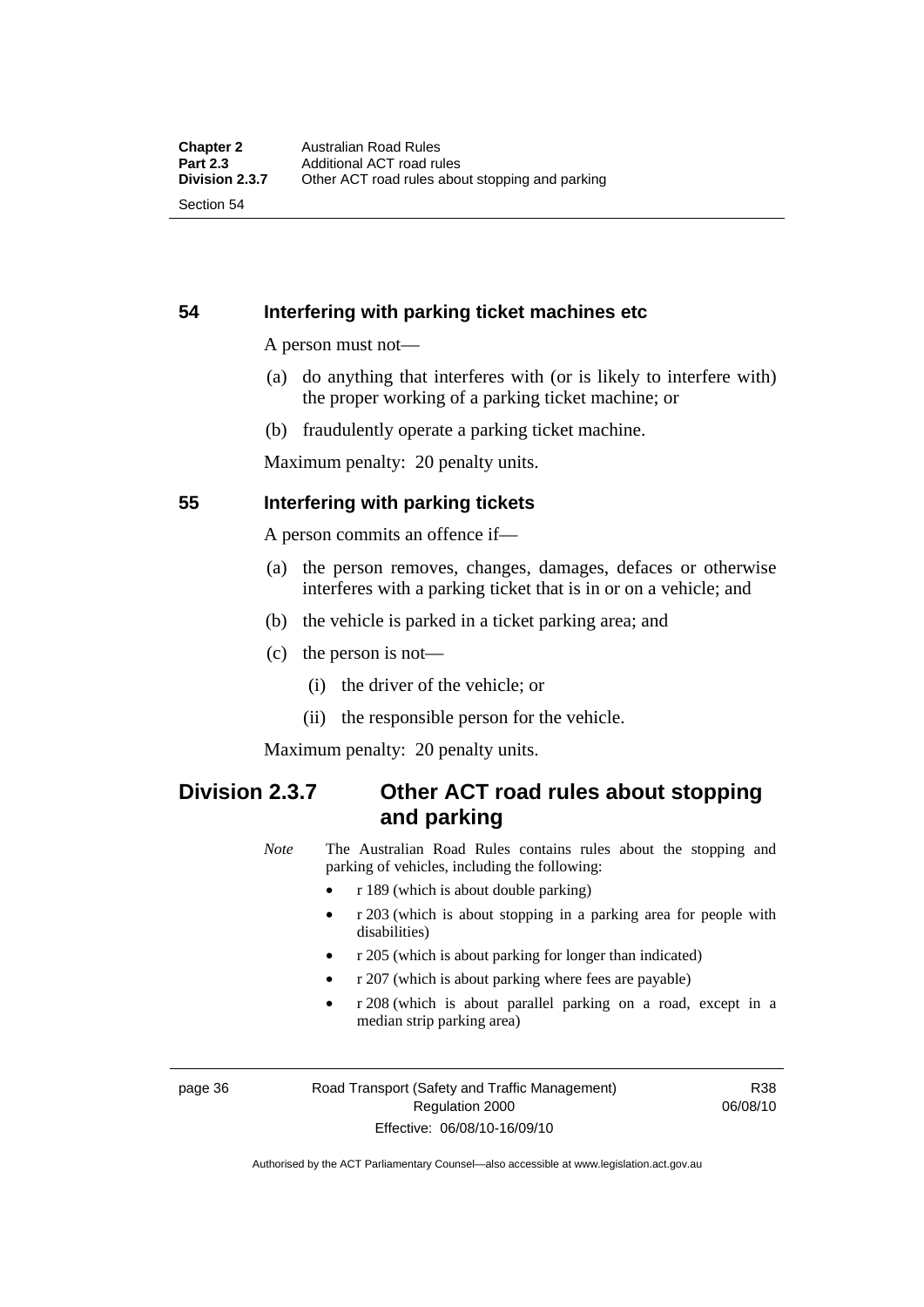- r 209 (which is about parallel parking in a median strip parking area)
- r 210 (which is about angle parking)
- r 211 (which is about parking in parking bays).

# **56 Unauthorised use of parking permits and mobility parking scheme authorities**

 (1) A driver must not display a parking permit in or on the driver's vehicle if the driver is not entitled to do so under the conditions of the permit.

Maximum penalty: 20 penalty units.

 (2) A driver must not display a mobility parking scheme authority in or on the driver's vehicle if the driver is not entitled to do so under the conditions of the authority.

Maximum penalty: 20 penalty units.

# **56A Interfering with parking permits and mobility parking scheme authorities**

A person commits an offence if—

- (a) the person removes, changes, damages, defaces or otherwise interferes with a parking permit or mobility parking scheme authority that is in or on a vehicle; and
- (b) the person is not—
	- (i) the driver of the vehicle; or
	- (ii) the responsible person for the vehicle; or
	- (iii) the person to whom the permit or authority was issued.

Maximum penalty: 20 penalty units.

R38 06/08/10 page 37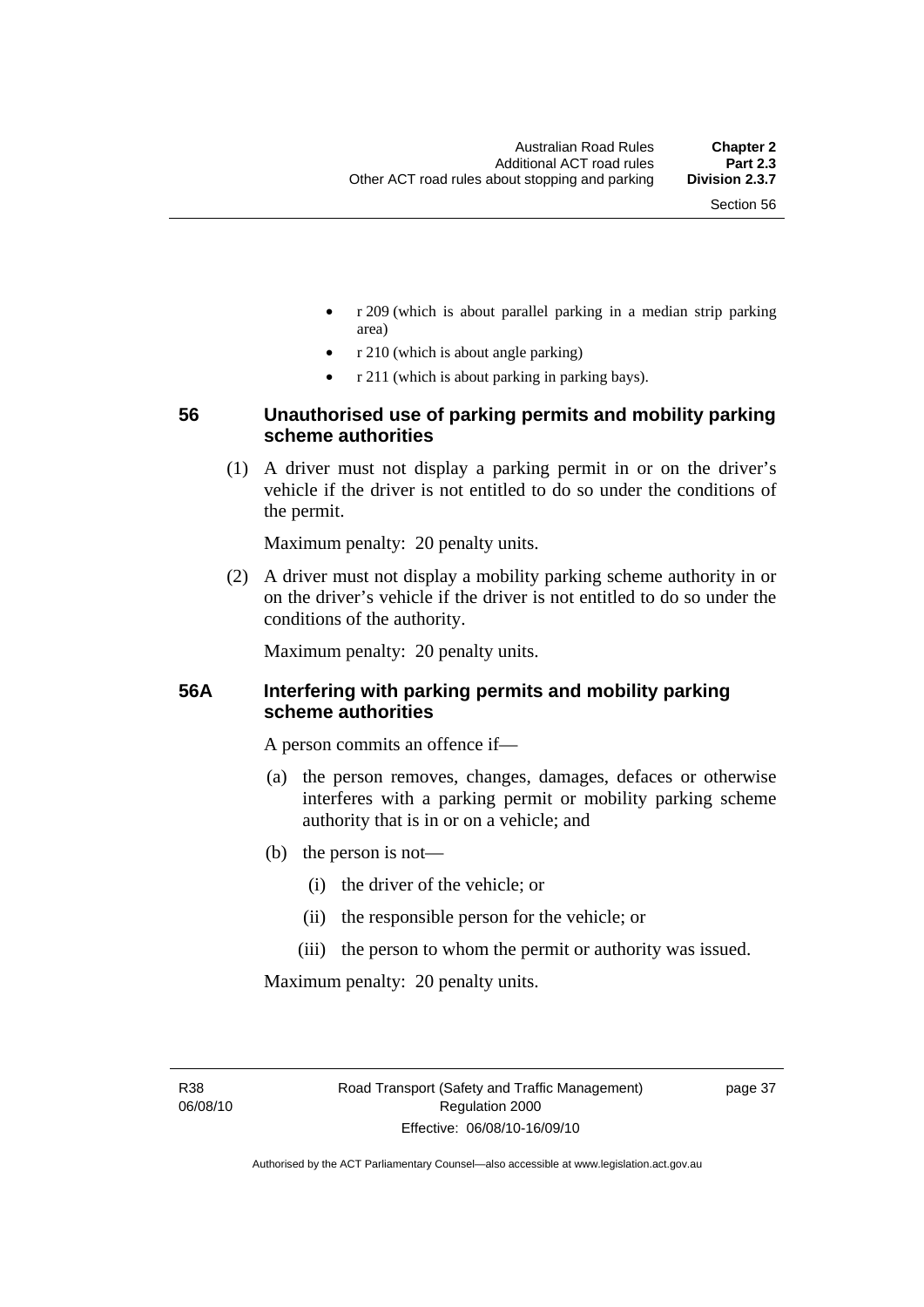Section 57A

# **57A Stopping public buses in bus zones and at bus stops**

- (1) The driver of a public bus must not stop in a bus zone unless the driver—
	- (a) is dropping off, or picking up, passengers; or
	- (b) is stopping for a regular route service.

Maximum penalty: 20 penalty units.

 (2) Subsection (1) does not apply to the driver of a public bus that is not permitted to stop in the bus zone by information on or with the *bus zone sign* applying to the bus zone.

*Note* The driver would contravene the Australian Road Rules, r 183.

- (3) The driver of a public bus must not stop at a bus stop, or on the road, within 20m before a sign on the road that indicates the bus stop, and 10m after the sign, unless the driver—
	- (a) stops at a place on a length of road, or in an area, to which a parking control sign applies and the driver is permitted to stop at that place under the Australian Road Rules; or
	- (b) is dropping off, or picking up, passengers; or
	- (c) is stopping for a regular route service.

Maximum penalty: 20 penalty units.

(4) In this section:

*bus stop*—see the Australian Road Rules, rule 195.

*bus zone*—see the Australian Road Rules, rule 183.

*bus zone sign*—see the Australian Road Rules, schedule 2, schedule 3, rule 314, rule 315 and rule 316.

*regular route service*—see the *Road Transport (Public Passenger Services) Act 2001*, section 12 (What is a regular route service?).

page 38 Road Transport (Safety and Traffic Management) Regulation 2000 Effective: 06/08/10-16/09/10

R38 06/08/10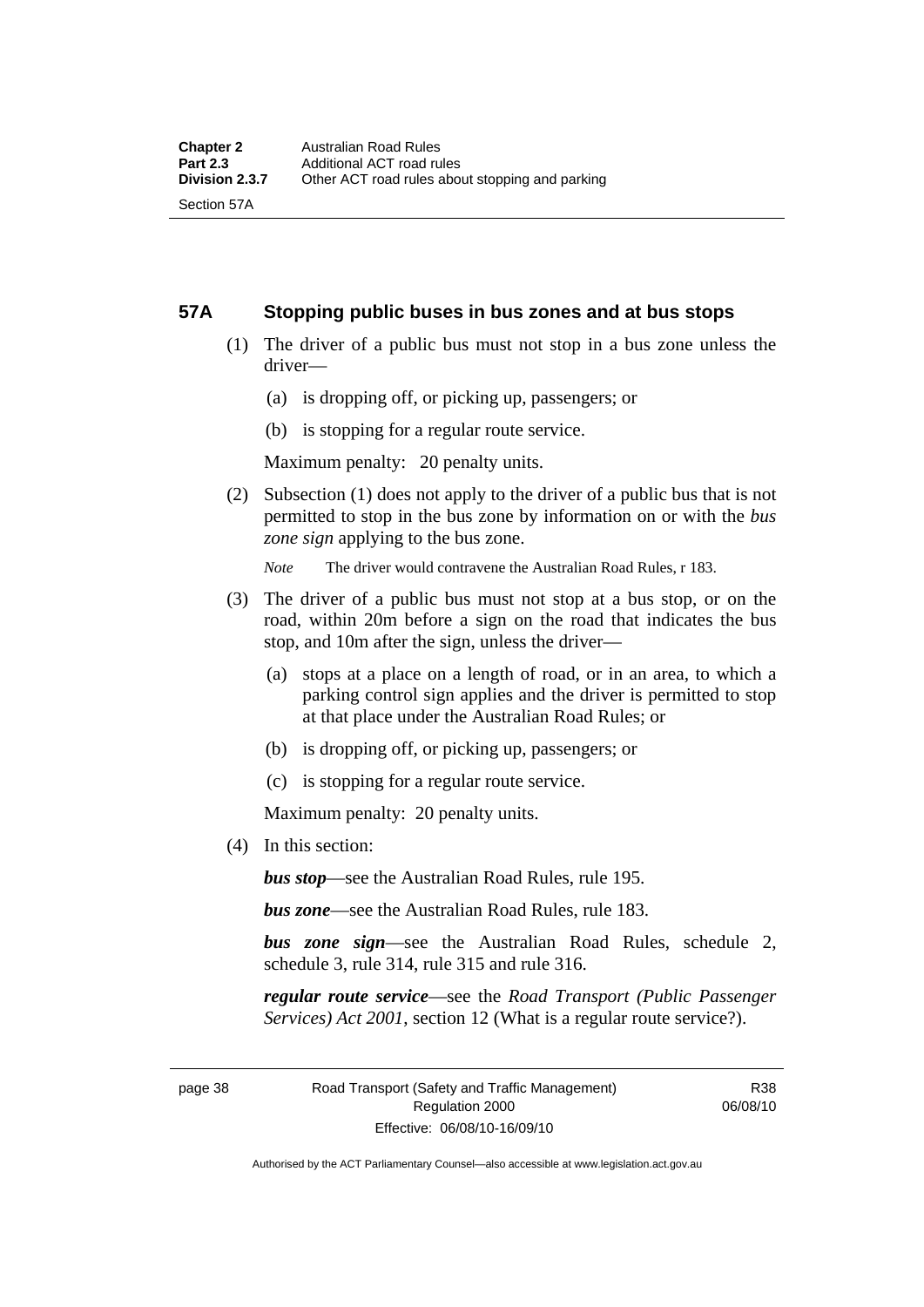# **58 Stopping in an emergency etc or to comply with another law**

(1) In this section:

*stopping or parking provision of this chapter* means a provision of the following divisions:

- (a) division 2.3.5 (Metered parking);
- (b) division 2.3.6 (Ticket parking);
- (c) division 2.3.7 (Other ACT road rules about stopping and parking).
- (2) A stopping or parking provision of this chapter does not apply to a driver if—
	- (a) the driver stops at a particular place, or in a particular way, to avoid a collision, and the driver stops for no longer than is necessary to avoid the collision; or
	- (b) the driver stops at a particular place, or in a particular way, because the driver's vehicle is disabled, and the driver stops for no longer than is necessary for the vehicle to be moved safely to a place where the driver is permitted to park the vehicle under the Australian Road Rules and a stopping or parking provision of this chapter; or
	- (c) the driver stops at a particular place, or in a particular way, to deal with a medical or other emergency, and the driver stops for no longer than is necessary in the circumstances; or
	- (d) the driver stops at a particular place, or in a particular way, because the condition of the driver, a passenger, or the driver's vehicle makes it necessary for the driver to stop in the interests of safety, and the driver stops for no longer than is necessary in the circumstances; or

page 39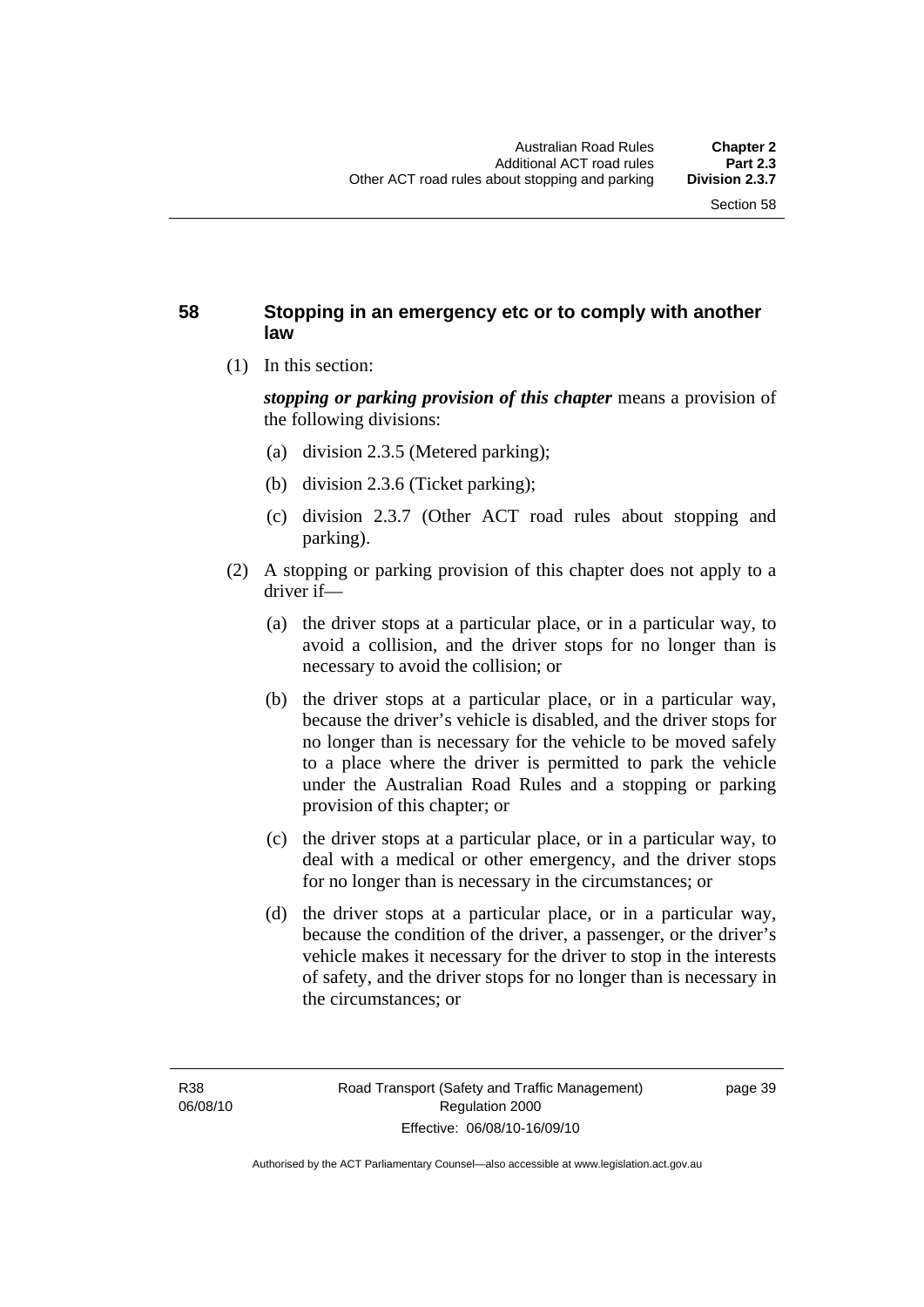**Chapter 2** Australian Road Rules<br>**Part 2.3** Additional ACT road ru Section 60

 (e) the driver stops at a particular place, or in a particular way, to comply with a provision of the Australian Road Rules or a provision of another law, and the driver stops for no longer than is necessary to comply with the provision.

# **Division 2.3.8 Other ACT road rules**

# **60 Interrupting funeral processions etc**

A driver must not interfere with, or interrupt, the free passage of—

- (a) a funeral procession or any other lawful procession; or
- (b) any vehicle or person forming part of a procession mentioned in paragraph (a).

Maximum penalty: 20 penalty units.

# **61 Driving on roads closed to traffic**

A person must not drive a vehicle on a road that is closed to traffic under the Act, section 30.

Maximum penalty: 20 penalty units.

# **62 Use of wheeled recreational devices and wheeled toys on roads**

 (1) A person must not travel in or on a wheeled recreational device or wheeled toy on a road while it is attached to another vehicle.

Maximum penalty: 20 penalty units.

 (2) A person travelling in or on a wheeled recreational device or wheeled toy on a road must not permit it to be drawn by another vehicle.

Maximum penalty: 20 penalty units.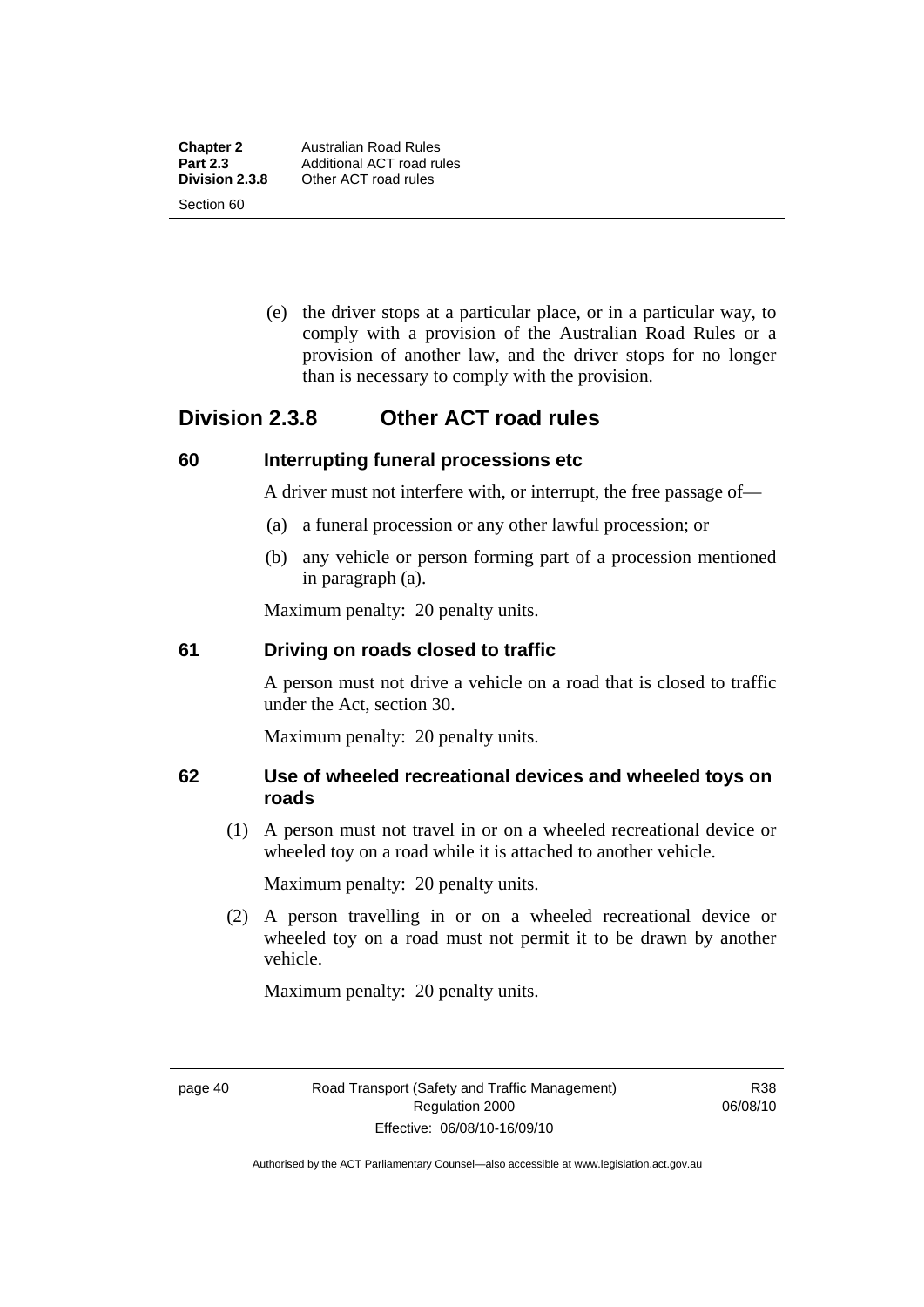(3) A person must not travel in or on a wheeled recreational device or wheeled toy on a road if anyone travelling in or on it is completely or partly assisted in propelling it by means other than human power or gravity.

Maximum penalty: 20 penalty units.

R38 06/08/10 Road Transport (Safety and Traffic Management) Regulation 2000 Effective: 06/08/10-16/09/10

page 41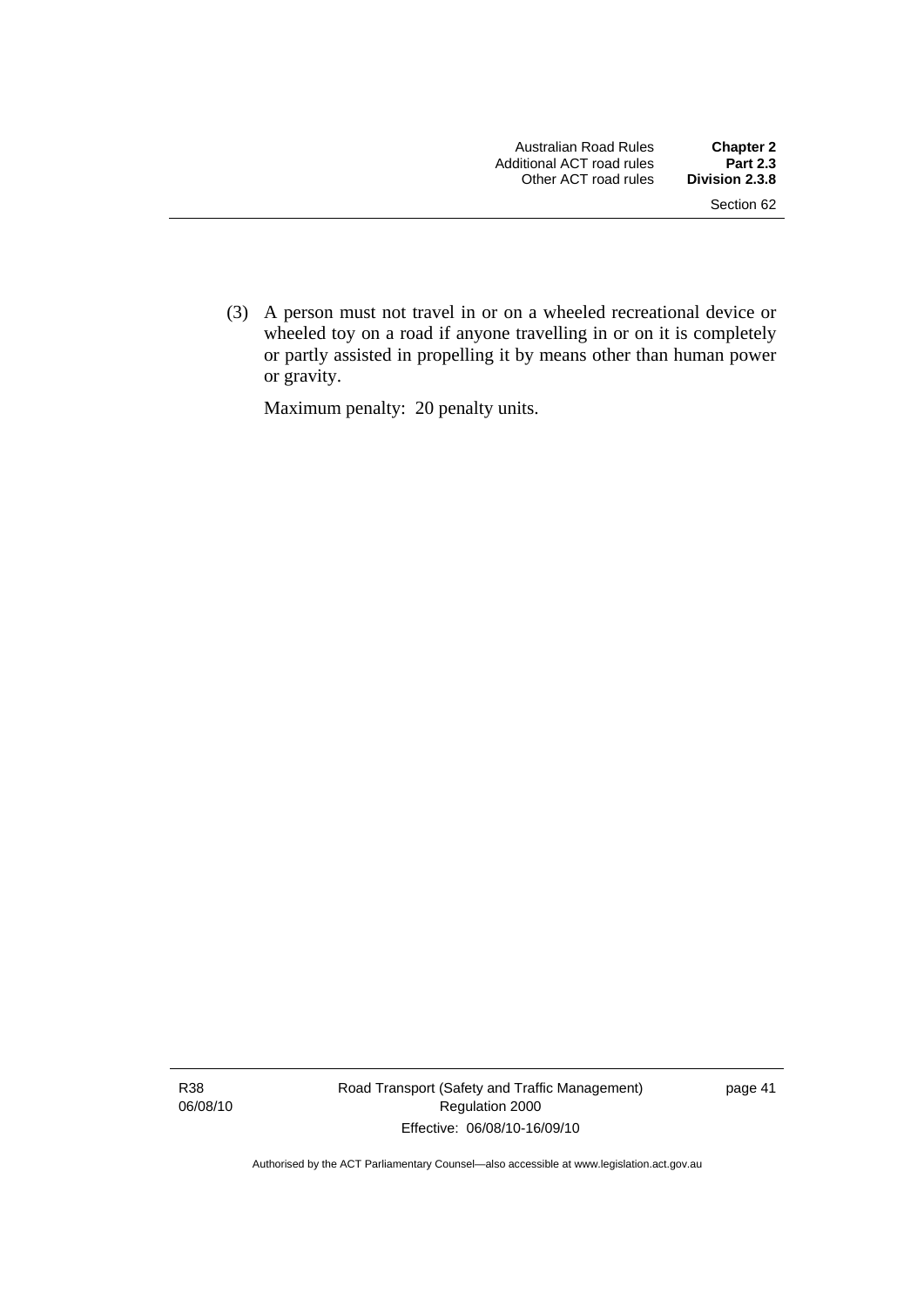**Chapter 2 Australian Road Rules**<br>**Part 2.4 Other provisions Other provisions** 

Section 63

# **Part 2.4 Other provisions**

# **63 Devices that are prescribed traffic control devices—Act, dict, def** *prescribed traffic control device*

The following things are prescribed traffic control devices:

- (a) any traffic control device that has effect for the Australian Road Rules under the Australian Road Rules, rule 315;
- (b) any traffic-related item that has effect for the Australian Road Rules under the Australian Road Rules, rule 319;
- (c) any pay parking device, pay parking sign and parking meter hood;
- (d) any device, plate, screen, words or anything else on or with anything mentioned in paragraph (a), (b) or (c).

### **64 Preventing prescribed traffic control devices being clearly visible**

 (1) A person must not (except with the approval of the road transport authority) place anything in a position that prevents, or is likely to prevent, a prescribed traffic control device from being clearly visible to the road users to whom it is intended to apply.

Maximum penalty: 20 penalty units.

*Note* The Act, s 19 (1) also makes it an offence for a person to install or display (or interfere, change or remove) a prescribed traffic control device without appropriate authority.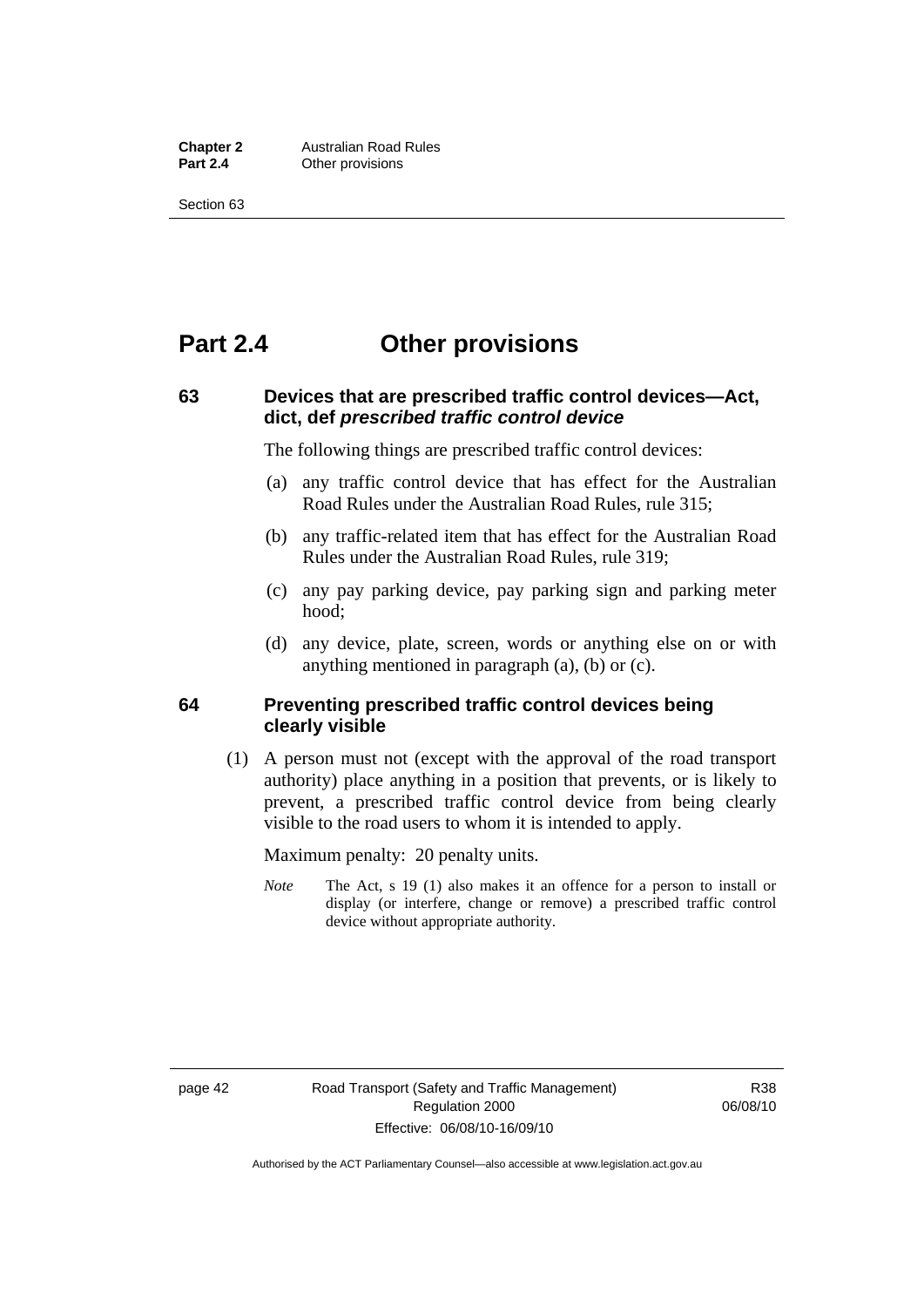- (2) The road transport authority, a police officer or an authorised person—
	- (a) may, orally or in writing, direct a person who has contravened subsection (1) by placing something to remove the thing within a stated reasonable time; or
	- (b) may remove the thing.
- (3) If a person is given a direction under subsection (2) (a), the person must comply with the direction.

Maximum penalty: 20 penalty units.

#### **65 Use of** *do not overtake turning vehicle sign*

A person must not drive a motor vehicle or combination displaying a *do not overtake turning vehicle sign* unless the motor vehicle or combination, together with any load or projection, is at least 7.5m long.

Maximum penalty: 20 penalty units.

#### U 66 Approvals etc by road transport authority

- (1) For the Australian Road Rules and this regulation, the road transport authority may, in writing—
	- (a) approve a protective helmet for bicycle riders as an approved bicycle helmet; or
	- (b) approve a child restraint as an approved child restraint; or
	- (c) approve a protective helmet for motorbike riders as an approved motorbike helmet; or
	- (d) approve a canopy, cage or other device fitted to a vehicle; or
	- (e) declare a person to be an emergency worker.

page 43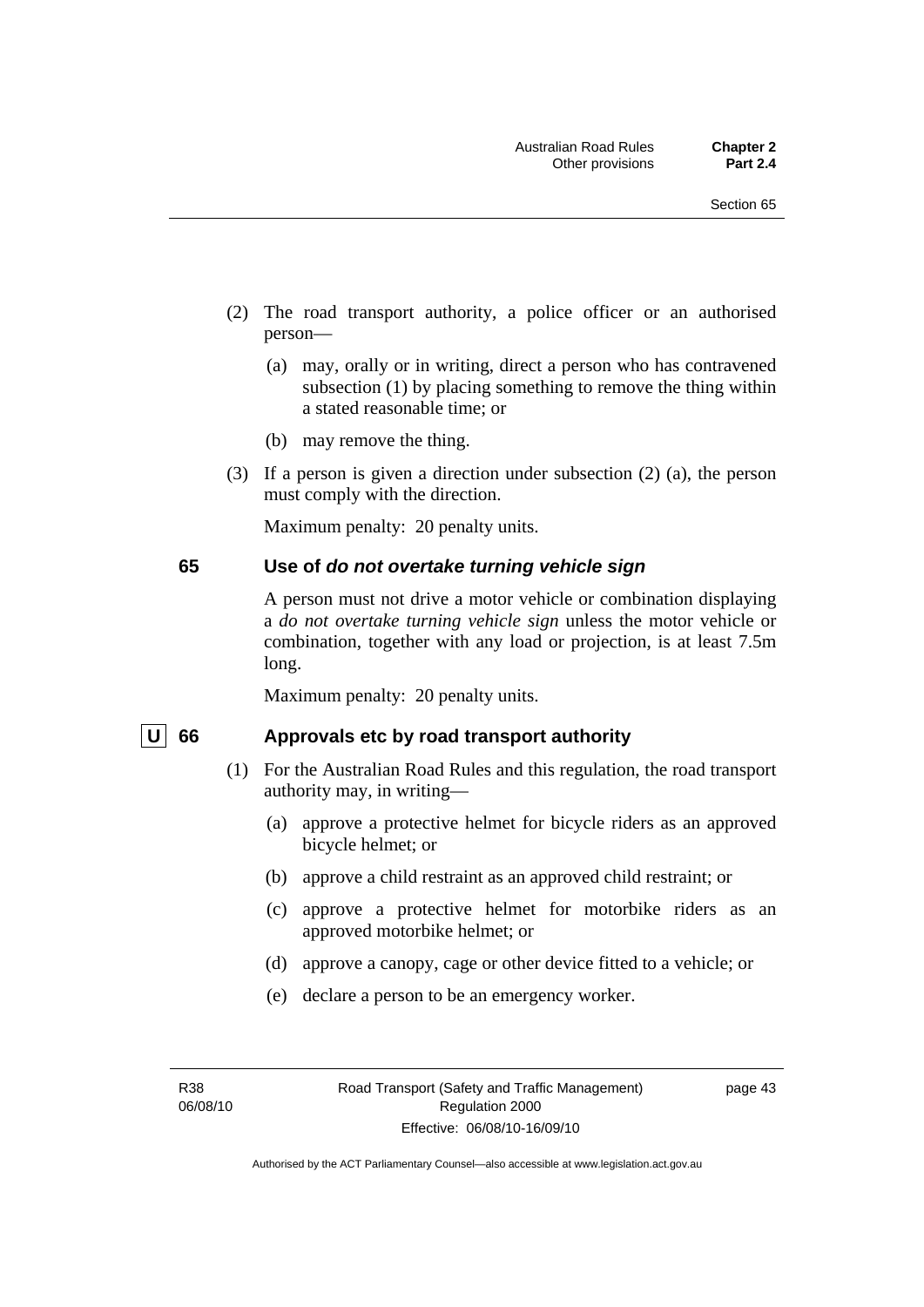Section 67

- (2) An approval or declaration is a disallowable instrument.
	- *Note* A disallowable instrument must be notified, and presented to the Legislative Assembly, under the Legislation Act.

# **67 Exemption from requirement about riding on motorbikes**

The road transport authority may, for the purpose of allowing a sporting or similar event to be filmed, exempt a person from the Australian Road Rules, rule 271 (2) to the extent that it requires the person to face forward while being carried as a passenger on a motorbike.

# **68 Defence of complying with direction of police officer or authorised person**

- (1) It is a defence to a prosecution of a person for an offence against a provision of this chapter if, at the time of the offence, the person was obeying a direction given to the person under the Australian Road Rules, rule 304 (1).
- (2) To remove any doubt, it is declared that a person must obey a direction given to the person under the Australian Road Rules, rule 304 (1), whether or not the person may contravene a provision of this chapter by obeying the direction.

# **69 Exemption for driver of police vehicles**

- (1) A provision of this chapter does not apply to the driver of a police vehicle if—
	- (a) in the circumstances—
		- (i) the driver is taking reasonable care; and
		- (ii) it is reasonable that the provision should not apply; and
	- (b) if the vehicle is a motor vehicle that is moving—the vehicle is displaying a blue or red flashing light or sounding an alarm.

page 44 Road Transport (Safety and Traffic Management) Regulation 2000 Effective: 06/08/10-16/09/10

R38 06/08/10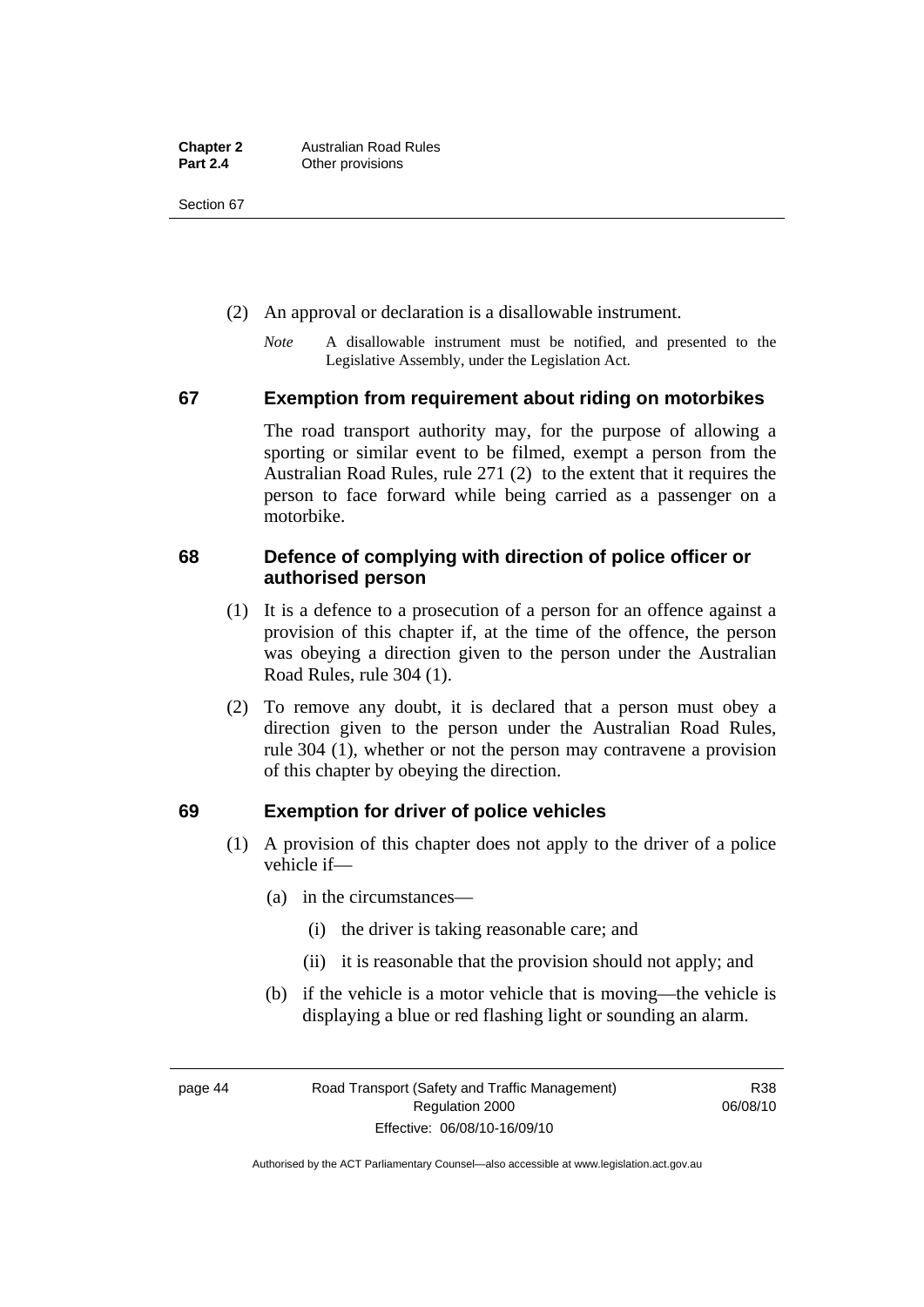- (2) Subsection (1) (b) does not apply to the driver if, in the circumstances, it is reasonable—
	- (a) not to display the light or sound the alarm; or
	- (b) for the vehicle not to be fitted or equipped with a blue or red flashing light or an alarm.

#### **70 Exemption for driver of emergency vehicles**

A provision of this chapter does not apply to the driver of an emergency vehicle if—

- (a) in the circumstances—
	- (i) the driver is taking reasonable care; and
	- (ii) it is reasonable that the provision should not apply; and
- (b) if the vehicle is a motor vehicle that is moving—the vehicle is displaying a blue or red flashing light or sounding an alarm.

# **71 Stopping and parking exemption for police and emergency vehicles and authorised people**

(1) In this section:

# *stopping or parking provision of this chapter*—see section 58 (1).

- (2) A stopping or parking provision of this chapter does not apply to the driver of a police vehicle or emergency vehicle if, in the circumstances—
	- (a) the driver is taking reasonable care; and
	- (b) it is reasonable that the provision should not apply.

page 45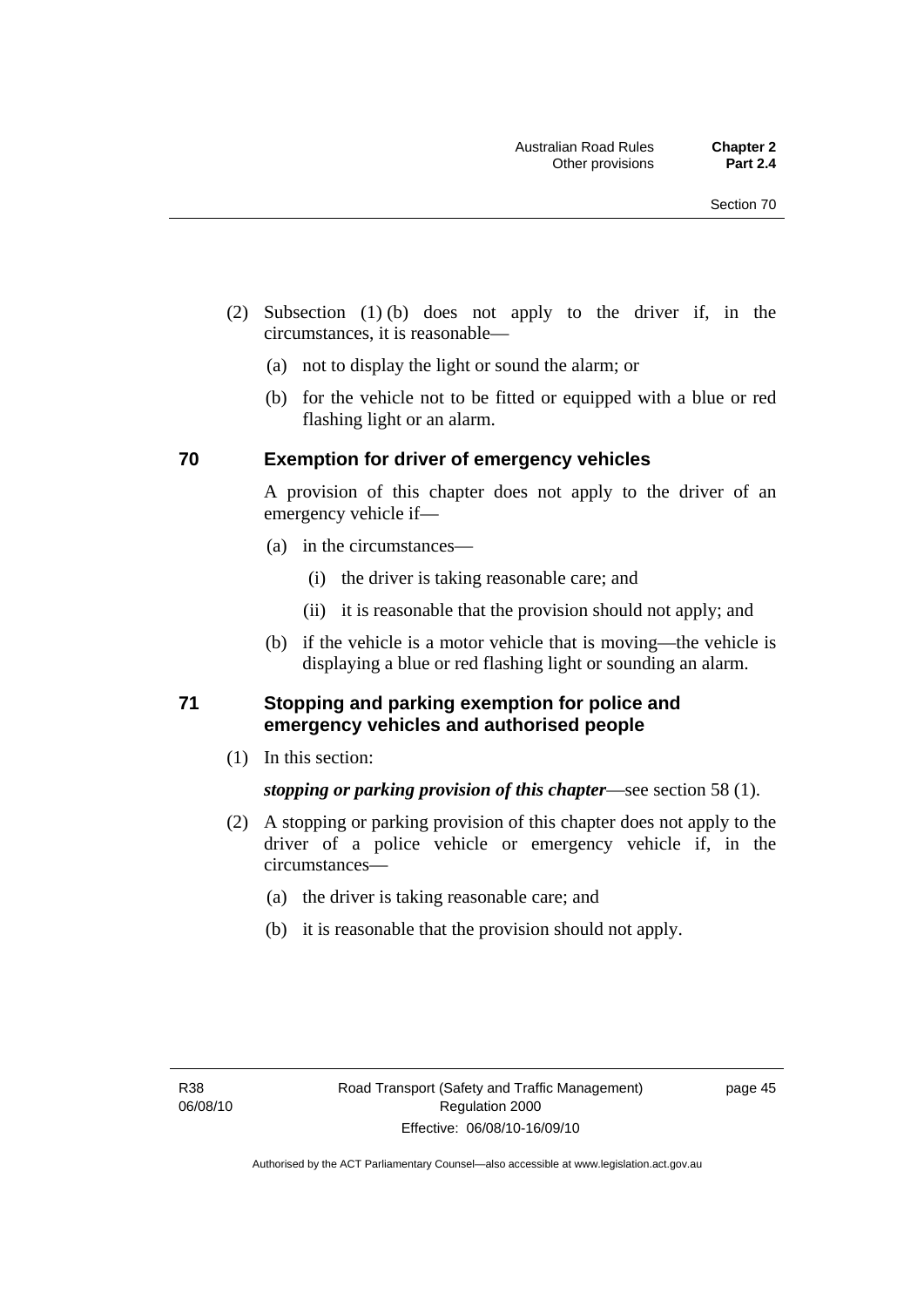| <b>Chapter 2</b> | <b>Australian Road Rules</b> |
|------------------|------------------------------|
| <b>Part 2.4</b>  | Other provisions             |

Section 71

- (3) A stopping or parking provision of this chapter does not apply to an authorised person who is driving a vehicle in the course of the person's duty as an authorised person if, in the circumstances—
	- (a) the person is taking reasonable care; and
	- (b) it is reasonable that the provision should not apply.

page 46 Road Transport (Safety and Traffic Management) Regulation 2000 Effective: 06/08/10-16/09/10

R38 06/08/10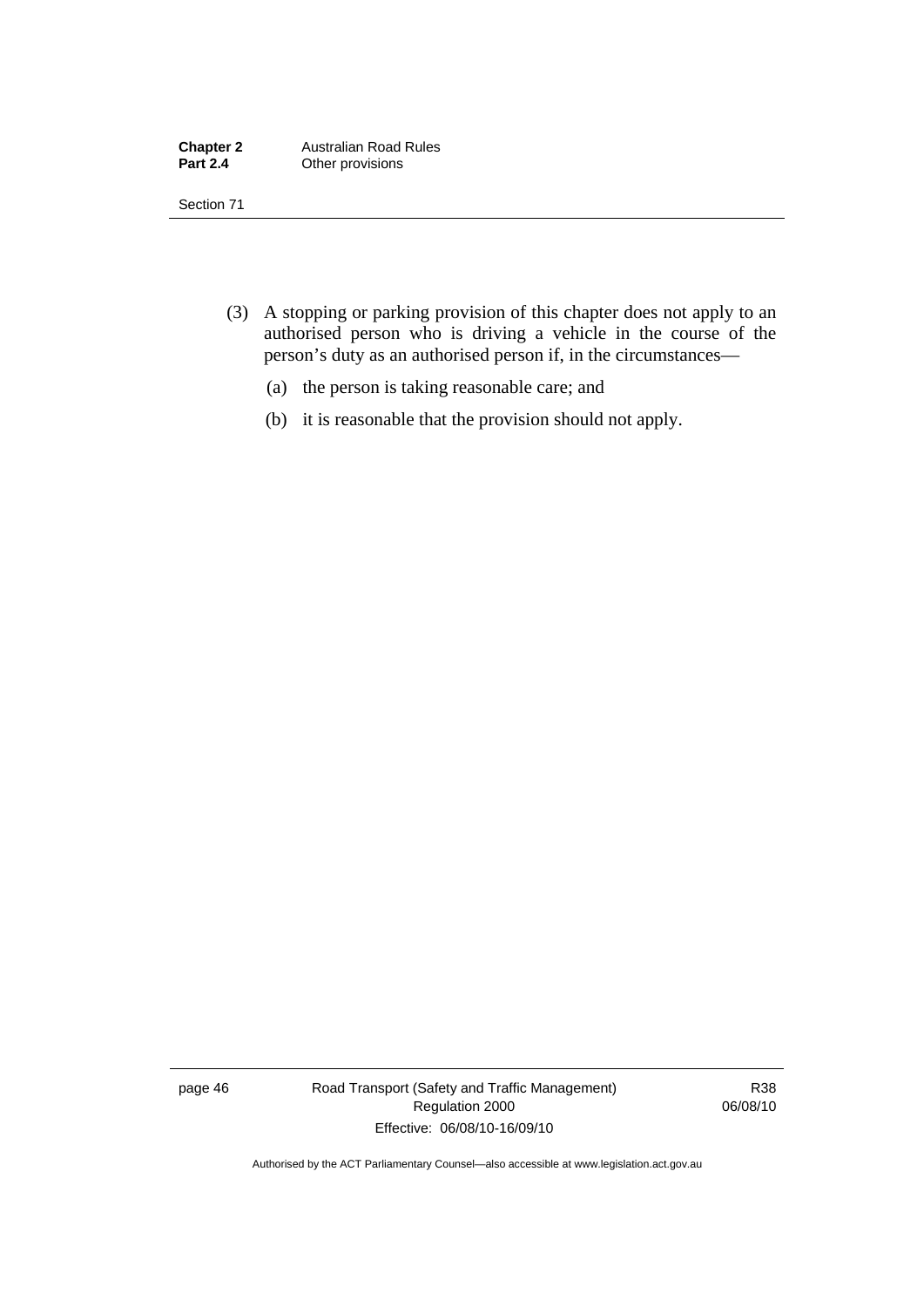# **Chapter 3 Parking**

# **Part 3.1 Parking schemes**

# **Division 3.1.1 Metered parking schemes**

# **72 Metered parking schemes**

- (1) The road transport authority may establish and operate metered parking schemes for any length of road or area.
- (2) For a metered parking scheme, the road transport authority—
	- (a) may set aside metered parking spaces; and
	- (b) may install parking meters for the payment of fees for metered parking spaces.

# **73 Metered parking areas**

- (1) The road transport authority may set aside a length of road or area as a metered parking area.
- (2) A metered parking area must be designated by metered parking signs.

# **74 Parking meters**

- (1) A parking meter must be installed at the space to which it applies or, if a parking meter applies to 2 or more spaces, close to the spaces.
- (2) The parking meter applying to a metered parking space must show or be capable of showing the fees fixed for the space under this division.
- (3) A parking meter must clearly show, or be capable of clearly showing, whether the relevant parking fee for the parking of a

page 47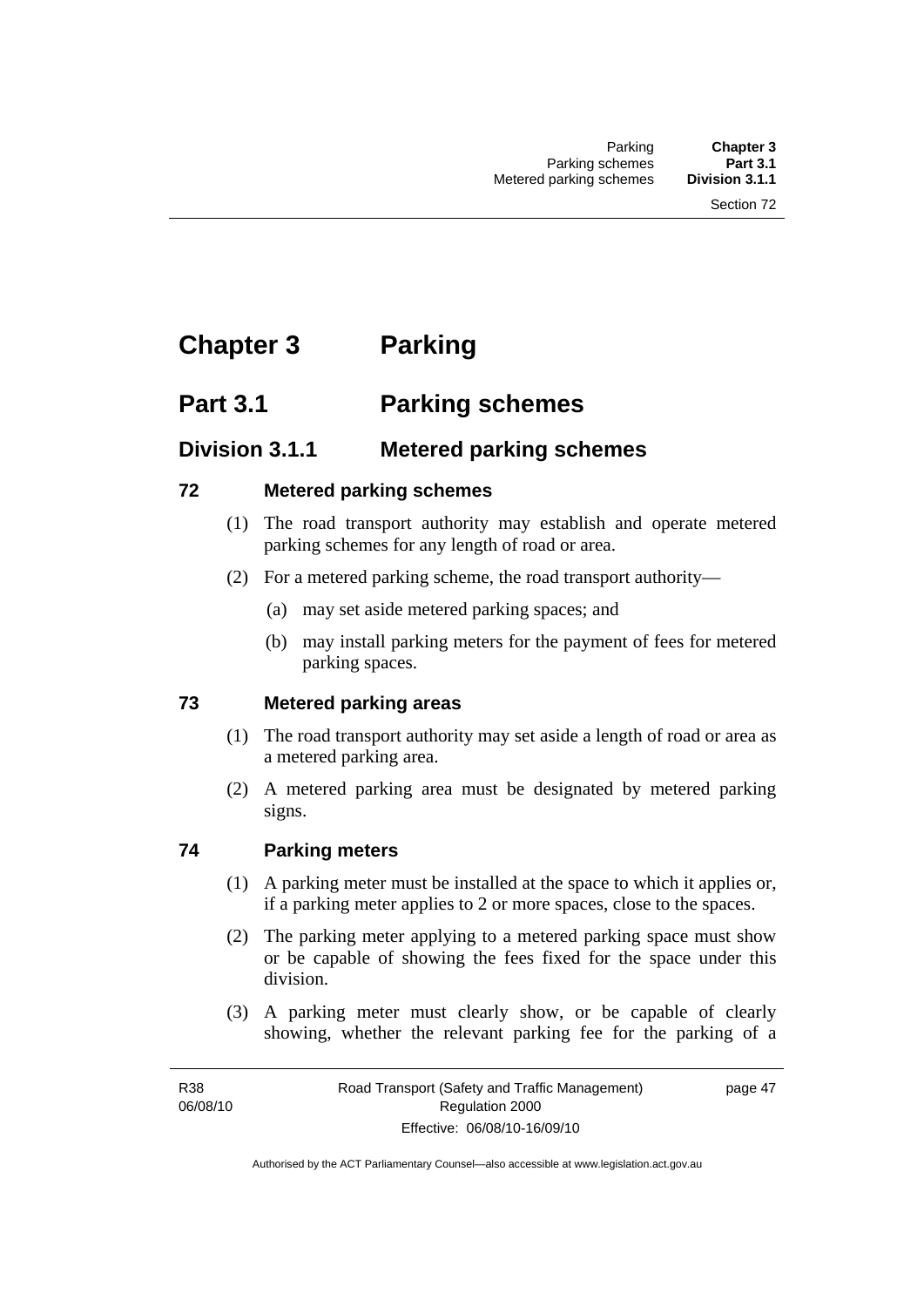vehicle in the metered parking space or spaces to which it applies has been paid.

 (4) A multi-space parking meter must also identify each metered parking space by its number.

# **75 Metered parking spaces**

- (1) A metered parking space must be designated by a road marking.
- (2) For a metered parking space to which a multi-space parking meter applies, the number for the space and an arrow indicating the direction of the meter must be marked in or adjacent to the space.

# **Division 3.1.2 Ticket parking schemes**

*Note* The Australian Road Rules, r 207 (2) provides that a driver who parks in a ticket parking area must pay the fee and obey the instructions on the ticket. See also s 16.

#### **75A Parking authorities**

- (1) A person may apply to the road transport authority to be a parking authority for a stated area.
- (2) The road transport authority may, in writing, declare the person to be a parking authority for a stated area (the *area of operations*).
	- *Note* The power to make the declaration includes the power to amend or repeal it (see Legislation Act, s 46).
- (3) The declaration is a disallowable instrument.
	- *Note* A disallowable instrument must be notified, and presented to the Legislative Assembly, under the Legislation Act.

#### **75B Parking authority guidelines**

 (1) The road transport authority must establish written guidelines for section 76A (the *parking authority guidelines*).

page 48 Road Transport (Safety and Traffic Management) Regulation 2000 Effective: 06/08/10-16/09/10

R38 06/08/10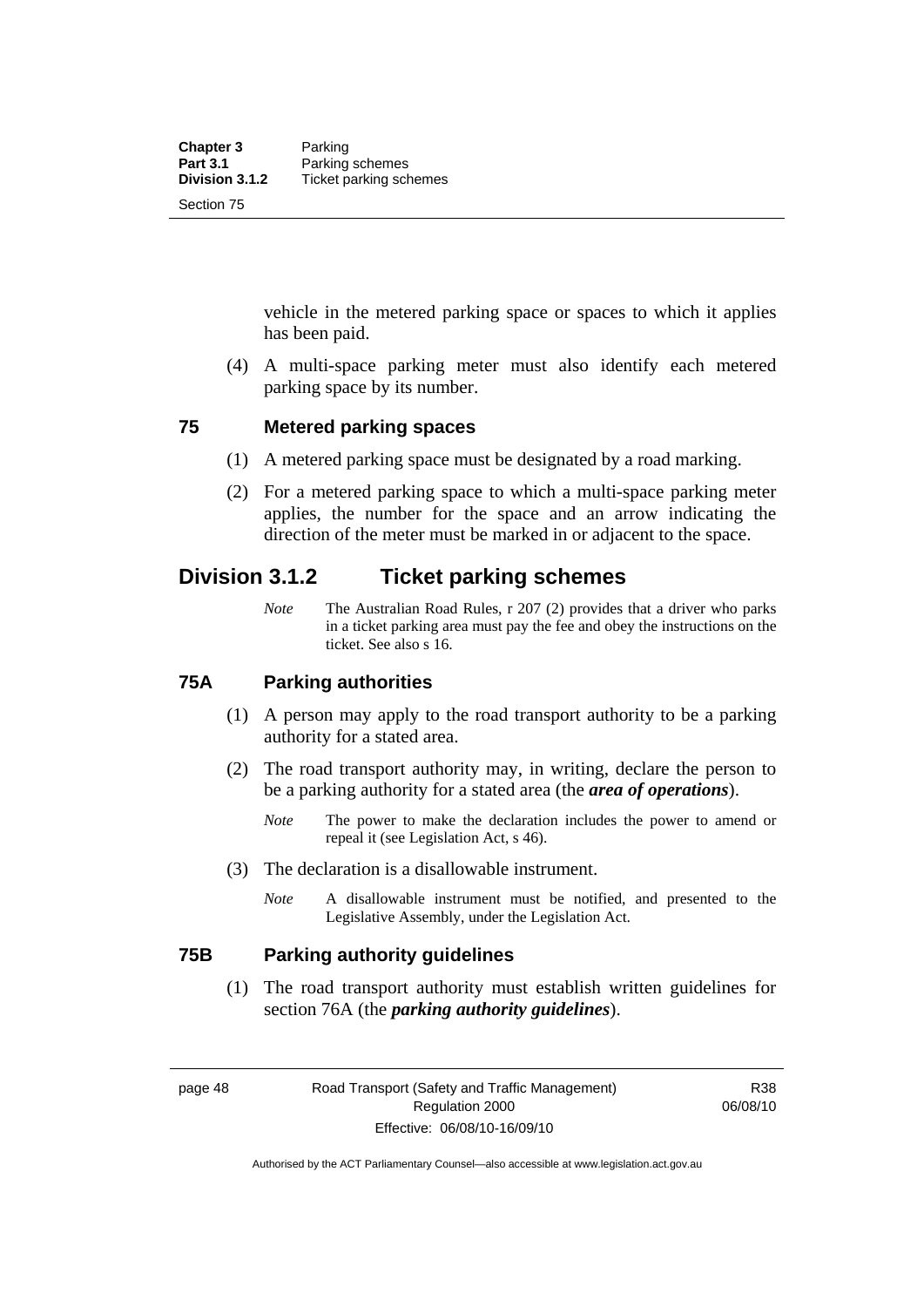- (2) The parking authority guidelines are a disallowable instrument.
	- *Note* A disallowable instrument must be notified, and presented to the Legislative Assembly, under the Legislation Act.
- (3) A parking authority is not entitled to provide, or charge for, parking in a ticket parking area if the parking authority does not comply with the parking authority guidelines.
- (4) A parking authority is taken to comply with the parking authority guidelines until the contrary is proved.

# **76 Ticket parking schemes—road transport authority**

- (1) The road transport authority may establish and operate a ticket parking scheme for any length of road or area.
- (2) For a ticket parking scheme, the road transport authority—
	- (a) may set aside a length of road or area as a ticket parking area; and
	- (b) may adopt the ways of, and schemes for, payment of the fees the authority considers appropriate; and
	- (c) may install pay parking devices.

# **76A Ticket parking schemes—parking authorities**

- (1) A parking authority may, in accordance with the parking authority guidelines, establish and operate a ticket parking scheme for any length of road or area within its area of operations.
- (2) For a ticket parking scheme, the parking authority may, in accordance with the parking authority guidelines—
	- (a) set aside a length of road or area within its area of operations as a ticket parking area; and
	- (b) fix fees for the parking of vehicles in the area; and

page 49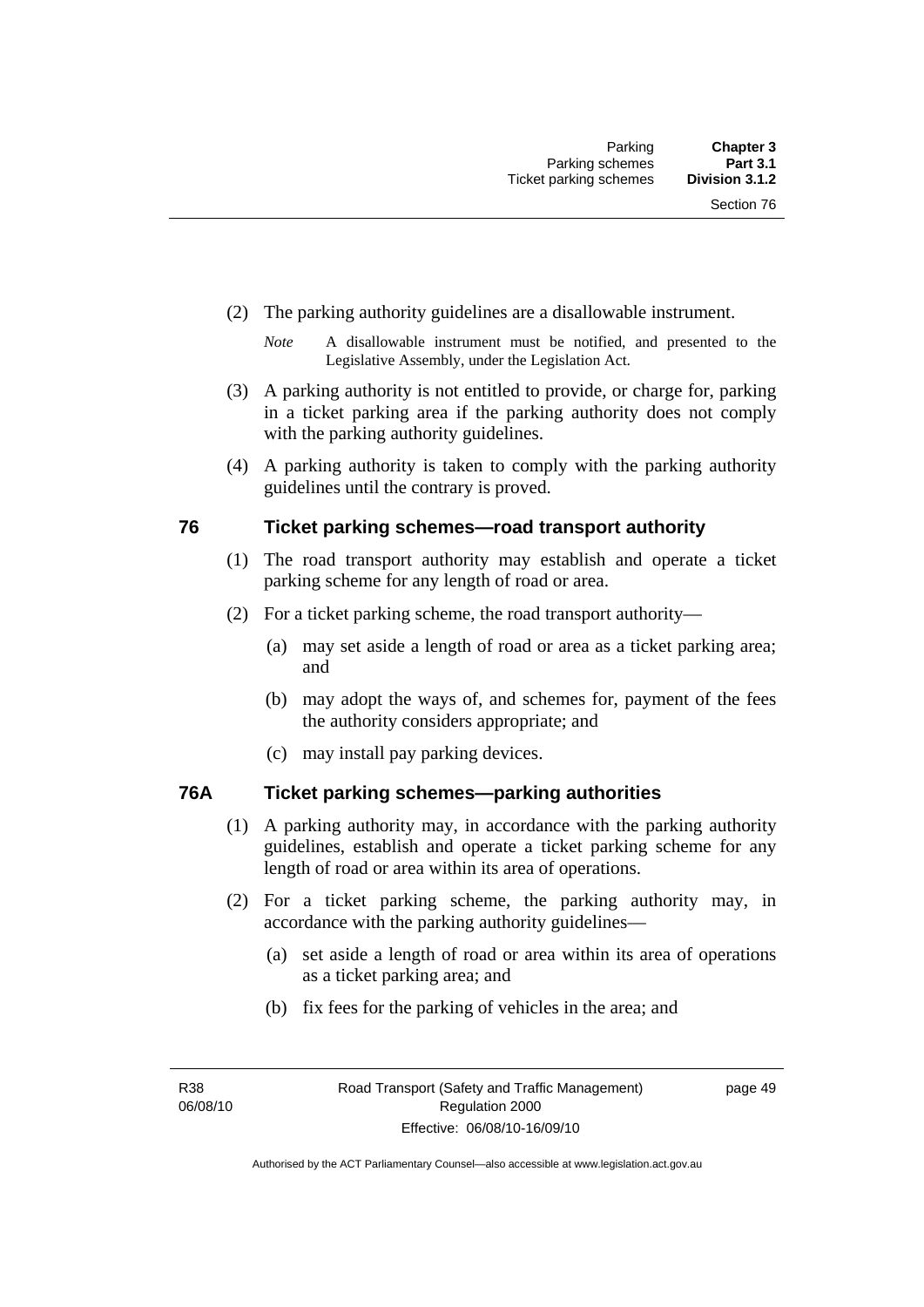- (c) adopt the ways of, and schemes for, payment of the fees the authority considers appropriate; and
- (d) install pay parking devices.
- *Note* Section 75A provides for the road transport authority to declare parking authorities and s 75B provides for parking authority guidelines.

# **77 Ticket parking areas**

- (1) A ticket parking area must be designated by ticket parking signs.
- (2) A ticket parking area is taken to include only such lengths of road and areas to which ticket parking signs apply as are lawfully available, apart from this division, for the parking of vehicles.

# **78 Ticket parking spaces**

A ticket parking area may be divided into ticket parking spaces, of a size suitable for parking a single vehicle, by a road marking.

# **79 Ticket machines**

The ticket machine for a ticket parking area must show or be capable of showing the fees fixed for the area under this division.

# **80 Parking tickets**

- (1) The following information must be printed on a parking ticket:
	- (a) the expiry date (expressed as the day of the month, the month and the year);
	- (b) for a parking ticket other than an RTA periodic ticket—the expiry time (expressed in hours and minutes);
	- (c) the name of the authority issuing the ticket;
	- (d) an indication of the ticket parking area where or for which the ticket is issued;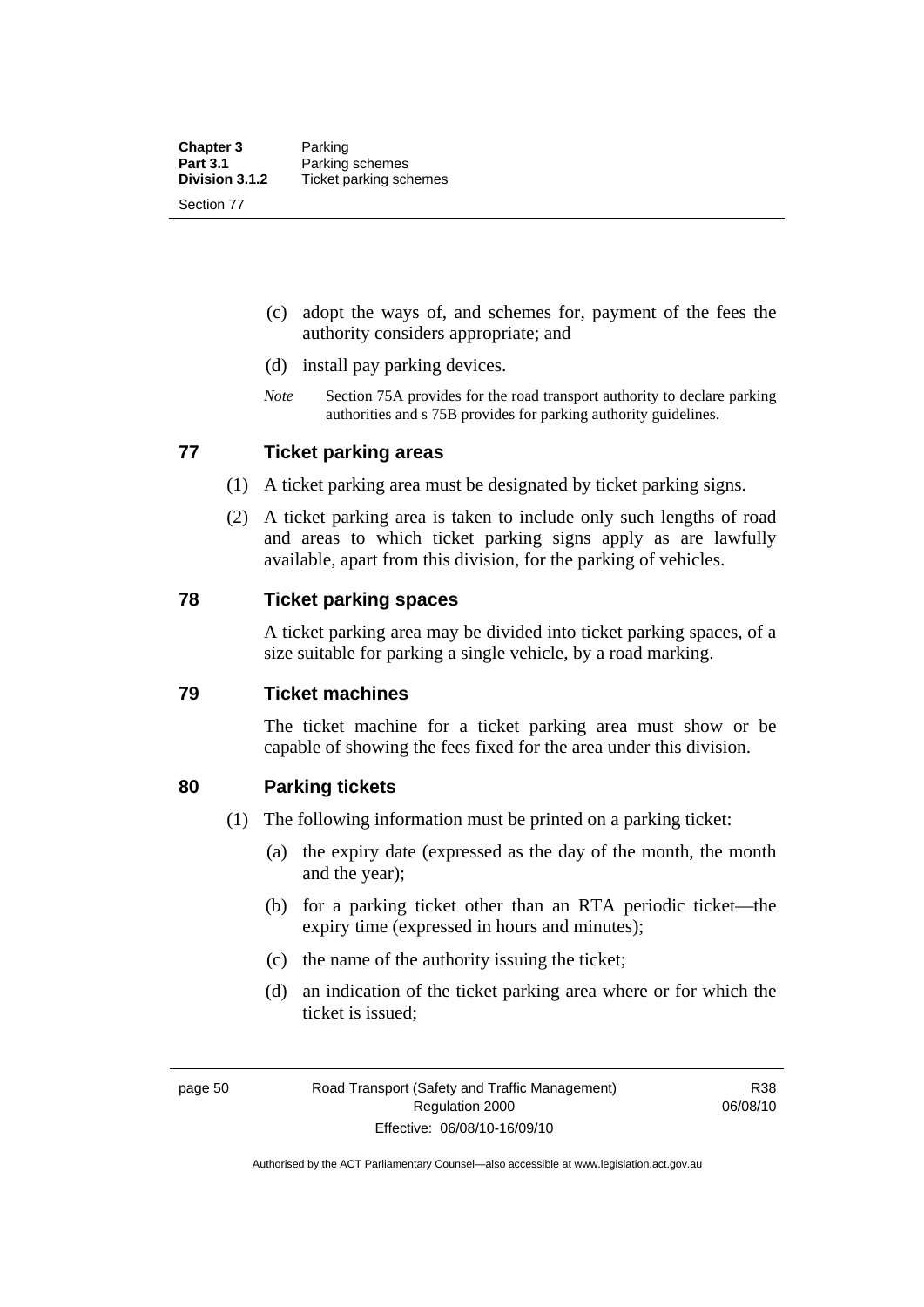- (e) the fee paid for the issue of the ticket or, for an RTA periodic ticket (except a ticket issued at a concessional price), the daily value of the ticket;
- (f) a serial number;
- (g) instructions for use of the ticket.

#### **Examples for par (d)**

- 1 a code for the ticket parking area where the ticket is issued
- 2 the number of the parking ticket machine which issued the ticket
- 3 for an RTA periodic ticket—the daily value of the ticket or the area where the ticket may be used
- *Note* An example is part of the regulation, is not exhaustive and may extend, but does not limit, the meaning of the provision in which it appears (see Legislation Act, s 126 and s 132).
- (2) A parking ticket must be legible and of a size and design that enables it to be easily displayed in or on a vehicle.
- (3) In this section:

*RTA periodic ticket*, for a ticket parking area, means a ticket issued by the road transport authority that is valid for parking in the area for a stated period of not less than 1 week.

# **81 Duration of parking tickets**

A parking ticket takes effect when it is issued and expires at the expiry time stated on the ticket.

# **Division 3.1.3 Heavy vehicle parking**

# **82 Definitions—div 3.1.3**

In this division:

*heavy vehicle* means a vehicle, whether loaded or unloaded, that is longer than 7.5m, has a GVM over 4.5t, and is used for commercial purposes.

R38 06/08/10 Road Transport (Safety and Traffic Management) Regulation 2000 Effective: 06/08/10-16/09/10

page 51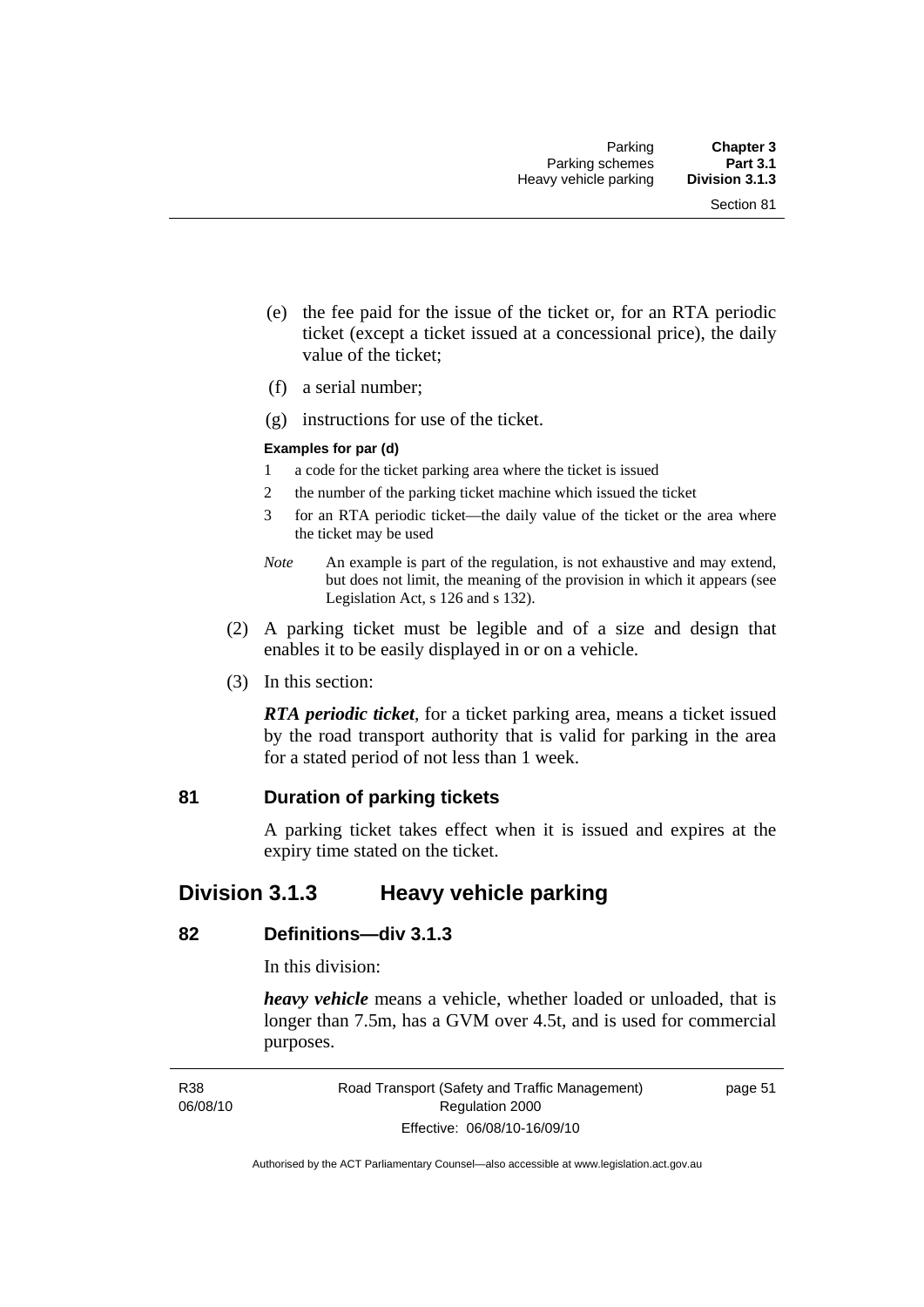**Chapter 3** Parking<br>**Part 3.1** Parking **Part 3.1** Parking schemes<br>**Division 3.1.3** Heavy vehicle pa **Division 3.1.3** Heavy vehicle parking

Section 83

#### *land adjoining residential land*—see section 83.

*residential land* means land leased for residential purposes.

*stock truck* means a vehicle that has a GVM over 4.5t and is built or used to transport livestock.

#### **83 References in div 3.1.3 to land adjoining residential land**

A reference in this division to *land adjoining residential land* includes a reference to land that would, apart from an intervening road, adjoin that land.

#### **84 Vehicle parked partly on residential land**

For this division, a vehicle that is parked partly on residential land, and partly on adjoining land that is not residential land, is taken not to be parked on residential land.

# **85 Parking of certain vehicles on residential land prohibited**

- (1) This section applies to a vehicle, whether loaded or unloaded, that is—
	- (a) a stock truck; or
	- (b) a semitrailer with the load space permanently enclosed by rigid construction or with sides enclosed by nonrigid material and a rigid roof; or
	- (c) higher than 3.6m and used for commercial purposes.
- (2) A person must not park a vehicle to which this section applies on residential land.

Maximum penalty: 20 penalty units.

R38 06/08/10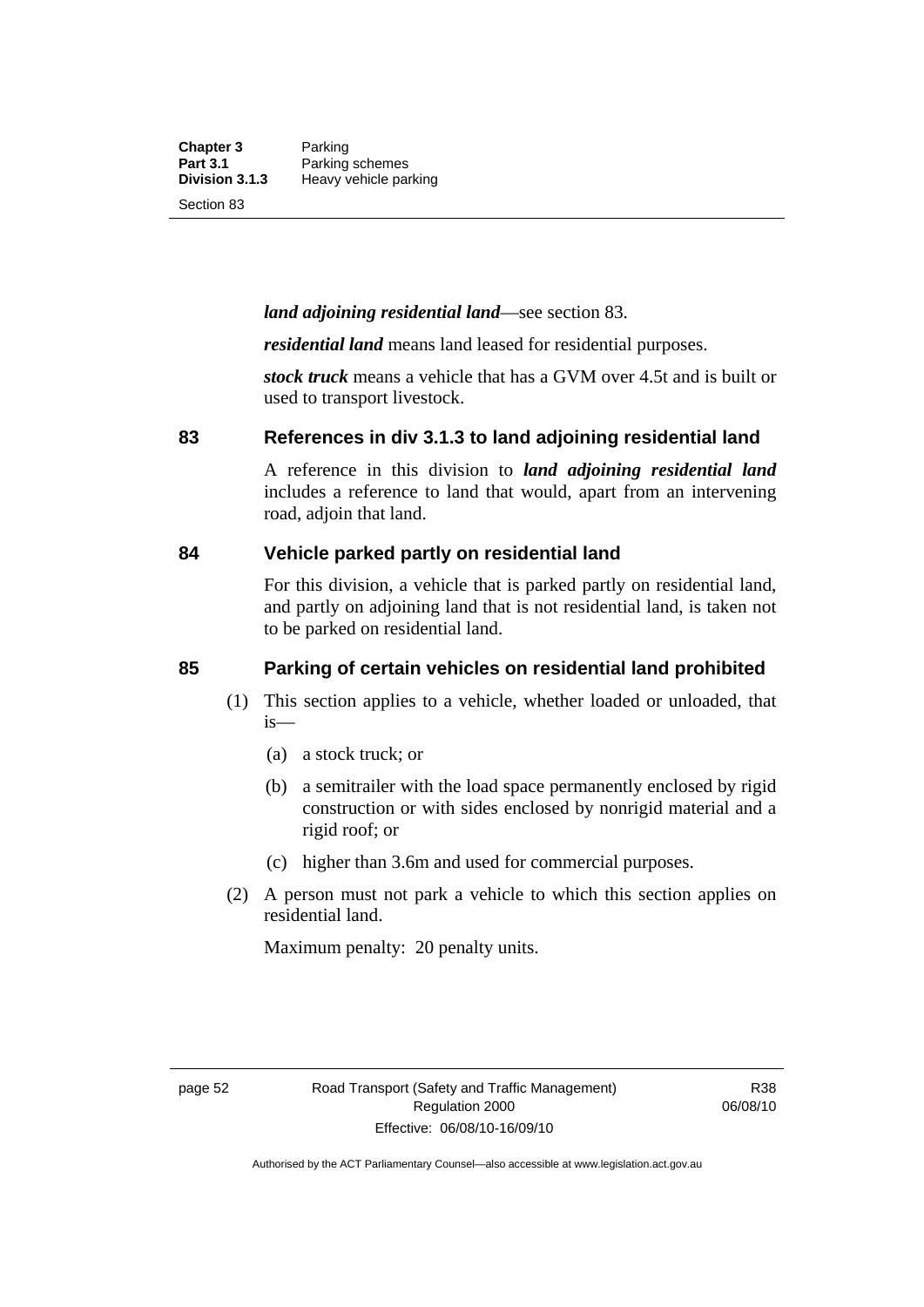# **85A No more than 1 heavy vehicle on residential land**

- (1) A person commits an offence if—
	- (a) the person parks 2 or more heavy vehicles on residential land; or
	- (b) the person parks a heavy vehicle on residential land and there is already another heavy vehicle parked on the land.

Maximum penalty: 20 penalty units.

- (2) Subsection (1) does not apply if—
	- (a) only 2 heavy vehicles are parked on the residential land; and
	- (b) 1 vehicle is plant that is parked on the other vehicle; and
	- (c) no part of either vehicle is higher than 3.6m from the ground.
- (3) In this section:

*plant* means a motor vehicle that consists solely of—

- (a) a machine or implement that cannot carry a load, other than tools and accessories usually carried in or on the vehicle; or
- (b) a crane, forklift truck or bobcat; or
- (c) a bobcat and excavation equipment.

# **85B Heavy vehicles to be parked away from residential land boundaries**

- (1) A person commits an offence if—
	- (a) the person parks a heavy vehicle on residential land; and
	- (b) any part of the vehicle when parked is—
		- (i) in front of the setback line of the front boundary of the land; or

R38 06/08/10 page 53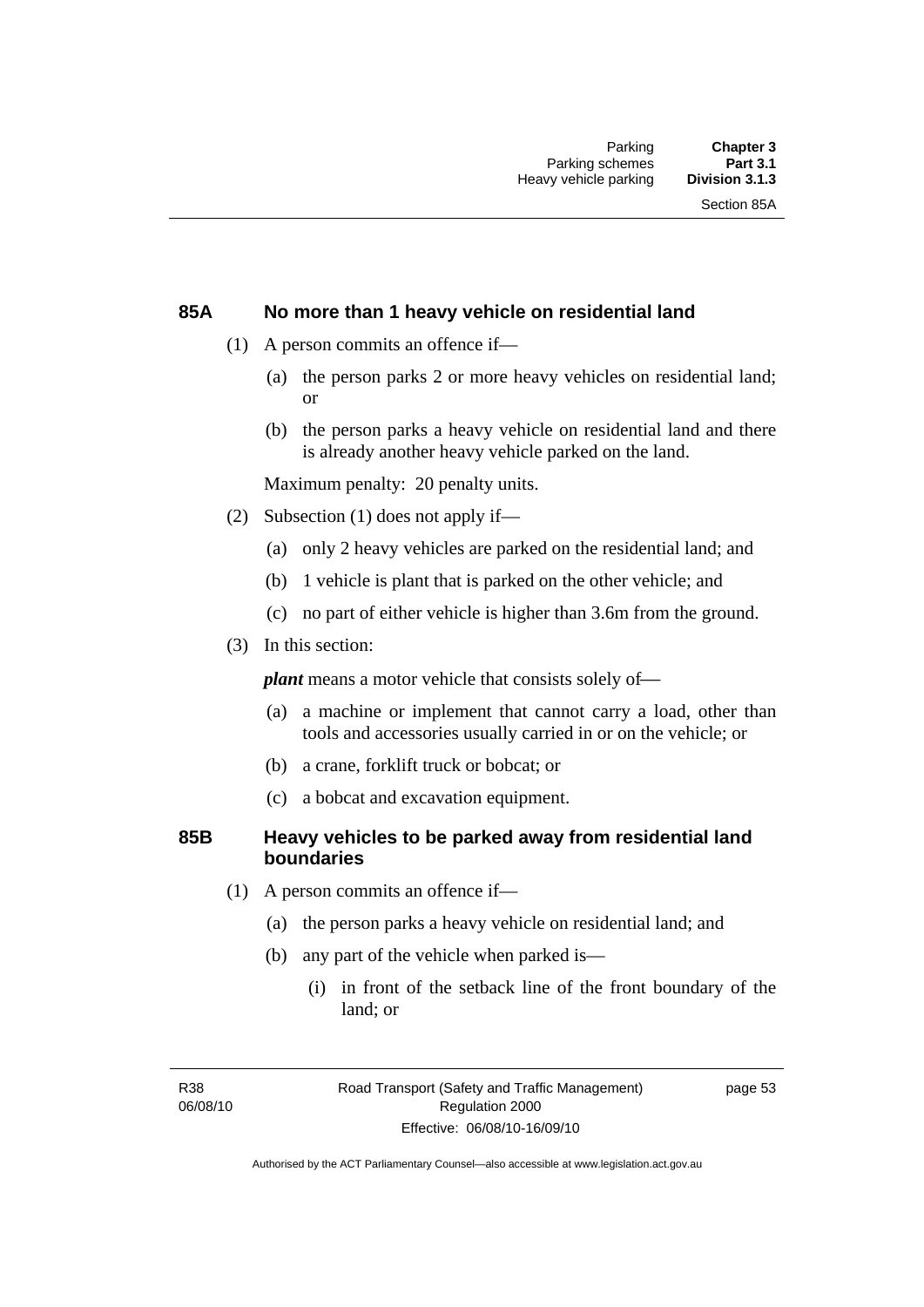(ii) less than 1.5m from any other boundary.

Maximum penalty: 20 penalty units.

(2) In this section:

*setback*, in relation to land—see the territory plan, part 13 (Definitions).

# **86 Parking of certain vehicles on land adjoining residential land prohibited**

- (1) This section applies to—
	- (a) a vehicle or combination, whether loaded or unloaded, that is longer than 7.5m; and
	- (b) a vehicle, whether loaded or unloaded, with a GVM over 4.5t.
- (2) A person must not park a vehicle or combination to which this section applies on land adjoining residential land for more than 1 hour.

Maximum penalty: 20 penalty units.

 (3) Subsection (2) does not apply to the vehicle or combination if the land where it is parked is residential land or land leased for commercial purposes.

# **87 Parking of certain commercial vehicles on land with multi-unit housing**

- (1) This section applies to a vehicle, whether loaded or unloaded, that is used for commercial purposes and is longer than 6m, higher than 2.6m or has a GVM over 3.75t.
- (2) A person must not park a vehicle to which this section applies on residential land with multi-unit housing.

Maximum penalty: 20 penalty units.

Authorised by the ACT Parliamentary Counsel—also accessible at www.legislation.act.gov.au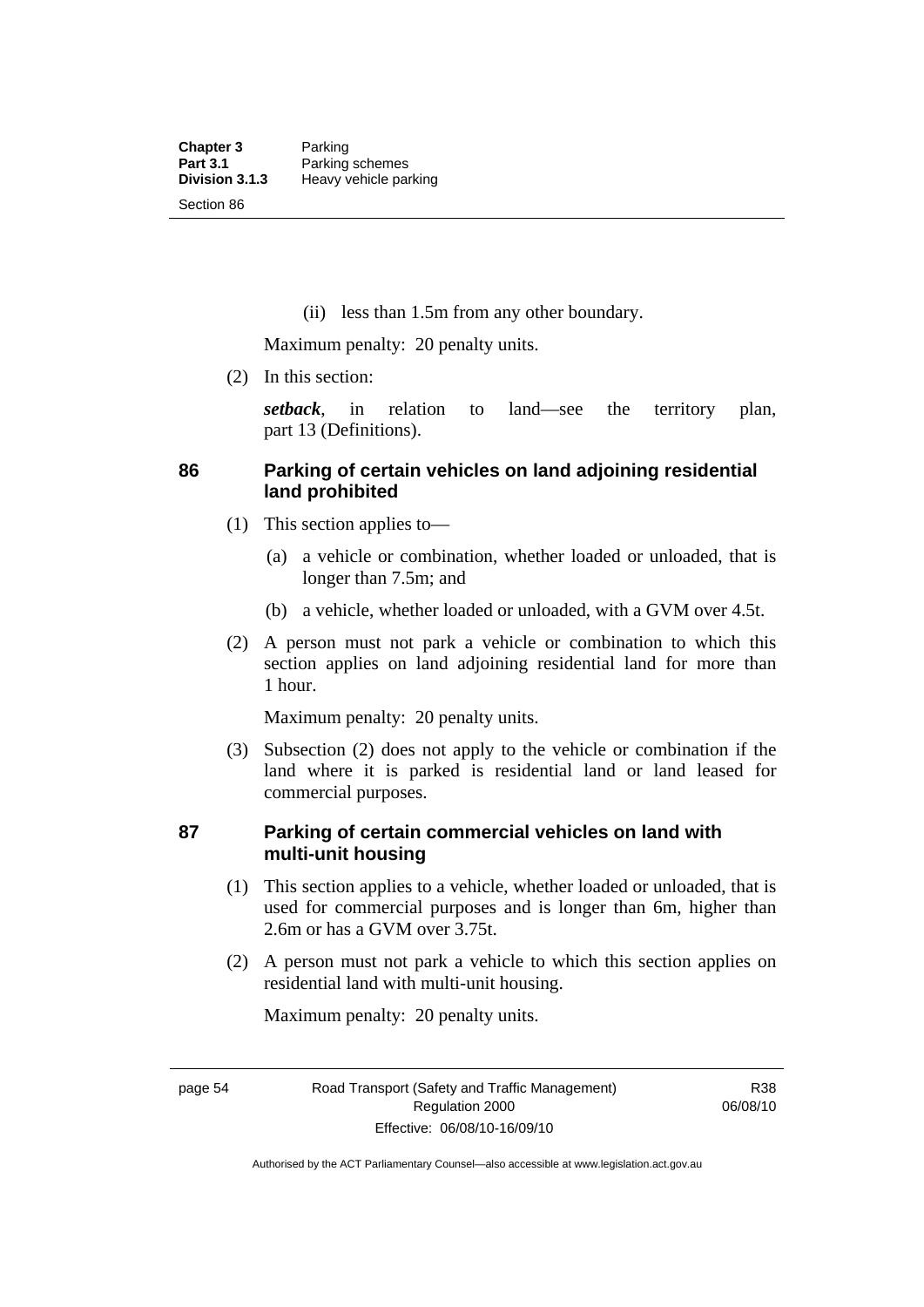- (3) For this section, residential land has multi-unit housing if the land has more than 1 dwelling on it.
- (4) In this section:

*dwelling—*see the territory plan.

*Note* The territory plan defines *dwelling* as meaning 'a building or part of a building used as a self contained residence which must include food preparation facilities, a bath or shower, and a closet pan and wash basin'.

#### **87A No offence if reasonable necessity etc**

A person does not commit an offence against section 85, section 85A, section 85B, section 86 or section 87 if—

- (a) either of the following applies:
	- (i) it was reasonably necessary to park the vehicle on the land to avoid contravening the Act or another territory law;
	- (ii) the vehicle was parked on the land to deliver or collect goods or passengers, or to provide services; and
- (b) the vehicle was on the land no longer than was reasonable.

# **87B Heavy vehicle refrigeration units not to be operated on residential land**

A person commits an offence if—

- (a) the person parks a heavy vehicle that has a refrigeration unit on residential land; and
- (b) the refrigeration unit is running at any time while the vehicle is parked on the land.

Maximum penalty: 20 penalty units.

R38 06/08/10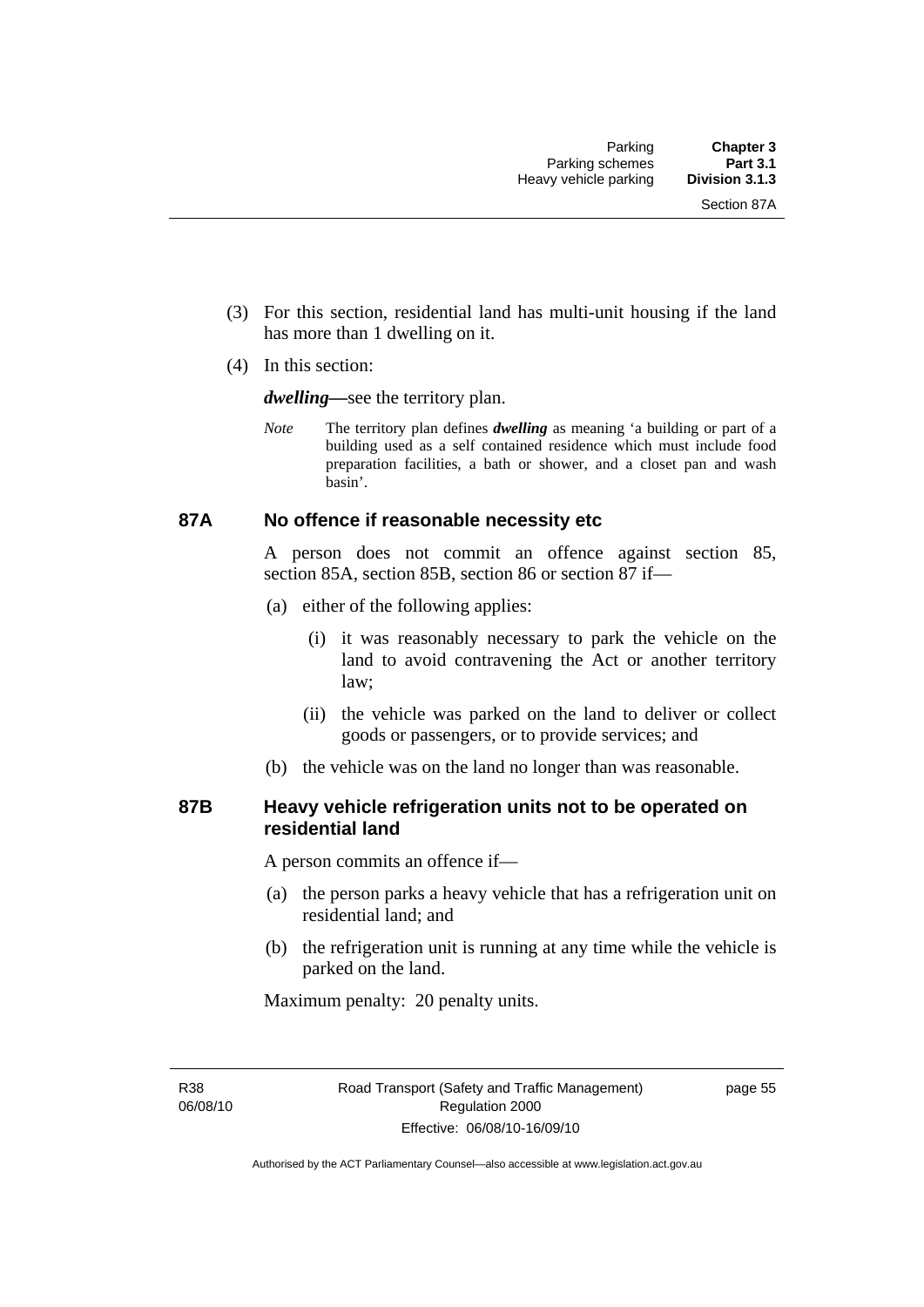### **87C Prohibition on night operation of heavy vehicle**

 (1) A person, other than an existing operator, commits an offence if the person operates a heavy vehicle parked on residential land at any time between 10 pm and 6 am.

Maximum penalty: 20 penalty units.

 (2) An existing operator commits an offence if the operator operates a heavy vehicle parked on residential land at any time between midnight and 5.30 am.

Maximum penalty: 20 penalty units.

(3) In this section:

*existing operator* means the holder of an existing operator's certificate issued under the *Motor Traffic Act 1936*, section 150R that is still in force.

#### **88 Daily infringement**

A person who contravenes any of the following sections commits a separate offence for each day during any part of which the contravention continues:

- (a) section 85 (Parking of certain vehicles on residential land prohibited);
- (b) section 85A (No more than 1 heavy vehicle on residential land);
- (c) section 85B (Heavy vehicles to be parked away from residential land boundaries);
- (d) section 86 (Parking of certain vehicles on land adjoining residential land prohibited);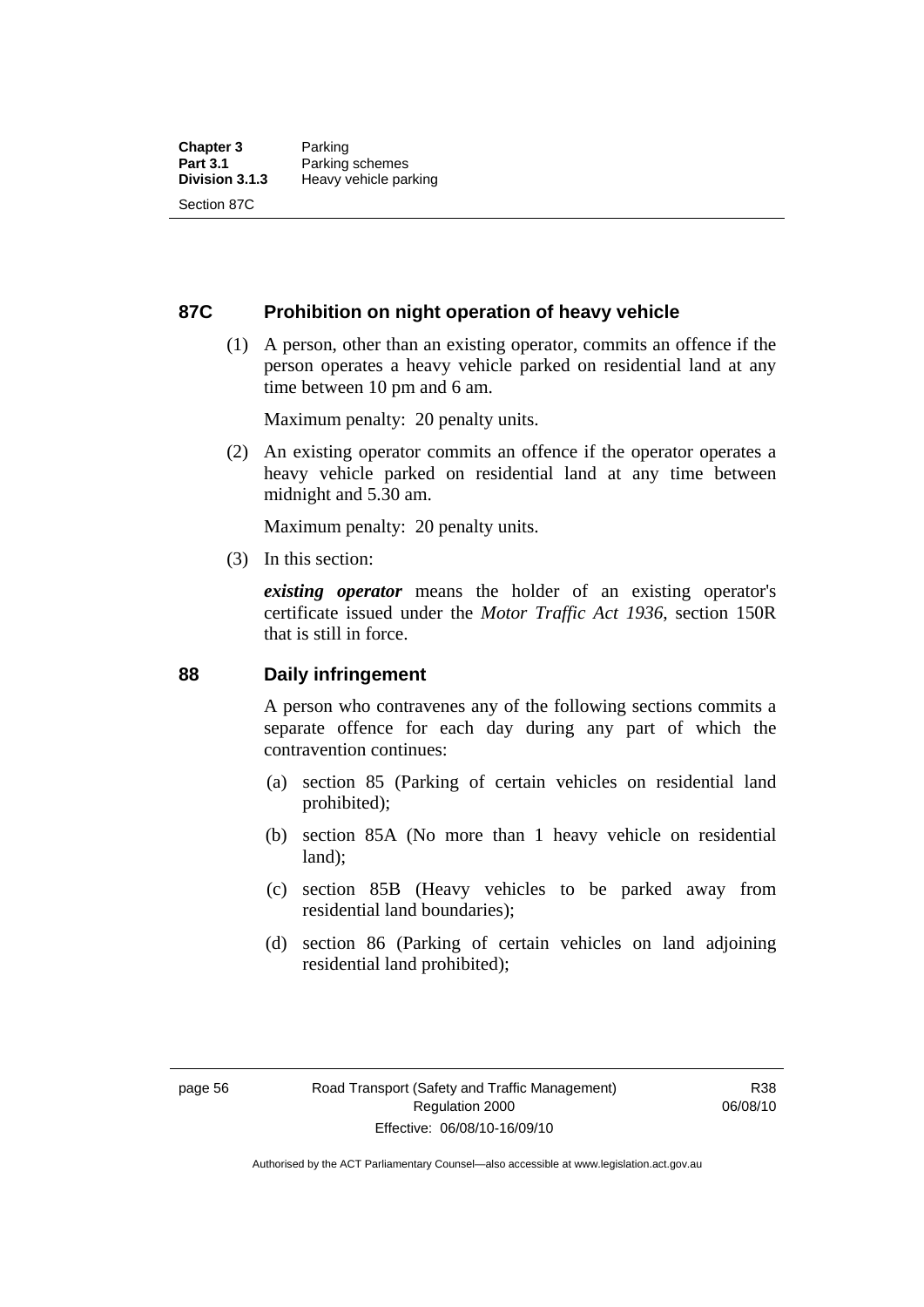- (e) section 87 (Parking of certain commercial vehicles on land with multi-unit housing);
- (f) section 87B (Heavy vehicle refrigeration units not to be operated on residential land).

# **Division 3.1.3A Heavy vehicle parking—enforcement**

#### **89 Meaning of** *occupier***—div 3.1.3A**

In this division:

*occupier*, of premises, includes—

- (a) a person believed on reasonable grounds to be an occupier of the premises; and
- (b) a person apparently in charge of the premises.

#### **90 Power to enter premises**

- (1) For division 3.1.3 (Heavy vehicle parking), an authorised person may—
	- (a) enter premises with the occupier's consent; or
	- (b) enter premises if the authorised person believes on reasonable grounds that—
		- (i) a heavy vehicle is parked on the premises in contravention of that division; and
		- (ii) it is necessary to enter the premises to inspect, take measurements, or record identification particulars about the vehicle.
- (2) An authorised person may, without the consent of the occupier of premises, enter land around the premises to ask for consent to enter the premises.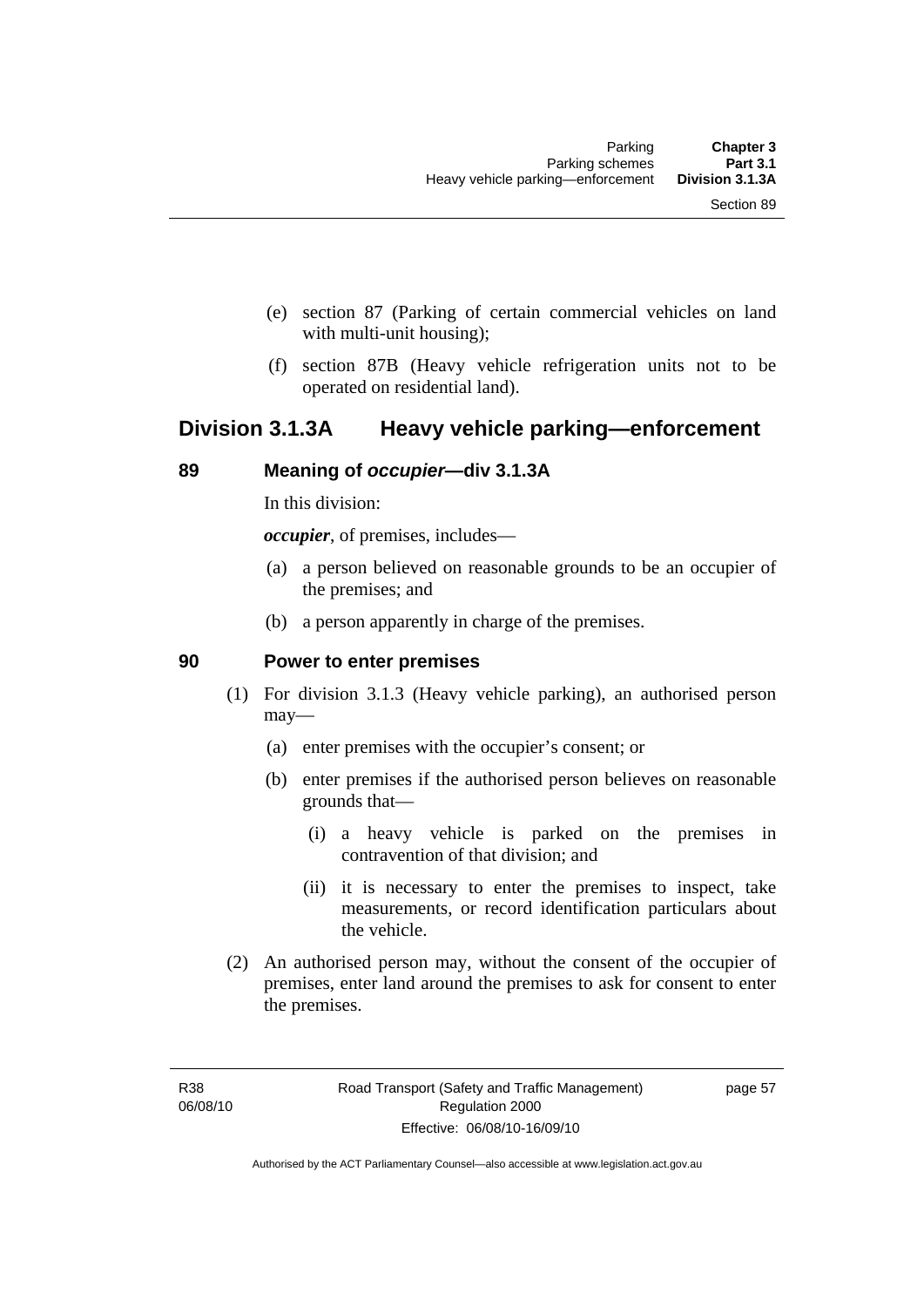- (3) An authorised person may enter premises under this section––
	- (a) for a contravention of section 87B or section 87C––at any time; and
	- (b) in any other case––between 8 am and 8 pm.

#### **91 Production of identity card**

An authorised person must not remain at premises entered under this division if the authorised person does not produce his or her identity card when asked by the occupier.

*Note* Identity cards for authorised people are provided for in the *Road Transport (General) Act 1999*, s 20.

#### **92 Consent to entry**

- (1) When seeking the consent of an occupier of premises to enter premises under section 90 (1) (a), an authorised person must—
	- (a) produce his or her identity card; and
	- (b) tell the occupier—
		- (i) the purpose of the entry; and
		- (ii) that consent may be refused.
- (2) If the occupier consents, the authorised person must ask the occupier to sign a written acknowledgment (an *acknowledgment of consent*)—
	- (a) that the occupier was told—
		- (i) the purpose of the entry; and
		- (ii) that consent may be refused; and
	- (b) that the occupier consented to the entry; and
	- (c) stating the time and date when consent was given.

page 58 Road Transport (Safety and Traffic Management) Regulation 2000 Effective: 06/08/10-16/09/10

R38 06/08/10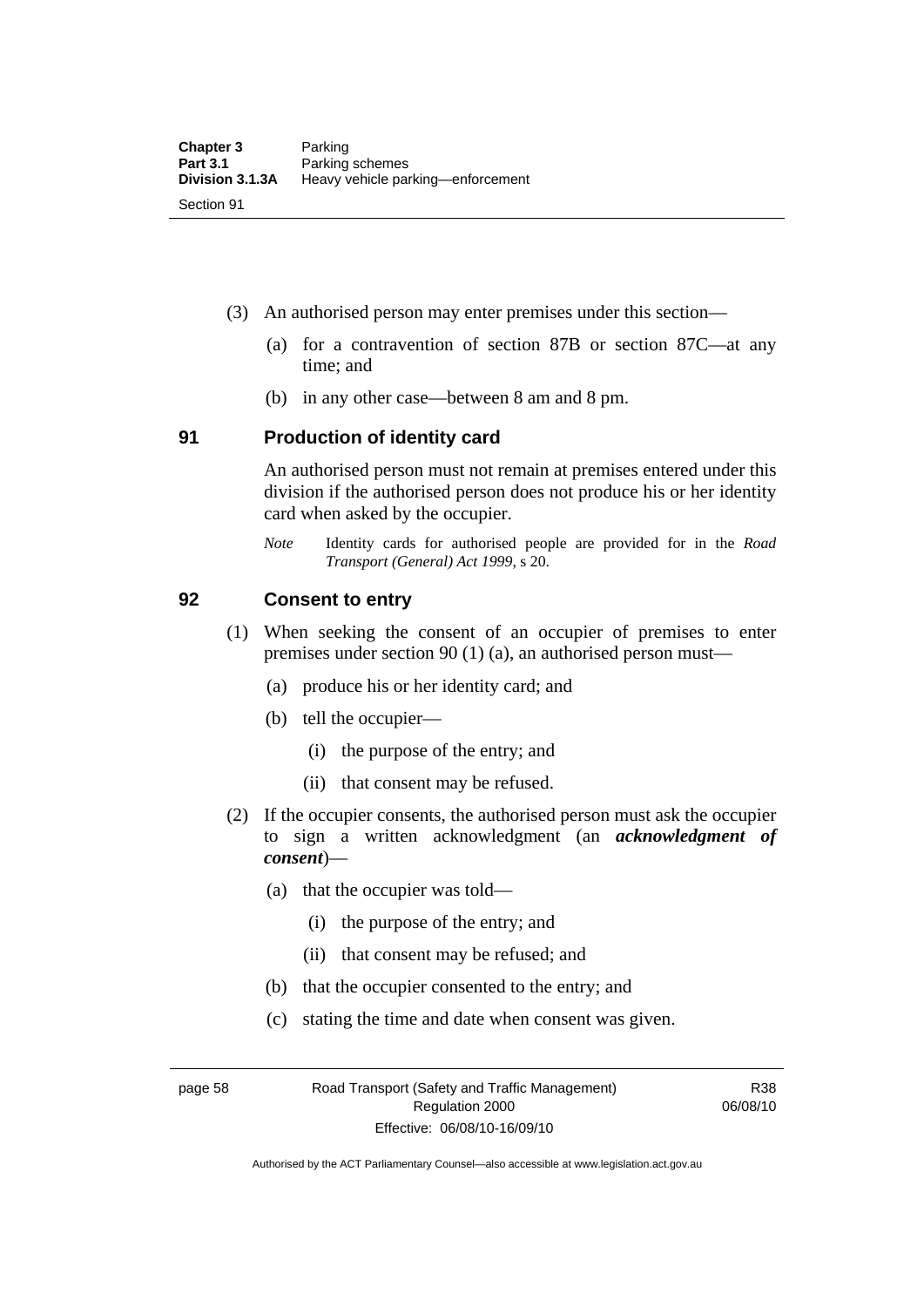- (3) If the occupier signs an acknowledgment of consent, the authorised person must immediately give a copy to the occupier.
- (4) A court must find that the occupier did not consent to entry to the premises by the authorised person under this division if—
	- (a) the question arises in a proceeding in the court whether the occupier consented to the entry; and
	- (b) an acknowledgment of consent is not produced in evidence; and
	- (c) it is not proved that the occupier consented to the entry.

# **93 General powers on entry to premises**

- (1) An authorised person who enters premises under this division may, for division 3.1.3 (Heavy vehicle parking) and this division, do 1 or more of the following in relation to a heavy vehicle on the premises:
	- (a) inspect the vehicle (including for its identification particulars);
	- (b) take measurements;
	- (c) take photographs, films, or audio, video or other recordings;
	- (d) require the occupier, or anyone at the premises to—
		- (i) give the authorised person information; or
		- (ii) produce documents to the authorised person; or
		- (iii) give the authorised person reasonable help to exercise a power under this division.
	- *Note* The Legislation Act, s 170 and s 171 deal with the application of the privilege against self incrimination and client legal privilege.
- (2) A person must take all reasonable steps to comply with a requirement made of the person under subsection (1) (d).

Maximum penalty: 20 penalty units.

R38 06/08/10 page 59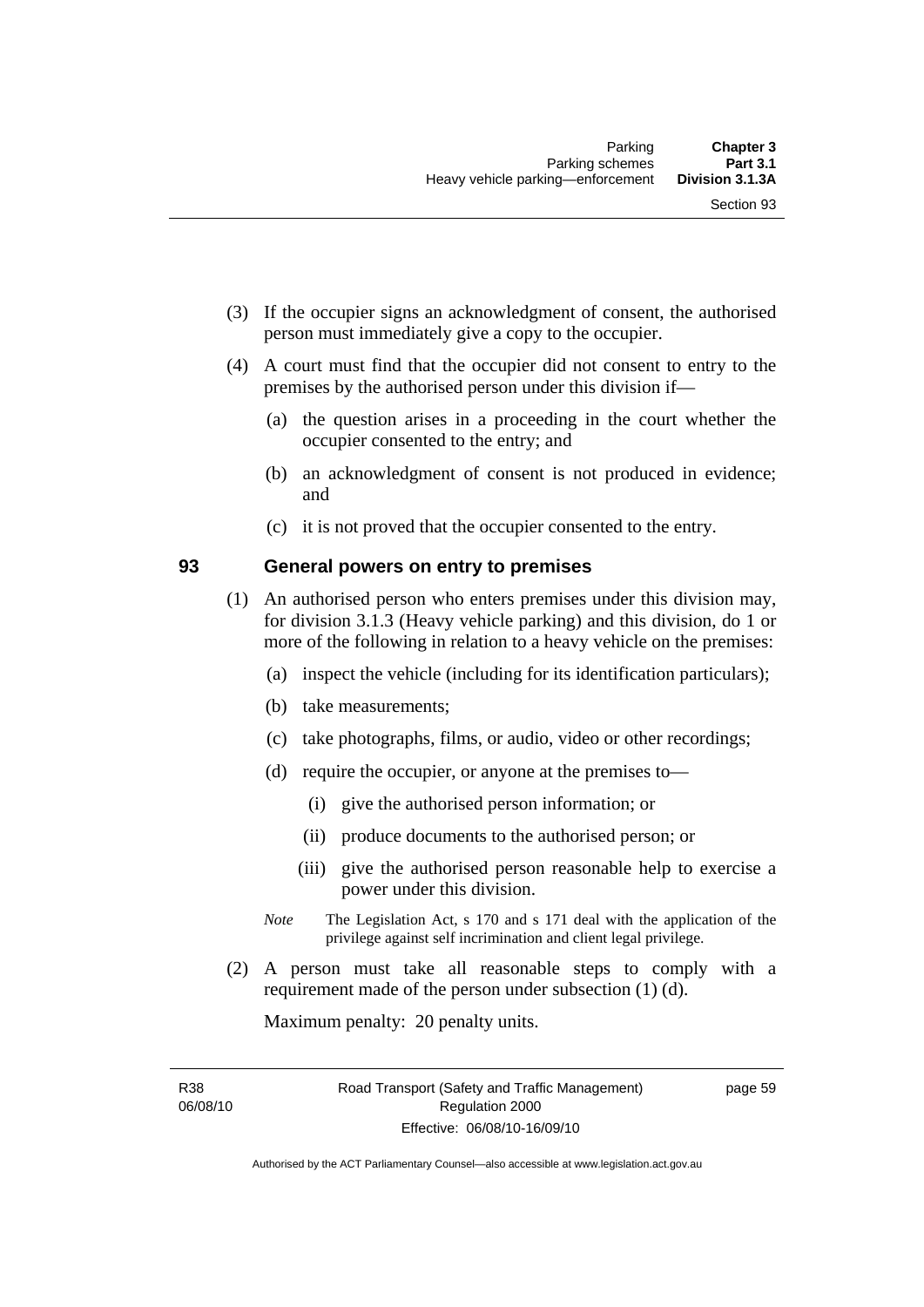## **94 Damage etc to be minimised**

- (1) In the exercise, or purported exercise, of a function under this division, an authorised person must take all reasonable steps to ensure that the authorised person, and any person assisting the authorised person, causes as little inconvenience, detriment and damage as practicable.
- (2) If an authorised person, or a person assisting an authorised person, damages anything in the exercise or purported exercise of a function under this division, the authorised person must give written notice of the particulars of the damage to the person the authorised person believes on reasonable grounds is the owner of the thing.
- (3) If the damage happens at premises entered under this division in the absence of the occupier, the notice may be given by leaving it, secured conspicuously, at the premises.

#### **95 Compensation for exercise of enforcement powers**

- (1) A person may claim compensation from the Territory if the person suffers loss or expense because of the exercise, or purported exercise, of a function under this division by an authorised person or a person assisting an authorised person.
- (2) Compensation may be claimed and ordered in a proceeding for—
	- (a) compensation brought in a court of competent jurisdiction; or
	- (b) an offence against this regulation brought against the person making the claim for compensation.
- (3) A court may order the payment of reasonable compensation for the loss or expense only if satisfied that it is just to make the order in the circumstances of the particular case.
- (4) A regulation may prescribe matters that may, must or must not be taken into account by the court in considering whether it is just to make the order.

Authorised by the ACT Parliamentary Counsel—also accessible at www.legislation.act.gov.au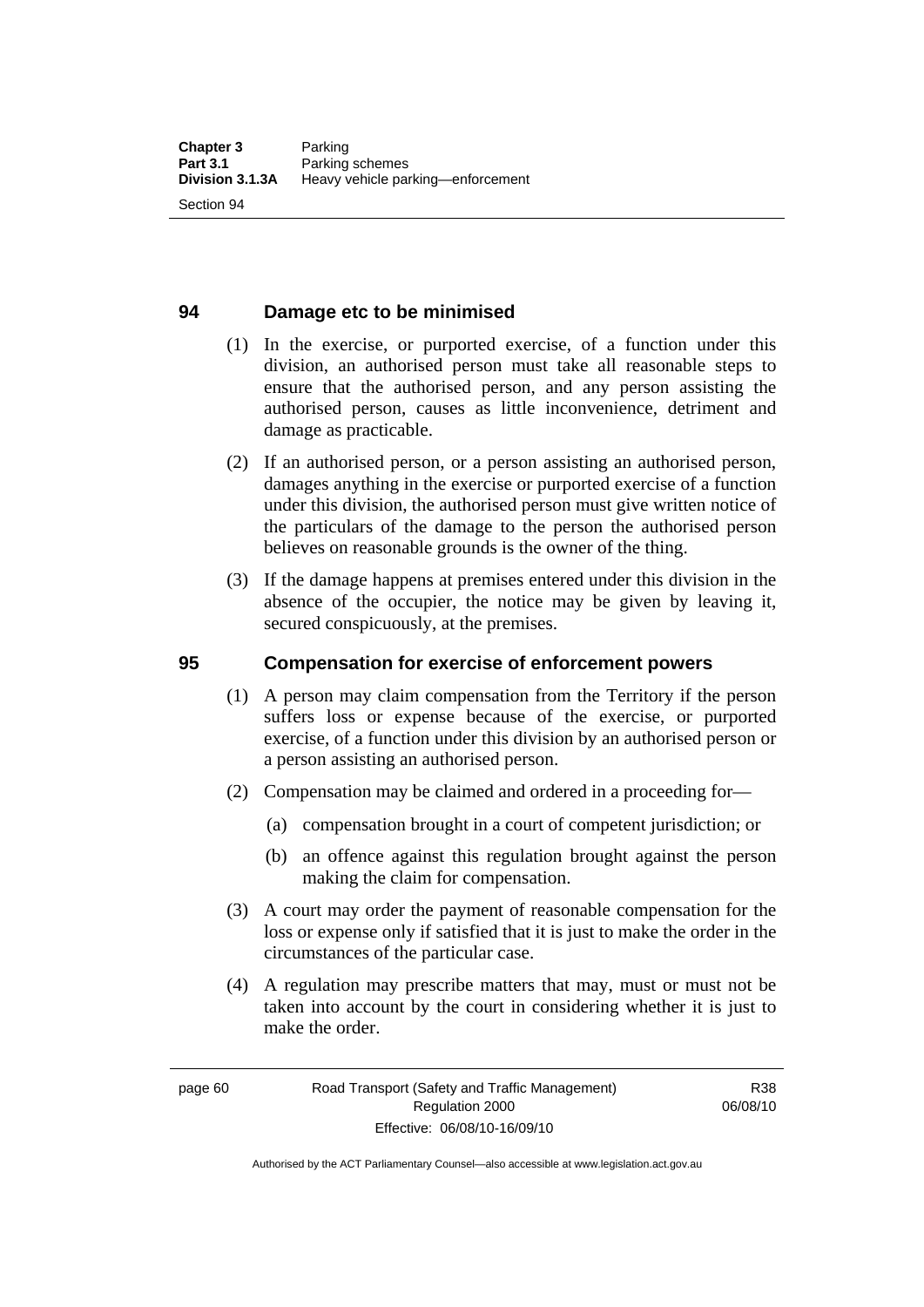# **Division 3.1.4 Miscellaneous**

# **97A Other powers to provide pay parking**

- (1) This part does not affect any other power of a parking authority to provide for parking on land within its area of operations.
- (2) A parking authority may exercise a power under this part in relation to land that it does not own only with the consent of the owner of the land.
- (3) Consent may be given subject to conditions, including conditions about the length and withdrawal of the consent.
- (4) Subject to the conditions of the consent, the consent may be withdrawn only after reasonable notice.
- (5) In this section:

*owner*, of land, includes lessee of land.

### **98 Overlapping schemes**

- (1) This part does not prevent the road transport authority or a parking authority from establishing and operating a pay parking scheme on the same length of road, or in the same area, where it is operating a different pay parking scheme.
- (2) The road transport authority or a parking authority may not recover the fee fixed for the parking of a vehicle in a metered space or ticket parking area if any other applicable parking fee has been paid for parking the vehicle in the space or area.

### **98A Income from ticket parking scheme**

- (1) All fees collected by a parking authority from the operation of a ticket parking scheme belong to the parking authority.
- (2) Any surplus arising from the operation of a ticket parking scheme may be applied at the discretion of the parking authority.

page 61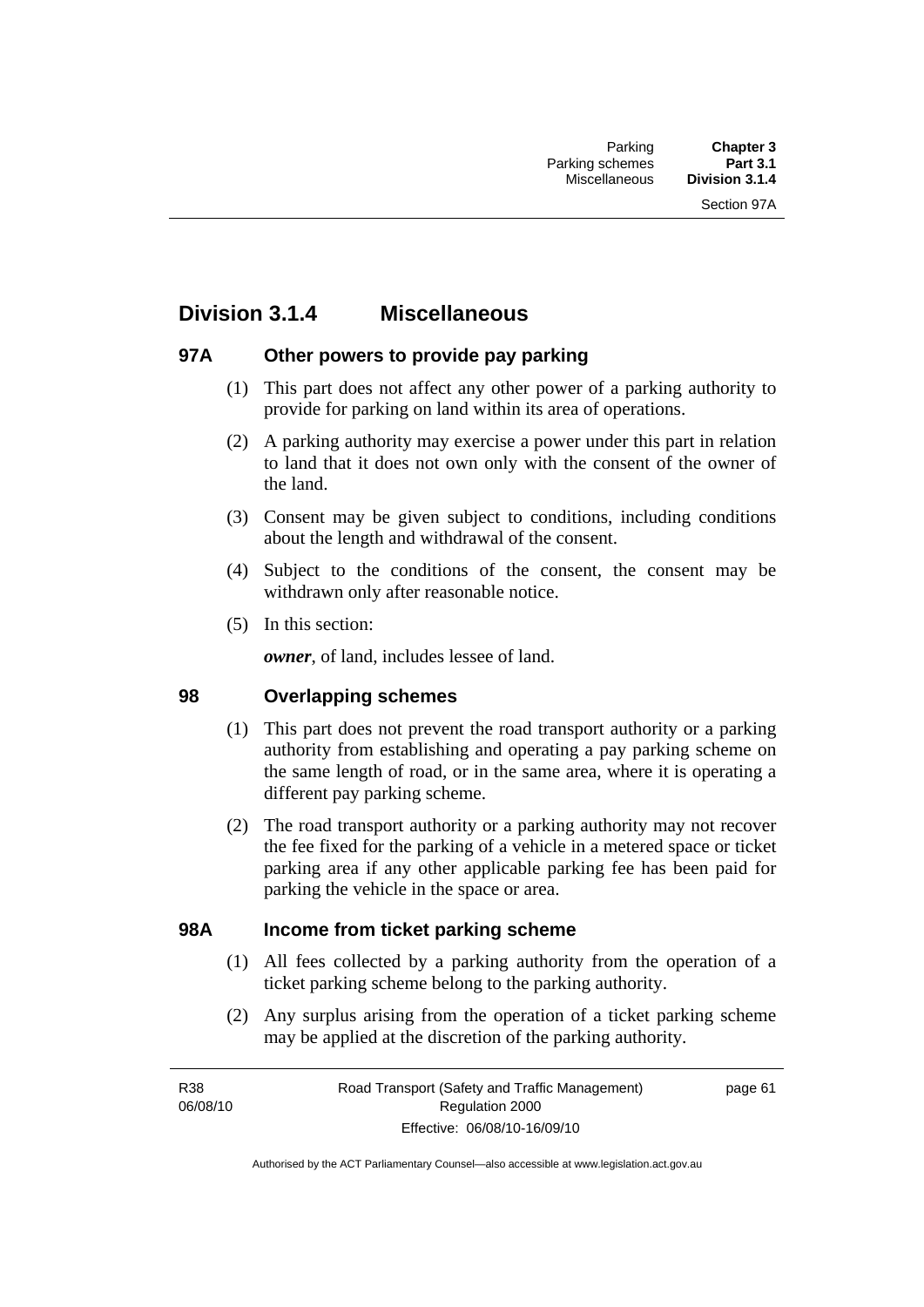| <b>Chapter 3</b> | Parking         |
|------------------|-----------------|
| <b>Part 3.1</b>  | Parking schemes |
| Division 3.1.4   | Miscellaneous   |
| Section 98B      |                 |

# **98B Costs of ticket parking scheme**

The costs of administering a ticket parking scheme operated by a parking authority under section 76A are to be borne by the parking authority.

# **99 Trailers not separately chargeable**

A separate parking fee is not required to be paid for a trailer towed by another vehicle.

page 62 Road Transport (Safety and Traffic Management) Regulation 2000 Effective: 06/08/10-16/09/10

R38 06/08/10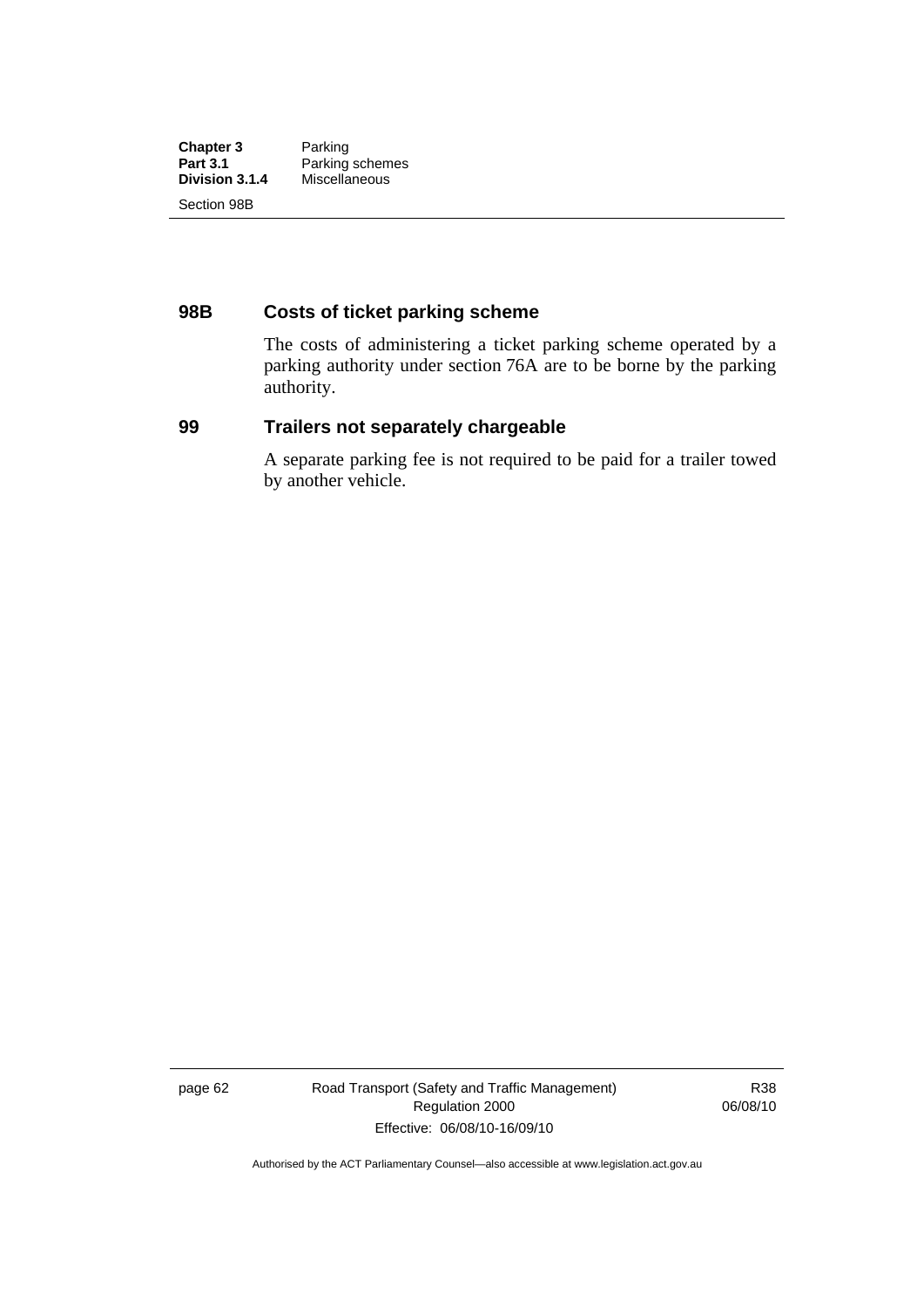# **Part 3.2 Parking permits and mobility parking scheme authorities**

# **100 Parking permits**

- (1) The road transport authority may issue a permit (a *parking permit*) of a kind mentioned in subsection (2) authorising the parking of a vehicle, without charge, on a length of road or in an area designated by a *permit zone sign* for use by holders of that kind of parking permit.
- (2) The parking permit may be of 1 or more of the following kinds:
	- (a) a business parking permit;
	- (b) a commuter parking permit;
	- (c) a loading zone permit;
	- (d) a resident parking permit;
	- (e) a resident's visitor parking permit;
	- (f) a special event parking permit;
	- (g) any other kind declared by the road transport authority for this section.
- (3) The parking permit may be issued subject to conditions.
- (4) The parking permit—
	- (a) must state when it expires; and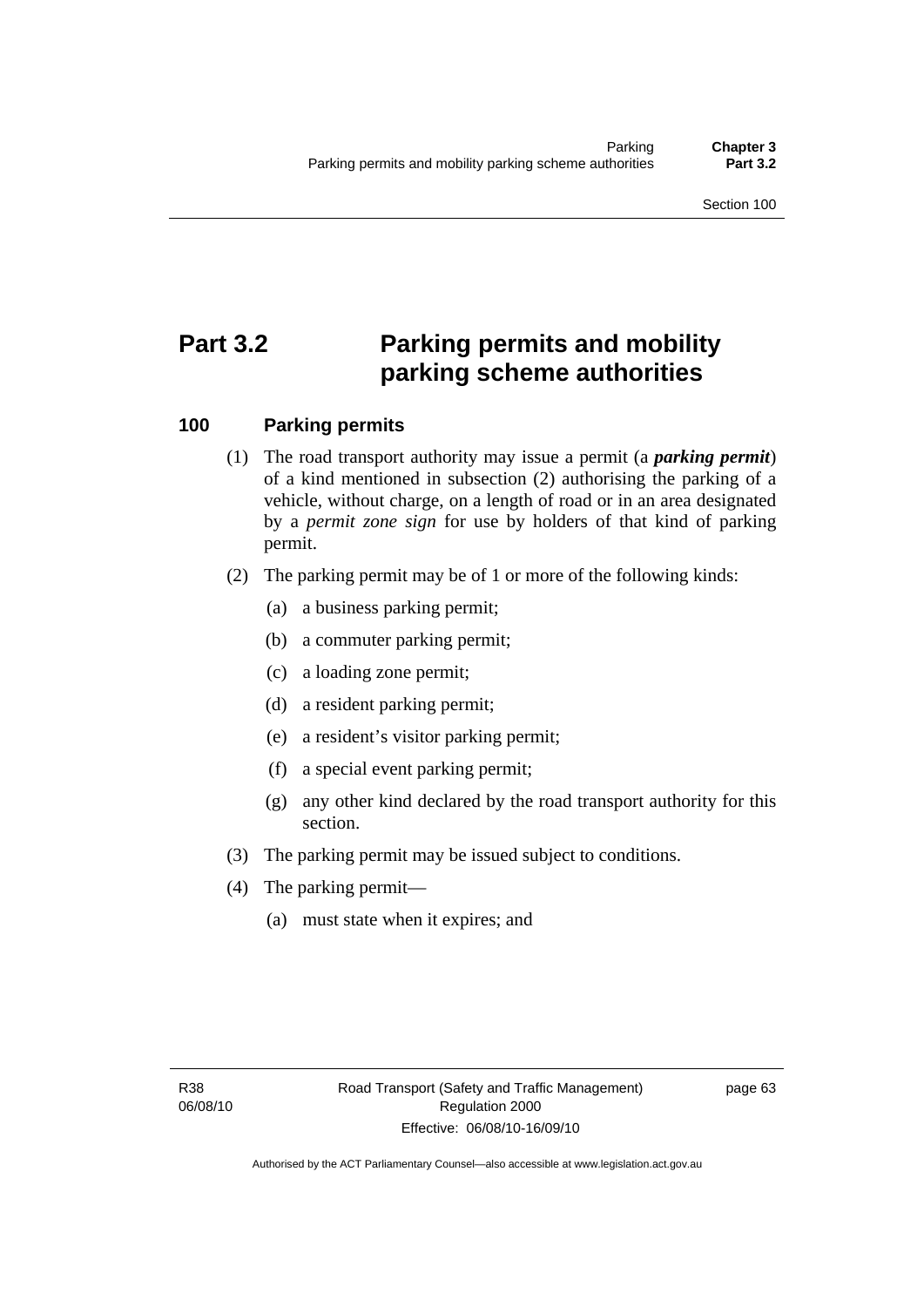Section 101

 (b) may state anything else that the road transport authority considers appropriate.

#### **Examples for par (b)**

- 1 the length of road or area to which the permit applies
- 2 any conditions to which the permit is subject
- 3 the maximum period which a vehicle may be parked in a designated area under the permit
- 4 the name or address of the person to whom it is issued
- *Note* An example is part of the regulation, is not exhaustive and may extend, but does not limit, the meaning of the provision in which it appears (see Legislation Act, s 126 and s 132).
- (5) The holder of a permit may surrender the permit by returning it to the road transport authority.
- (6) A declaration under subsection  $(2)$  (g) is a notifiable instrument.

*Note* A notifiable instrument must be notified under the Legislation Act.

#### **101 Mobility parking scheme authorities**

- (1) The road transport authority may issue a mobility parking scheme authority—
	- (a) for use by a person with a disability; or
	- (b) for use by an entity for the transport of people with disabilities.
- (2) A mobility parking scheme authority may be issued subject to conditions.
- (3) A mobility parking scheme authority—
	- (a) must include a people with disabilities symbol; and
	- (b) must state when it expires; and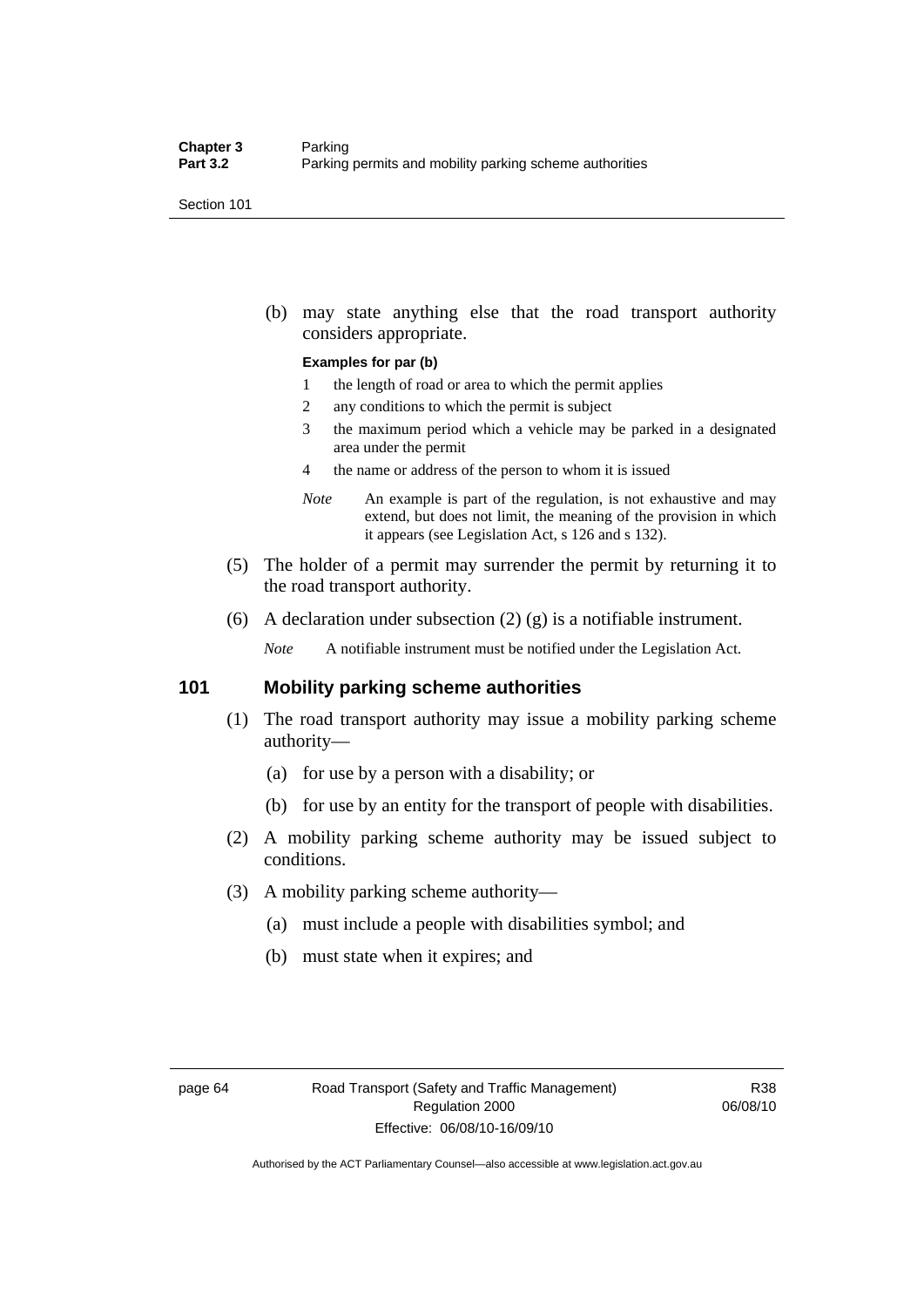- (c) may state anything else that the road transport authority considers appropriate.
- *Note 1 People with disabilities symbol* is defined in the ARR, dict.
- *Note 2* For parking by mobility parking scheme authority holders, see s 15 and ARR, r 206.

### **101A Parking permits and mobility parking scheme authorities—cancellation**

- (1) This section applies if the road transport authority proposes to cancel (the *proposed action*) a parking permit or mobility parking scheme authority.
- (2) The road transport authority must give the person to whom the parking permit or mobility parking scheme authority was issued a written notice stating—
	- (a) the proposed action; and
	- (b) an explanation for the proposed action; and
	- (c) that the person may, within 14 days after the day the person receives the notice, give a written response to the authority about the notice.
- (3) In deciding whether to take the proposed action, the road transport authority must consider any response given to the authority in accordance with the notice.
- (4) The road transport authority must give the person written notice of the authority's decision.
- (5) If the road transport authority decides to take the proposed action, the authority's decision takes effect the day after the day when notice of the decision is given to the person or, if the notice states a later date of effect, that date.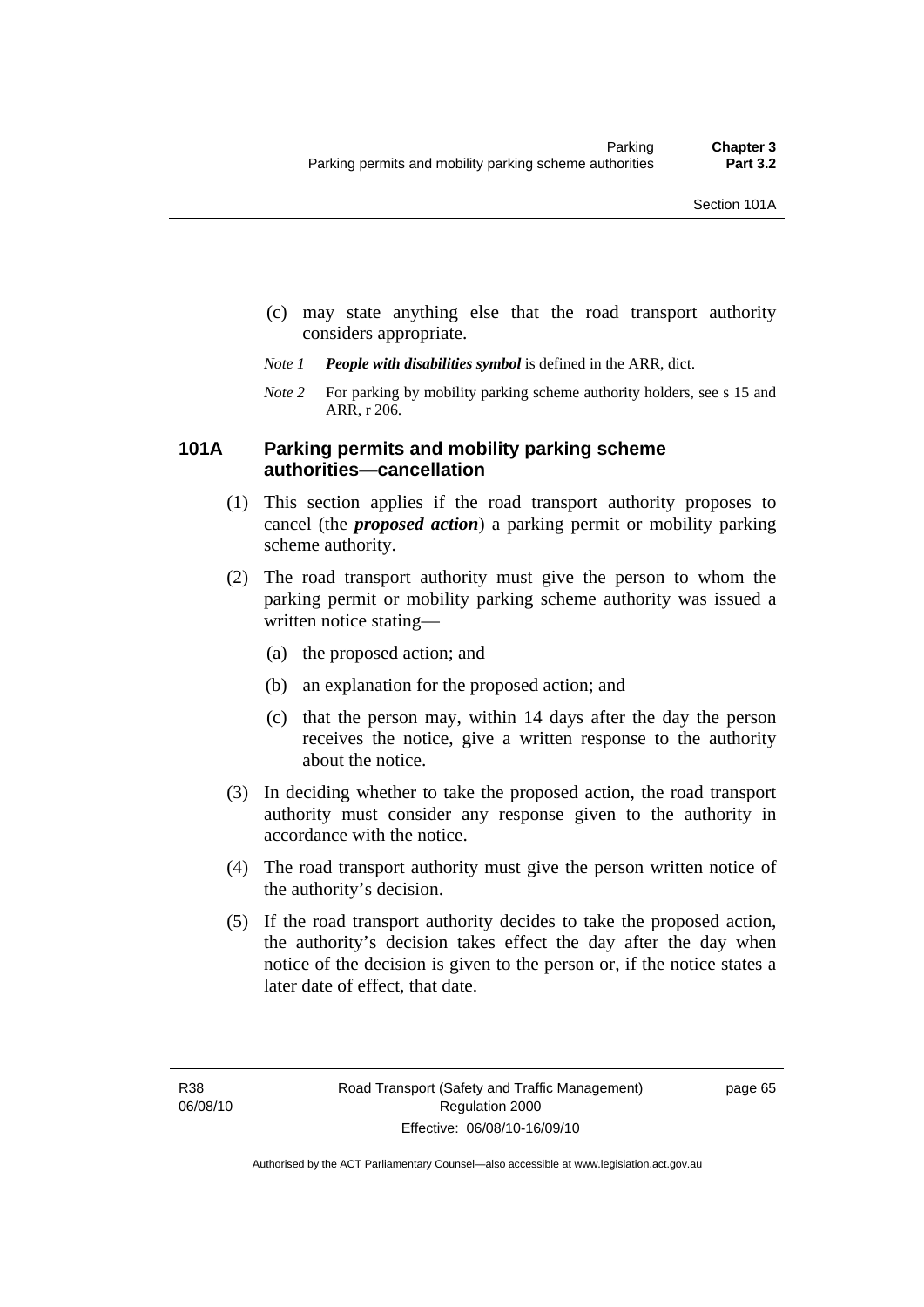Section 101B

# **101B Parking permits and mobility parking scheme authorities—return when cancelled**

If a parking permit or mobility parking scheme authority is cancelled under section 101A, the person to whom the parking permit or mobility parking scheme authority was issued must return the permit or authority to the road transport authority as soon as practicable but no later than 21 days after the date of effect of the cancellation of the permit or authority.

Maximum penalty: 20 penalty units.

page 66 Road Transport (Safety and Traffic Management) Regulation 2000 Effective: 06/08/10-16/09/10

R38 06/08/10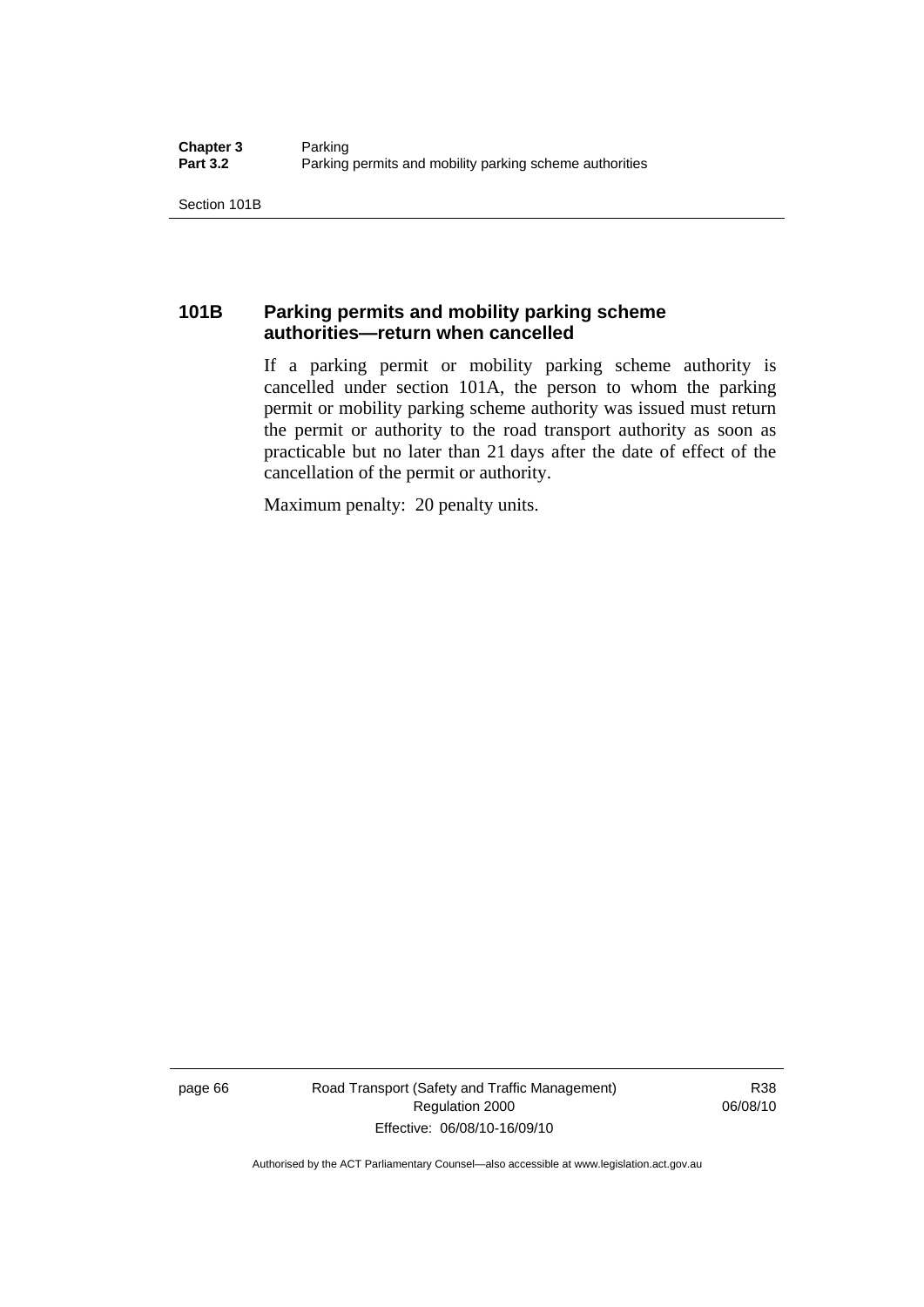# **Part 3.3 Parking—other provisions**

# **101C Marking tyres by parking inspectors**

A police officer or authorised person may mark the tyres on a vehicle using crayon, chalk or a similar substance as far as is reasonably necessary for the purpose of enforcing a provision of an Act relating to the regulation or prohibition of the parking of vehicles.

*Note* A reference to an Act includes a reference to the statutory instruments made or in force under the Act, including a regulation (see Legislation Act, s 104).

R38 06/08/10 Road Transport (Safety and Traffic Management) Regulation 2000 Effective: 06/08/10-16/09/10

page 67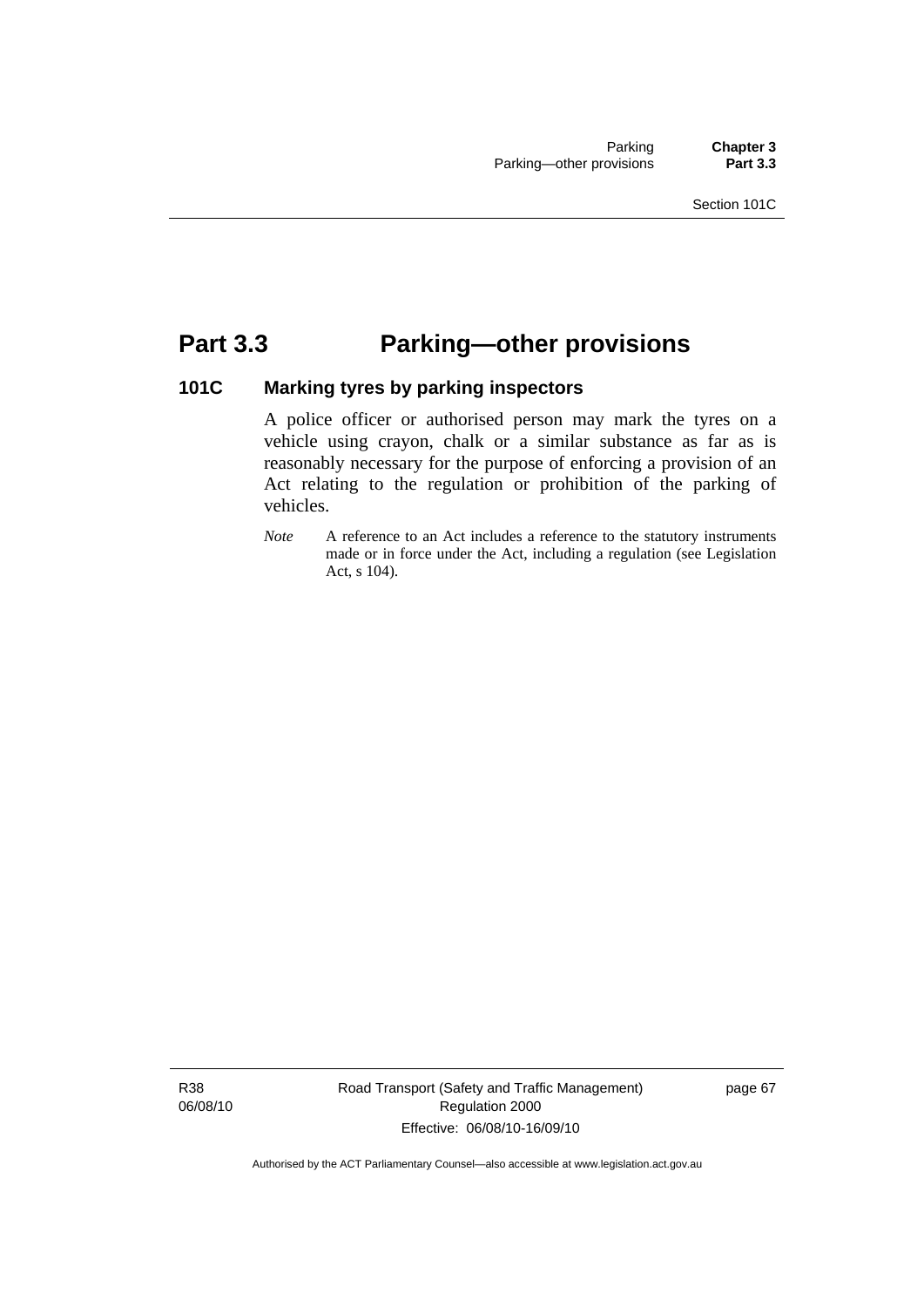Section 102

# **Chapter 4 Traffic offence detection devices**

#### **102 Definitions—ch 4**

In this chapter:

*approved police speedometer* means a speedometer approved under section 103A (Approval of police vehicle speedometers).

*digital camera detection device* means a camera detection device known as—

- (a) Gatsometer Digital Radar Camera System (DRCS) that includes, as a component, a radar speed measuring device; or
- (b) LaserCam 2000 that includes, as a component, a laser speed measuring device; or
- (c) LaserCam NT that includes, as a component, a laser speed measuring device.

*fixed camera detection device* means a camera detection device known as—

- (a) Centaur 2000 that includes, as a component, a piezo strip speed measuring device; or
- (b) Gatsometer Digital Radar Camera System (DRCS) that includes, as a component, a radar speed measuring device; or
- (c) Gatsometer Traffic Camera Digital (GTC-D) that includes, as a component, a loop detector speed measuring device; or
- (d) Gatsometer Traffic Camera (GTC-GS11) that includes, as a component, a loop detector speed measuring device; or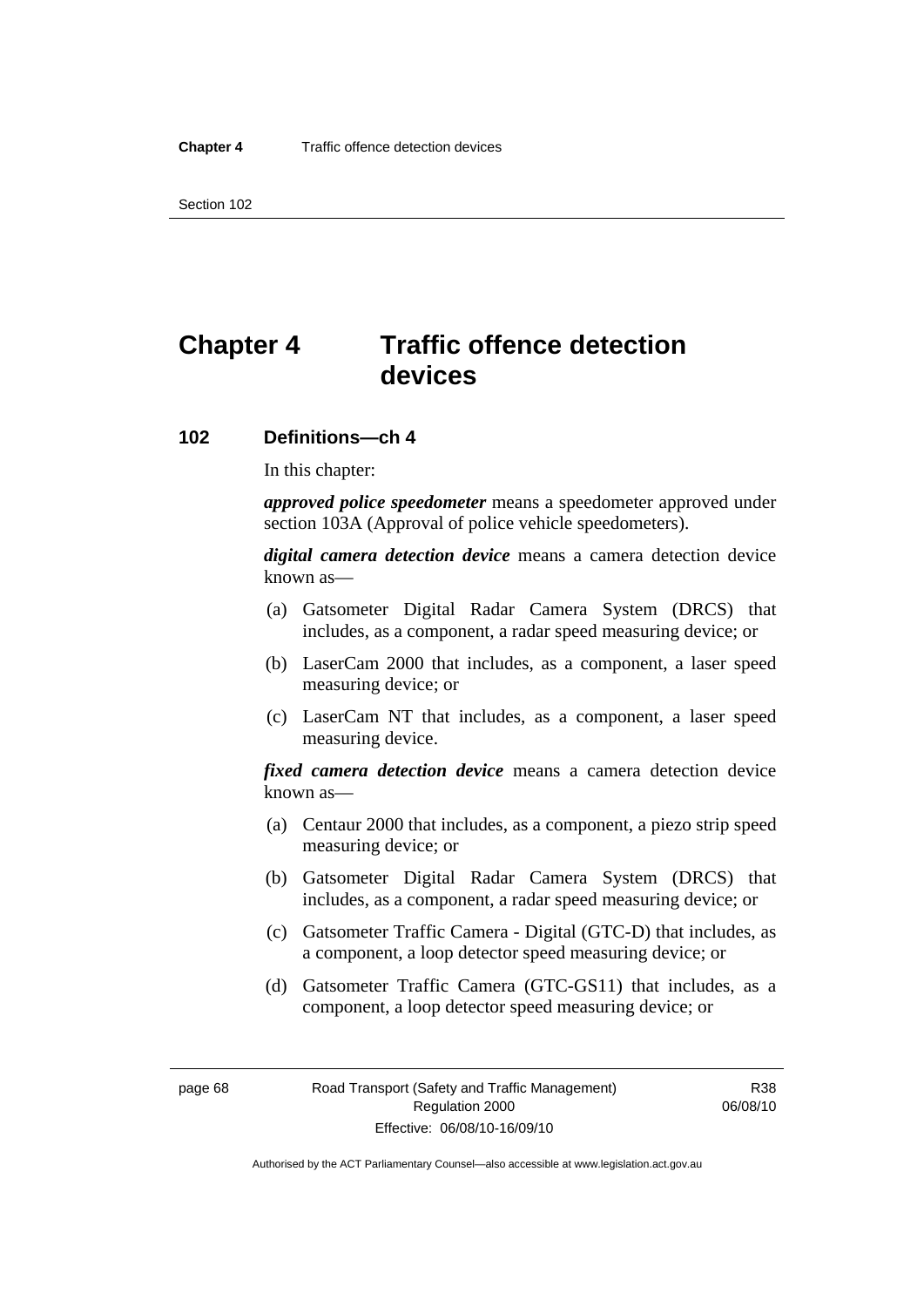(e) Gatsometer Multi Camera System (MCS) that includes, as a component, a loop detector speed measuring device.

*laser speed measuring device* means a speed measuring device known as—

- (a) Laser Technology Inc. LTI 20-20 Marksman; or
- (b) Laser Technology Inc. LTI 20-20 UltraLyte; or
- (c) Laser Technology Inc. LTI 20-20 UltraLyte LR; or
- (d) Laser Technology Inc. LTI 20-20 UltraLyte Compact; or
- (e) Laser Technology Inc. LTI 20-20 TruSpeed.

*loop detector speed measuring device* means a speed measuring device known as the Gatsometer Loop Detector (GLD4-2S).

*piezo strip speed measuring device* means a speed measuring device known as Truvelo M4 MPC.

*radar speed measuring device* means a speed measuring device known as—

- (a) Applied Concepts Inc. Stalker Dual; or
- (b) Gatsometer Radar 24; or
- (c) Kustom Signals, Inc. Silver Eagle; or
- (d) Kustom Signals, Inc. Silver Eagle II; or
- (e) Kustom Signals, Inc. Raptor RP-1.

*security checksum*, for an electronic file, means the number (whether numerals or numerals and letters) produced by the application of an algorithm to the contents of an electronic file or a copy of the file.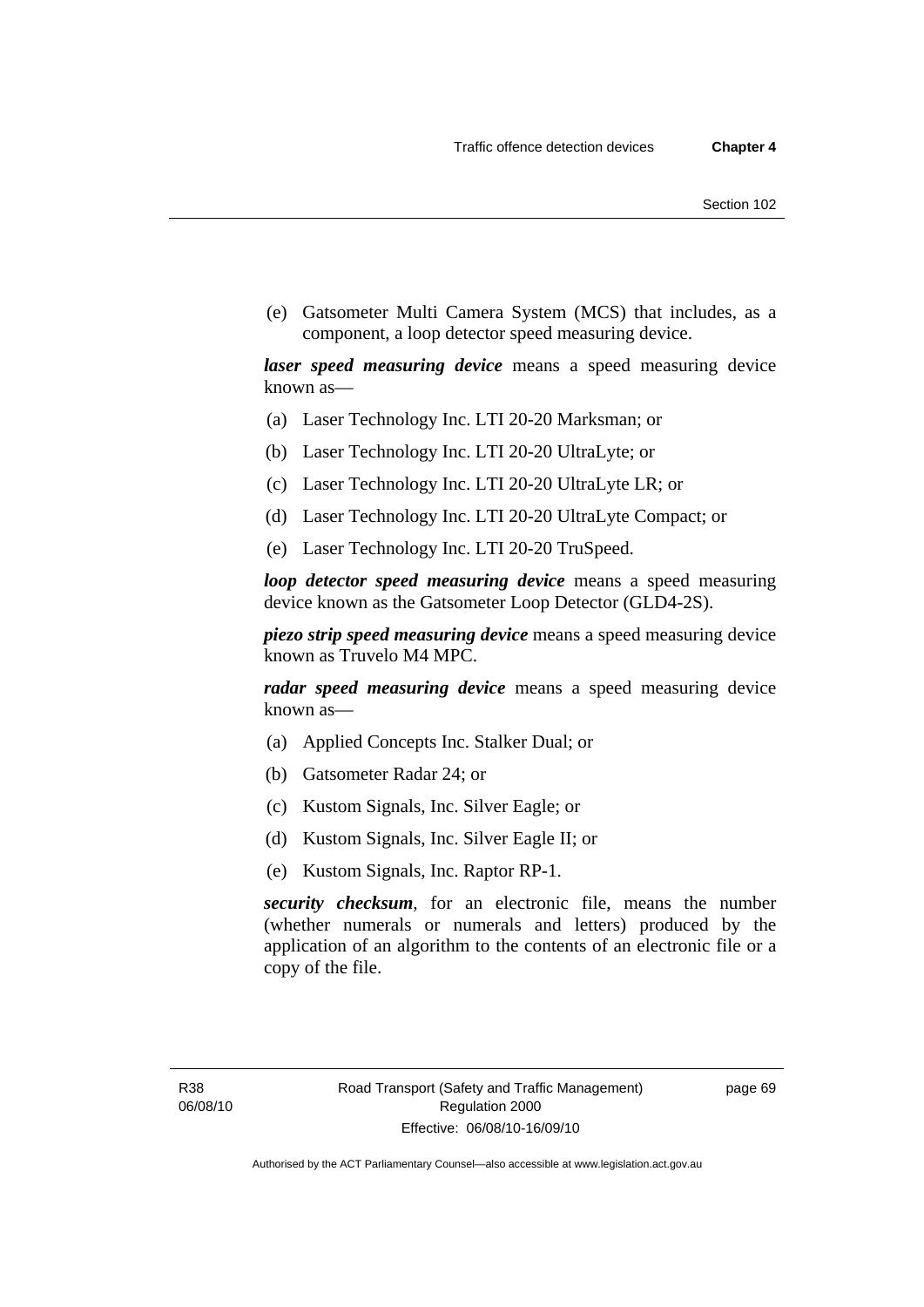#### *testing authority* means—

- (a) a department of electrical or electronic engineering at a university in Australia; or
- (b) the National Measurement Institute under the *National Measurement Act 1960* (Cwlth); or
- (c) an entity that is accredited by the National Association of Testing Authorities to test traffic offence detection devices; or
- (d) Technical Services, Australian Federal Police, Canberra; or
- (e) for an approved police speedometer—an entity approved in writing by the chief police officer to test approved police speedometers.
- *Note* An entity includes an individual, see the Legislation Act, dict, pt 1, def of *entity*.

*WORM disk* means a storage device for electronic data in which the data, once written, cannot be erased or overwritten.

### **103 Approved traffic offence detection devices**

- (1) For the Act, dictionary, definition of *approved camera detection device*, each digital camera detection device and fixed camera detection device is approved.
- (2) For the Act, dictionary, definition of *approved speed measuring device*, each laser speed measuring device, loop detector speed measuring device, piezo strip speed measuring device, radar speed measuring device and approved police speedometer is approved.

# **103A Approval of police vehicle speedometers**

 (1) For section 102, definition of *approved police speedometer*, the chief police officer may, in writing, approve a kind of speedometer that is fitted to a motor vehicle driven by a police officer for measuring the speed at which vehicles are being driven.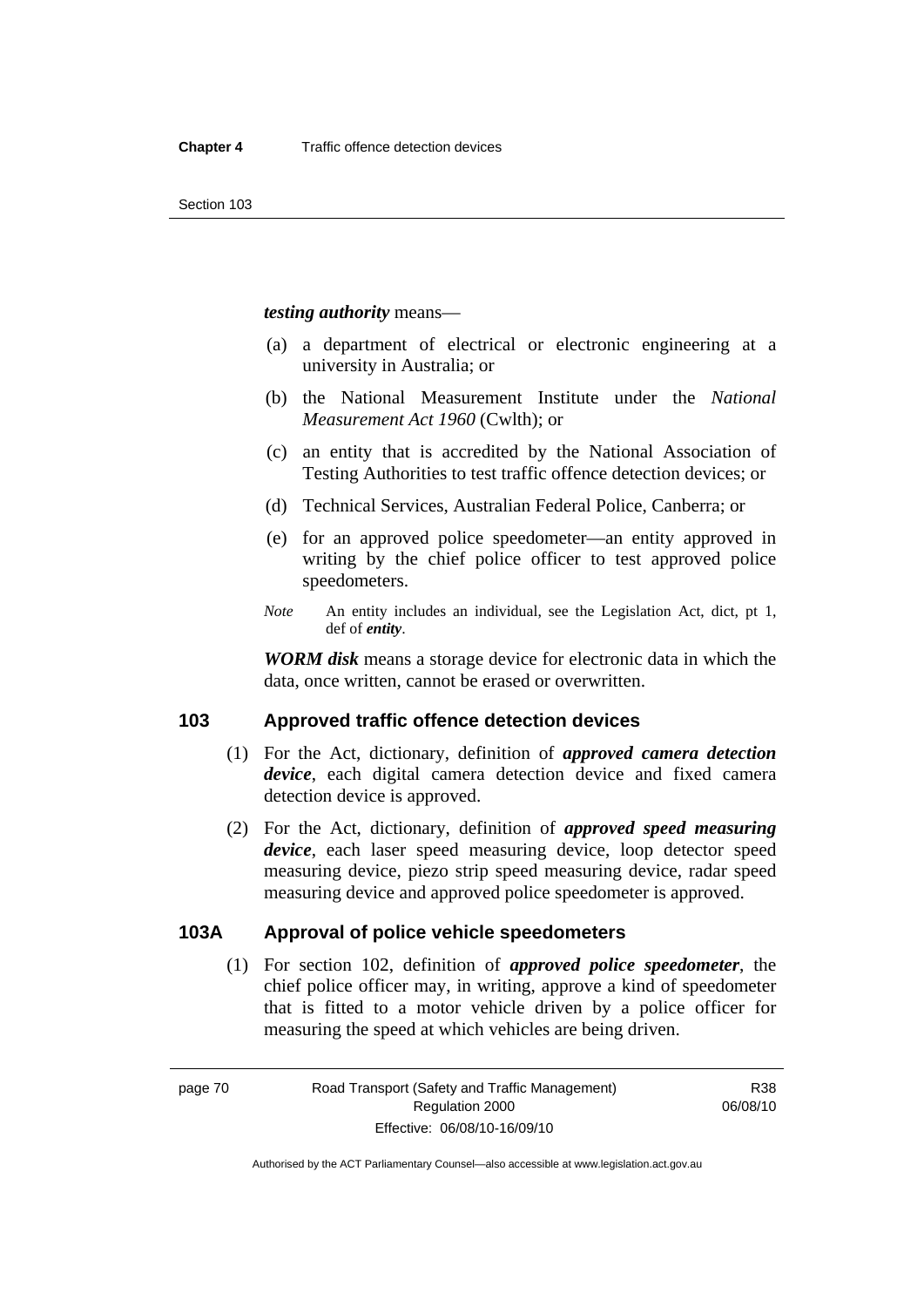(2) An approval is a notifiable instrument.

*Note* A notifiable instrument must be notified under the Legislation Act.

#### **104 Major testing of laser speed measuring devices**

- (1) The following devices must be tested in accordance with this section at least once every 12 months:
	- (a) a laser speed measuring device;
	- (b) the laser speed measuring device component of a digital camera detection device.
- (2) The test must be carried out—
	- (a) by a person approved under section 106 (Approved people testing and sealing); and
	- (b) in accordance with Australian Standard AS 4691.1-2, as in force on the commencement of this paragraph.
		- *Note 1* The text of an applied, adopted or incorporated law or instrument, whether applied as in force from time to time or at a particular time, is taken to be a notifiable instrument if the operation of the Legislation Act, s 47 (5) or (6) is not disapplied (see s 47 (7)).
		- *Note 2* A notifiable instrument must be notified under the Legislation Act.
- (3) The Legislation Act, section 47 (5) does not apply in relation to subsection (2) (b).
- (4) The test must show whether the device—
	- (a) is operating in accordance with the manufacturer's specifications; and
	- (b) is accurate within a tolerance of 2km/h.
- (5) For this section, it is sufficient for the laser speed measuring device component of a digital camera detection device to be tested

page 71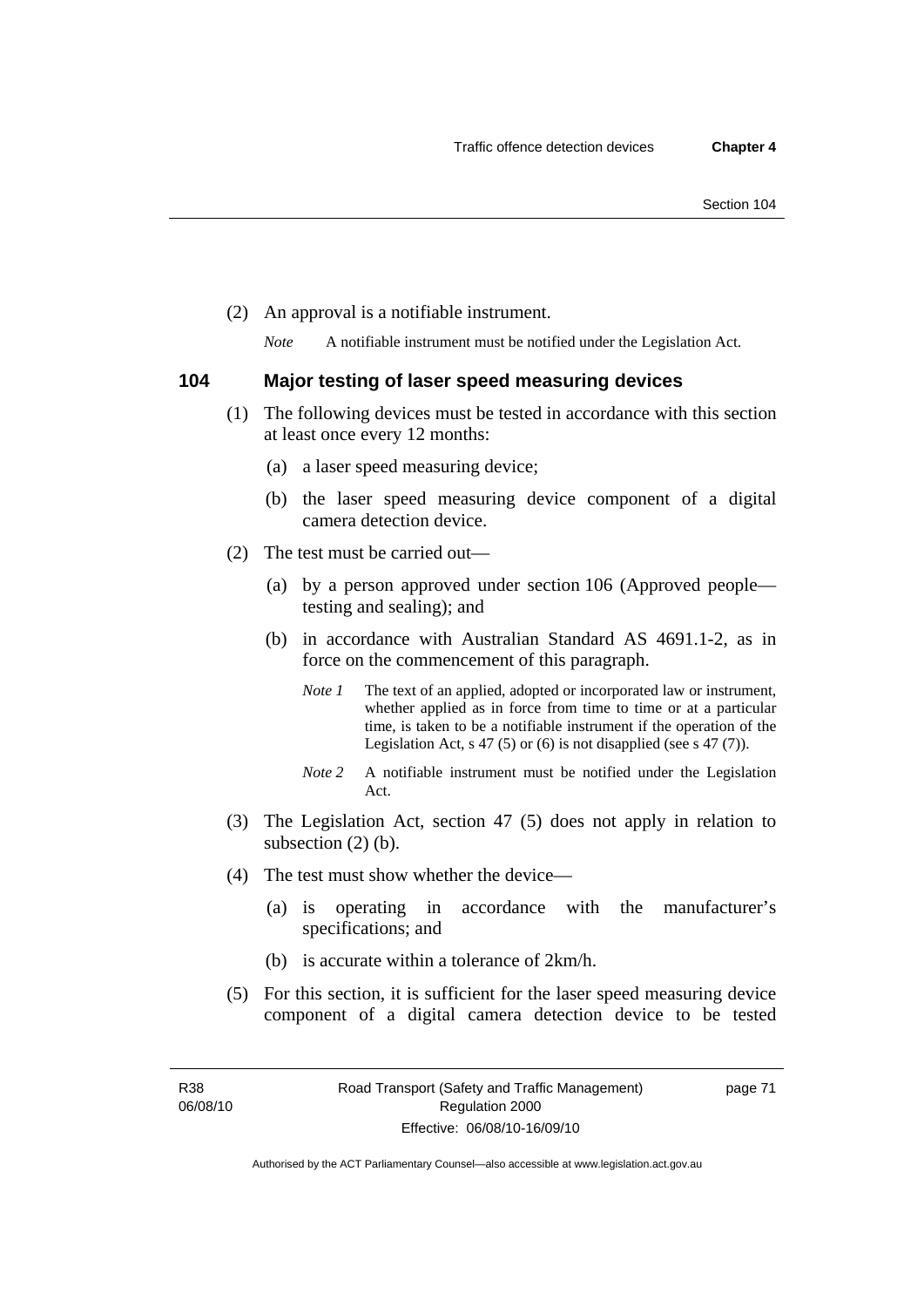separately from the other components of the device, and it is not necessary for the other components to be tested.

#### **104A Major testing of other traffic offence detection devices**

- (1) The following devices must be tested in accordance with this section:
	- (a) a radar speed measuring device that is not a component of a fixed camera detection device or a digital camera detection device;
	- (b) a radar speed measuring device component of a fixed camera detection device or a digital camera detection device;
	- (c) an approved police speedometer;
	- (d) the loop detector speed measuring device component of a fixed camera detection device;
	- (e) the piezo strip speed measuring device component of a fixed camera detection device.
- (2) The devices mentioned in subsection (1) must be tested at least once every 12 months.
- (3) The test must be carried out by a person approved under section 106 (Approved people—testing and sealing).
- (4) The test of a radar speed measuring device that is not a component of a fixed camera detection device, or a digital camera detection device, must show whether the device is operating in accordance with Australian Standard AS 2898.1-2, as in force on the commencement of this subsection.
	- *Note 1* The text of an applied, adopted or incorporated law or instrument, whether applied as in force from time to time or at a particular time, is taken to be a notifiable instrument if the operation of the Legislation Act, s 47 (5) or (6) is not disapplied (see s 47 (7)).
	- *Note 2* A notifiable instrument must be notified under the Legislation Act.

R38 06/08/10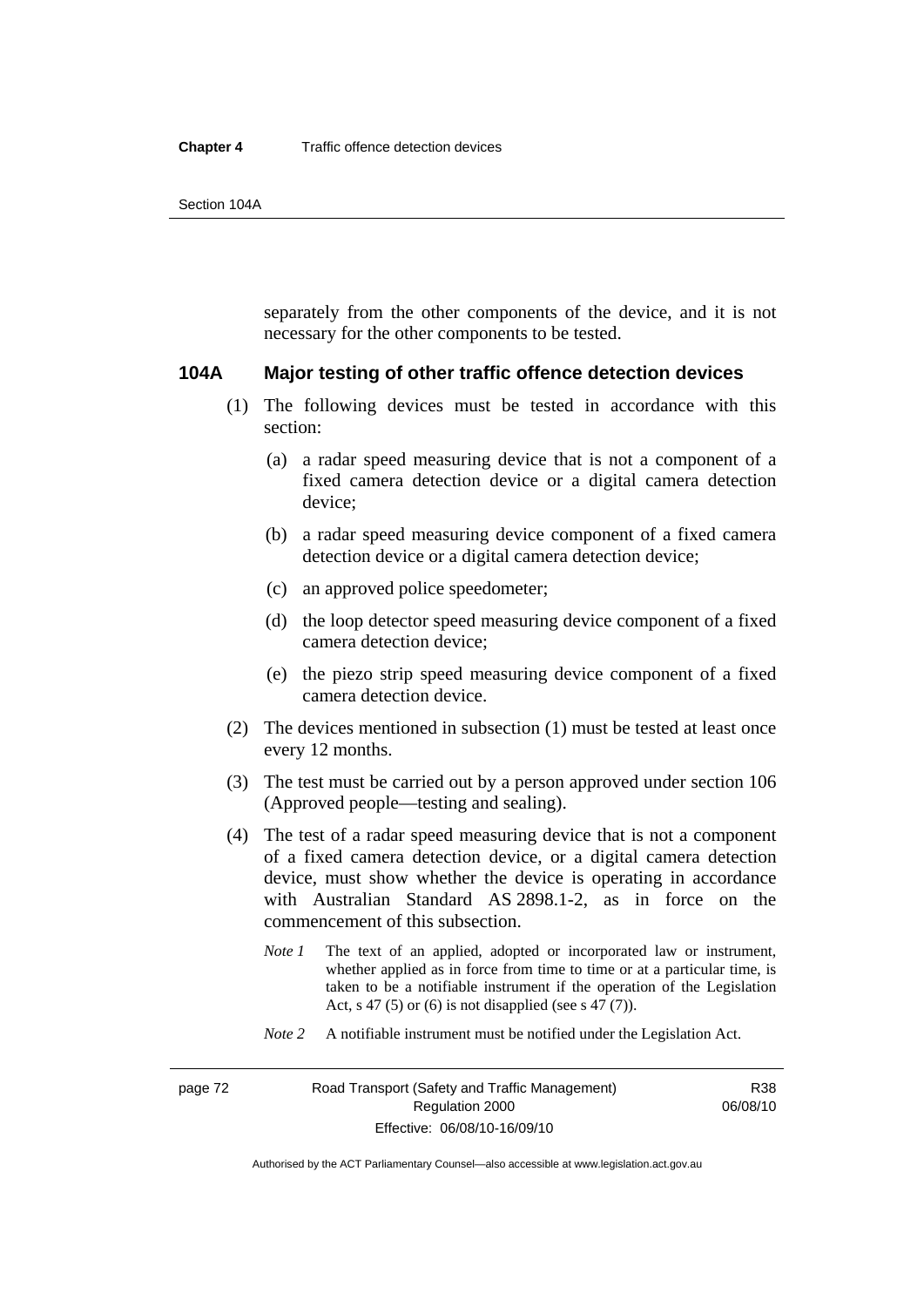- (5) The Legislation Act, section 47 (5) does not apply in relation to AS 2898.1-2 under subsection (4).
- (6) The test of the radar speed measuring device component of a fixed camera detection device, or a digital camera detection device, must show whether the device—
	- (a) is operating in accordance with the manufacturer's specifications; and
	- (b) for speeds of 100km/h and under—is accurate within a tolerance of 2km/h; and
	- (c) for speeds over 100km/h—is accurate within a tolerance of 2%.
- (7) The test of an approved police speedometer must show whether the device is accurate within a tolerance of 2%.
- (8) The test of the loop detector speed measuring device component of a fixed camera detection device must show whether the speed measuring device—
	- (a) for speeds of 100km/h and under—is accurate within a tolerance of 2km/h; and
	- (b) for speeds over 100km/h—is accurate within a tolerance of 2%.
- (9) The test of the piezo strip speed measuring device component of a fixed camera detection device must show whether the speed measuring device—
	- (a) is operating in accordance with the manufacturer's specifications; and
	- (b) is accurate within a tolerance of 2km/h.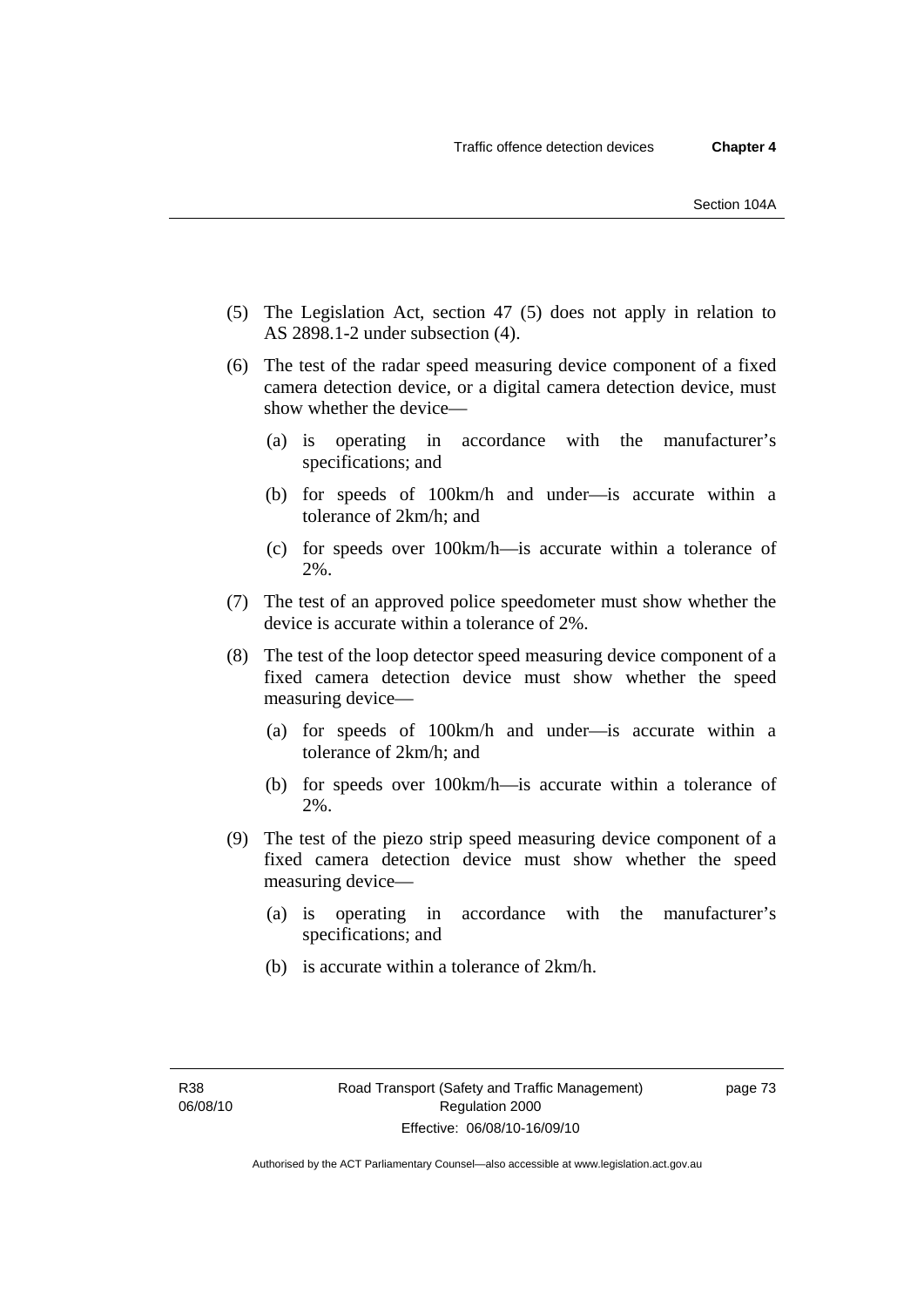# **104B Certification and sealing of traffic offence detection devices**

- (1) This section applies if a test of a traffic offence detection device under section 104 or section 104A establishes—
	- (a) a matter mentioned in section 104A (5) or (7) in relation to the device; or
	- (b) the matters mentioned in section 104 (4) or section 104A (3) in relation to the device.
- (2) The person who carried out the test must—
	- (a) sign a certificate to that effect; and
	- (b) if a seal on the device has been damaged or removed—seal the device.

### **105 Use of certain digital camera detection devices**

- (1) This section applies to the operation of a digital camera detection device that is located in a vehicle that can be moved from place to place to detect traffic offences.
- (2) The operator of a digital camera detection device that includes as a component a radar speed measuring device must ensure that the following operations are done in accordance with the manufacturer's instructions for the device:
	- (a) aligning the vehicle in which the device is located with the road;
	- (b) activating the device;
	- (c) operating the device.
- (3) The operator of a digital camera detection device that includes as a component a laser speed measuring device must ensure that the following operations are done in accordance with the manufacturer's instructions for the device:

Authorised by the ACT Parliamentary Counsel—also accessible at www.legislation.act.gov.au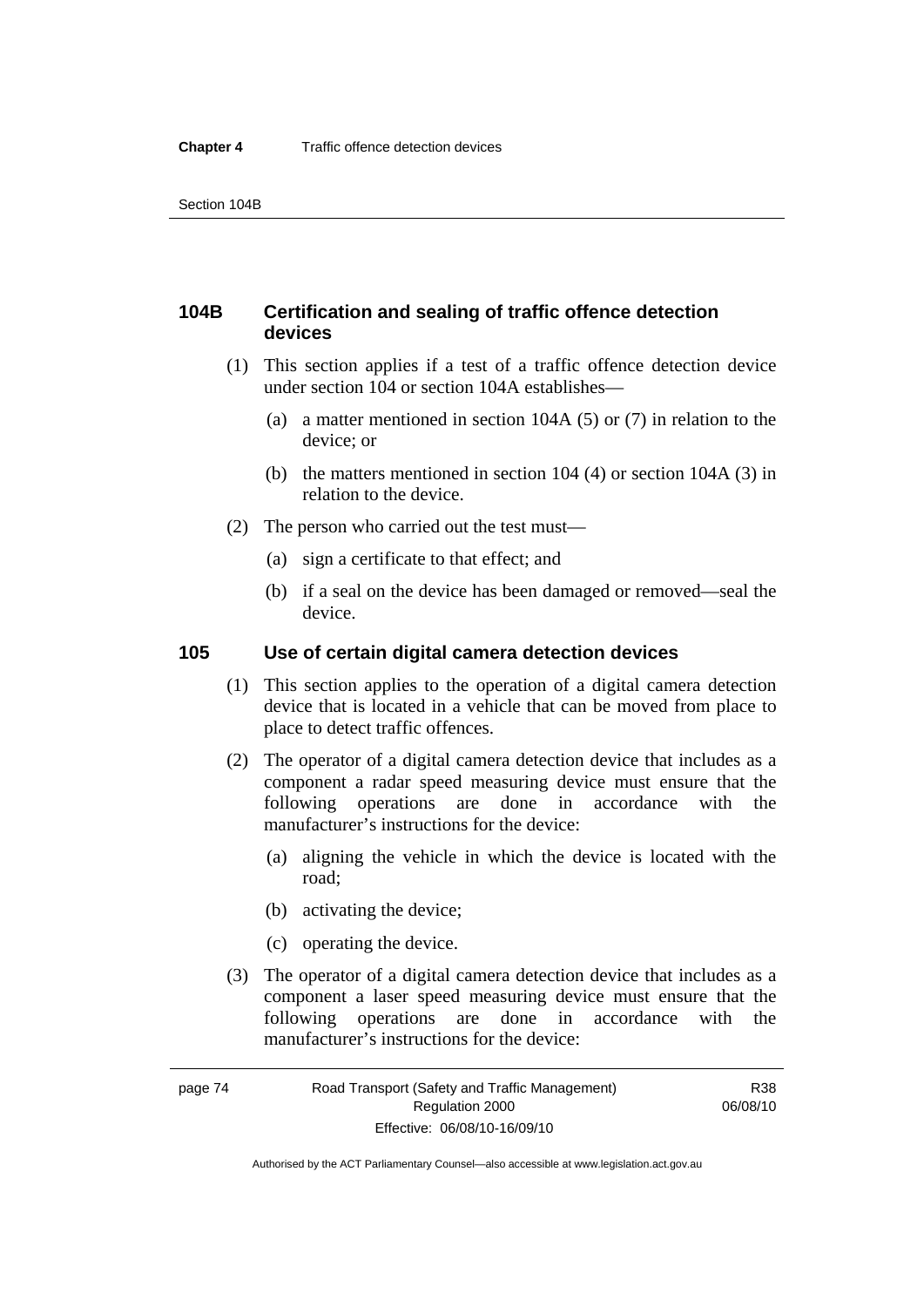- (a) testing the laser speed measuring component of the device at the beginning and end of each shift of the operator by carrying out the following checks:
	- (i) an instrument confidence check;
	- (ii) a calibration verification check;
	- (iii) a scope alignment check;
- (b) activating the device;
- (c) operating the device.
- (4) To remove any doubt, if a device mentioned in subsection (3) is used at more than 1 place during a shift of the operator, the operator is not required to carry out the checks mentioned in subsection (3) (a) each time the device is activated at a different place.
- (5) If the requirements set out in this section are met, the device may operate unattended.
- (6) If a device is used by 2 or more operators, who are working together during a shift, the requirements set out in this section may be carried out by different operators.
- (7) In this section:

*operator* means a person approved to use a traffic offence detection device under section 107 (Approved people—use).

#### **105A Use of certain laser speed measuring devices**

- (1) This section applies to a laser speed measuring device, other than a device mentioned in section 105 (Use of certain digital camera detection devices).
- (2) The operator of the laser speed measuring device must ensure that the following operations are done in accordance with the manufacturer's instructions for the device:

page 75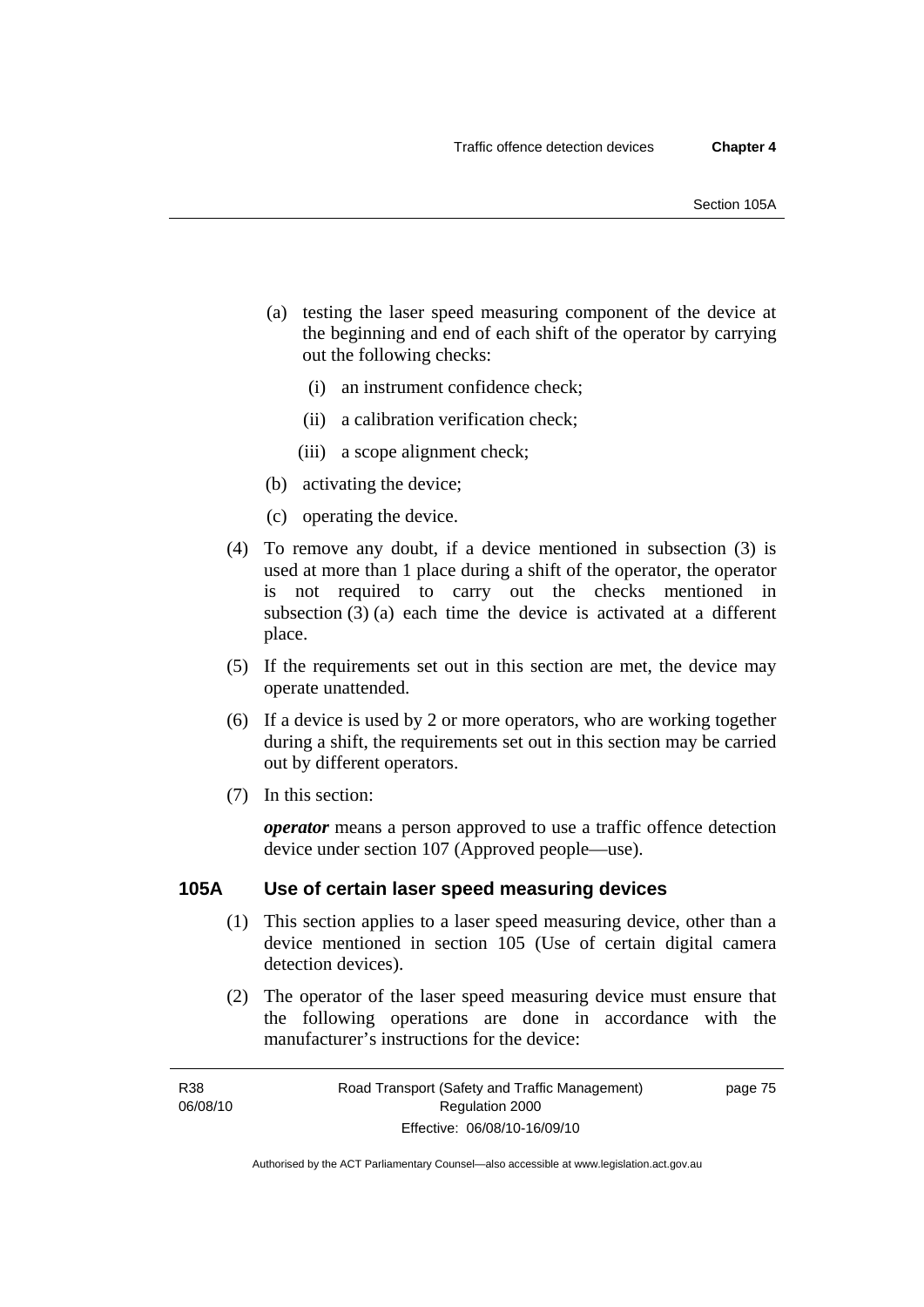- (a) testing the device at the beginning and end of each shift of the operator by carrying out the following checks:
	- (i) an instrument confidence check;
	- (ii) a calibration verification check;
	- (iii) a scope alignment check;
- (b) activating the device;
- (c) operating the device.
- (3) To remove any doubt, if the device is used at more than 1 place during a shift of the operator, the operator is not required to carry out the checks mentioned in subsection (1) (a) each time the device is activated at a different place.
- (4) If the device is used by 2 or more operators who are working together during the shift, the tests mentioned in subsection (1) (a) and (d) may be carried out by different operators.
- (5) In this section:

*operator* means a person approved to use a traffic offence detection device under section 107 (Approved people—use).

# **105B Use of certain radar speed measuring devices**

- (1) This section applies to a radar speed measuring device, other than a device that is a component of—
	- (a) a digital camera detection device; or
	- (b) a fixed camera detection device.
- (2) The radar speed measuring device must be used by an operator in accordance with the manufacturer's instructions for the device.

R38 06/08/10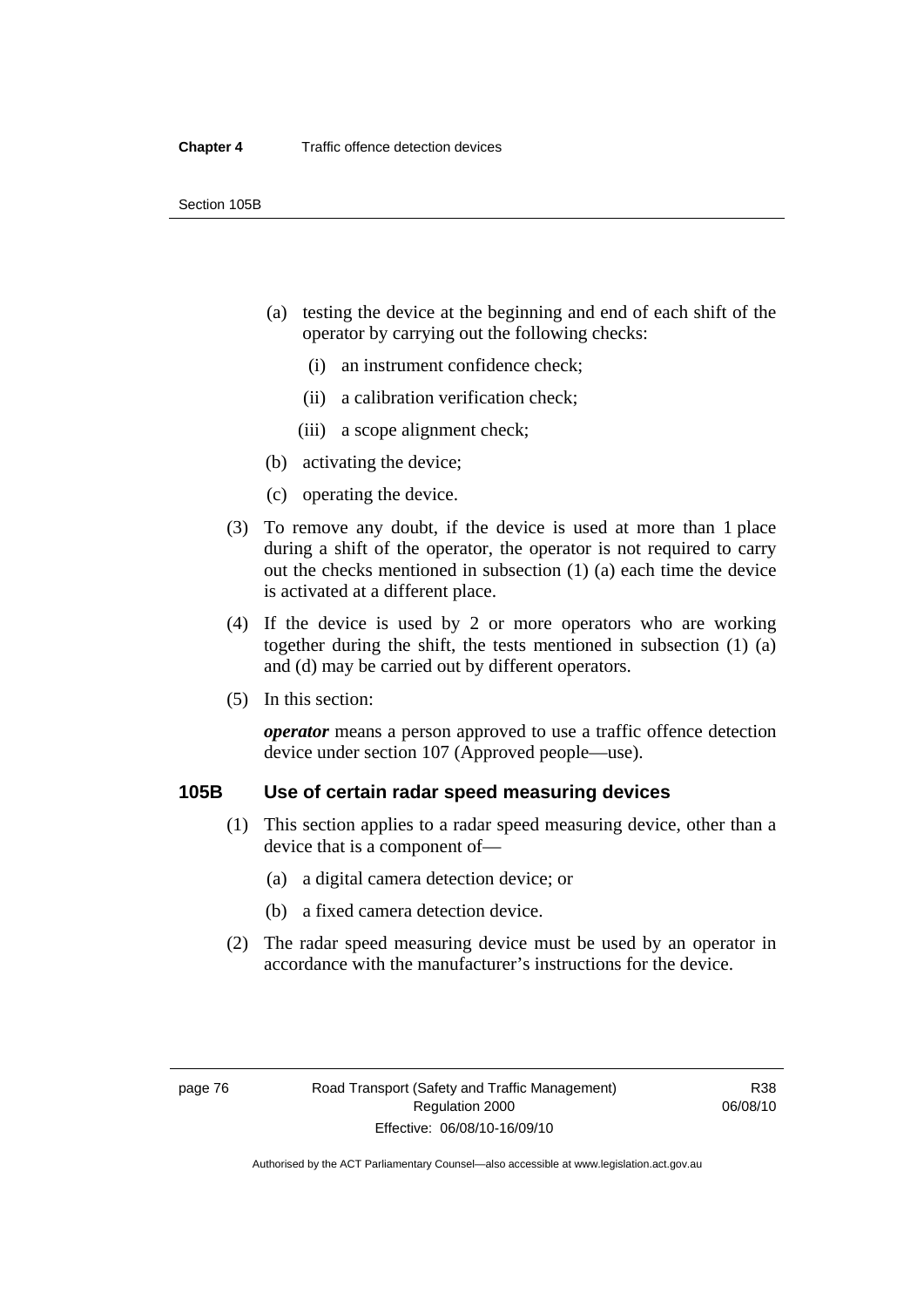- (3) The operator must test the device—
	- (a) at the beginning of each shift of the operator against an approved police speedometer; and
	- (b) at the end of each shift of the operator against the speedometer mentioned in paragraph (a); and
	- (c) if the operator's shift is longer than 9 hours—9 hours after the beginning of the shift against the speedometer mentioned in paragraph (a).
- (4) After each test, the device must be found to be accurate within a tolerance of 2 km/h.
- (5) To remove any doubt, if the device is used at more than 1 place during a shift of the operator, the operator is not required to carry out the checks mentioned in subsection (3) (a) each time the device is activated at a different place.
- (6) If the device is used by 2 or more operators who are working together during the shift, the tests mentioned in subsection (3) may be carried out by different operators.
- (7) In this section:

*operator* means a person approved to use a traffic offence detection device under section 107 (Approved people—use).

### **106 Approved people—testing and sealing**

Each person employed by a testing authority to test and seal traffic offence detection devices is approved to test and seal traffic offence detection devices.

R38 06/08/10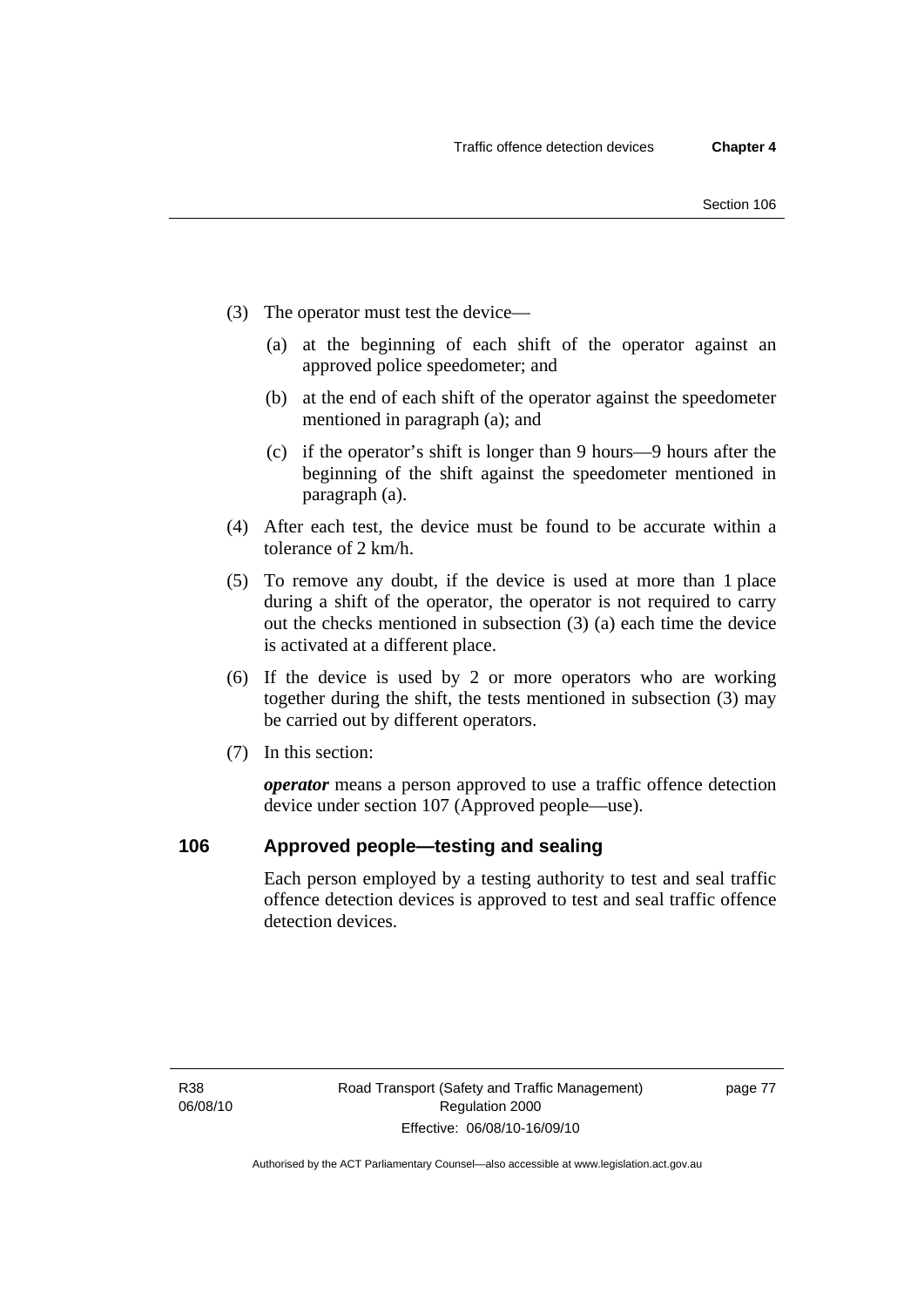Section 107

# **107 Approved people—use**

- (1) Each police officer is approved to use any traffic offence detection device (other than a fixed camera detection device).
- (2) The road transport authority may approve a person who is not a police officer to use digital camera detection devices.
- (3) The road transport authority may only approve a person under subsection (2) if the authority is satisfied that the person has appropriate qualifications to operate, or experience in the operation of, digital camera detection devices.

# **107A Recording of camera detection device image files—Act, s 23 (2) (c) (ii)**

 (1) An electronic file created by a camera detection device must be recorded on a WORM disk or other storage medium for electronic data (the *recording medium*).

*Note Camera detection device*—see the Act, s 23.

- (2) The recording medium for a camera detection device may be—
	- (a) attached directly to, or located with, the device; or
	- (b) at a place other than the place where the device is located.

#### **Example—par (b)**

If a motor vehicle goes through a red traffic light and an image of the vehicle is taken by a fixed camera detection device, the electronic file created by the device in relation to the offence is sent along a wire or optical fibre, or across a wireless network, to a recording device in a building in another suburb and is stored at that building on a recording medium.

*Note* An example is part of the regulation, is not exhaustive and may extend, but does not limit, the meaning of the provision in which it appears (see Legislation Act, s 126 and s 132).

R38 06/08/10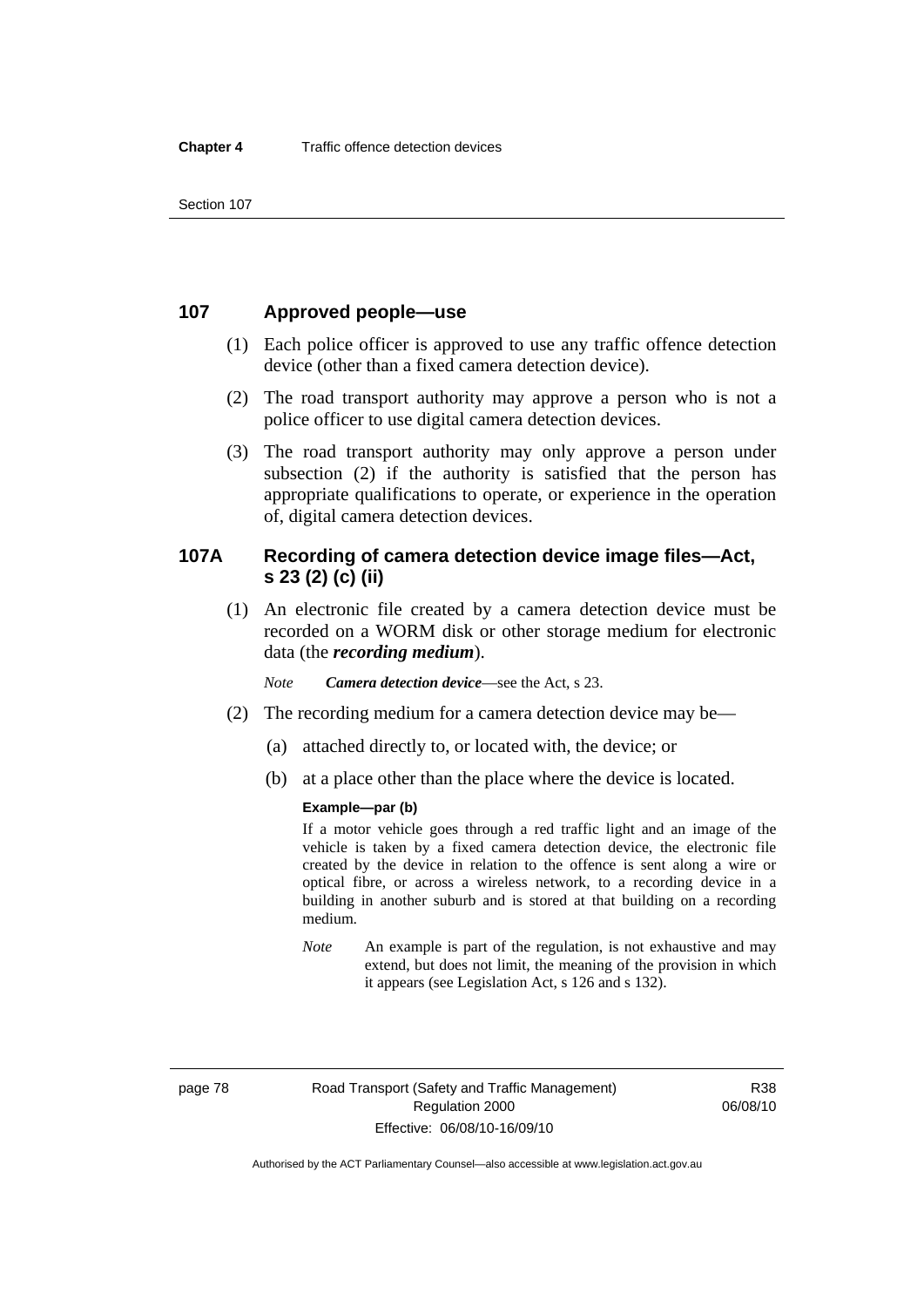- (3) If the recording medium for a camera detection device is at a place other than the place where the device is located—
	- (a) the device must produce a security checksum for each electronic file created by the device; and
	- (b) the device must encrypt the security checksum and the file; and
	- (c) the security checksum and the encrypted file must be recorded as soon as practicable on a recording medium.
- (4) However, subsection (3) does not prevent other security measures being taken in relation to a security checksum or an electronic file before it is recorded on the recording medium.

# **107B Verification of camera detection device image files—Act, s 23 (2) (c) (iii)**

- (1) This section applies if an electronic file that contains an image of a vehicle taken by a camera detection device is recorded on a recording medium that is at a place other than the place where the device is located.
- (2) Before the image of the vehicle is produced from the file, the accuracy of the file must be verified by using a computer to—
	- (a) recalculate the security checksum for the file; and
	- (b) confirm that the security checksum produced by the recalculation is identical to the checksum produced by the device for the file.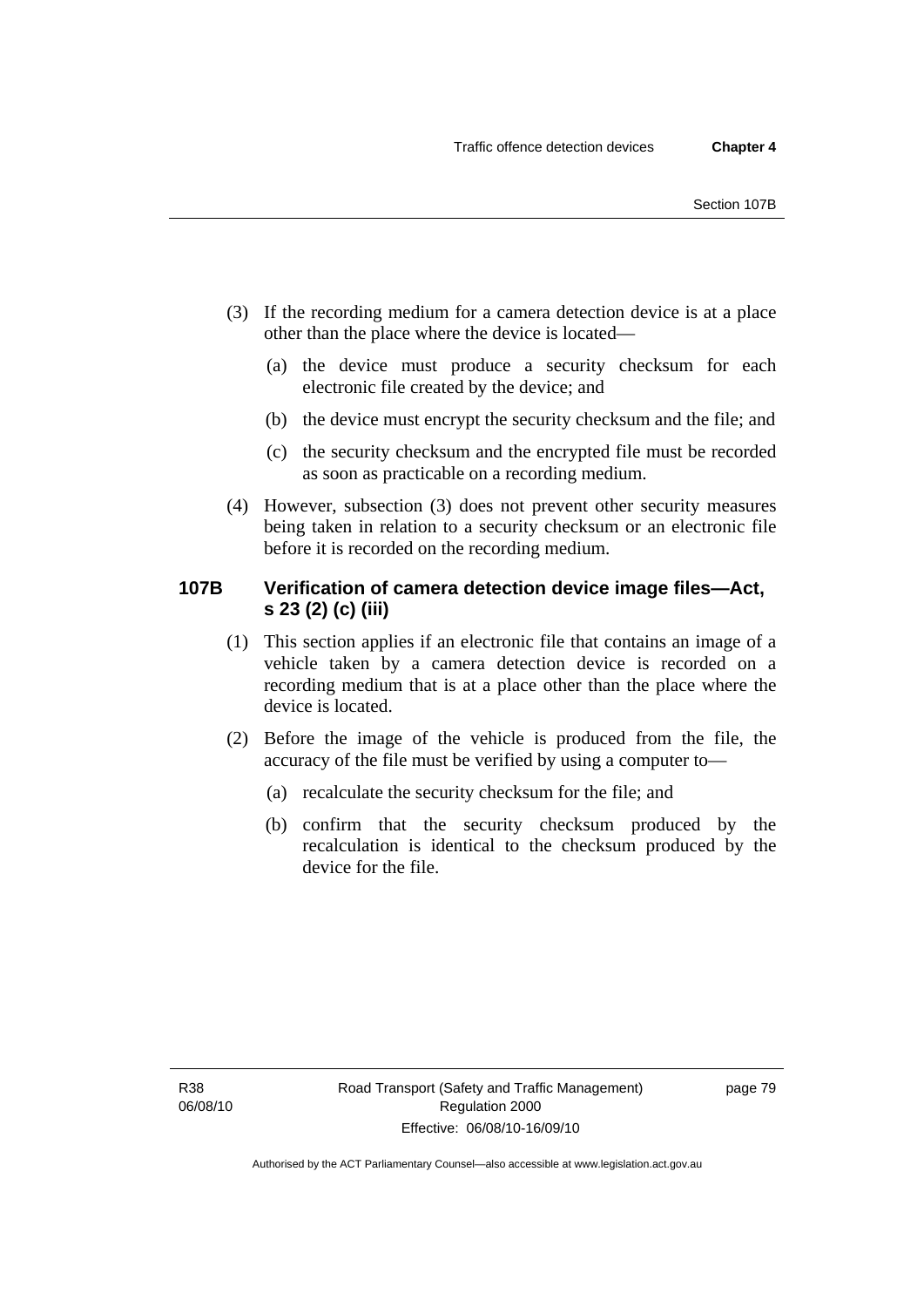Section 108

## **108 Meaning of vehicle image codes**

- (1) This section defines the meaning of codes and other information indicated on an image of a vehicle taken by an approved camera detection device.
	- *Note* Information etc that is indicated on an image includes information etc accompanying or reasonably associated with the image (see Act, dict, def of *indicated on*).
- (2) It is not necessary that all the codes and other information mentioned in this section be indicated on an image but if they do appear they have the meaning given in this section.
- (3) The characters (whether numbers, letters or both) in the field immediately after 'Device' is the code for—
	- (a) the laser speed measuring device component of the digital camera detection device that took the image; or
	- (b) the radar speed measuring device component of the digital camera detection device, or fixed camera detection device, that took the image; or
	- (c) the piezo strip speed measuring device component of the fixed camera detection device that took the image; or
	- (d) the loop detector speed measuring device component of the fixed camera detection device that took the image.

#### **Example**

'Device: 012409' indicates that the code for the laser speed measuring device component of the digital detection device, or piezo strip speed measuring device component of the fixed camera detection device, that took the image, is 012409.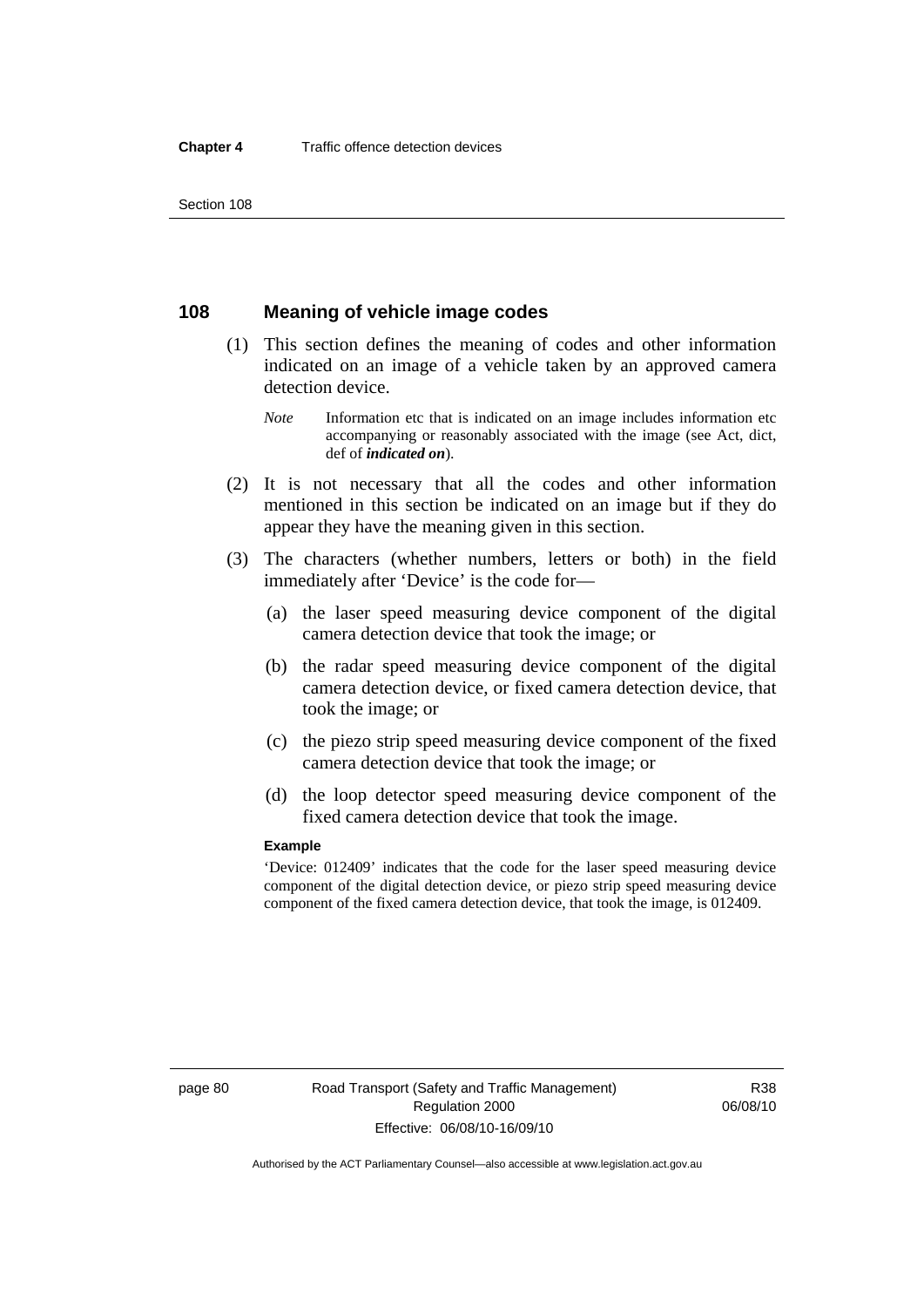(4) The characters (whether numbers, letters or both) in the field immediately after 'Location' or 'Loc' is the code for the place where the image was taken (the *location code*).

#### **Example**

'Location: sls0015' indicates that the code for the place where the image was taken is 0015 (see sch 1, part 1.1, item 15).

(5) A location code has the meaning given by schedule 1.

#### **Example**

The location code '0015' indicates that the image was taken at Kingsford Smith Drive between Kuringa Drive and Spalding Street (see sch 1, part 1.1, item 15).

 (6) For subsection (5) and schedule 1, if a road (however described) mentioned in an item of schedule 1 intersects with another road (however described) more than once, the word '(north)' or '(south)' is included after the name of the road to indicate the intersection relevant to the meaning of the location code.

#### **Example**

The location code '0003' means that the image was taken on Athllon Drive between Beasley Street '(south)' and Sulwood Drive (see sch 1, part 1.1, item 3). As Beasley Street intersects Athllon Drive more than once, the word 'south' indicates that the southern intersection is the relevant intersection.

 (7) The characters in the field immediately after 'Date' is the date when the image was taken, with the first 2 numbers indicating the day of the month, followed by an abbreviation for the month and the year.

#### **Example**

'Date: 15/11/00' indicates that the image was taken on 15 November 2000.

 (8) The numbers in the field immediately after 'Time' is the time when the image was taken, stated in the 24-hour clock system.

#### **Examples**

- 1 'Time: 11.07.00.23' indicates that the image was taken at 0.23 seconds after 11.07 am.
- 2 'Time: 13:53:10:07' indicates that the image was taken at 10.07 seconds after 1.53 pm.

R38 06/08/10 page 81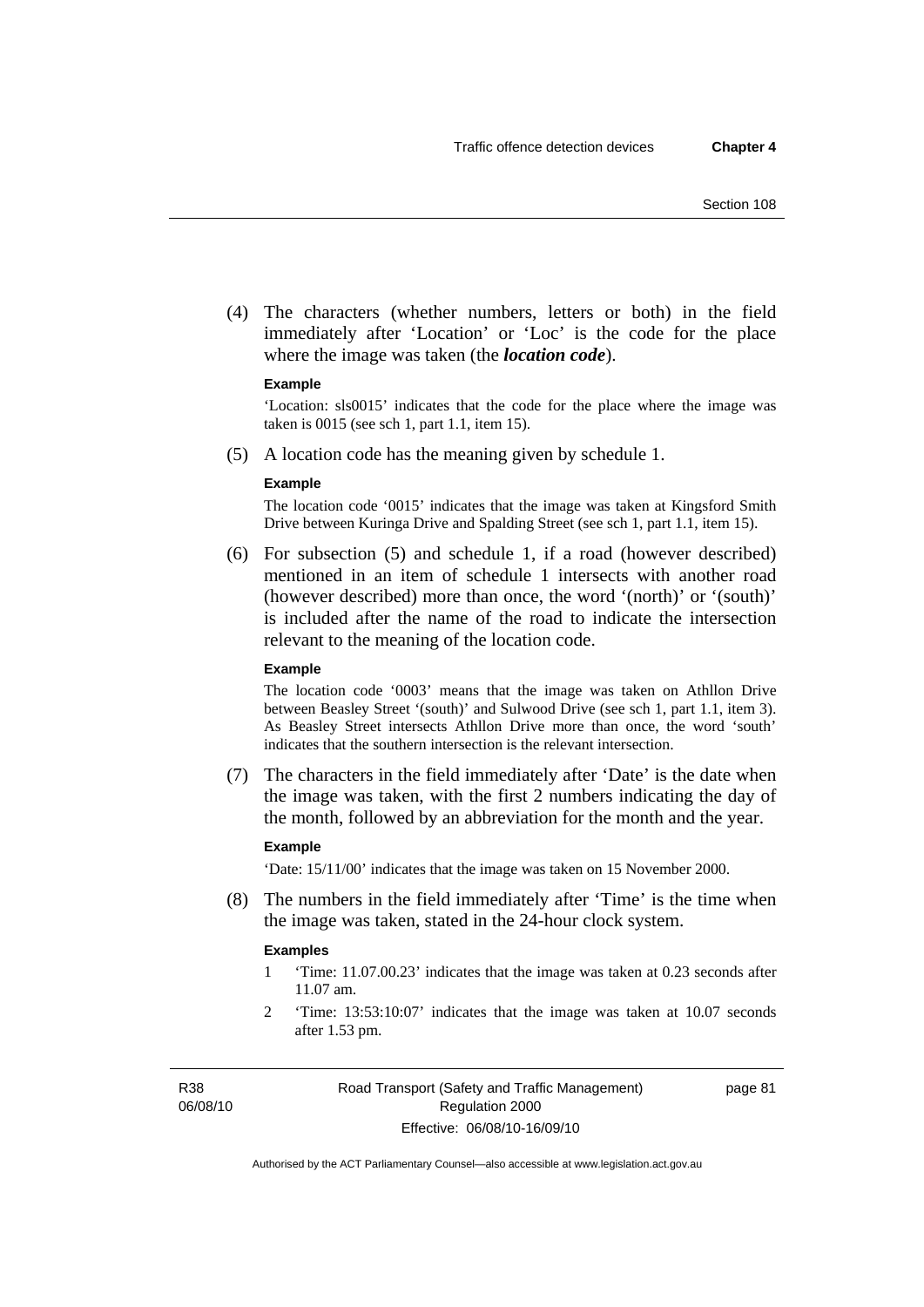- (9) The letter in the field immediately after 'Direction' or 'Dir' indicates—
	- (a) for an image taken by a digital camera detection device whether the general direction in which the vehicle was travelling was away from or towards the device, with 'A' indicating away from the device and 'T' indicating towards the device; or
	- (b) for an image taken by a fixed camera detection device—the general direction in which the vehicle was travelling when the image was taken, with 'N' indicating north, 's' indicating south, 'E' indicating east and 'W' indicating west.

#### **Example for par (a)**

'Direction: A' indicates that when the image was taken the vehicle was generally travelling away from the digital camera detection device that took the image.

#### **Example for par (b)**

'Direction: N' indicates that when the image was taken the vehicle was travelling in the general direction of north.

- (10) The characters in the field immediately after 'Lane' is the code for the lane in which the vehicle was travelling when the image was taken, with the following codes having the stated meaning:
	- 'L1' means the lane next to the centre of the road
	- 'L2' means the lane immediately to the left of L1
	- 'L3' means the lane immediately to the left of L2

'L4' means the lane immediately to the left of L3.

#### **Example**

'Lane: L1' indicates that the vehicle was travelling in the lane next to the centre of the road when the image was taken.

 (11) The number in the field immediately after 'Red time' is the time in seconds and part seconds (stated as a fraction) that a red traffic light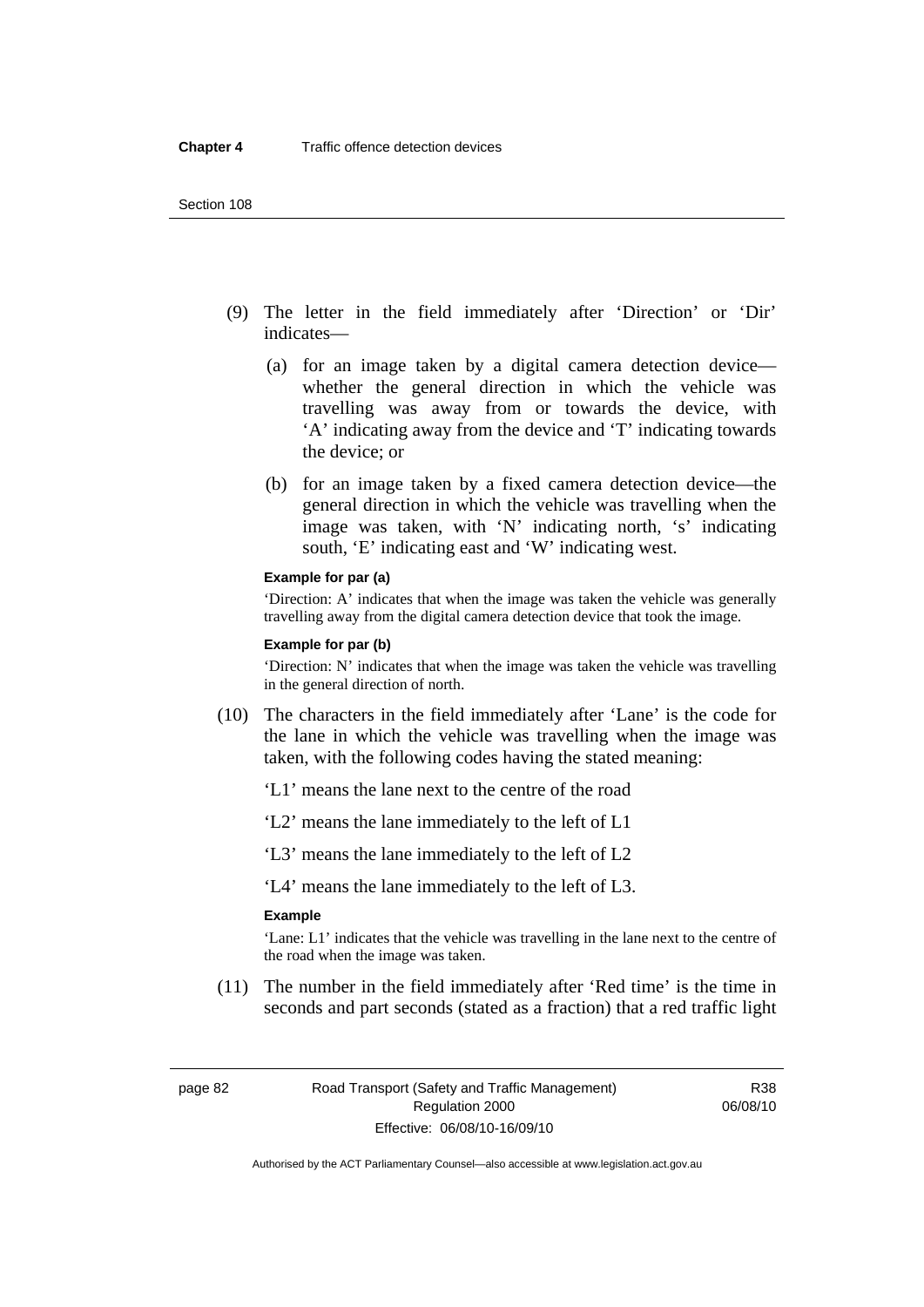or red traffic arrow facing the driver of the vehicle had been showing before the driver entered the intersection concerned.

#### **Example**

'Red time: 1.50' indicates that the red traffic light or red traffic arrow facing the driver of the vehicle had been showing for 1.5 seconds before the driver entered the intersection concerned.

 (12) The number in the field immediately after 'Speed li' is the speed limit applying to the driver of the vehicle for the length of road where the driver was driving when the image was taken.

#### **Example**

'Speed li: 60' indicates that the speed limit applying to the driver of the vehicle for the length of road where the driver was driving when the image was taken is 60 km/h.

 (13) The number in the field immediately after 'Speed' is the speed in kilometres per hour at which the driver of the vehicle was driving when the image was taken.

#### **Example**

'Speed: 82' indicates that the driver of the vehicle was driving at 82 km/h when the image was taken.

 (14) The characters (whether numbers, letters or both) in the field immediately after 'Operator' is the code for the person responsible for the use of the device when the image was taken.

#### **Example**

'Operator: op002' indicates that the code for the person responsible for the device when the image was taken is operator 002.

R38 06/08/10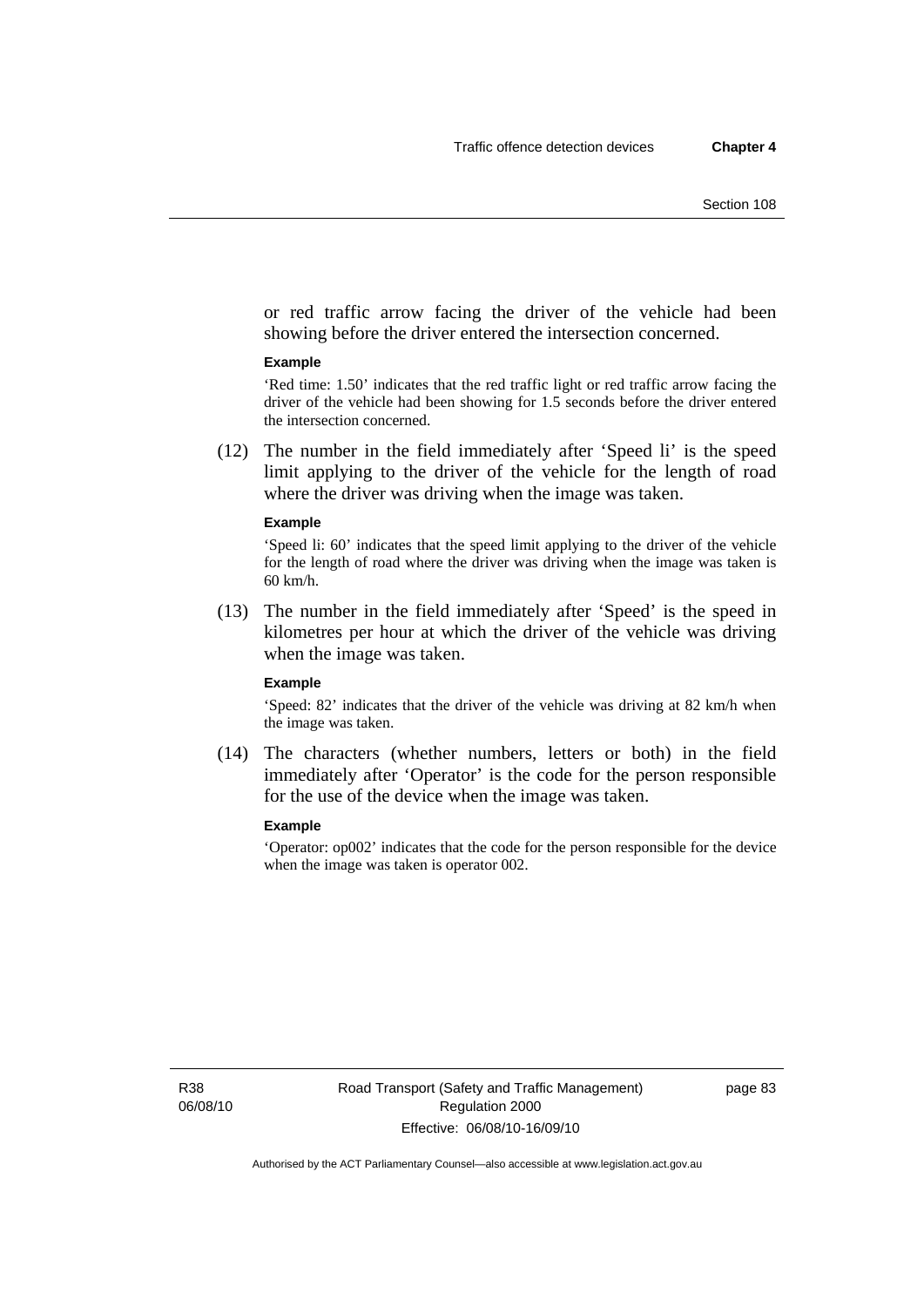#### Section 108

 (15) The characters (whether numbers, letters or both) in the field immediately after 'Disk' is the code for the recording medium used to record the image of the vehicle.

#### **Example**

'Disk: WD0022' indicates that the code for the WORM disk used to record the image was WD0022.

*Note* An example is part of the regulation, is not exhaustive and may extend, but does not limit, the meaning of the provision in which it appears (see Legislation Act, s 126 and s 132).

page 84 Road Transport (Safety and Traffic Management) Regulation 2000 Effective: 06/08/10-16/09/10

R38 06/08/10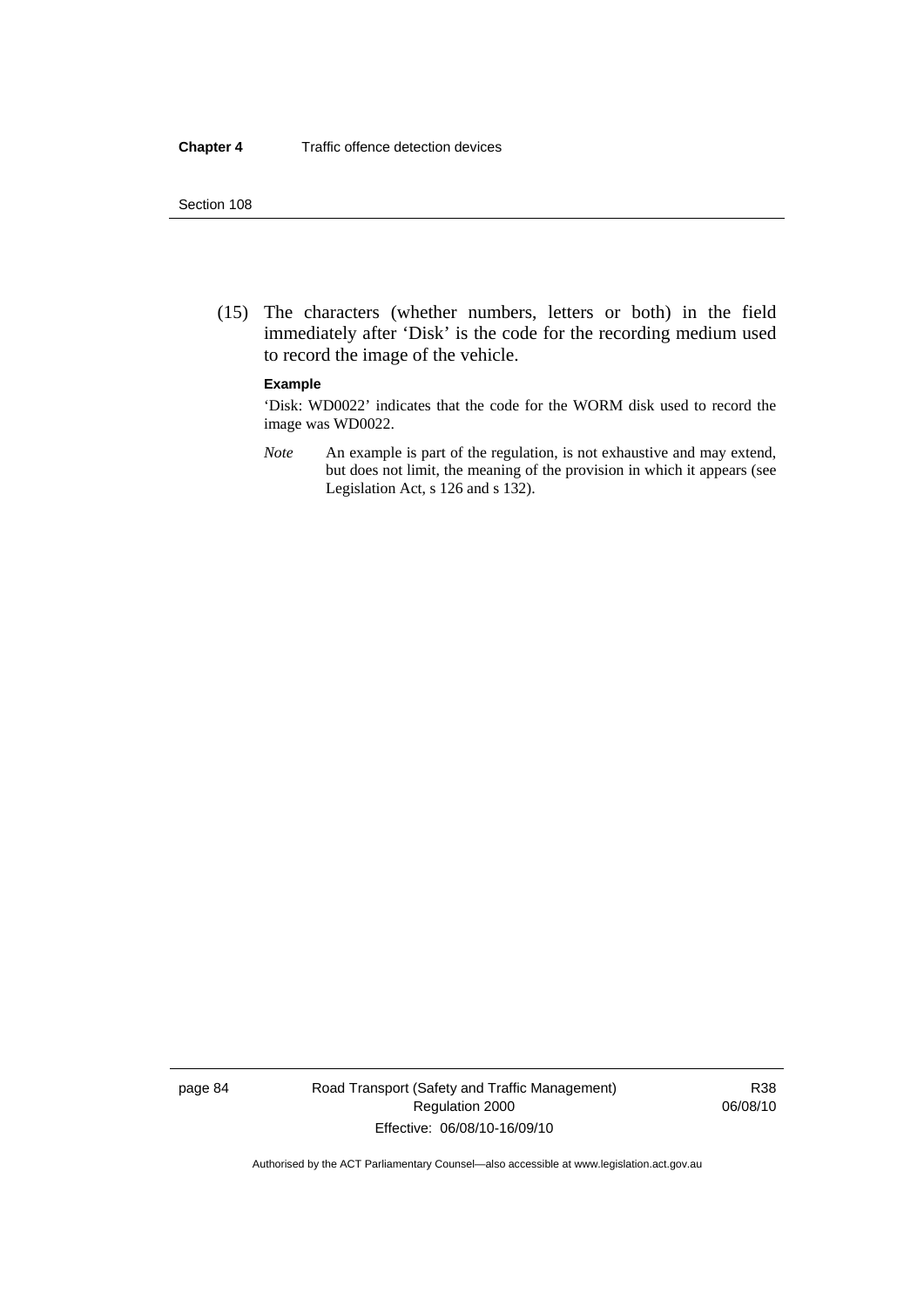# **Chapter 5 Miscellaneous**

# **109 Additional powers of police**

- (1) A police officer may request or signal the driver of a vehicle to stop the vehicle.
- (2) A person must not, without reasonable excuse, fail to comply with a request or signal made or given by a police officer under subsection  $(1)$ .

Maximum penalty: 20 penalty units.

 (3) A police officer may, during a temporary obstruction or danger to traffic or in an emergency, direct the responsible person for or driver of a vehicle parked in any part of a pay parking area to remove the vehicle or, if no-one appears to be in charge of the vehicle, remove the vehicle.

# **110 Prohibition on car minding**

- (1) The chief police officer may, by written notice given to a person, prohibit the person from—
	- (a) parking, minding, caring for, or taking charge of any motor vehicle or trailer (other than a motor vehicle or trailer of which the person is the driver) on a road; or
	- (b) offering his or her services for any such purpose.
- (2) A person who is given a notice under subsection (1) must comply with the notice.

Maximum penalty: 20 penalty units.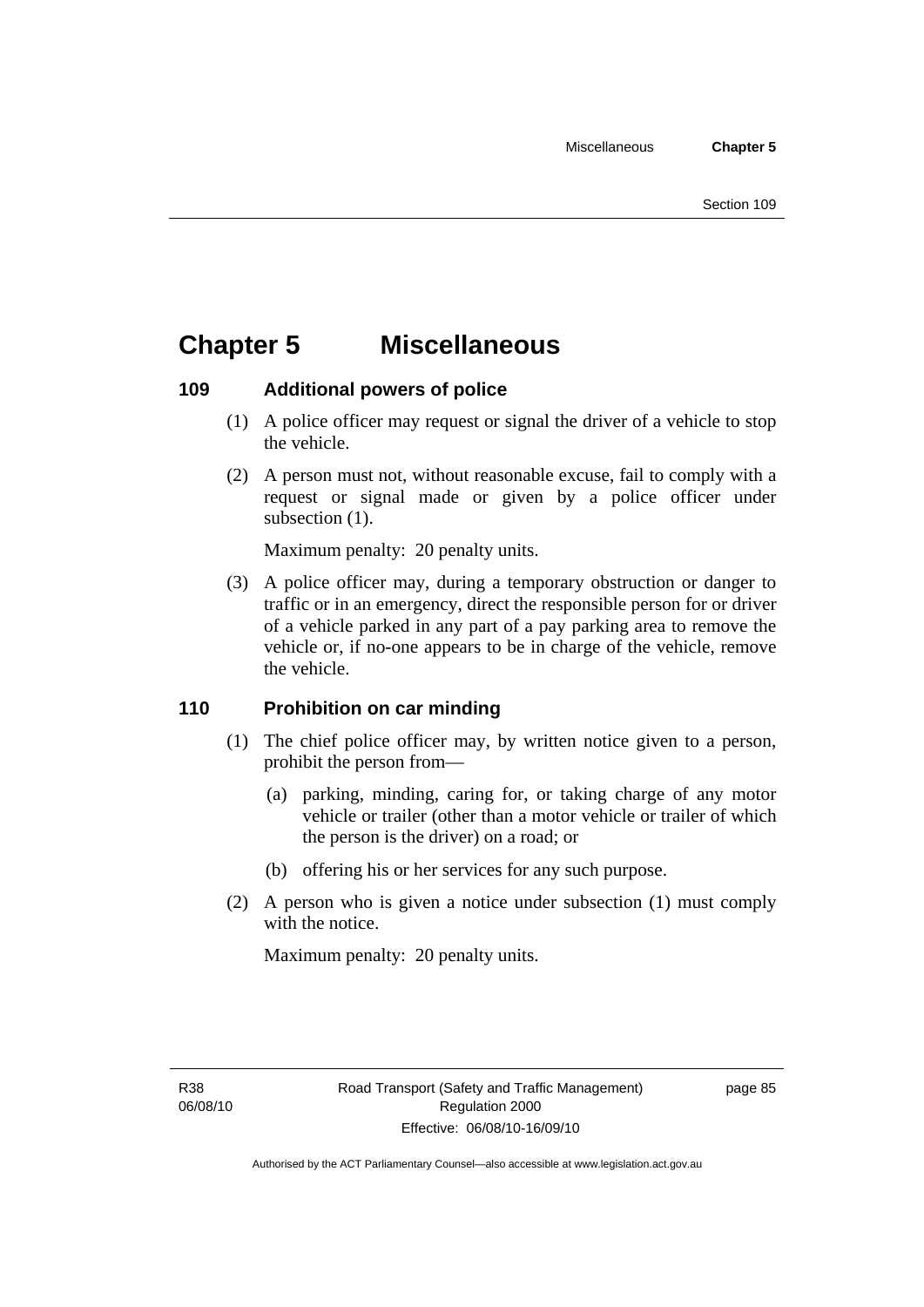#### **Chapter 5** Miscellaneous

- (3) This section does not authorise the chief police officer to prohibit the proprietor of a parking station or parking area—
	- (a) from parking, minding, caring for, or taking charge of a motor vehicle or trailer in or on the parking station or parking area; or
	- (b) from offering the proprietor's services for that purpose—
		- (i) whether by the display or publication of an advertisement in relation to the parking station or parking area or otherwise; and
		- (ii) whether the services are performed or offered to be performed by the proprietor or by an employee or agent of the proprietor.

# **111 Removal of unattended vehicles—Act, s 32 (1) (c)**

A police officer or authorised person may move an unattended vehicle from a road or road related area to a retention area if the vehicle is in—

- (a) a bus lane; or
- (b) a length of road to which a *clearway sign* applies; or
- (c) a transit lane.

- **U 112 Disposal of impounded vehicles—Act, s 10K** 
	- (1) This section applies to a vehicle impounded under the following provisions of the Act:
		- (a) section 10A (Impounding of vehicles used for menacing driving on court order before conviction etc);
		- (b) section 10B (Impounding or forfeiture of vehicles on conviction etc for certain offences);
		- (c) section 10C (Powers of police officers to seize and impound vehicles used in committing certain offences).

R38 06/08/10

page 86 Road Transport (Safety and Traffic Management) Regulation 2000 Effective: 06/08/10-16/09/10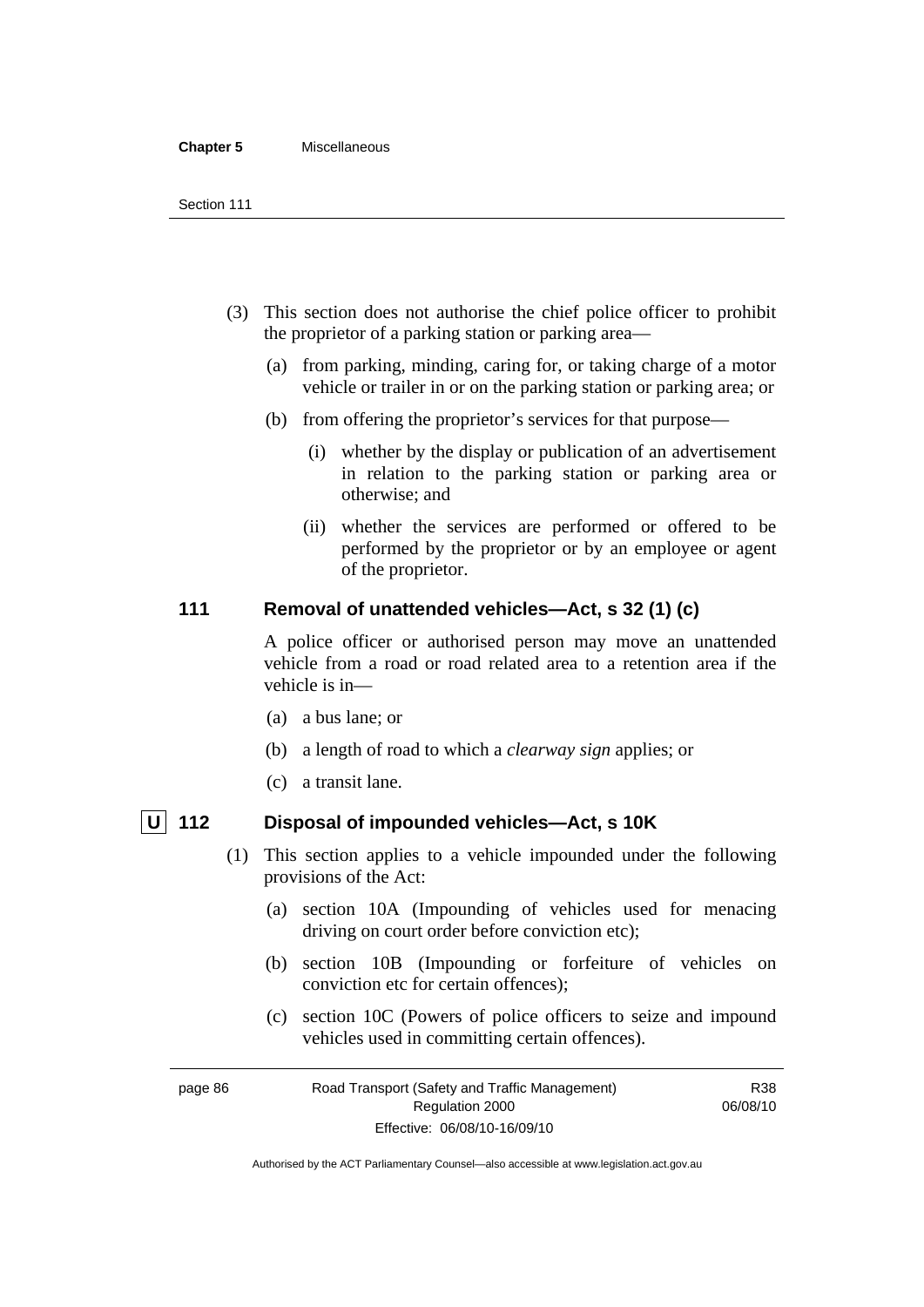- (2) If a person has not applied to the chief police officer for the release of the vehicle at the end of the period of impoundment, the chief police officer must, by notice served on the registered operator of the vehicle and every person who has a registered interest in the vehicle, warn them that the vehicle may be offered for sale if the vehicle is not removed from the place of impoundment within 28 days after the day of service of the notice.
- (3) The vehicle may be offered for sale, by public auction or public tender, if the vehicle is not removed within 28 days after service of the notice or, if more than 1 notice is served under subsection (2), the later of the notices.
- (4) A person may apply to the chief police officer for payment to the person of the balance of the proceeds of sale of a vehicle within 1 year after the vehicle is sold in accordance with subsection (3).
- (5) The balance of the proceeds of sale may be paid to the person if the person satisfies the chief police officer that—
	- (a) the person was lawfully entitled to possession of the vehicle immediately before its sale; and
	- (b) there was a reasonable excuse for the person's failure to obtain release of the vehicle before it was sold.
- (6) In this section:

*balance of the proceeds of sale*, of a vehicle, means the proceeds of the sale of the vehicle less—

- (a) any fee or other amount payable under the *Road Transport (General) Act 1999* for the seizure, impounding and storage of the vehicle; and
- (b) the reasonable costs of or incidental to the sale.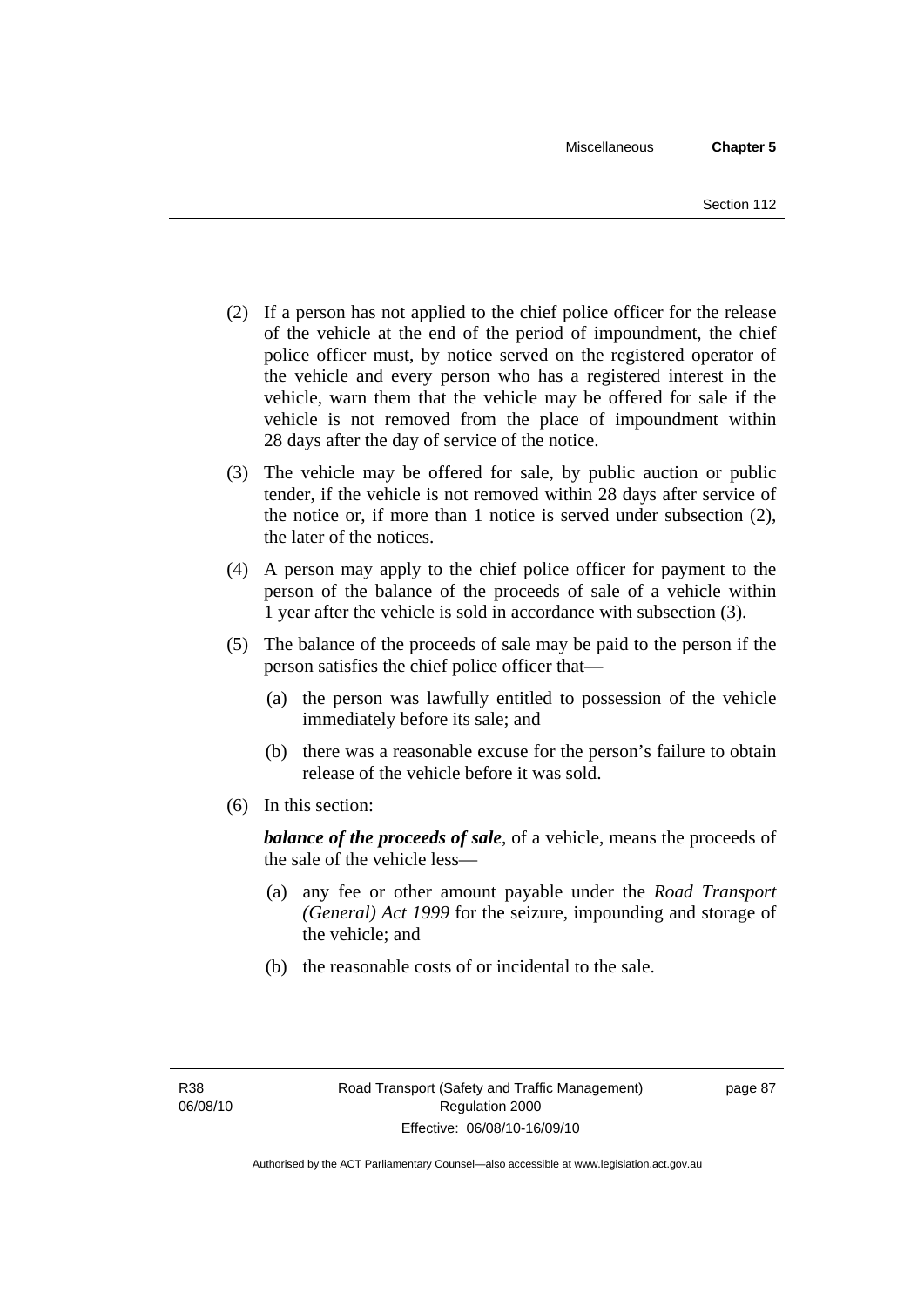#### **Chapter 5** Miscellaneous

# **112A Disposal of forfeited vehicles—Act, s 10K**

A vehicle that has been forfeited to the Territory under the Act, section 10B (Impounding or forfeiture of vehicles on conviction etc for certain offences) may be offered for sale by public auction or public tender.

#### **113 Responsible person to inspect driver licence**

 (1) Before permitting someone else to drive a motor vehicle, the responsible person for, or the person in charge of, the vehicle must require the person to produce his or her Australian driver licence or external driver licence and must inspect the licence.

Maximum penalty: 20 penalty units.

 (2) It is a defence to a prosecution of a person for an offence against subsection (1) if the person proves that the person had taken reasonable steps (other than those mentioned in the subsection) to ensure the person permitted to drive the motor vehicle was the holder of a current Australian driver licence or external driver licence.

# **114 Responsible person's consent**

The person in charge of a motor vehicle or trailer on a road must not, without reasonable excuse, permit anyone to use the vehicle without the consent of the responsible person for the vehicle.

Maximum penalty: 20 penalty units.

## **115 Standards for safe carriage of loads—Act, s 14 (2)**

The prescribed standards are the performance standards in the *Load Restraint Guide—Guidelines and Performance Standards for the Safe Carriage of Loads on Road Vehicles*, 2nd ed (2004) published by the National Transport Commission.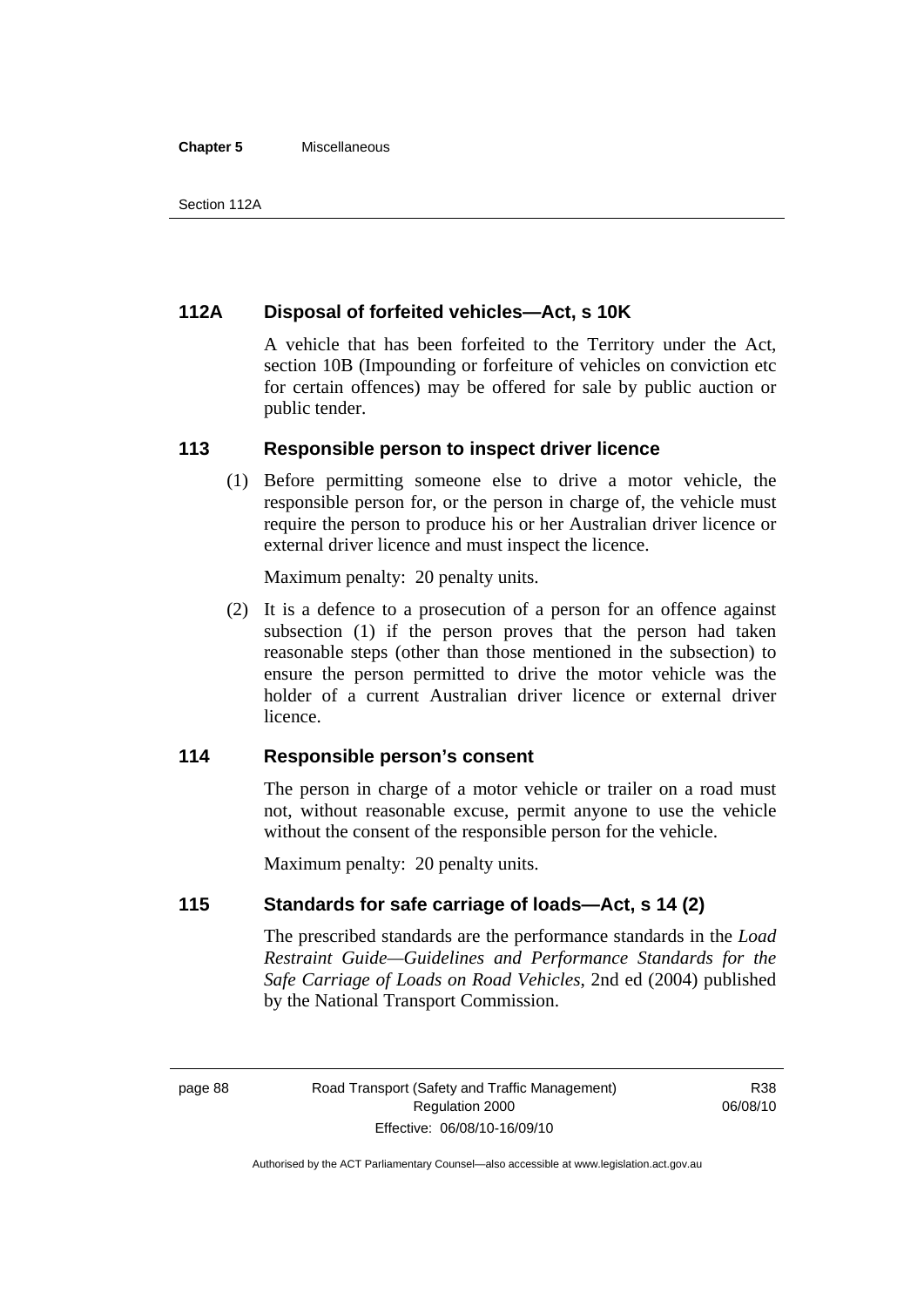# **Schedule 1 Meaning of location codes on images**

(see s 108)

# **Part 1.1 Digital camera detection devices**

**Table 1.1** 

| column 1<br>item | column <sub>2</sub><br><b>location</b><br>code | column 3<br>place where image was taken                                       |
|------------------|------------------------------------------------|-------------------------------------------------------------------------------|
| 1                | 0001                                           | Adelaide Avenue between Hopetoun Circuit and Kent Street                      |
| 2                | 0002                                           | <b>Antill Street</b>                                                          |
| 3                | 0003                                           | Athllon Drive between Beasley Street (south) and Sulwood<br>Drive             |
| 4                | 0004                                           | Belconnen Way between Barry Drive and Coulter Drive                           |
| 5                | 0005                                           | Bowen Drive between Brisbane Avenue and Kings Avenue                          |
| 6                | 0006                                           | Coppins Crossing Road between Uriarra Road and William<br><b>Hovell Drive</b> |
| 7                | 0007                                           | Drakeford Drive between Sulwood Drive and Athllon Drive                       |
| 8                | 0008                                           | Erindale Drive between Sulwood Drive and Sternberg Crescent                   |
| 9                | 0009                                           | Florey Drive between Southern Cross Drive and Ginninderra<br>Drive            |
| 10               | 0010                                           | Ginninderra Drive between Tillyard Drive and Kingsford Smith<br>Drive         |
| 11               | 0011                                           | Ginninderra Drive between Ellenborough Street and Braybrook<br><b>Street</b>  |
| 12               | 0012                                           | Gungahlin Drive between Wells Station Drive and Gundaroo<br>Drive             |
| 13               | 0013                                           | Hindmarsh Drive between Dalrymple Street and Jerrabomberra<br>Avenue          |

R38 06/08/10

#### Road Transport (Safety and Traffic Management) Regulation 2000 Effective: 06/08/10-16/09/10

page 89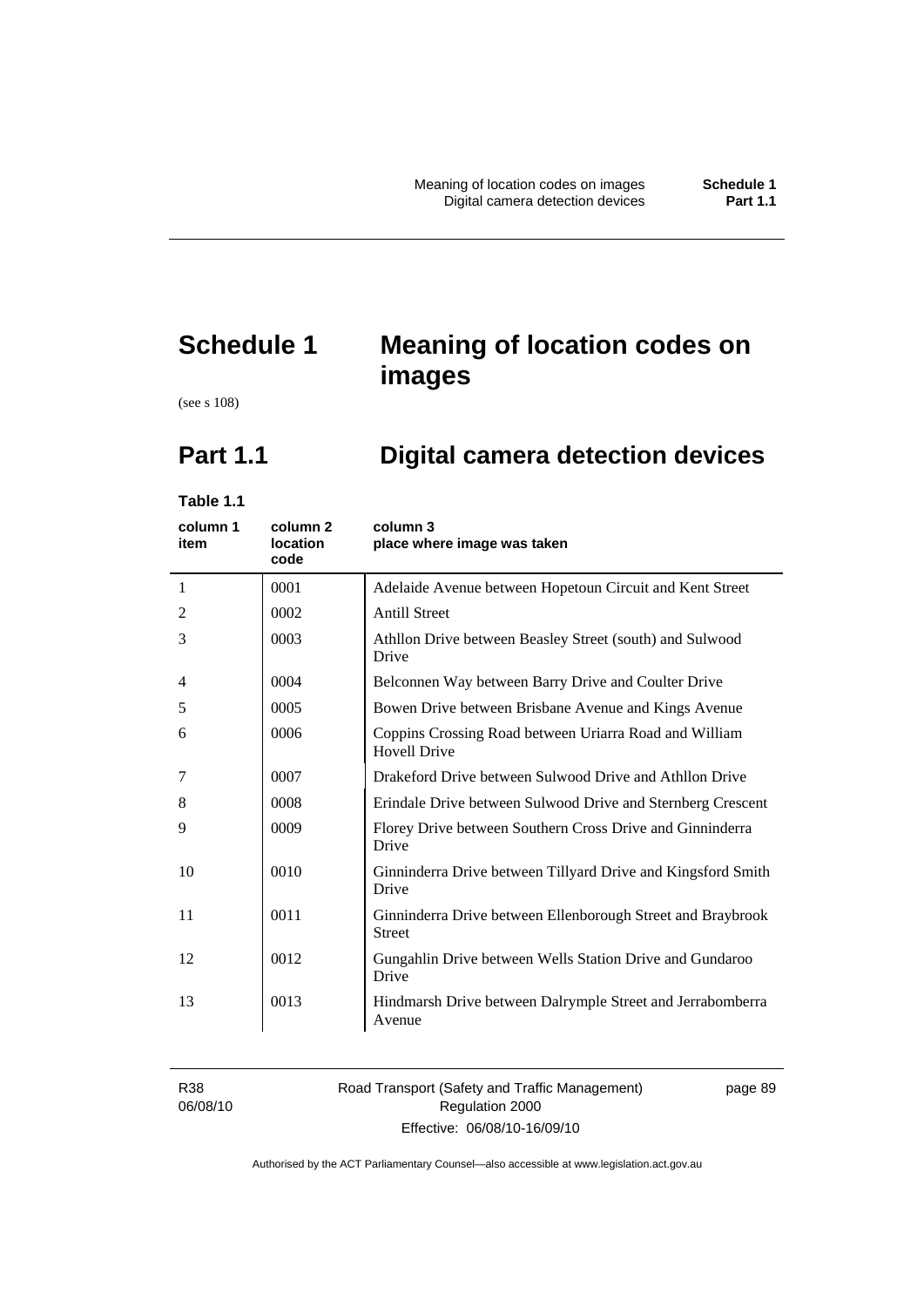| Kingsford Smith Drive between Kuringa Drive and Spalding<br>Lady Denman Drive between Cotter Road and Barrenjoey Drive |
|------------------------------------------------------------------------------------------------------------------------|
|                                                                                                                        |
|                                                                                                                        |
|                                                                                                                        |
|                                                                                                                        |
|                                                                                                                        |
| Monaro Highway between Canberra Avenue and Hindmarsh                                                                   |
| Monaro Highway between Hindmarsh Drive and Isabella Drive                                                              |
| Mugga Lane between Narrabundah Lane and Long Gully Road                                                                |
|                                                                                                                        |
|                                                                                                                        |
|                                                                                                                        |
| Tuggeranong Parkway between Hindmarsh Drive and Cotter                                                                 |
| Tuggeranong Parkway between Hindmarsh Drive and Sulwood                                                                |
|                                                                                                                        |
|                                                                                                                        |
| Owen Dixon Drive (excluding residential service road of same                                                           |
|                                                                                                                        |
|                                                                                                                        |
|                                                                                                                        |
|                                                                                                                        |
|                                                                                                                        |
|                                                                                                                        |

#### page 90 Road Transport (Safety and Traffic Management) Regulation 2000 Effective: 06/08/10-16/09/10

R38 06/08/10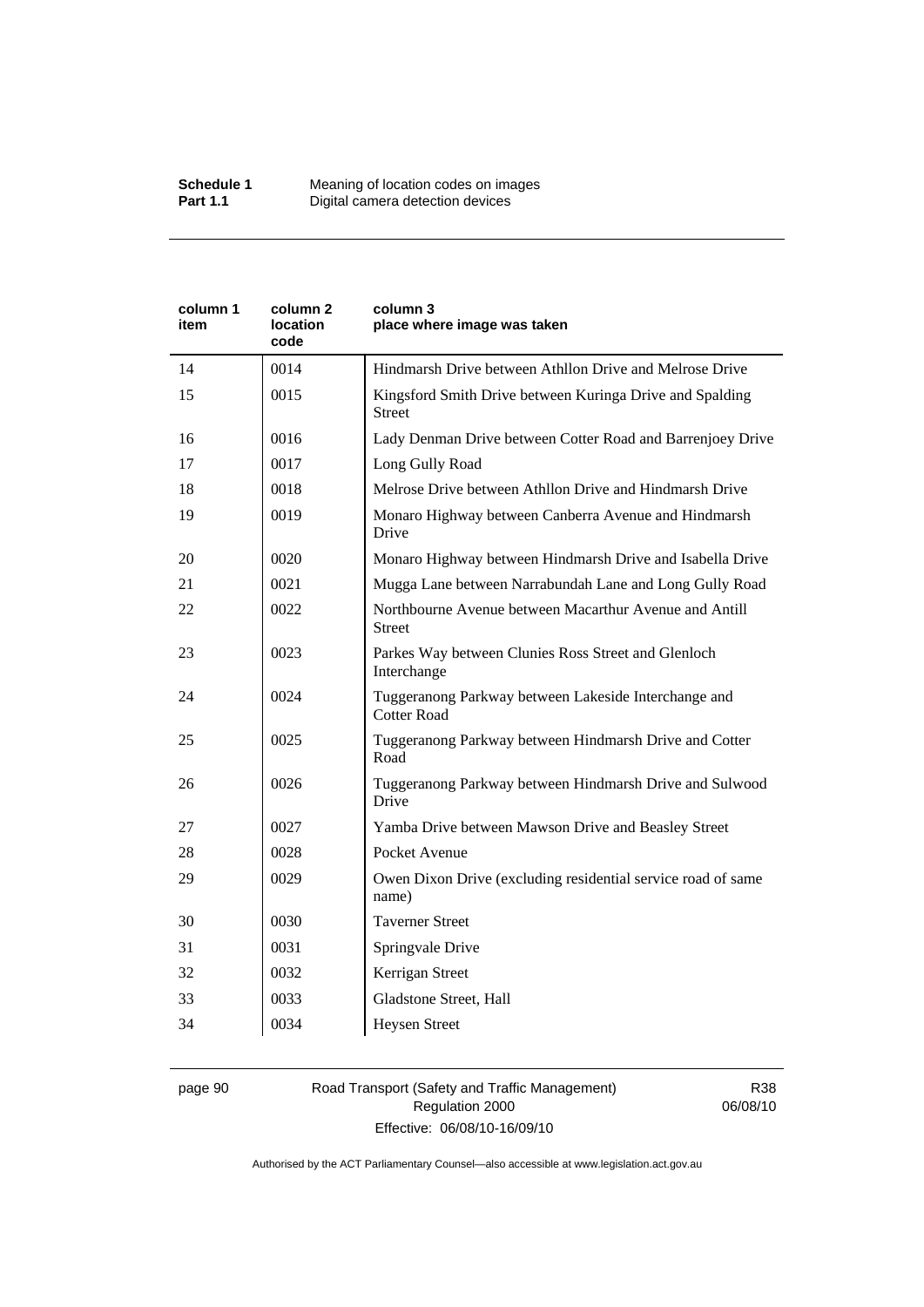Meaning of location codes on images **Schedule 1**  Digital camera detection devices **Part 1.1** 

| column 1<br>item | column 2<br>location<br>code | column 3<br>place where image was taken                             |  |
|------------------|------------------------------|---------------------------------------------------------------------|--|
| 35               | 0035                         | Mugga Way                                                           |  |
| 36               | 0036                         | <b>Badimara Street</b>                                              |  |
| 37               | 0037                         | Namatjira Drive                                                     |  |
| 38               | 0038                         | Empire Circuit between Grey Street and Canberra Avenue              |  |
| 39               | 0039                         | <b>Longmore Crescent</b>                                            |  |
| 40               | 0040                         | Maribyrnong Avenue                                                  |  |
| 41               | 0041                         | <b>Learmonth Drive</b>                                              |  |
| 42               | 0042                         | <b>Petterd Street</b>                                               |  |
| 43               | 0043                         | Williamson Street                                                   |  |
| 44               | 0044                         | <b>Tillyard Drive</b>                                               |  |
| 45               | 0045                         | Dryandra Street between Fairfax Street and Archibald Street         |  |
| 46               | 0046                         | Newman Morris Circuit                                               |  |
| 47               | 0047                         | Chuculba Crescent                                                   |  |
| 48               | 0048                         | Livingston Avenue                                                   |  |
| 49               | 0049                         | Clive Steele Avenue                                                 |  |
| 50               | 0050                         | Darwinia Terrace                                                    |  |
| 51               | 0051                         | La Perouse Street                                                   |  |
| 52               | 0052                         | <b>Novar Street</b>                                                 |  |
| 53               | 0053                         | Goyder Street between Dalrymple Street and Jerrabomberra<br>Avenue  |  |
| 54               | 0054                         | Launceston Street between Hindmarsh Drive and Melrose Drive         |  |
| 55               | 0055                         | Athllon Drive between Hindmarsh Drive and Beasley Street<br>(south) |  |
| 56               | 0056                         | Athllon Drive between Sulwood Drive and Anketell Street<br>(north)  |  |
| 57               | 0057                         | Northbourne Avenue between Barry Drive and Macarthur<br>Avenue      |  |
| 58               | 0058                         | Northbourne Avenue between Antill Street and Barton Highway         |  |

R38 06/08/10 Road Transport (Safety and Traffic Management) Regulation 2000 Effective: 06/08/10-16/09/10

page 91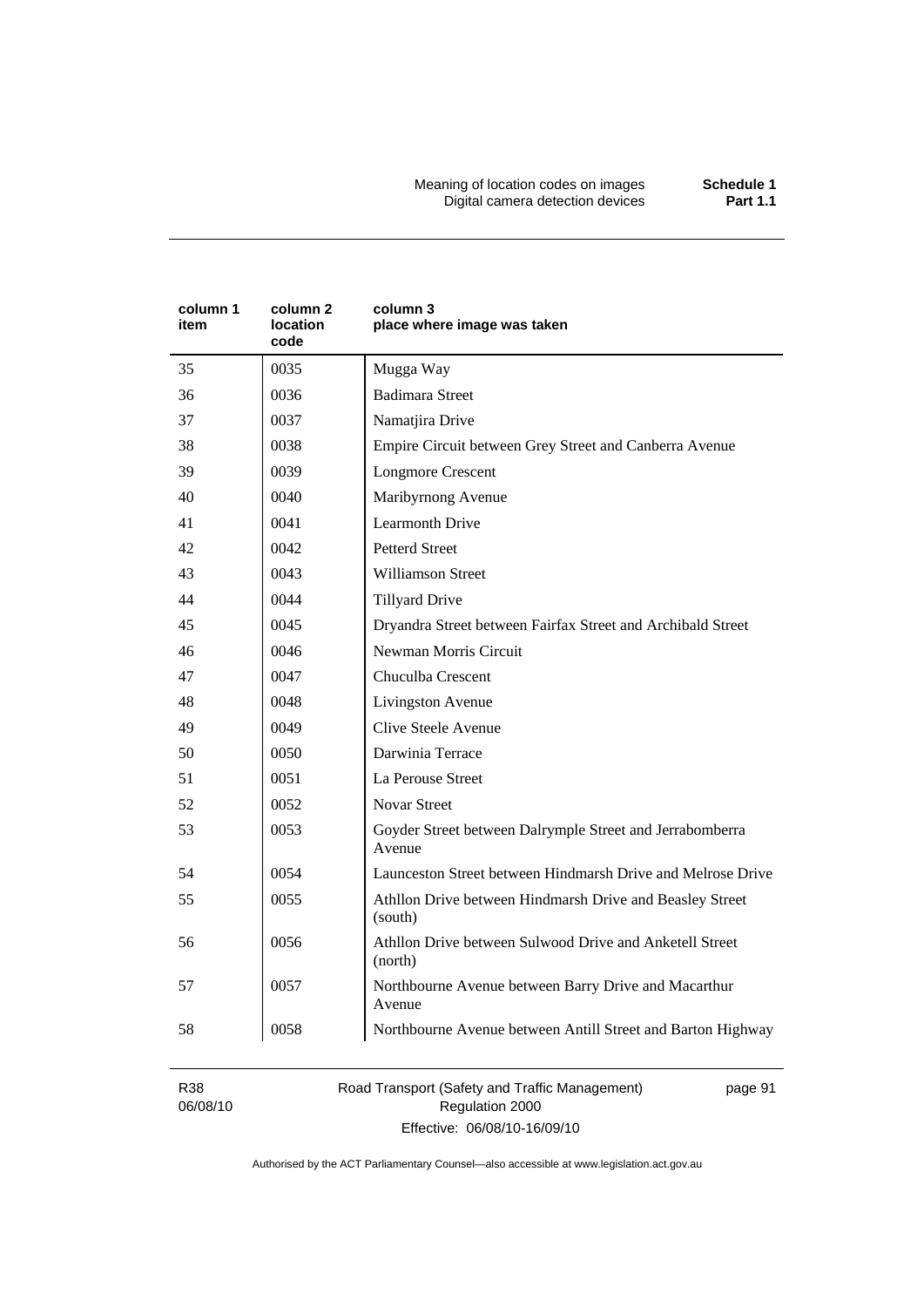| column 1<br>item | column 2<br>location<br>code | column 3<br>place where image was taken                                        |  |
|------------------|------------------------------|--------------------------------------------------------------------------------|--|
| 59               | 0059                         | Belconnen Way between Coulter Drive and Kingsford Smith<br>Drive               |  |
| 60               | 0060                         | Phillip Avenue between Majura Avenue and Federal Highway                       |  |
| 61               | 0061                         | Barton Highway between Federal Highway and Kuringa Drive                       |  |
| 62               | 0062                         | Drakeford Drive between Athllon Drive and Isabella Drive                       |  |
| 63               | 0063                         | Hindmarsh Drive between Athllon Drive and Dalrymple Street                     |  |
| 64               | 0064                         | Hindmarsh Drive between Jerrabomberra Avenue and Canberra<br>Avenue            |  |
| 65               | 0065                         | <b>Barry Drive</b>                                                             |  |
| 66               | 0066                         | Ginninderra Drive between Braybrook Street and Kingsford<br><b>Smith Drive</b> |  |
| 67               | 0067                         | Ginninderra Drive between Tillyard Drive and Florey Drive                      |  |
| 68               | 0068                         | Erindale Drive between Long Gully Road and Sulwood Drive                       |  |
| 69               | 0069                         | Erindale Drive between Soward Way and Judkins Street                           |  |
| 70               | 0070                         | Kuringa Drive between Owen Dixon Drive and Barton Highway                      |  |
| 71               | 0071                         | Launceston Street between Bowes Street and Furzer Street                       |  |
| 72               | 0072                         | Monaro Highway between Johnson Drive and Isabella Drive                        |  |
| 73               | 0073                         | Mugga Lane between Hindmarsh Drive and Narrabundah Lane                        |  |
| 74               | 0074                         | Mugga Lane between Long Gully Road and Monaro Highway                          |  |
| 75               | 0075                         | Parkes Way between Clunies Ross Street and Edinburgh<br>Avenue                 |  |
| 76               | 0076                         | Yamba Drive between Kitchener Street and Bateson Road                          |  |
| 77               | 0077                         | Yarra Glen between Carruthers Street and Adelaide Avenue                       |  |
| 78               | 0078                         | Canberra Avenue between Mildura Street and Monaro Highway                      |  |
| 79               | 0079                         | Canberra Avenue between Harman Naval Station and Newcastle<br><b>Street</b>    |  |
| 80               | 0080                         | Kings Avenue between Bowen Drive and Parkes Way                                |  |
| 81               | 0081                         | William Hovell Drive between Bindubi Street and Coulter Drive                  |  |

page 92 Road Transport (Safety and Traffic Management) Regulation 2000 Effective: 06/08/10-16/09/10

R38 06/08/10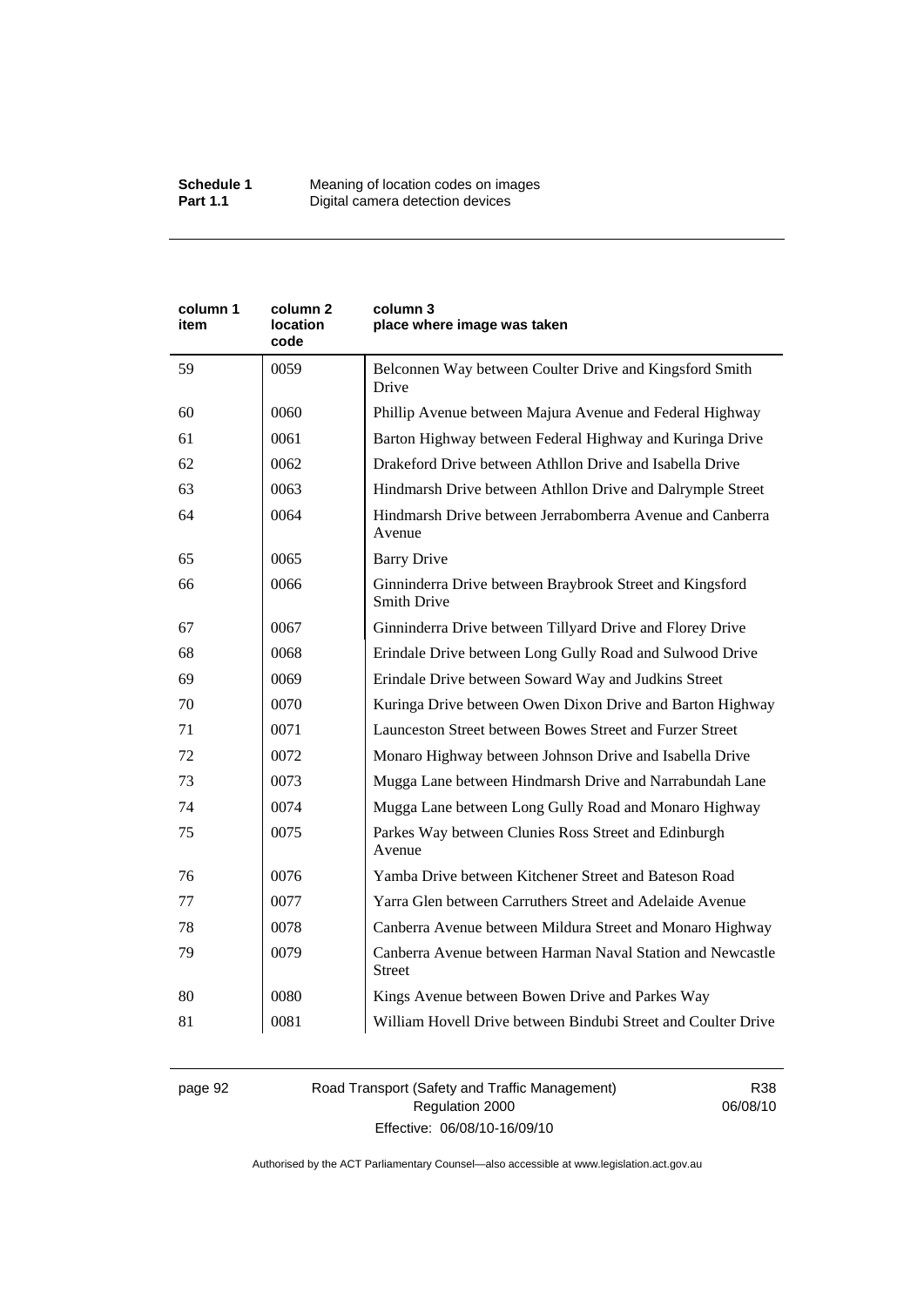| column 1<br>item | column <sub>2</sub><br>location<br>code | column 3<br>place where image was taken                                        |  |
|------------------|-----------------------------------------|--------------------------------------------------------------------------------|--|
| 82               | 0082                                    | William Hovell Drive between Coulter Drive and Drake<br><b>Brockman Drive</b>  |  |
| 83               | 0083                                    | Commonwealth Ave between King Edward Terrace and London<br>Circuit             |  |
| 84               | 0084                                    | Gundaroo Drive between Burrowa Street and Gungahlin Drive                      |  |
| 85               | 0085                                    | Gundaroo Drive between Barton Highway and Nudurr Drive                         |  |
| 86               | 0086                                    | Bindubi Street between Bandjalong Cres and Cross Street                        |  |
| 87               | 0087                                    | Clift Crescent between Hemmings Crescent and Rohan Street                      |  |
| 88               | 0088                                    | Cotter Road between Eucumbene Drive and Mount Stromlo<br>Road                  |  |
| 89               | 0089                                    | Federal Highway between Antill Street and Majura Road                          |  |
| 90               | 0090                                    | Majura Road between Federal Highway and Fairbairn Avenue                       |  |
| 91               | 0091                                    | Ellenborough Street between Ginninderra Drive and<br>Maribyrnong Avenue        |  |
| 92               | 0092                                    | Northbourne Avenue between Barton Highway and Stirling<br>Avenue               |  |
| 93               | 0093                                    | Southern Cross Drive between Coulter Drive and Kingsford<br><b>Smith Drive</b> |  |
| 94               | 0094                                    | Southern Cross Drive between Kingsford Smith Drive and<br>Spofforth Street     |  |
| 95               | 0095                                    | Sulwood Drive between Erindale Drive and Tuggeranong<br>Parkway                |  |
| 96               | 0096                                    | Coulter Drive between Belconnen Way and Lachlan Street                         |  |
| 97               | 0097                                    | Eastern Valley Way between Belconnen Way and College<br><b>Street</b>          |  |
| 98               | 0098                                    | Haydon Drive between Belconnen Way and Ginninderra Drive                       |  |
| 99               | 0099                                    | Yamba Drive between Hindmarsh Drive and Wisdom Street                          |  |
| 100              | 0100                                    | Jansz Crescent between La Perouse Street and Carnegie<br>Crescent              |  |
| 101              | 0101                                    | Nemarang Crescent between the north and south intersections                    |  |

R38 06/08/10 Road Transport (Safety and Traffic Management) Regulation 2000 Effective: 06/08/10-16/09/10

page 93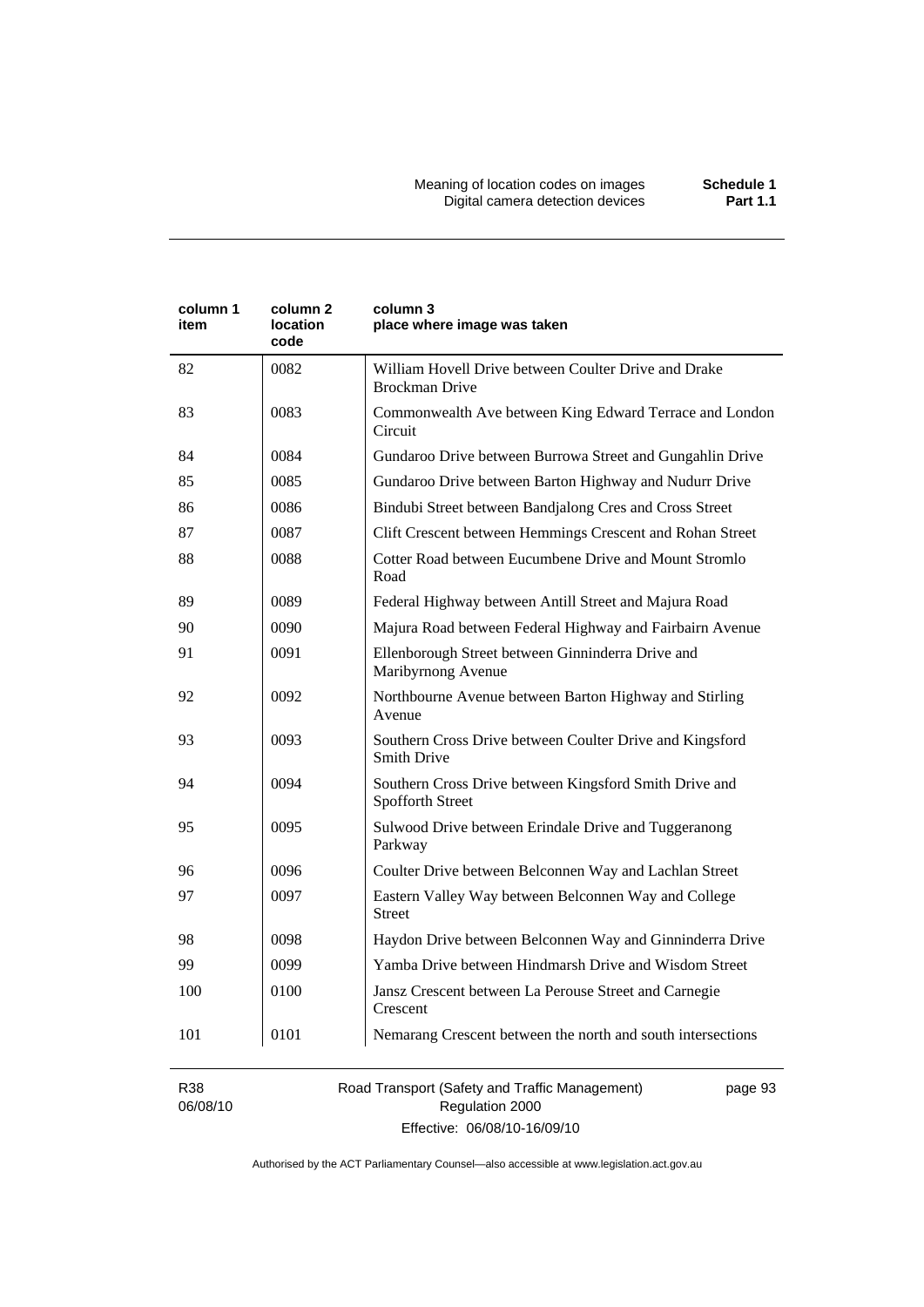| column 1<br>item | column 2<br>location<br>code | column 3<br>place where image was taken                                                |  |
|------------------|------------------------------|----------------------------------------------------------------------------------------|--|
|                  |                              | with Badimara Street                                                                   |  |
| 102              | 0102                         | Fairbairn Avenue between Anzac Parade and Pialligo Avenue                              |  |
| 103              | 0103                         | Flinders Way between Mugga Way and Canberra Avenue                                     |  |
| 104              | 0104                         | Mawson Drive between Athllon Drive and Yamba Drive                                     |  |
| 105              | 0105                         | Stonehaven Crescent between Hopetoun Circuit and Strickland<br>Crescent                |  |
| 106              | 0106                         | William Webb Drive between Ginninderra Drive and Owen<br>Dixon Drive                   |  |
| 107              | 0107                         | Ross Smith Crescent between Chewings Street and Southern<br>Cross Drive                |  |
| 108              | 0108                         | Spofforth Street between Drake Brockman Drive and Southern<br><b>Cross Drive</b>       |  |
| 109              | 0109                         | Ginninderra Drive between Florey Drive and Kerrigan Street                             |  |
| 110              | 0110                         | Archdall Street between Ginnninderra Drive and Osburn Drive                            |  |
| 111              | 0111                         | Limestone Avenue between Ainslie Avenue and Wakefield<br>Avenue                        |  |
| 112              | 0112                         | Copland Drive between Ginninderra Drive and Owen Dixon<br>Drive                        |  |
| 113              | 0113                         | Anketell Street between the north and south intersections with<br><b>Athllon Drive</b> |  |
| 114              | 0114                         | Groom Street between Carruthers Street and Kent Street                                 |  |
| 115              | 0115                         | Isabella Drive between Drakeford Drive and Monaro Highway                              |  |
| 116              | 0116                         | Ashley Drive between Johnson Drive and Erindale Drive                                  |  |
| 117              | 0117                         | Tharwa Drive between Drakeford Drive and Johnson Drive                                 |  |
| 118              | 0118                         | Tharwa Drive between Drakeford Drive and Knoke Avenue                                  |  |
| 119              | 0119                         | Horse Park Drive between Federal Highway and Katherine<br>Avenue                       |  |
| 120              | 0120                         | Kalgoorlie Crescent between the east and west intersections<br>with Badimara Street    |  |

## page 94 Road Transport (Safety and Traffic Management) Regulation 2000 Effective: 06/08/10-16/09/10

R38 06/08/10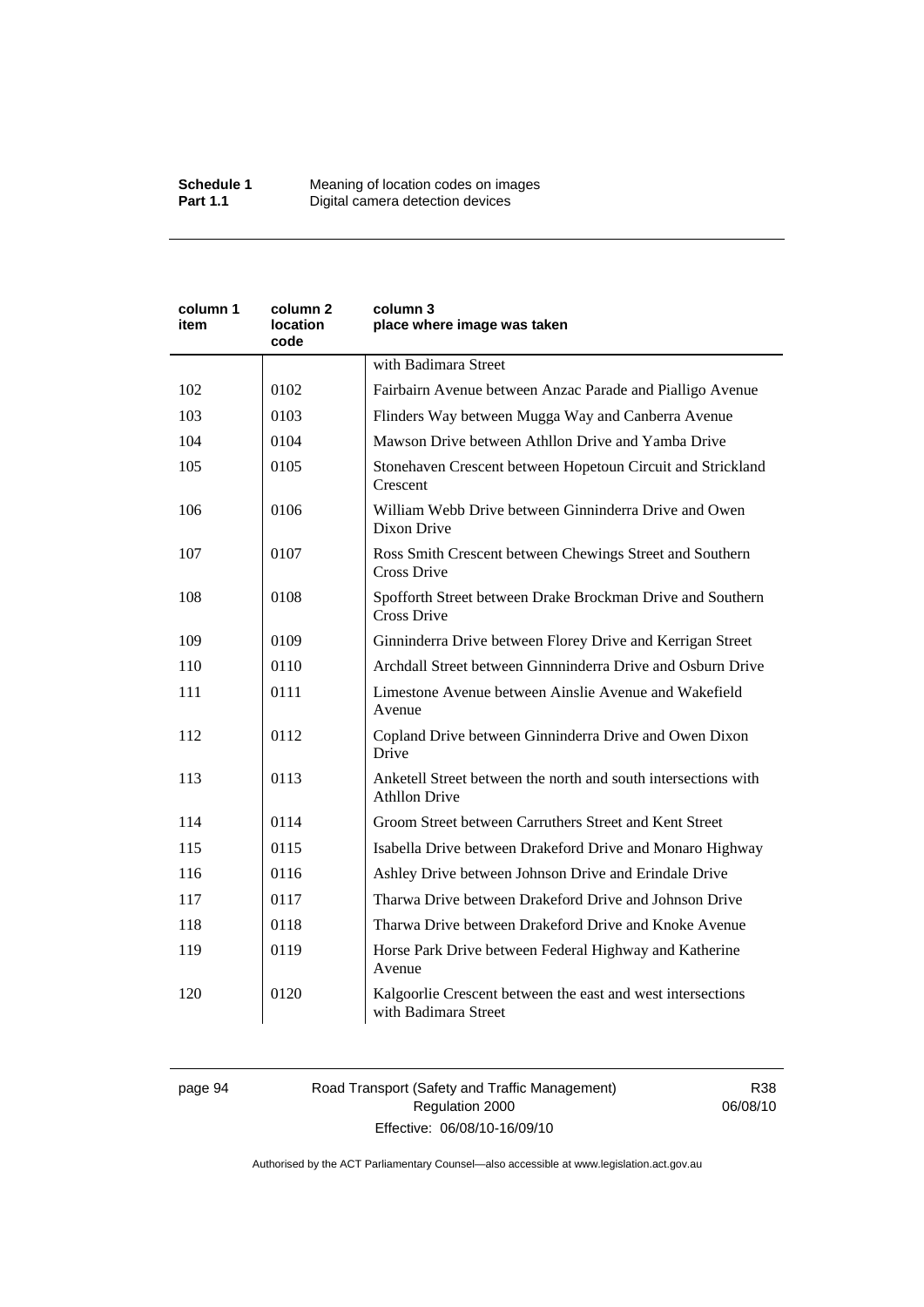# **Part 1.2 Fixed camera detection devices**

## **Table 1.2**

| column 1<br>item | column 2<br>location<br>code | column 3<br>place where image was taken               |  |
|------------------|------------------------------|-------------------------------------------------------|--|
| $\mathbf{1}$     | 1001                         | Northbourne Avenue/London Circuit                     |  |
| 2                | 1002                         | Northbourne Avenue/Barry Drive/Cooyong Street         |  |
| 3                | 1003                         | Coulter Drive/Southern Cross Drive/Luxton Street      |  |
| 4                | 1004                         | Drakeford Drive/Boddington Crescent/Marconi Crescent  |  |
| 5                | 1005                         | Benjamin Way/Chan Street/Cameron Avenue               |  |
| 6                | 1006                         | Northbourne Avenue/Antill Street/Mouat Street         |  |
| 7                | 1007                         | Ginninderra Drive/Aikman Drive                        |  |
| 8                | 1008                         | Hindmarsh Drive/Tuggeranong Parkway                   |  |
| 9                | 1009                         | Kingsford Smith Drive/Southern Cross Drive            |  |
| 10               | 1010                         | Belconnen Way/Bindubi Street/Eastern Valley Way       |  |
| 11               | 1011                         | Ginninderra Drive/Coulter Drive                       |  |
| 12               | 1012                         | Ginninderra Drive/Baldwin Drive/Haydon Drive          |  |
| 13               | 1013                         | Macarthur Avenue/David Street/Wattle Street           |  |
| 14               | 1014                         | Benjamin Way/College Street                           |  |
| 15               | 1015                         | Barry Drive/North Road/McCaughey Street               |  |
| 16               | 1016                         | Ginninderra Drive/Copland Drive/John Cleland Crescent |  |
| 17               | 1017                         | Hindmarsh Drive/Ainsworth Street                      |  |
| 18               | 1018                         | Monaro Highway/Newcastle Street/Dairy Road            |  |
| 19               | 1019                         | Belconnen Way/Caswell Drive                           |  |
| 20               | 1020                         | <b>Barry Drive/Marcus Clarke Street</b>               |  |
| 21               | 1021                         | Hindmarsh Drive/Yamba Drive                           |  |
| 22               | 1022                         | Hindmarsh Drive/Ball Street                           |  |
| 23               | 1023                         | Canberra Avenue/Hindmarsh Drive/Newcastle Street      |  |

R38 06/08/10 Road Transport (Safety and Traffic Management) Regulation 2000 Effective: 06/08/10-16/09/10

page 95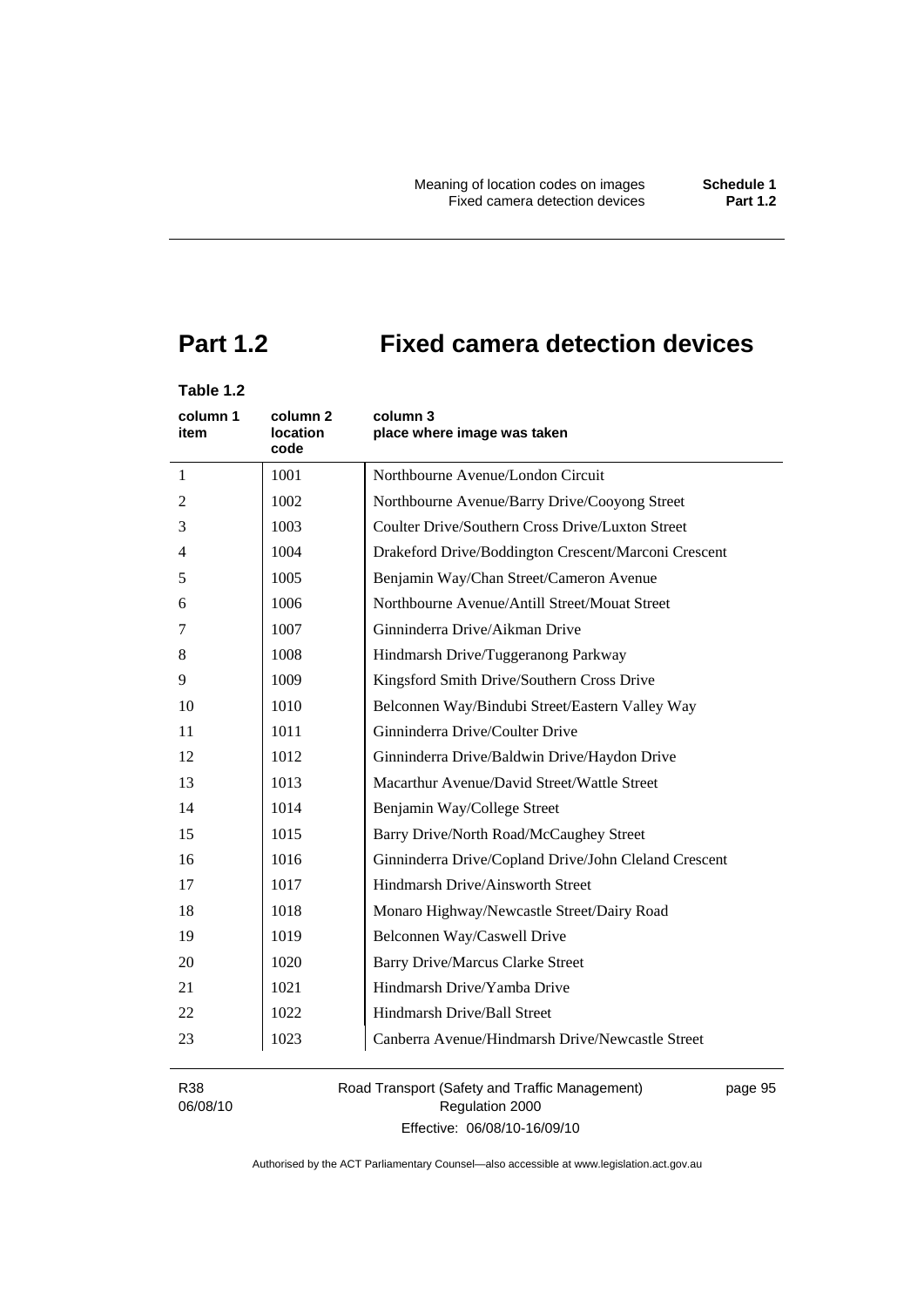| column 1<br>item | column 2<br>location<br>code | column 3<br>place where image was taken                                  |  |
|------------------|------------------------------|--------------------------------------------------------------------------|--|
| 24               | 1024                         | Canberra Avenue/Captain Cook Crescent/Manuka Circle                      |  |
| 25               | 1025                         | Gungahlin Drive/Gundaroo Drive                                           |  |
| 26               | 1026                         | Barton Highway between Curran Drive and Gold Creek Road                  |  |
| 27               | 1027                         | Barton Highway between Gungahlin Drive and Ellenborough<br><b>Street</b> |  |
| 28               | 1028                         | Monaro Highway between Lanyon Drive and Sheppard Street                  |  |
| 29               | 1029                         | Monaro Highway between Mugga Lane and Isabella Drive                     |  |
| 30               | 1030                         | Federal Highway between Zelling Street and Antill Street                 |  |
| 31               | 1031                         | Federal Highway between Antill Street and Majura Road                    |  |
| 32               | 1032                         | Monaro Highway near Hindmarsh Drive overpass                             |  |
| 33               | 1033                         | Tuggeranong Parkway near Hindmarsh Drive underpass                       |  |
| 34               | 1034                         | Tuggeranong Parkway near Cotter Road overpass, northbound                |  |
| 35               | 1035                         | Tuggeranong Parkway near Cotter Road overpass, southbound                |  |

page 96 Road Transport (Safety and Traffic Management) Regulation 2000 Effective: 06/08/10-16/09/10

R38 06/08/10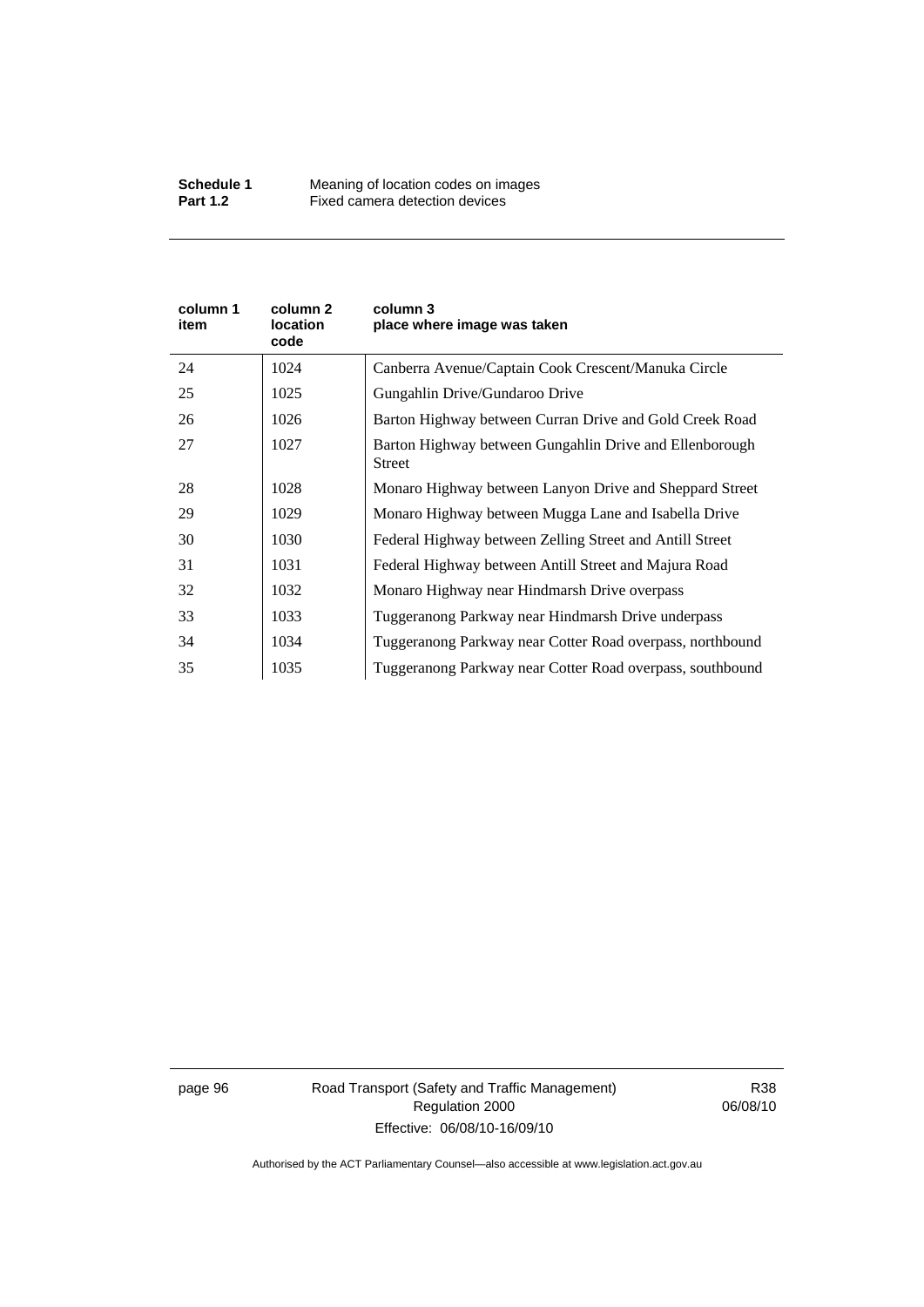# **Dictionary**

(see s 3)

*Note 1* The Legislation Act contains definitions and other provisions relevant to this regulation.

*Note 2* For example, the Legislation Act, dict, pt 1, defines the following terms:

- ambulance service
	- chief police officer
- contravene
- exercise
- fire brigade
- rural fire service
- SES
- territory plan
- the Territory.
- *Note 3* Terms used in this regulation have the same meaning that they have in the *Road Transport (Safety and Traffic Management) Act 1999* (see Legislation Act, s 148.) For example, the following terms are defined in the *Road Transport (Safety and Traffic Management) Act 1999*, dict:
	- authorised person
	- camera detection device (see s 23)
	- indicated on
	- registered interest
	- road related area
	- speed measuring device
	- traffic offence detection device.

*Note 4* The *Road Transport (General) Act 1999* contains definitions relevant to this Regulation. For example, the following terms are defined in the *Road Transport (General) Act 1999*, dictionary:

- another jurisdiction
- **bicycle**
- combination

R38 06/08/10 Road Transport (Safety and Traffic Management) Regulation 2000 Effective: 06/08/10-16/09/10

page 97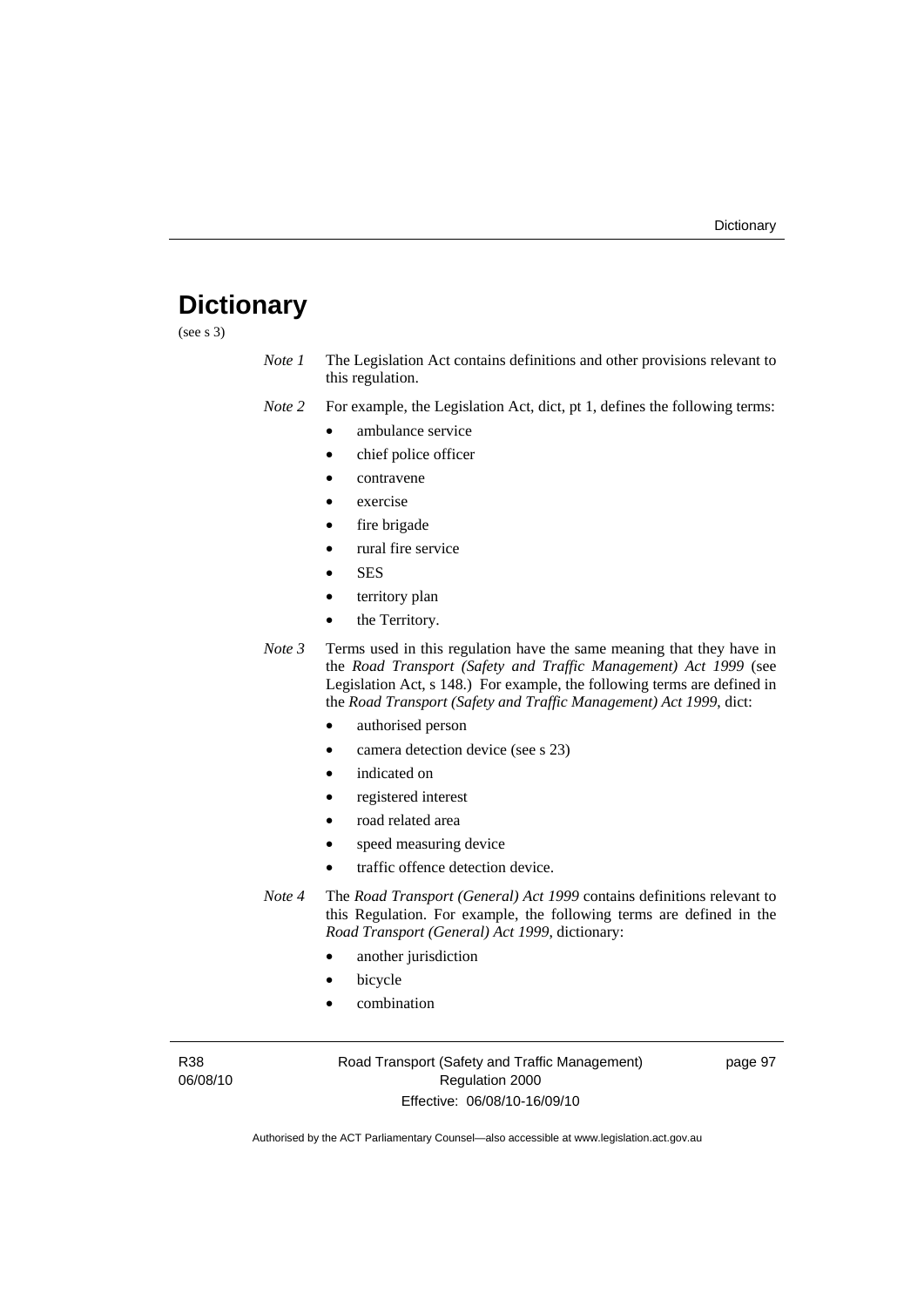- driver
- *jurisdiction*
- motor vehicle
- National Transport Commission
- ride
- road transport authority (or authority) (see s 16)
- road transport legislation (see s 6)
- taxi
- trailer
- use (in relation to a vehicle).

*approved child restraint* means a child restraint approved by the road transport authority under section 66 (1) (b).

*approved police speedometer*, for chapter 4 (Traffic offence detection devices)—see section 102.

*area*—see the Australian Road Rules, dictionary.

*area of operations*, for a parking authority, means the area of operations declared for the parking authority under section 75A.

*ARR* means Australian Road Rules.

*articulated vehicle* means a motor vehicle with—

- (a) 2 rigid sections, each of which has wheels; and
- (b) the rear section pivoted on, and part of the rear section (other than a pole, drawbar or similar device, or an accessory of the motor vehicle) superimposed on, the front section.

*Australian driver licence*—see the *Road Transport (Driver Licensing) Act 1999*, dictionary.

*Australian Road Rules*—see section 5.

*axle group*—see the *Road Transport (Vehicle Registration) Regulation 2000*, dictionary.

page 98 Road Transport (Safety and Traffic Management) Regulation 2000 Effective: 06/08/10-16/09/10

R38 06/08/10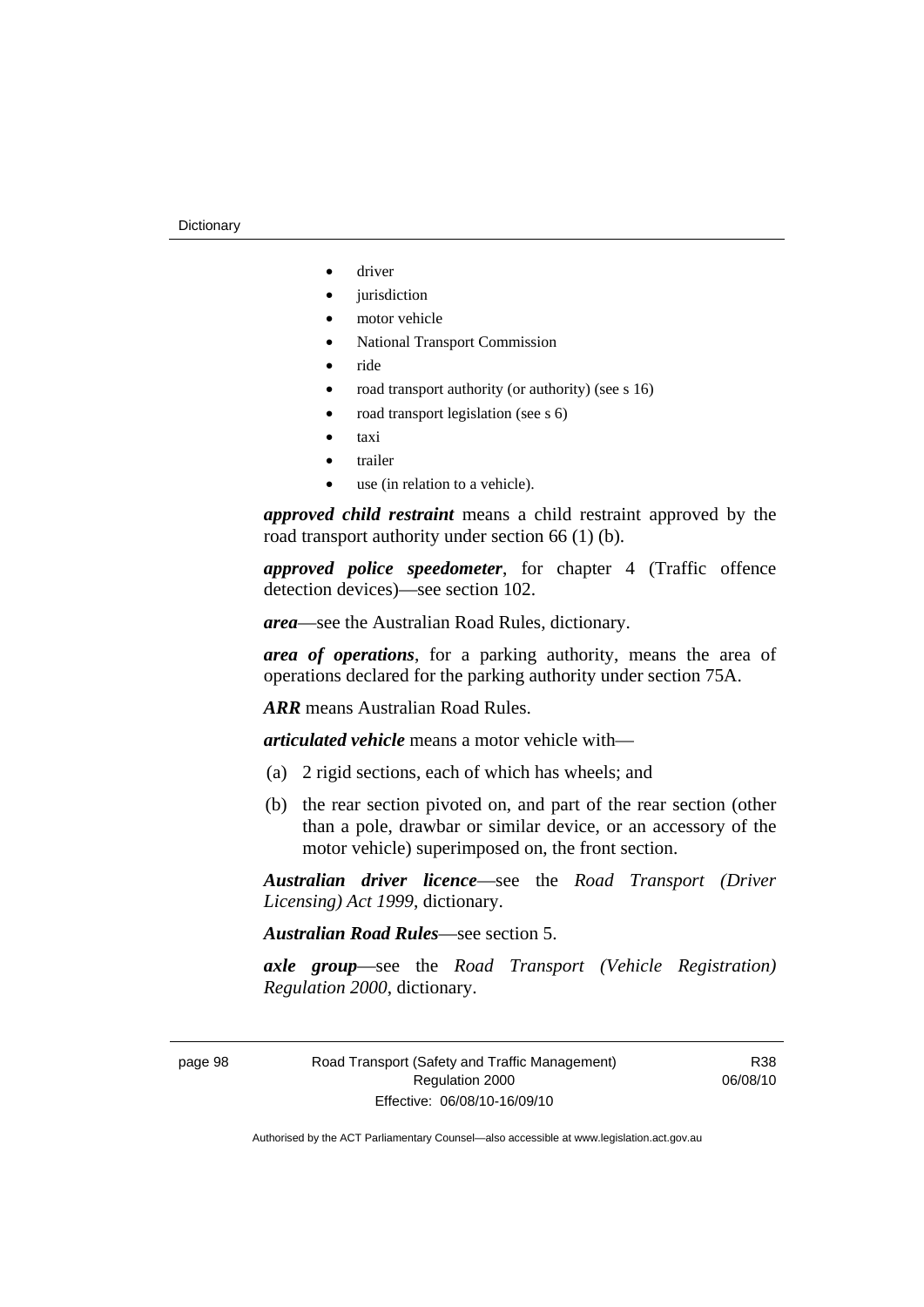*B-double*—see the *Road Transport (Vehicle Registration) Regulation 2000*, dictionary.

**built-up area**, in relation to a length of road—see the Australian Road Rules, dictionary.

*bus*—see the Australian Road Rules, dictionary.

*bus lane*—see the Australian Road Rules, rule 154.

*camera detection device*—see the Act, section 23 (1) (Use of camera detection devices).

*centre of the road*—see the Australian Road Rules, dictionary.

*clearway sign*—see the Australian Road Rules, schedule 2, rule 314, rule 315 and rule 316.

*controlled parking hours*, in relation to a pay parking space, means the periods (as indicated by information on or with traffic signs applying to the space) when a vehicle may not be parked in the space unless the relevant parking fee has been paid.

*converter dolly*—see the *Road Transport (Vehicle Registration) Regulation 2000*, dictionary.

*crash*—see the Australian Road Rules, dictionary.

*demand responsive service vehicle*—see the *Road Transport (Public Passenger Services) Act 2001*, section 81.

*digital camera detection device*, for chapter 4 (Traffic offence detection devices)—see section 102.

*dog trailer*—see the *Road Transport (Vehicle Registration) Regulation 2000*, dictionary.

*do not overtake turning vehicle sign*—see the Australian Road Rules, schedule 4, rule 319 and rule 320.

*drawbar*—see the *Road Transport (Vehicle Registration) Regulation 2000*, dictionary.

R38 06/08/10 Road Transport (Safety and Traffic Management) Regulation 2000 Effective: 06/08/10-16/09/10

page 99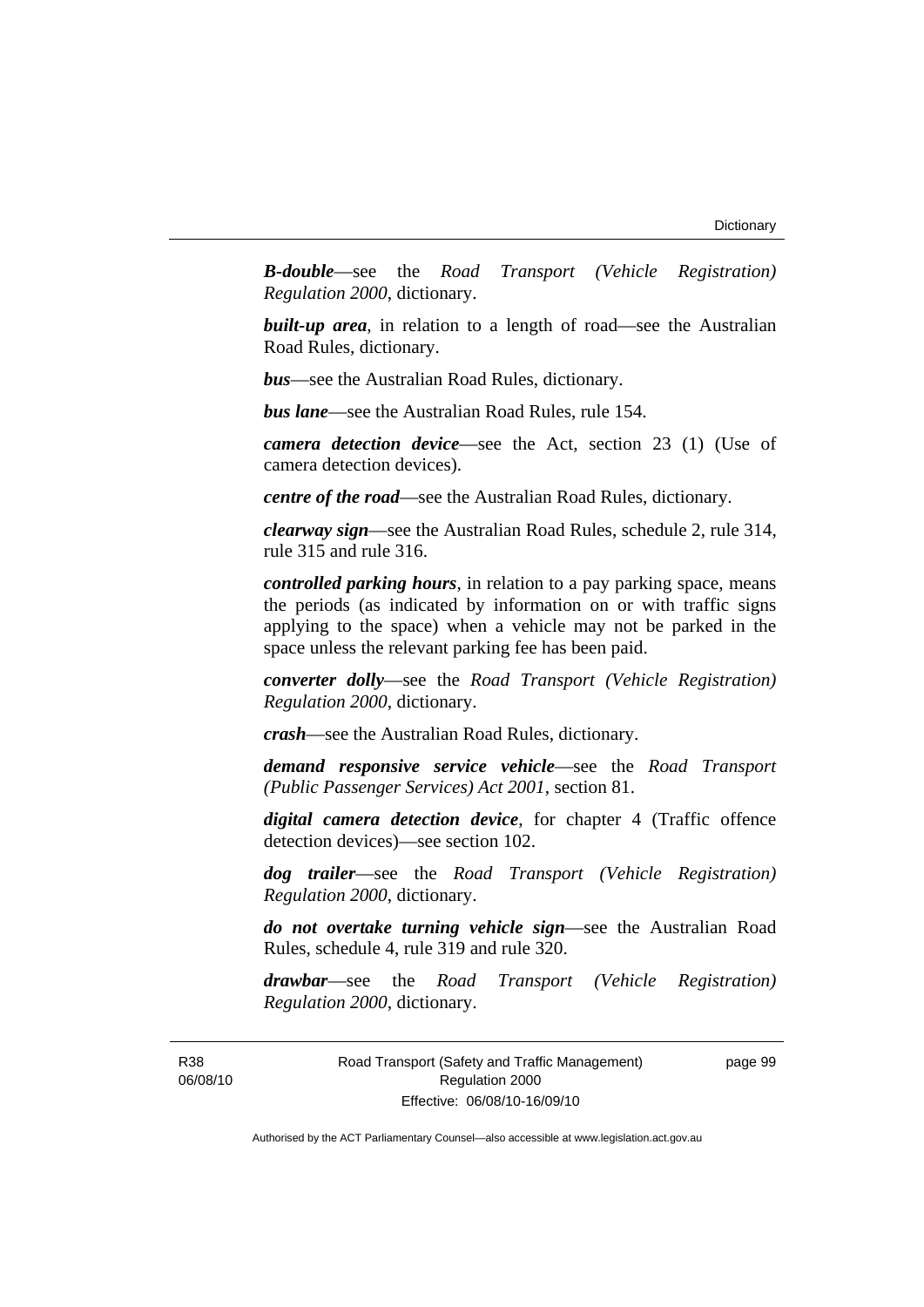*driver's vehicle*, for a driver*—*see the Australian Road Rules, dictionary.

*emergency stopping lane*—see the Australian Road Rules, rule 95.

*emergency vehicle* means any vehicle driven by a person who is—

- (a) an emergency worker; and
- (b) driving the vehicle in the course of his or her duties as an emergency worker.

*emergency worker*—see section 33 (1).

*external driver licence*—see the *Road Transport (Driver Licensing) Act 1999*, dictionary.

*fixed camera detection device*, for chapter 4 (Traffic offence detection devices)—see section 102.

*footpath*—see the Australian Road Rules, dictionary.

*give way*—see the Australian Road Rules, dictionary.

*GVM*—see the *Road Transport (Vehicle Registration) Act 1999*, dictionary.

*heavy vehicle*, for division 3.1.3 (Heavy vehicle parking)—see section 82.

*hire car*—see the *Road Transport (Public Passenger Services) Act 2001*, section 67.

*implement*—see the *Road Transport (Vehicle Registration) Regulation 2000*, dictionary.

*land adjoining residential land*, for division 3.1.3 (Heavy vehicle parking)—see section 82.

*laser speed measuring device*, for chapter 4 (Traffic offence detection devices)—see section 102.

*length*, of road—see the Australian Road Rules, dictionary.

page 100 Road Transport (Safety and Traffic Management) Regulation 2000 Effective: 06/08/10-16/09/10

R38 06/08/10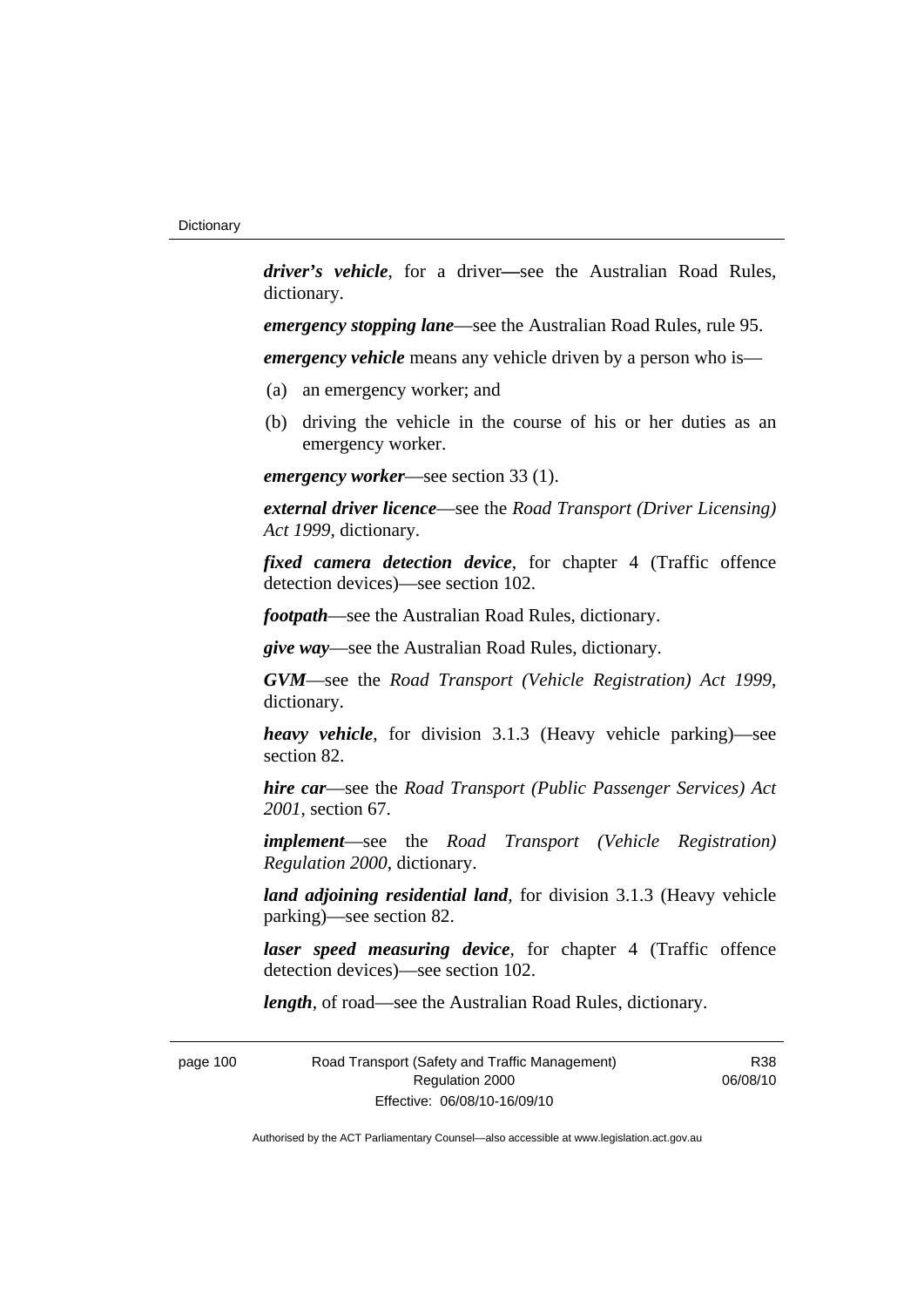*lift and tow trailer* means a trailer consisting of an axle group and a drawbar designed to support 1 axle group of a vehicle under tow.

*loading zone*—see the Australian Road Rules, rule 179.

*marked foot crossing*—see the Australian Road Rules, dictionary.

*metered parking area* means a length of road or area that is set aside as a metered parking area in accordance with section 73.

*metered parking scheme* means a metered parking scheme under division 3.1.1.

*metered parking sign* means a *permissive parking sign* with the word 'meter' on or with the sign.

*metered parking space* means an area that is a metered parking space mentioned in section 75.

*mobility parking scheme authority* means an authority issued under section 101.

*motorbike*—see the Australian Road Rules, dictionary, definition of *motor bike*.

*multi-space parking meter* means a parking meter that applies to 2 or more metered parking spaces.

*nature strip*—see the Australian Road Rules, dictionary.

*night*—see the Australian Road Rules, dictionary.

*no parking sign*—see the Australian Road Rules, schedule 2, schedule 3, rule 314, rule 315 and rule 316.

*no trucks sign*—see the Australian Road Rules, schedule 2, rule 314, rule 315 and rule 316.

*oncoming vehicle*, for a driver—see the Australian Road Rules, dictionary.

*park*—see section 3B.

R38 06/08/10 Road Transport (Safety and Traffic Management) Regulation 2000 Effective: 06/08/10-16/09/10

page 101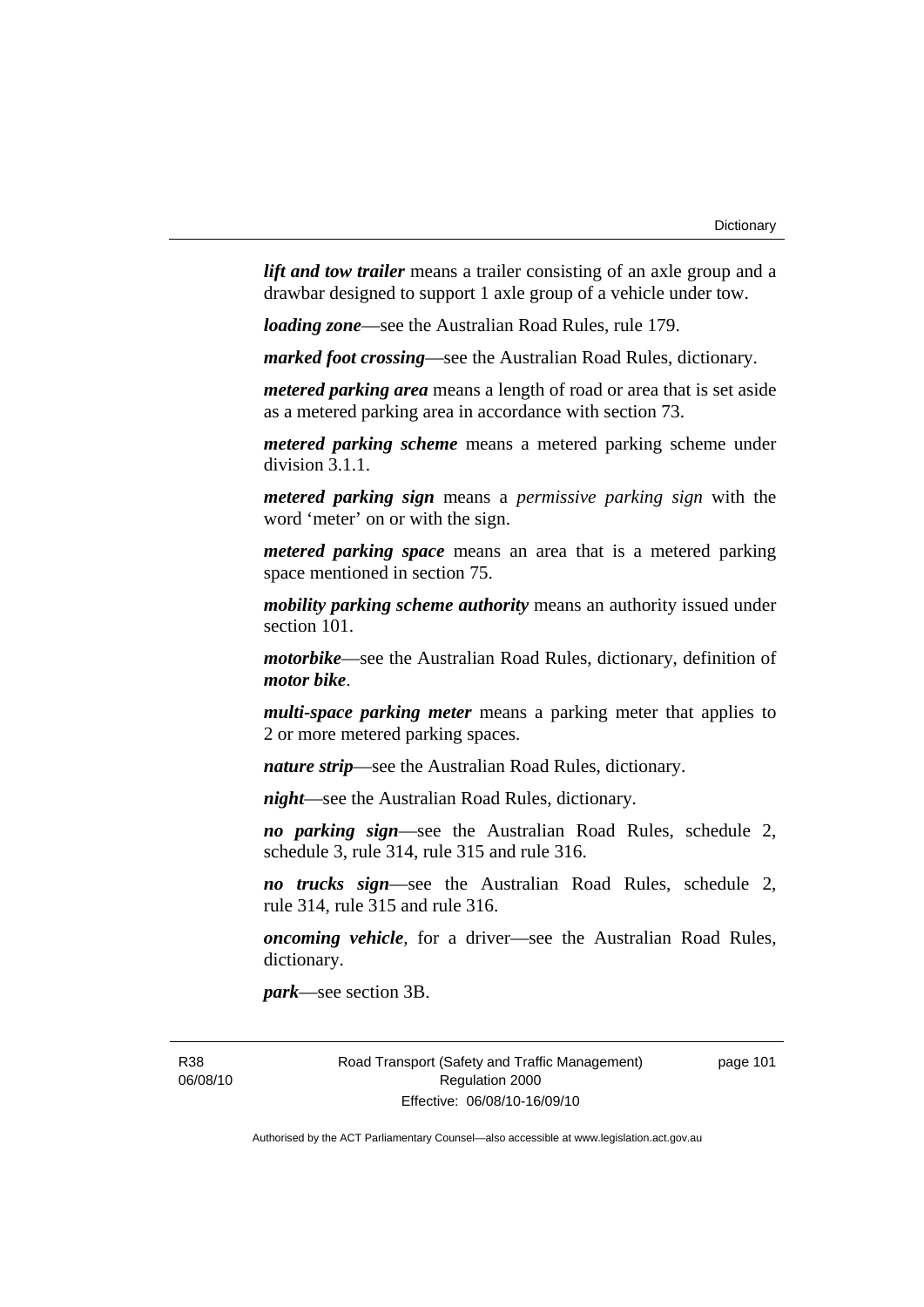*parking authority* means a person declared to be a parking authority under section 75A.

*parking authority guidelines*—see section 75B (1).

*parking bay*—see the Australian Road Rules, dictionary.

*parking control sign*—see the Australian Road Rules, dictionary.

*parking meter* means a device designed to indicate, or capable of indicating, whether the relevant parking fee for the parking of a vehicle in a metered parking space has been paid, and includes the stand on which the device is erected.

*parking meter hood* means a hood or other cover designed to be fitted to a parking meter and to cover the part of the meter that would normally display a sign with the word 'expired' when the meter is not in operation.

*parking permit* means a parking permit issued under section 100.

*parking ticket* means a ticket issued by the road transport authority or a parking authority (by means of a parking ticket machine) for display in or on a vehicle as evidence of the prepayment of a parking fee.

*parking ticket machine* means a device designed to issue parking tickets, and includes the stand on which the device is erected.

*pay parking area* means a metered parking area or ticket parking area.

*pay parking device* means a parking meter or parking ticket machine.

*pay parking scheme* means a metered parking scheme or ticket parking scheme.

*pay parking sign* means a metered parking sign or ticket parking sign.

page 102 Road Transport (Safety and Traffic Management) Regulation 2000 Effective: 06/08/10-16/09/10

R38 06/08/10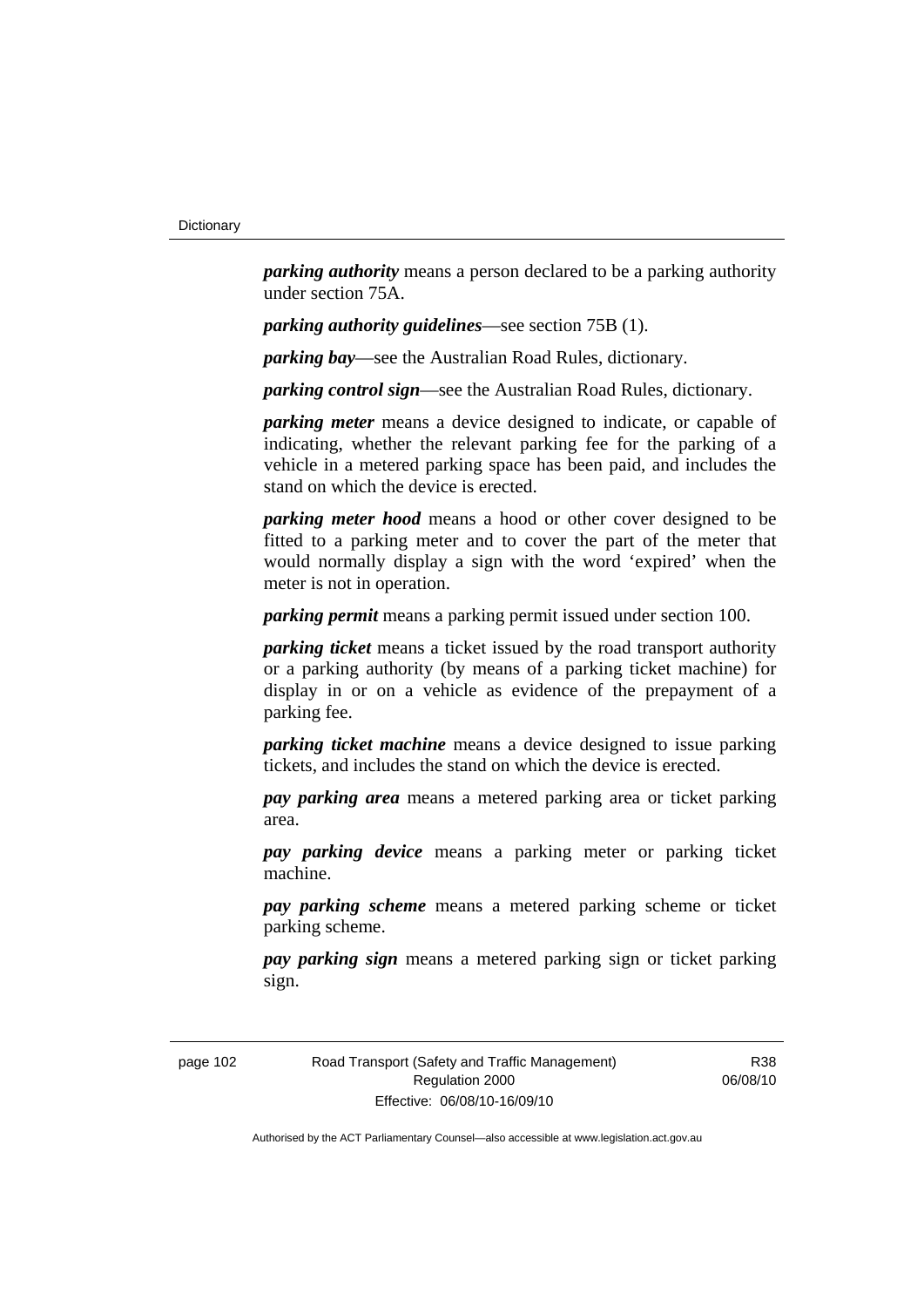*pay parking space* means a metered parking space or ticket parking space.

*pedestrian*—see the Australian Road Rules, rule 18.

*permissive parking sign*—see the Australian Road Rules, schedule 2, schedule 3, rule 314, rule 315 and rule 316.

*person with a disability* means a person—

- (a) who cannot walk because of permanent or temporary loss of the use of 1 or both legs or another permanent medical or physical condition; or
- (b) whose physical condition is detrimentally affected by walking 100m; or
- (c) who needs to use a walking frame, crutches, callipers, a scooter, a wheelchair or a similar mobility aid.

*piezo strip speed measuring device*, for chapter 4 (Traffic offence detection devices)—see section 102.

*police vehicle* means any vehicle driven by a person who is—

- (a) a police officer; and
- (b) driving the vehicle in the course of his or her duties as a police officer.

*postal vehicle*—see the Australian Road Rules, dictionary.

*premises* includes land.

*prime mover*—see the *Road Transport (Vehicle Registration) Regulation 2000*, dictionary.

*public bus*—see the *Road Transport (Public Passenger Services) Act 2001*, dictionary.

*radar speed measuring device*, for chapter 4 (Traffic offence detection devices)—see section 102.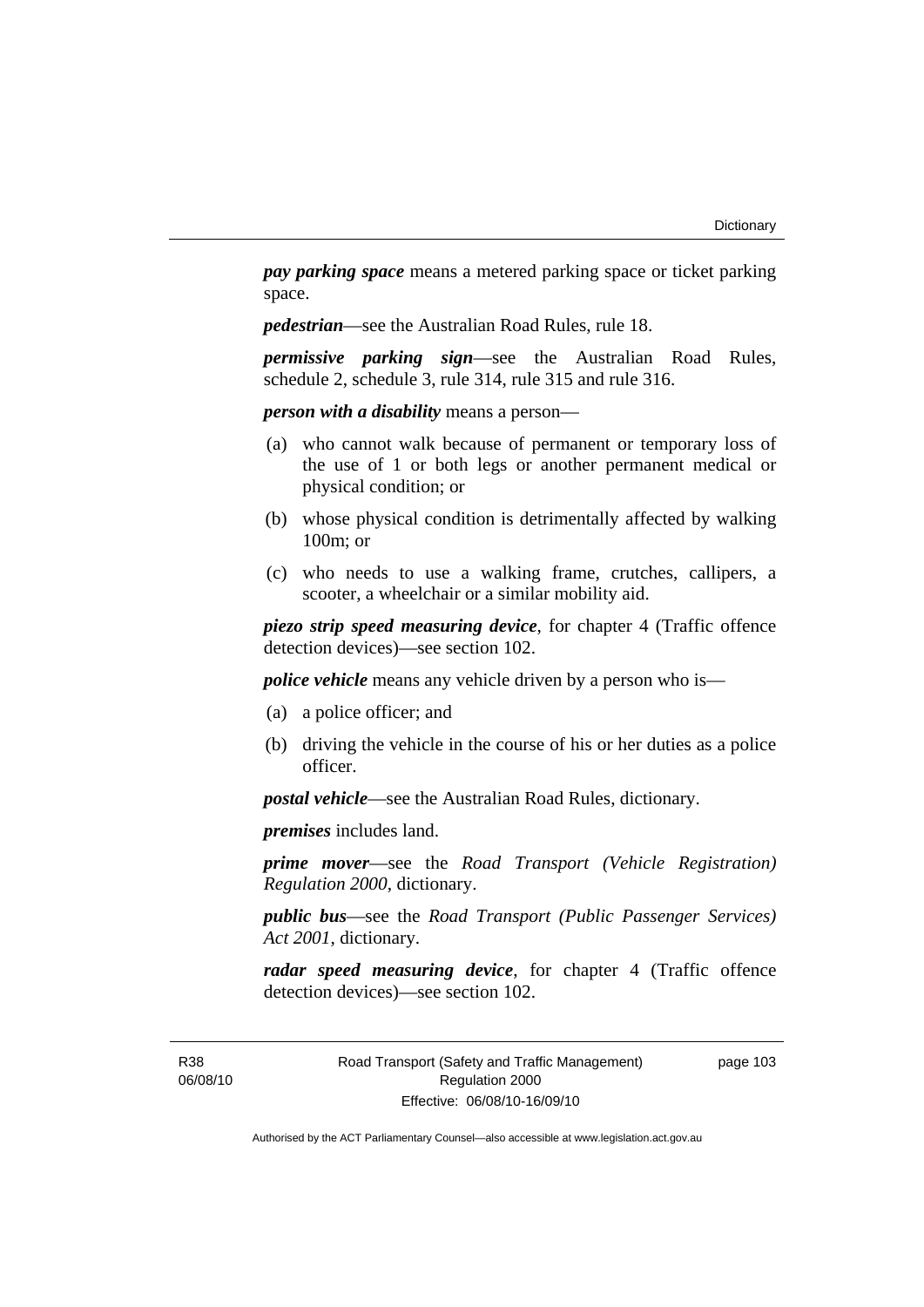*recording medium*, for chapter 4 (Traffic offence detection devices)—see section 107B (1).

*red traffic arrow*—see the Australian Road Rules, dictionary.

*red traffic light*—see the Australian Road Rules, dictionary.

*registered operator*—see the *Road Transport (Vehicle Registration) Act 1999*, dictionary.

*relevant parking fee*, for parking a vehicle in a pay parking space, means the fee for parking the vehicle in the space, for the day and time when the vehicle is parked in the space, as indicated on or with the parking meter or parking ticket machine applying to the space.

*residential land*, for division 3.1.3 (Heavy vehicle parking)—see section 82.

*rider*—see the Australian Road Rules, rule 17.

*road*—see section 3A.

*road marking*—see the Australian Road Rules, dictionary.

*road train*—see the *Road Transport (Vehicle Registration) Regulation 2000*, dictionary.

*road user*—see the Australian Road Rules, rule 14.

*security checksum*, for chapter 4 (Traffic offence detection devices)—see section 102.

*semitrailer*—see the *Road Transport (Vehicle Registration) Regulation 2000*, dictionary.

*stock truck*, for division 3.1.3 (Heavy vehicle parking)—see section 82.

*stop*—see section 3B.

*testing authority*, for chapter 4 (Traffic offence detection devices) see section 102.

page 104 Road Transport (Safety and Traffic Management) Regulation 2000 Effective: 06/08/10-16/09/10

R38 06/08/10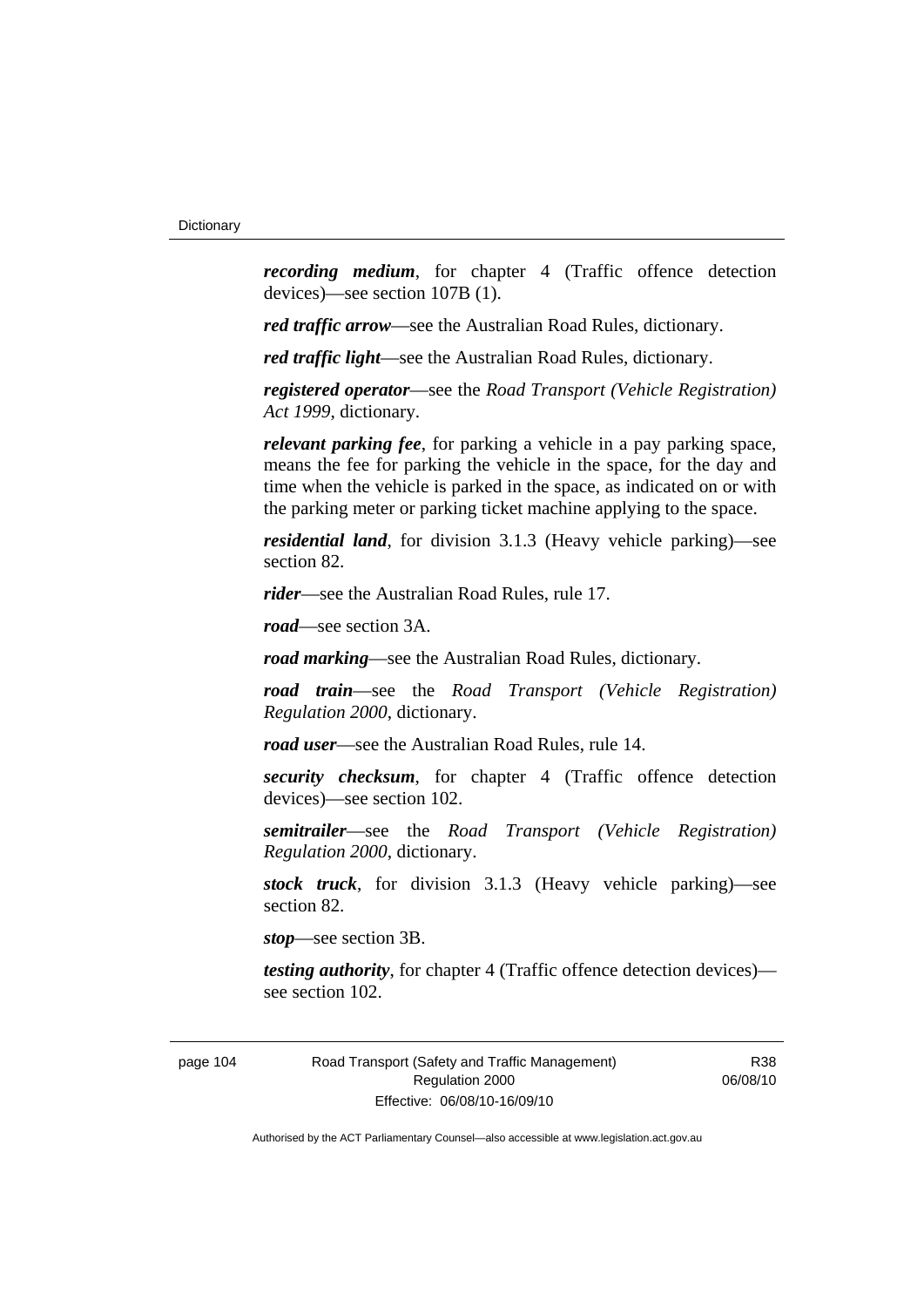## *ticket parking area*—

- (a) means a length of road or area that is set aside as a ticket parking area under section 76 (2) (a) or section 76A (2) (a); but
- (b) does not include a length of road or area that, under section 77 (2), is not taken to be included in the length of road or area set aside.

*ticket parking scheme* means a ticket parking scheme under division 3.1.2.

*ticket parking sign* means a *permissive parking sign* with the word 'ticket' on or with the sign.

*ticket parking space* means a ticket parking space under section 78.

*tow truck*—see the *Road Transport (Vehicle Registration) Regulation 2000*, dictionary.

*towing attachment* means a device fitted to a vehicle to which the drawbar of a trailer may be attached.

*tractor*—see the *Road Transport (Vehicle Registration) Regulation 2000*, dictionary.

*traffic control device*—see the Australian Road Rules, dictionary.

*traffic-related item*—see the Australian Road Rules, dictionary.

*traffic sign*—see the Australian Road Rules, dictionary.

*traffic signals*—see the Australian Road Rules, dictionary.

*transit lane*—see the Australian Road Rules, rule 156.

*truck lane*—see the Australian Road Rules, rule 157.

*vehicle*—see the Australian Road Rules, rule 15.

*wheeled recreational device*—see the Australian Road Rules, dictionary.

*wheeled toy*—see the Australian Road Rules, dictionary.

Road Transport (Safety and Traffic Management) Regulation 2000 Effective: 06/08/10-16/09/10

page 105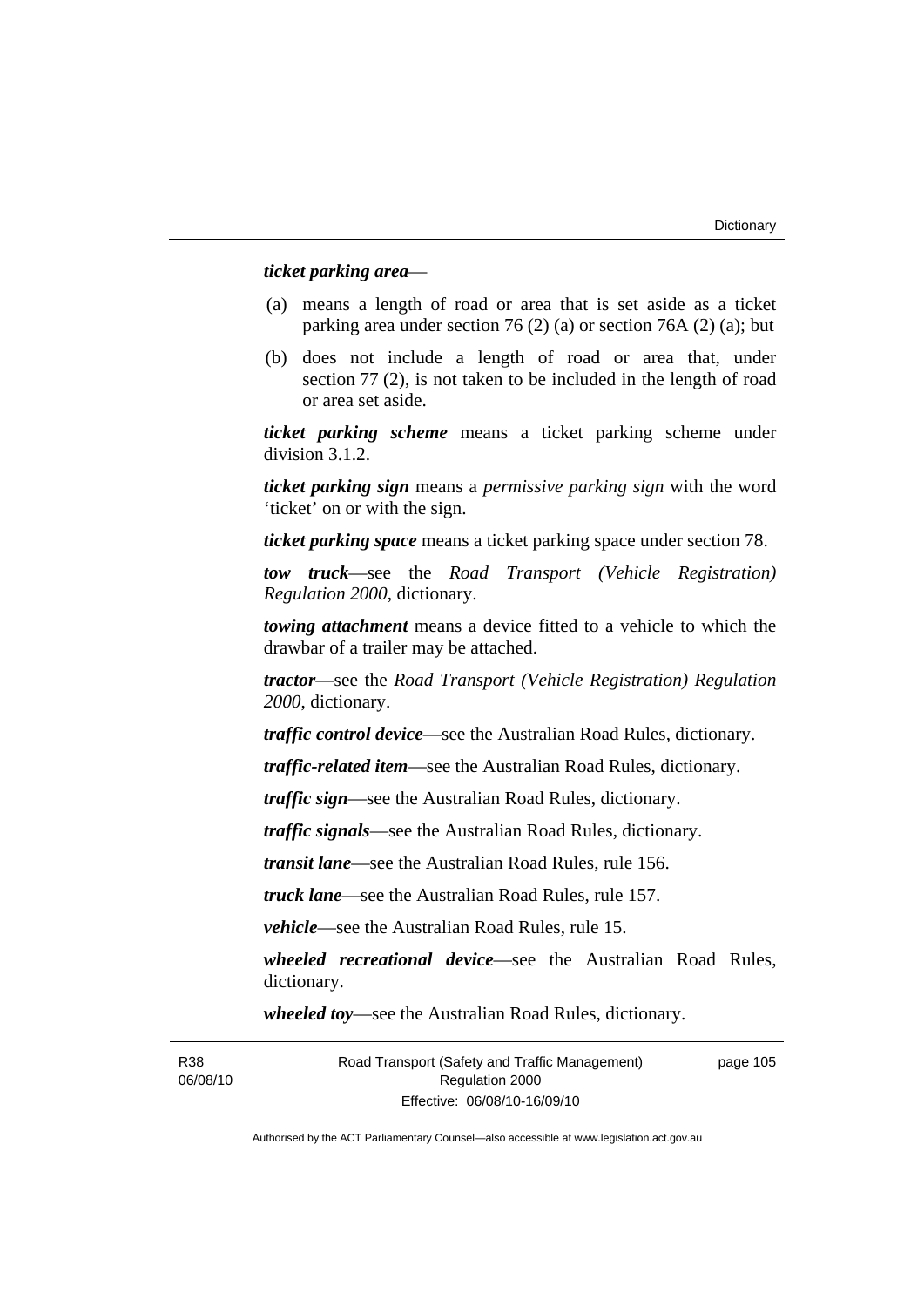**Dictionary** 

*with*, for information about the application of a traffic control device—see the Australian Road Rules, dictionary.

*WORM disk*, for chapter 4 (Traffic offence detection devices)—see section 102.

page 106 Road Transport (Safety and Traffic Management) Regulation 2000 Effective: 06/08/10-16/09/10

R38 06/08/10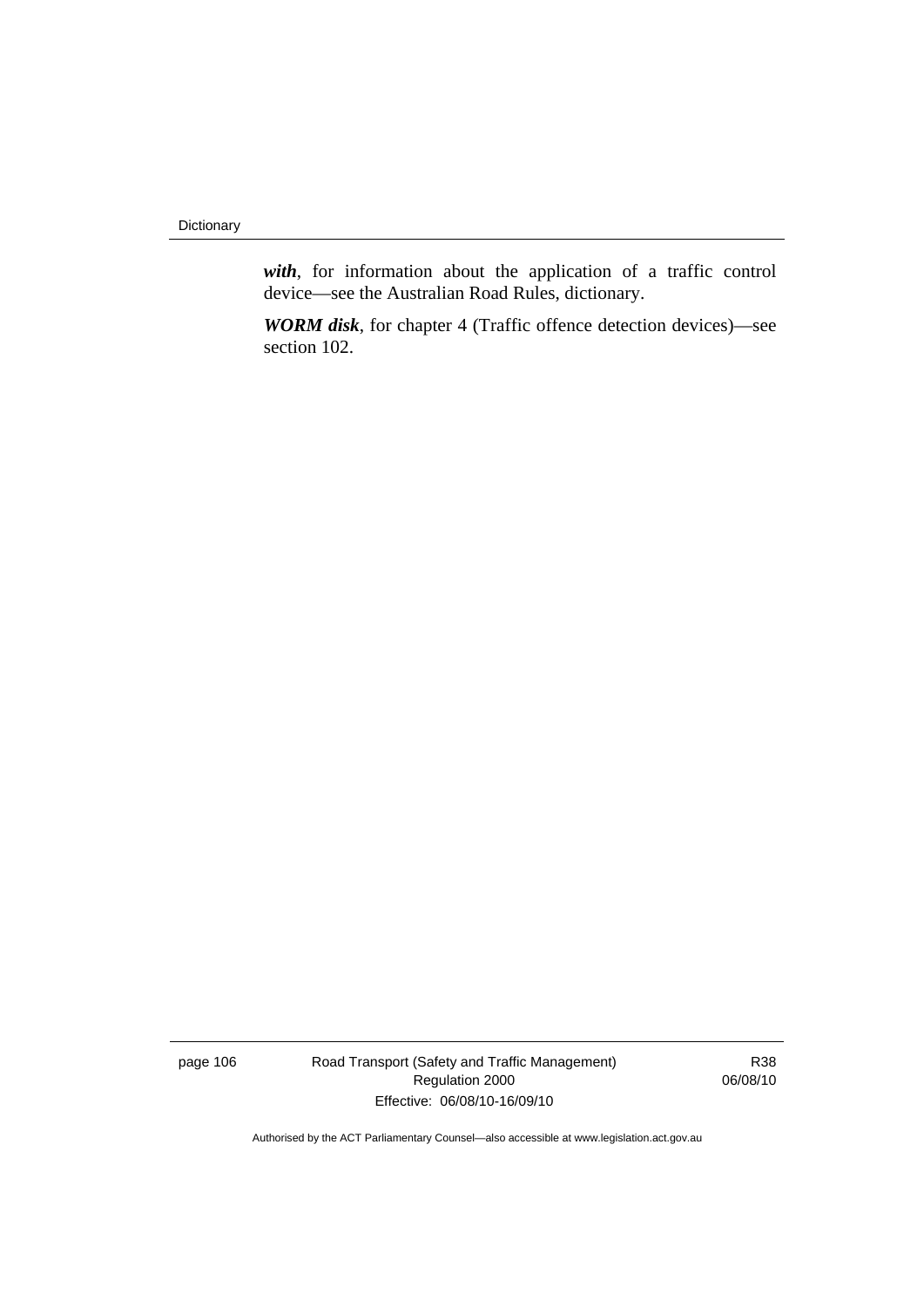## **Endnotes**

## **1 About the endnotes**

Amending and modifying laws are annotated in the legislation history and the amendment history. Current modifications are not included in the republished law but are set out in the endnotes.

Not all editorial amendments made under the *Legislation Act 2001*, part 11.3 are annotated in the amendment history. Full details of any amendments can be obtained from the Parliamentary Counsel's Office.

Uncommenced amending laws and expiries are listed in the legislation history and the amendment history. These details are underlined. Uncommenced provisions and amendments are not included in the republished law but are set out in the last endnote.

If all the provisions of the law have been renumbered, a table of renumbered provisions gives details of previous and current numbering.

The endnotes also include a table of earlier republications.

| $am = amended$                               | $ord = ordinance$                         |
|----------------------------------------------|-------------------------------------------|
| $amdt = amendment$                           | $orig = original$                         |
| $ch = chapter$                               | par = paragraph/subparagraph              |
| $def = definition$                           | $pres = present$                          |
| $dict = dictionary$                          | $prev = previous$                         |
| $disallowed = disallowed by the Legislative$ | $(\text{prev}) = \text{previously}$       |
| Assembly                                     | $pt = part$                               |
| $div = division$                             | $r = rule/subrule$                        |
| $exp = expires/expired$                      | $remum = renumbered$                      |
| $Gaz = gazette$                              | $reloc = relocated$                       |
| $hdg =$ heading                              | $R[X]$ = Republication No                 |
| $IA = Interpretation Act 1967$               | $RI = reissue$                            |
| $ins = inserted/added$                       | $s = section/subsection$                  |
| $LA =$ Legislation Act 2001                  | $sch = schedule$                          |
| $LR =$ legislation register                  | $sdiv = subdivision$                      |
| $LRA =$ Legislation (Republication) Act 1996 | $sub = substituted$                       |
| $mod = modified/modification$                | $SL = Subordinate$ Law                    |
| $o = order$                                  | underlining = whole or part not commenced |
| $om = omitted/repealed$                      | or to be expired                          |
|                                              |                                           |

## **2 Abbreviation key**

R38 06/08/10 Road Transport (Safety and Traffic Management) Regulation 2000 Effective: 06/08/10-16/09/10

page 107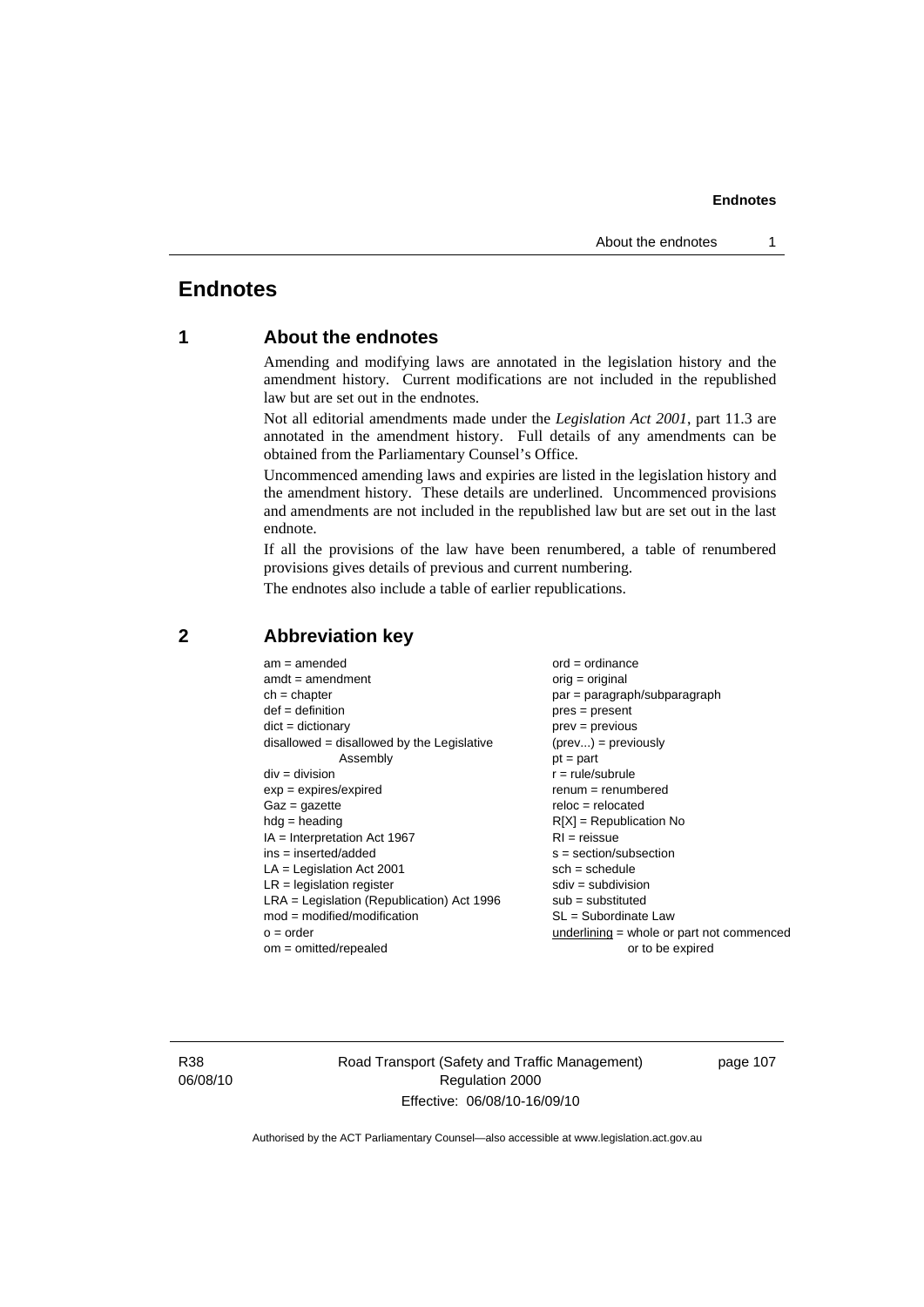| 3 | Legislation history |  |
|---|---------------------|--|
|---|---------------------|--|

## **3 Legislation history**

This regulation was originally the *Road Transport (Safety and Traffic Management) Regulations 2000*. It was renamed under the *Legislation Act 2001*.

## **Road Transport (Safety and Traffic Management) Regulation 2000 SL 2000 No 10**

notified 29 February 2000 (Gaz 2000 No S6)

s 1, s 2 commenced 29 February 2000 (IA 10B)

remainder commenced 1 March 2000 (s 2 and Gaz 2000 No S5)

#### as amended by

### **Legislative Assembly AR2000-2**

notified 18 May 2000 (Gaz 2000 No 20 p 505) commenced 18 May 2000 (SLA s 6 (13))

## **Road Transport (Safety and Traffic Management) Regulations Amendment SL 2000 No 21 pt 2**

notified 18 May 2000 (Gaz 2000 No 20) commenced 18 May 2000 (s 1)

## **Road Transport Legislation Regulations Amendment SL 2000 No 33 pt 2**

notified 2 August 2000 (Gaz 2000 No S41) commenced 2 August 2000 (s 1)

## **Road Transport Legislation Regulations Amendment SL 2000 No 52 pt 2**

notified 14 December 2000 (Gaz 2000 No 50) commenced 14 December 2000 (s 1)

## **Road Transport Legislation Amendment Act 2001 No 27 sch 4**

notified 24 May 2001 (Gaz 2001 No 21) s 1, s 2 commenced 24 May 2001 (IA s 10B) sch 4 commenced 24 May 2001 (s 2)

## **Road Transport (Safety and Traffic Management) Amendment Act 2001 No 29 pt 3**

notified 24 May 2001 (Gaz 2001 No 21) commenced 24 May 2001 (s 2)

page 108 Road Transport (Safety and Traffic Management) Regulation 2000 Effective: 06/08/10-16/09/10

R38 06/08/10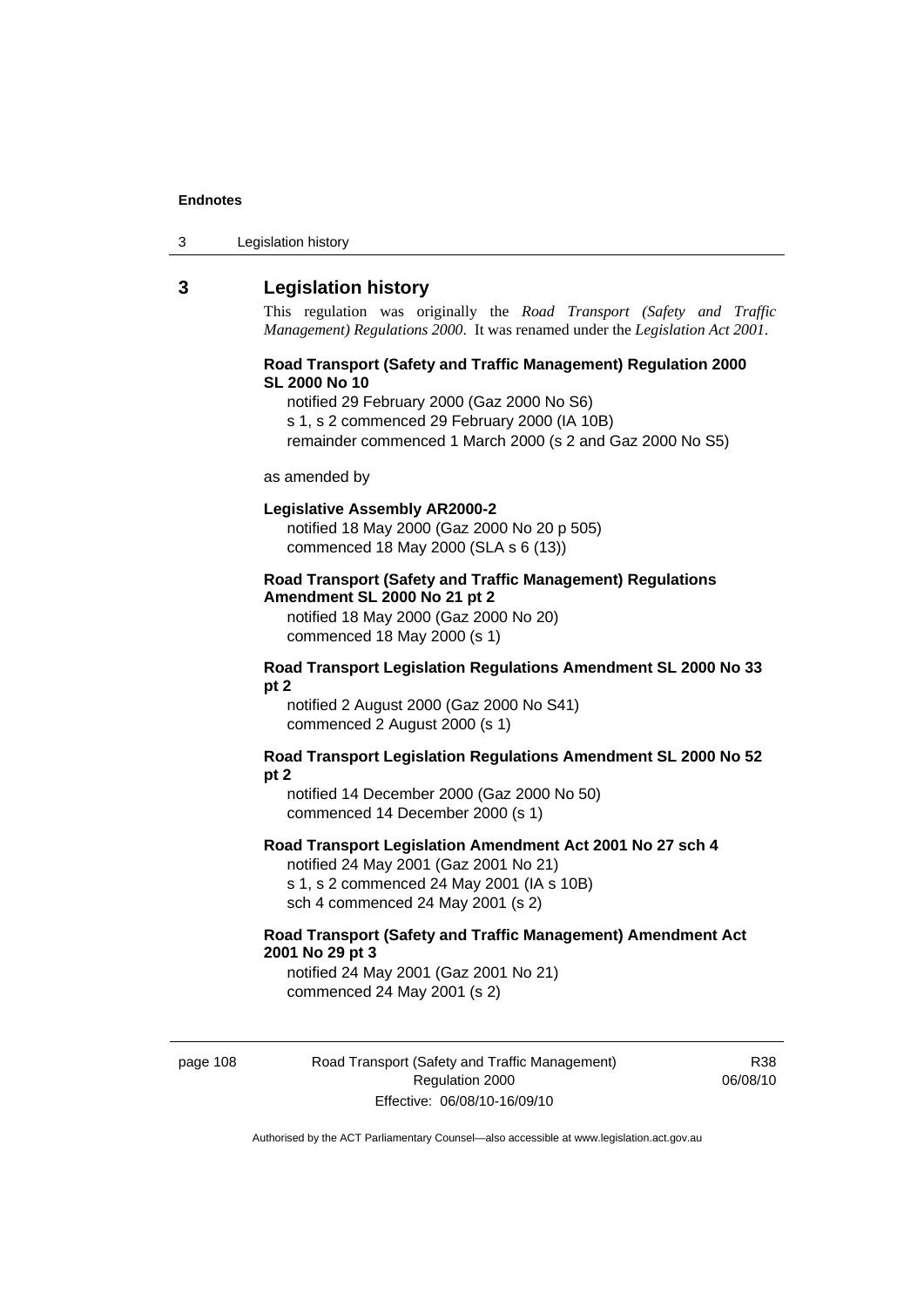## **Legislation (Consequential Amendments) Act 2001 No 44 pt 348**

notified 26 July 2001 (Gaz 2001 No 30) s 1, s 2 commenced 26 July 2001 (IA s 10B) pt 348 commenced 12 September 2001 (s 2 and see Gaz 2001 No S65)

## **Statute Law Amendment Act 2001 No 56 pt 3.46**

notified 5 September 2001 (Gaz 2001 No S 65) s 1, s 2 commenced 5 September 2001 (IA s 10B)

pt 3.46 commenced 12 September 2001 (amdt 3.475)

## **Road Transport (Safety and Traffic Management) Regulations Amendment 2001 SL 2001 No 32**

notified 11 September 2001 (Gaz 2001 No S69) commenced 11 September 2001 (s 1)

## **Road Transport (Public Passenger Services) Act 2001 No 62 pt 1.12**

notified 10 September 2001 (Gaz 2001 No S66) s 1, s 2 commenced 10 September 2001 (IA s 10B)

pt 1.12 commenced 1 December 2001 (s 2 and CN 2001 No 2)

## **Road Transport Legislation Amendment Regulations 2002 SL No 2 pt 5**

notified LR 27 February 2002 s 1, s 2 commenced 27 February 2002 (LA s 75) pt 5 commenced 1 March 2002 (s 2 and see CN 2002 No 2)

## **Road Transport (Safety and Traffic Management) Amendment Regulations 2002 SL No 7**

notified LR 15 April 2002 commenced 16 April 2002 (s 2)

## **Statute Law Amendment Act 2002 No 30 pt 3.73**

notified LR 16 September 2002

s 1, s 2 taken to have commenced 19 May 1997 (LA s 75 (2)) pt 3.73 commenced 17 September 2002 (s 2 (1))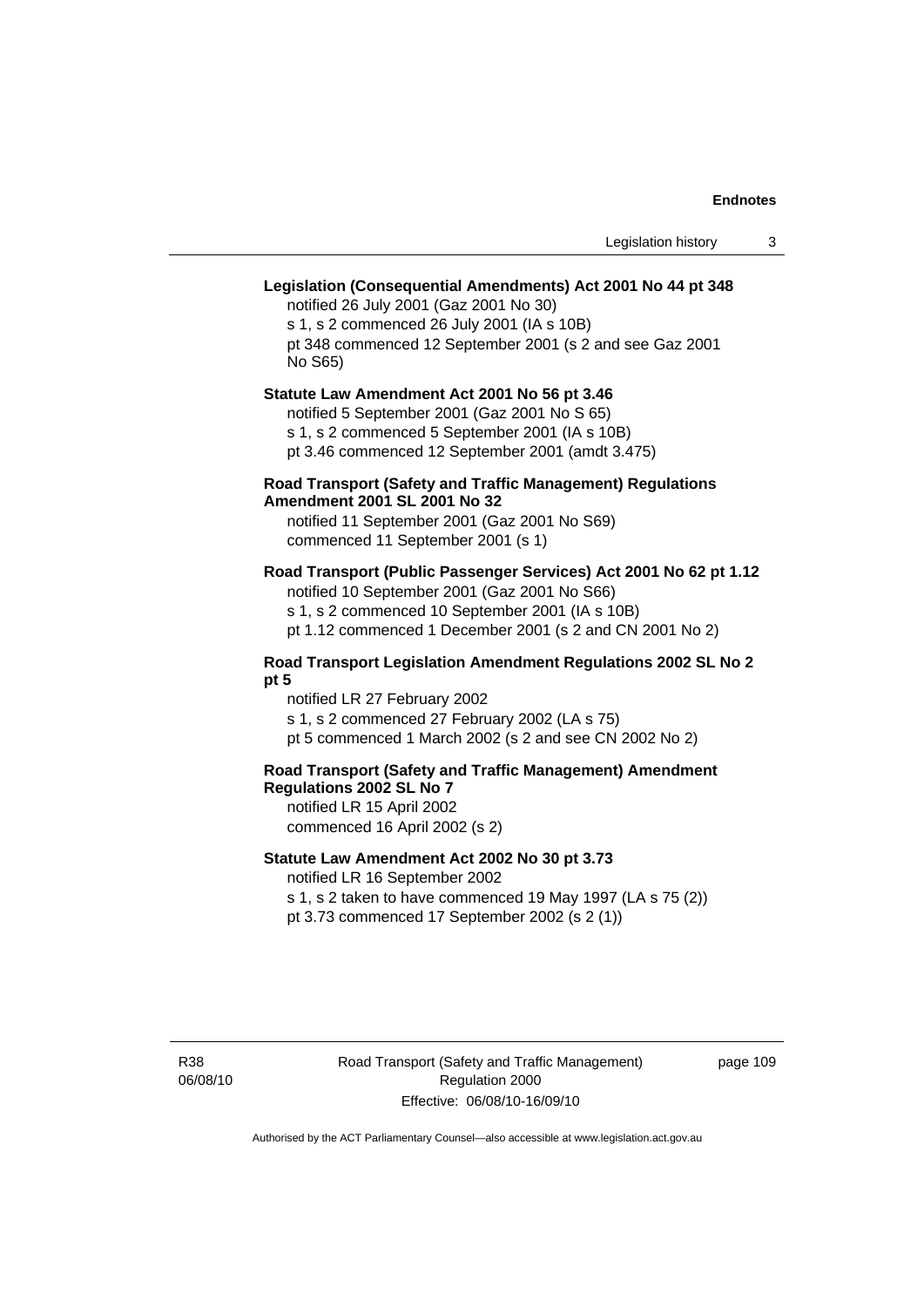3 Legislation history

## **Road Transport Legislation Amendment Regulations 2002 (No 2) SL2002-31 pt 5**

notified LR 31 October 2002 s 1, s 2 commenced 31 October 2002 (LA s 75 (1)) pt 5 commenced 1 November 2002 (s 2 (1))

## **Criminal Code 2002 No 51 pt 1.20**

notified LR 20 December 2002 s 1, s 2 commenced 20 December 2002 (LA s 75) pt 1.20 commenced 1 January 2003 (s 2 (1))

## **Urban Services (Application of Criminal Code) Amendment Regulations 2002 SL2003-1 pt 4**

notified LR 9 January 2003 s 1, s 2 commenced 9 January 2003 (LA s 75 (1)) pt 4 commenced 10 January 2003 (s 2 (3) and see LA s 73 (3) (b))

## **Road Transport (Safety and Traffic Management) Amendment Regulations 2003 (No 1) SL2003-12**

notified LR 22 May 2003 s 1, s 2 commenced 22 May 2003 (LA s 75 (1)) remainder commenced 1 June 2003 (s 2 and CN2003-3)

## **Road Transport (Safety and Traffic Management) Amendment Regulations 2003 (No 2) SL2003-14**

notified LR 10 June 2003 s 1, s 2 commenced 10 June 2003 (LA s 75 (1)) remainder commenced 11 June 2003 (s 2)

## **Dangerous Substances Act 2004 A2004-7 sch 1 pt 1.8**

notified LR 19 March 2004 s 1, s 2 commenced 19 March 2004 (LA s 75 (1)) sch 1 pt 1.8 commenced 5 April 2004 (s 2 and CN2004-6)

## **Road Transport Legislation (Australian Road Rules) Amendment Regulations 2004 (No 1) SL2004-16 pt 3**

notified LR 24 May 2004 s 1, s 2 commenced 24 May 2004 (LA s 75 (1)) pt 3 commenced 19 July 2004 (s 2 and CN2004-10)

page 110 Road Transport (Safety and Traffic Management) Regulation 2000 Effective: 06/08/10-16/09/10

R38 06/08/10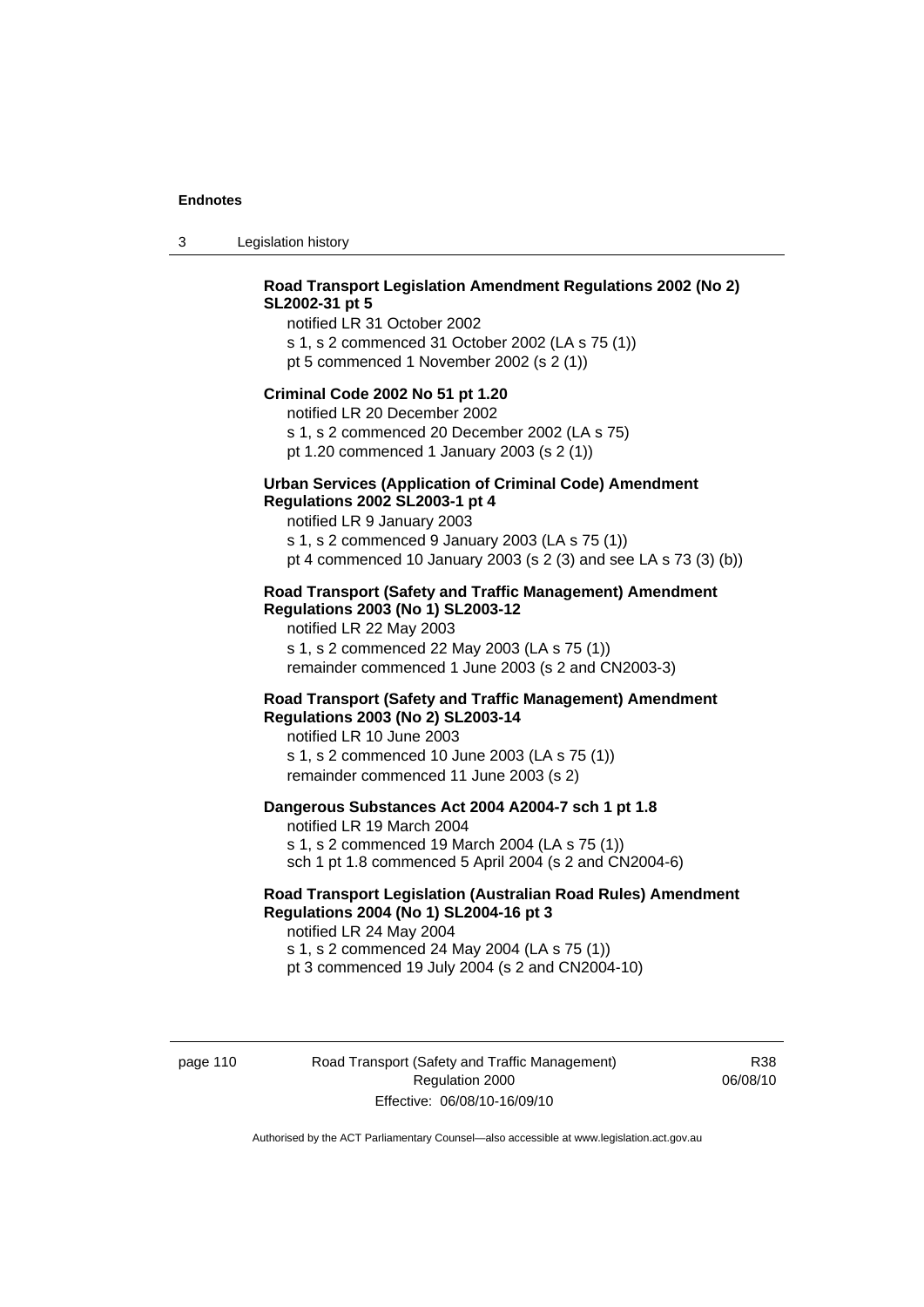## **Emergencies Act 2004 A2004-28 sch 3 pt 3.20**

notified LR 29 June 2004

s 1, s 2 commenced 29 June 2004 (LA s 75 (1)) sch 3 pt 3.20 commenced 1 July 2004 (s 2 (1) and CN2004-11)

## **Road Transport Legislation Amendment Regulations 2004 (No 1) SL2004-47 pt 5**

notified LR 9 September 2004

s 1, s 2 commenced 9 September 2004 (LA s 75 (1))

pt 5 commenced 10 September 2004 (s 2)

## **Road Transport Legislation (Hire Cars) Amendment Regulation 2005 (No 1) SL2005-4 sch 2 pt 2.4**

notified LR 7 March 2005

s 1, s 2 commenced 7 March 2005 (LA s 75 (1)) sch 2 pt 2.4 commenced 9 March 2005 (s 2 and see Road Transport (Public Passenger Services) (Hire Cars) Amendment Act 2004 A2004-69, s 2 and LA s 79)

## **Road Transport (Safety and Traffic Management) Amendment Regulation 2005 (No 1) SL2005-7**

notified LR 8 April 2005 s 1, s 2 commenced 8 April 2005 (LA s 75 (1)) remainder commenced 9 April 2005 (s 2)

## **Road Transport (Safety and Traffic Management) Amendment Regulation 2005 (No 2) SL2005-22**

notified LR 15 September 2005 s 1, s 2 commenced 15 September 2005 (LA s 75 (1)) remainder commenced 16 September 2005 (s 2)

## **Statute Law Amendment Act 2005 (No 2) A2005-62 sch 1 pt 1.4**  notified LR 21 December 2005

s 1, s 2 commenced 21 December 2005 (LA s 75 (1)) sch 1 pt 1.4 commenced 11 January 2006 (s 2 (1))

## **Road Transport (Safety and Traffic Management) Amendment Regulation 2006 (No 1) SL2006-4**

notified LR 16 January 2006 s 1, s 2 commenced 16 January 2006 (LA s 75 (1))

remainder commenced 17 January 2006 (s 2)

R38 06/08/10 Road Transport (Safety and Traffic Management) Regulation 2000 Effective: 06/08/10-16/09/10

page 111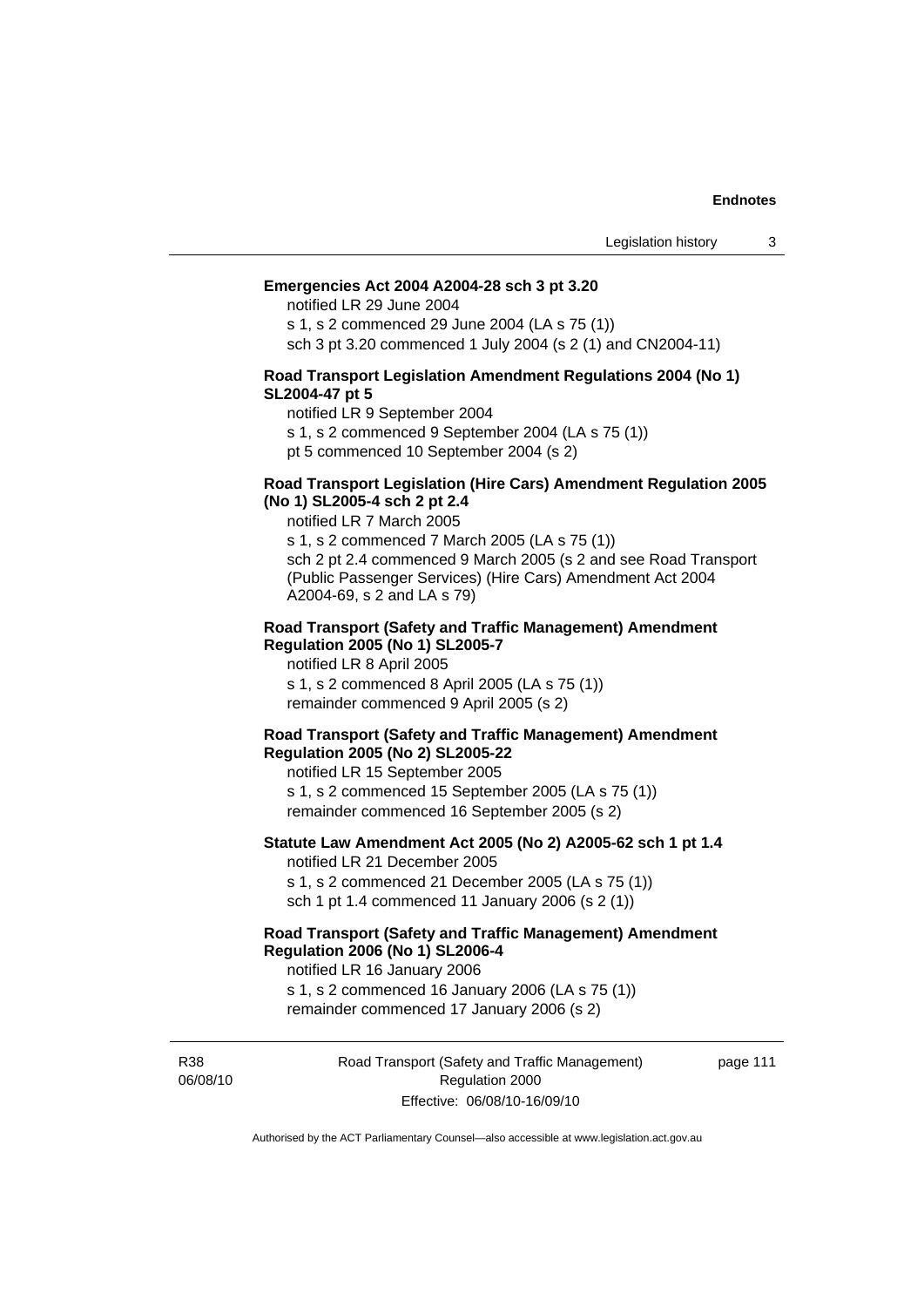3 Legislation history

## **Road Transport (Public Passenger Services) Amendment Regulation 2006 (No 1) SL2006-32 sch 1 pt 1.5**

notified LR 26 June 2006

s 1, s 2 commenced 26 June 2006 (LA s 75 (1)) sch 1 pt 1.5 commenced 3 July 2006 (s 2 (2))

## **Road Transport (Safety and Traffic Management) Amendment Regulation 2006 (No 2) SL2006-51**

notified LR 4 December 2006

s 1, s 2 commenced 4 December 2006 (LA s 75 (1)) remainder commenced 5 December 2006 (s 2)

## **Road Transport (Safety and Traffic Management) Amendment Regulation 2007 (No 1) SL2007-20**

notified LR 30 July 2007 s 1, s 2 commenced 30 July 2007 (LA s 75 (1)) remainder commenced 31 July 2007 (s 2)

## **Planning and Development (Consequential Amendments) Act 2007 A2007-25 sch 1 pt 1.29**

notified LR 13 September 2007

s 1, s 2 commenced 13 September 2007 (LA s 75 (1)) sch 1 pt 1.29 commenced 31 March 2008 (s 2 and see Planning and Development Act 2007 A2007-24, s 2 and CN2008-1)

#### **Road Transport (Safety and Traffic Management) Amendment Regulation 2008 (No 1) SL2008-40**

notified LR 11 September 2008 s 1, s 2 commenced 11 September 2008 (LA s 75 (1)) remainder commenced 11 March 2009 (s 2 and LA s 79)

## **Road Transport Legislation Amendment Regulation 2008 (No 2) SL2008-47 sch 1 pt 1.3**

notified LR 1 December 2008 s 1, s 2 commenced 1 December 2008 (LA s 75 (1)) sch 1 pt 1.3 commenced 2 December 2008 (s 2)

page 112 Road Transport (Safety and Traffic Management) Regulation 2000 Effective: 06/08/10-16/09/10

R38 06/08/10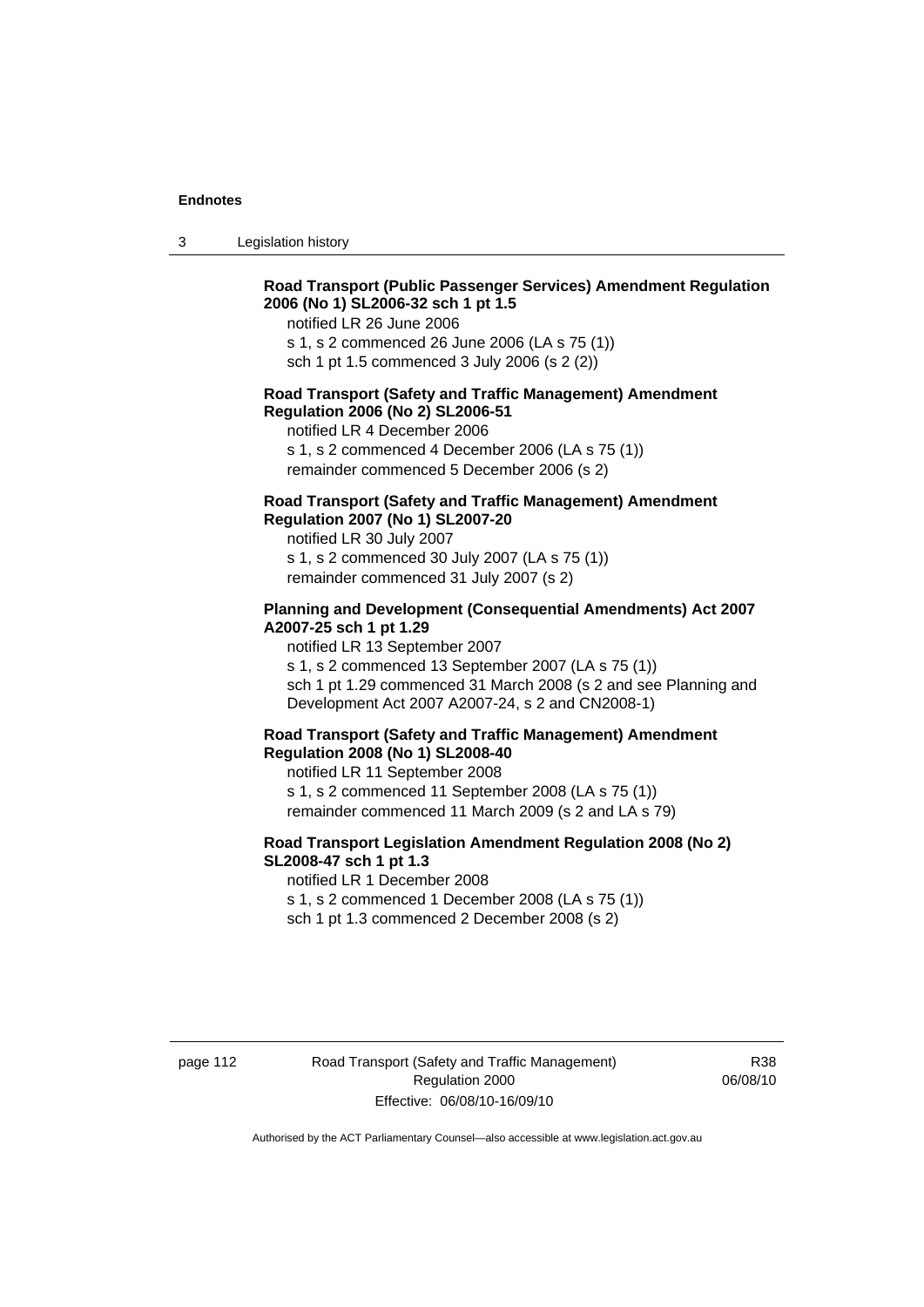## **Road Transport Legislation Amendment Regulation 2009 (No 1) SL2009-6 pt 4**

notified LR 11 March 2009

s 1, s 2 commenced 11 March 2009 (LA s 75 (1)) pt 4 commenced 16 March 2009 (s 2 and CN2009-7)

## **Road Transport (Safety and Traffic Management) Amendment Regulation 2009 (No 1) SL2009-7**

notified LR 12 March 2009

s 1, s 2 commenced 12 March 2009 (LA s 75 (1)) remainder commenced 13 March 2009 (s 2)

## **Road Transport (Mass, Dimensions and Loading) Act 2009 A2009-22 sch 1 pt 1.10**

notified LR 3 September 2009 s 1, s 2 commenced 3 September 2009 (LA s 75 (1)) sch 1 pt 1.10 commenced 3 March 2010 (s 2 and LA s 79)

## **Dangerous Goods (Road Transport) Act 2009 A2009-34 sch 1 pt 1.3**

notified LR 28 September 2009 s 1, s 2 commenced 28 September 2009 (LA s 75 (1)) sch 1 pt 1.3 commenced 2 April 2010 (s 2, CN2010-5 and LA s 77 (3))

## **Road Transport Legislation Amendment Regulation 2010 (No 1) SL2010-5 pt 4**

notified LR 1 March 2010 s 1, s 2 commenced 1 March 2010 (LA s 75 (1)) s 55, ss 58-62 commence 15 March 2011 (s 2 (2)) pt 4 remainder commenced 15 March 2010 (s 2 (1))

## **Road Transport Legislation Amendment Regulation 2010 (No 2) SL2010-7 pt 5**

notified LR 16 March 2010

s 1, s 2 commenced 16 March 2010 (LA s 75 (1))

pt 5 commenced 17 March 2010 (s 2 (1))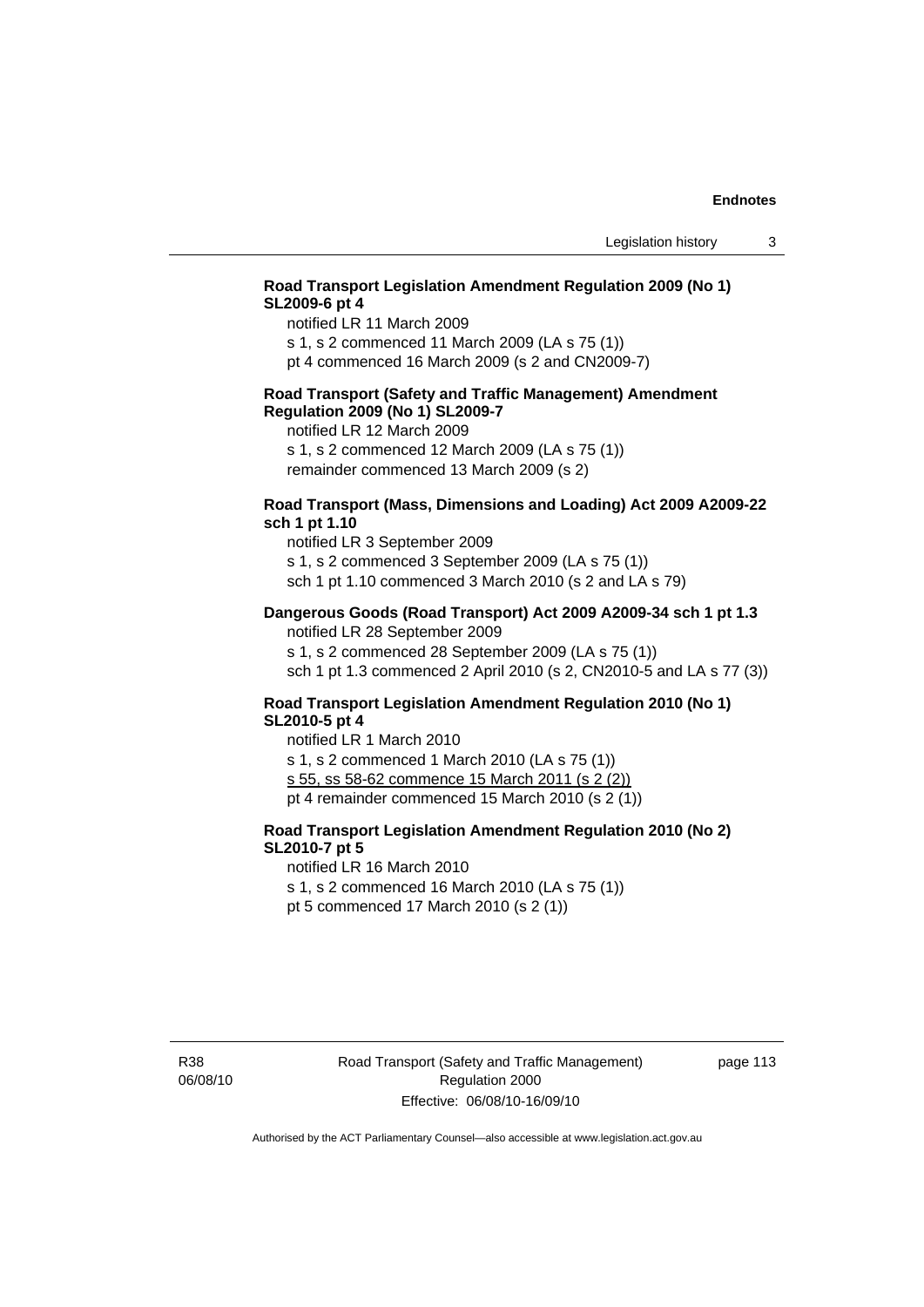| 4 | Amendment history |
|---|-------------------|
|---|-------------------|

## **Personal Property Securities Act 2010 A2010-15 sch 2 pt 2.5**

notified LR 1 April 2010

s 1, s 2 commenced 1 April 2010 (LA s 75 (1))

sch 2 pt 2.5 awaiting commencement (s 2 (2)-(4))

| Note 1 | If a commencement notice has not fixed a commencement day<br>before the day of the registration commencement time, the<br>remaining provisions automatically commence on the day of<br>the registration commencement time (see s 2 (2), LA s 79 does<br>not apply to this Act). |
|--------|---------------------------------------------------------------------------------------------------------------------------------------------------------------------------------------------------------------------------------------------------------------------------------|
| Note 2 | For the meaning of registration commencement time see the<br>Personal Property Securities Act 2009 (Cwlth).                                                                                                                                                                     |

## **Statute Law Amendment Act 2010 A2010-18 sch 3 pt 3.21**

notified LR 13 May 2010 s 1, s 2 commenced 13 May 2010 (LA s 75 (1)) sch 3 pt 3.21 commenced 3 June 2010 (s 2)

## **Road Transport Legislation Amendment Regulation 2010 (No 4) SL2010-33 pt 3**

notified LR 5 August 2010 s 1, s 2 commenced 5 August 2010 (LA s 75 (1)) pt 3 commenced 6 August 2010 (s 2)

## **4 Amendment history**

#### **Name of regulation**

s 1 am R18 LA

#### **Dictionary**

s 2 om Act 2001 No 27 amdt 4.24 ins SL2005-22 amdt 1.1

**Dictionary—application to Australian Road Rules** 

s 3 hdg bracketed note exp 17 September 2002 (s 4 (3)) s 3 am Act 2001 No 44 amdt 1.3793 sub SL2005-22 amdt 1.1

*Road* **includes road related area**  s 3A ins SL2005-22 amdt 1.1

**Meaning of** *park* **and** *stop* s 3B ins SL2005-22 amdt 1.1

page 114 Road Transport (Safety and Traffic Management) Regulation 2000 Effective: 06/08/10-16/09/10

R38 06/08/10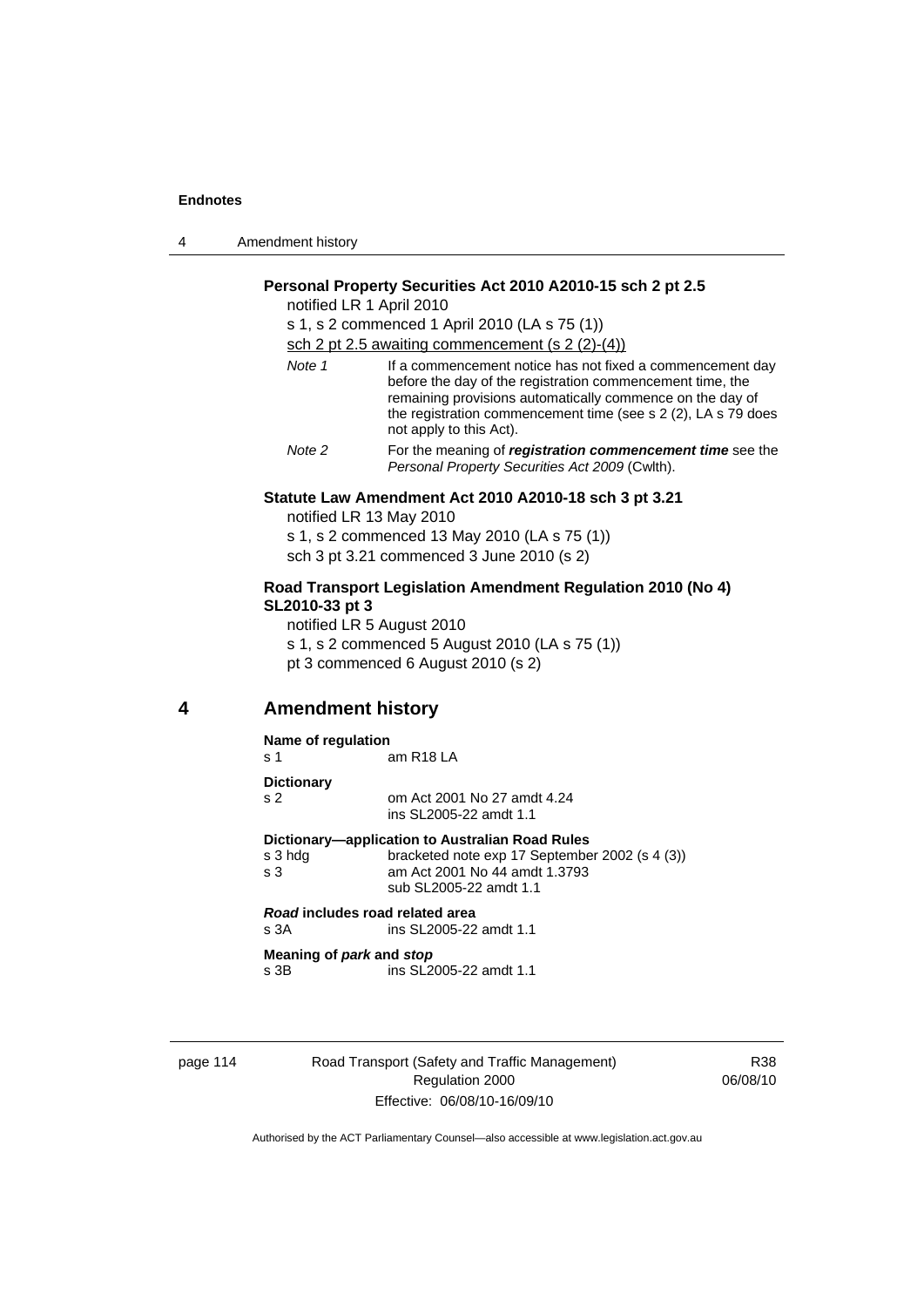|                                                                      |                                                                                                                                                                                                                                             | Amendment history | 4 |
|----------------------------------------------------------------------|---------------------------------------------------------------------------------------------------------------------------------------------------------------------------------------------------------------------------------------------|-------------------|---|
| <b>Notes</b><br>s 4 hdg<br>s 4                                       | bracketed note exp 17 September 2002 (s 4 (3))<br>am Act 2001 No 44 amdt 1.3794; Act 2002 No 30 amdt 3.769<br>(2), (3) exp 17 September 2002 (s (4 (3))                                                                                     |                   |   |
| s 4A                                                                 | Offences against regulation-application of Criminal Code etc<br>ins SL2003-1 s 16                                                                                                                                                           |                   |   |
| s 4B                                                                 | Offences against regulation are strict liability offences<br>ins SL2003-1 s 16                                                                                                                                                              |                   |   |
| s 4C                                                                 | General defence of accident or reasonable effort<br>ins SL2003-1 s 16                                                                                                                                                                       |                   |   |
| <b>Meaning of Australian Road Rules</b><br>s 5 hdg<br>s <sub>5</sub> | bracketed note exp 17 September 2002 (s 4 (3))<br>sub SL2004-16 s 25<br>am SL2005-22 amdt 1.2<br>sub SL2010-5 s 51                                                                                                                          |                   |   |
| s 6 hdg                                                              | Incorporation of Australian Road Rules into ACT law<br>bracketed note exp 17 September 2002 (s 4 (3))                                                                                                                                       |                   |   |
| Transitional-ARR r 266 and r 267<br>s 6A                             | ins SL2010-5 s 52<br>exp 14 March 2011 (s 6A (2))                                                                                                                                                                                           |                   |   |
| General<br>div 2.2.1 hdg<br>note 2<br>div 2.2.1 hdg<br>note 3        | am 2000 No 52 s 3; 2001 No 32 s 3; 2002 No 31 s 22;<br>SL2003-12 s 4; SL2004-16 ss 26-30<br>sub SL2005-22 s 4<br>am SL2006-32 amdt 1.92; items renum R24 LA; SL2010-5<br>s 53, s 54; items renum R34 LA; SL2010-5 s 55<br>sub SL2005-22 s 4 |                   |   |
|                                                                      | am A2009-22 amdt 1.25; SL2010-33 s 5; items renum R38 LA                                                                                                                                                                                    |                   |   |
| s 7 hdg<br>s <sub>7</sub>                                            | References to another law of this jurisdiction etc<br>bracketed note exp 17 September 2002 (s 4 (3))<br>am Act 2001 No 44 amdt 1.3795, amdt 1.3796                                                                                          |                   |   |
| s 8 hdg                                                              | ARR r 10 (2)-penalties for offences<br>bracketed note exp 17 September 2002 (s 4 (3))                                                                                                                                                       |                   |   |
| s 8A                                                                 | ARR r 25 (2)-default speed-limit in built-up area<br>ins SL2003-12 s 5<br>om SL2004-16 s 31                                                                                                                                                 |                   |   |
|                                                                      |                                                                                                                                                                                                                                             |                   |   |

R38 06/08/10 Road Transport (Safety and Traffic Management) Regulation 2000 Effective: 06/08/10-16/09/10

page 115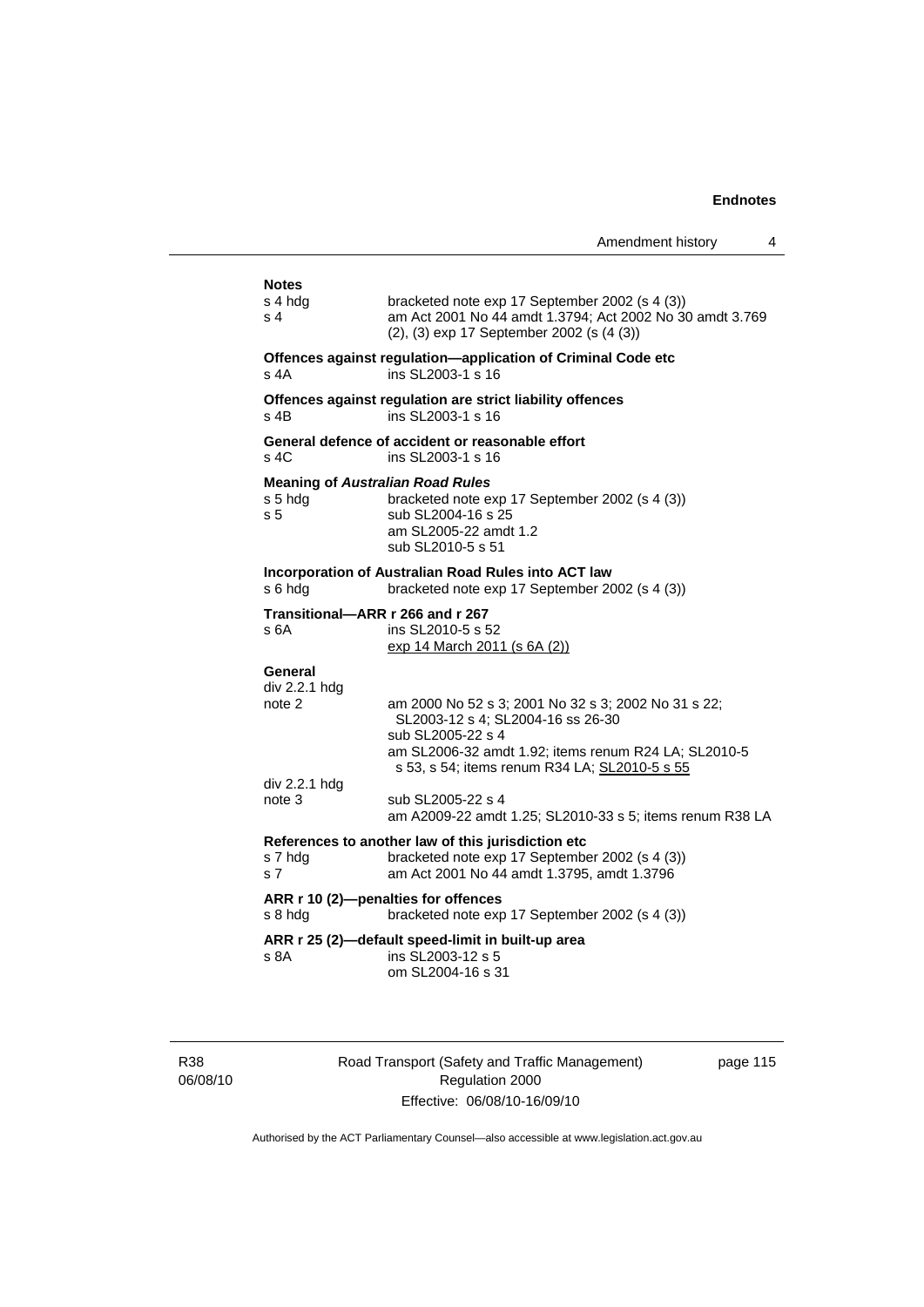| Amendment history<br>4 |  |
|------------------------|--|
|------------------------|--|

| s 9 hda<br>s 9                                          | ARR r 95-emergency stopping lane only signs<br>bracketed note exp 17 September 2002 (s 4 (3))<br>am SL2005-22 amdt 1.3                                                                   |
|---------------------------------------------------------|------------------------------------------------------------------------------------------------------------------------------------------------------------------------------------------|
| ARR r 104-no truck signs<br>s 10 hdg<br>s <sub>10</sub> | bracketed note exp 17 September 2002 (s 4 (3))<br>am SL2005-22 amdt 1.4                                                                                                                  |
| s 12 hdg<br>s 12                                        | ARR r 158 (2) (c)-other vehicles permitted to travel in bus lanes<br>bracketed note exp 17 September 2002 (s 4 (3))<br>sub 2002 No 31 s 23; SL2005-4 amdt 2.38<br>am SL2006-32 amdt 1.93 |
| s 12A                                                   | ARR r 170 (1)-driver not to stop in intersection unless permitted<br>ins SL2004-16 s 32<br>om SL2010-5 s 56                                                                              |
| s 13 hdg<br>s <sub>13</sub>                             | ARR r 179 (1) (c)-stopping in a loading zone-goods and permit vehicles<br>bracketed note exp 17 September 2002 (s 4 (3))<br>sub SL2005-22 s 5                                            |
| s 13A                                                   | ARR r 179 (1) (c) and (2) (c)-stopping in loading zone-taxis<br>ins SL2005-22 s 5                                                                                                        |
| ARR r 183-stopping in a bus zone<br>s 13B               | ins SL2006-32 amdt 1.94                                                                                                                                                                  |
| s 13C                                                   | ARR r 195-stopping at or near a bus stop<br>ins SL2006-32 amdt 1.94                                                                                                                      |
| s 14 hdg                                                | ARR r 199 (2)-stopping near postbox<br>bracketed note exp 17 September 2002 (s 4 (3))                                                                                                    |
| s 15 hdg                                                | ARR r 206 (2) (b), (c)-time extension for people with disabilities permit<br>bracketed note exp 17 September 2002 (s 4 (3))<br>sub SL2005-22 amdt 1.5                                    |
| s 16 hdg                                                | ARR r 207 (2) (a)-fees for parking in pay parking spaces<br>bracketed note exp 17 September 2002 (s 4 (3))                                                                               |
| s 16A                                                   | ARR r 213 (5)—making a motor vehicle secure—exception<br>ins Legislative Assembly AR2000-2 (see Gaz 2000 No 20)<br>am SL2004-16 s 33<br>sub SL2005-22 amdt 1.6                           |
| s 18 hdg<br>s 18                                        | ARR r 216 (3)-towing a vehicle at night or in hazardous weather conditions<br>bracketed note exp 17 September 2002 (s 4 (3))<br>sub A2009-34 amdt 1.6                                    |
| ARR r 225-use of radar detectors<br>$s$ 22 hdg          | bracketed note exp 17 September 2002 (s 4 (3))                                                                                                                                           |

page 116 Road Transport (Safety and Traffic Management) Regulation 2000 Effective: 06/08/10-16/09/10

R38 06/08/10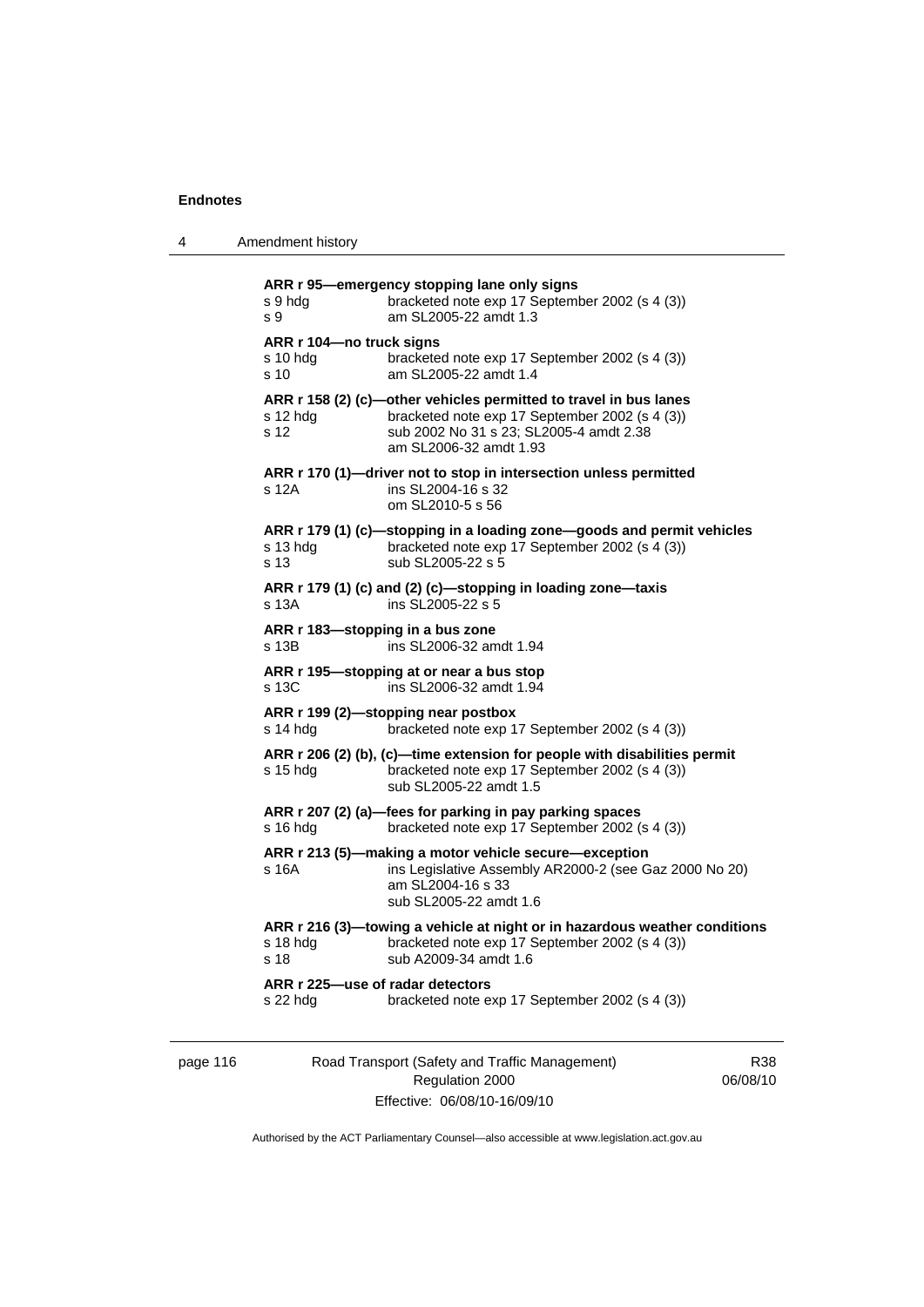Amendment history 4

|                          | ARR r 244C-motorised scooters not to be used                                                                                                                                    |
|--------------------------|---------------------------------------------------------------------------------------------------------------------------------------------------------------------------------|
| s 23 hda<br>s 23.        | bracketed note exp 17 September 2002 (s 4 (3))<br>sub SL2010-5 s 57                                                                                                             |
|                          | ARR r 266-children travelling in interstate registered vehicles                                                                                                                 |
| s 23A                    | ins 2000 No 21 s 3<br>om SL2004-16 s 35<br>ins SL2010-5 s 58                                                                                                                    |
|                          | ARR r 266 (2B)-children travelling in goods compartments                                                                                                                        |
| s 23B                    | ins 2001 No 32 s 4<br>am 2002 No 2 s 28; Act 2002 No 51 amdt 1.38; SL2005-4<br>amdt 2.39, amdt 2.40; SL2006-32 amdt 1.95<br>sub SL2010-5 s 58                                   |
| s 24 hdg<br>s 24         | ARR r 266 (7)-wearing of seatbelts by passengers under 16 years old<br>bracketed note exp 17 September 2002 (s 4 (3))<br>am SL2010-5 s 59                                       |
| s 25 hdg<br>s 25         | ARR r 267 (3)-certificates of exemption from wearing seatbelts<br>bracketed note exp 17 September 2002 (s 4 (3))<br>om SL2010-5 s 60                                            |
| s 26 hdg                 | ARR r 270 (3)-wearing motorbike helmets<br>bracketed note exp 17 September 2002 (s 4 (3))                                                                                       |
| s 27 hdg                 | ARR r 271 (6)-riding on motorbikes<br>bracketed note exp 17 September 2002 (s 4 (3))                                                                                            |
| s 27A                    | ARR r 280 (2) (a)-other vehicles to which B light rules apply<br>ins 2002 No 31 s 24<br>sub SL2005-4 amdt 2.41; SL2006-32 amdt 1.96                                             |
|                          |                                                                                                                                                                                 |
| s 28 hdg<br>s 28         | ARR r 287 (3), (4)-duties of participants in crashes<br>bracketed note exp 17 September 2002 (s 4 (3))<br>sub SL2008-40 s 4                                                     |
| s 29 hdg<br>s 29         | ARR r 289 (1) (g)-driving on nature strip<br>bracketed note exp 17 September 2002 (s 4 (3))<br>am SL2004-16 s 36; pars renum R16 LA (see<br>SL2004-16 s 37); SL2005-22 amdt 1.7 |
| s 30                     | ARR r 298-driving with a person in or on trailer<br>am SL2005-22 amdt 1.8                                                                                                       |
| ARR r 313-postal workers |                                                                                                                                                                                 |

R38 06/08/10 Road Transport (Safety and Traffic Management) Regulation 2000 Effective: 06/08/10-16/09/10

page 117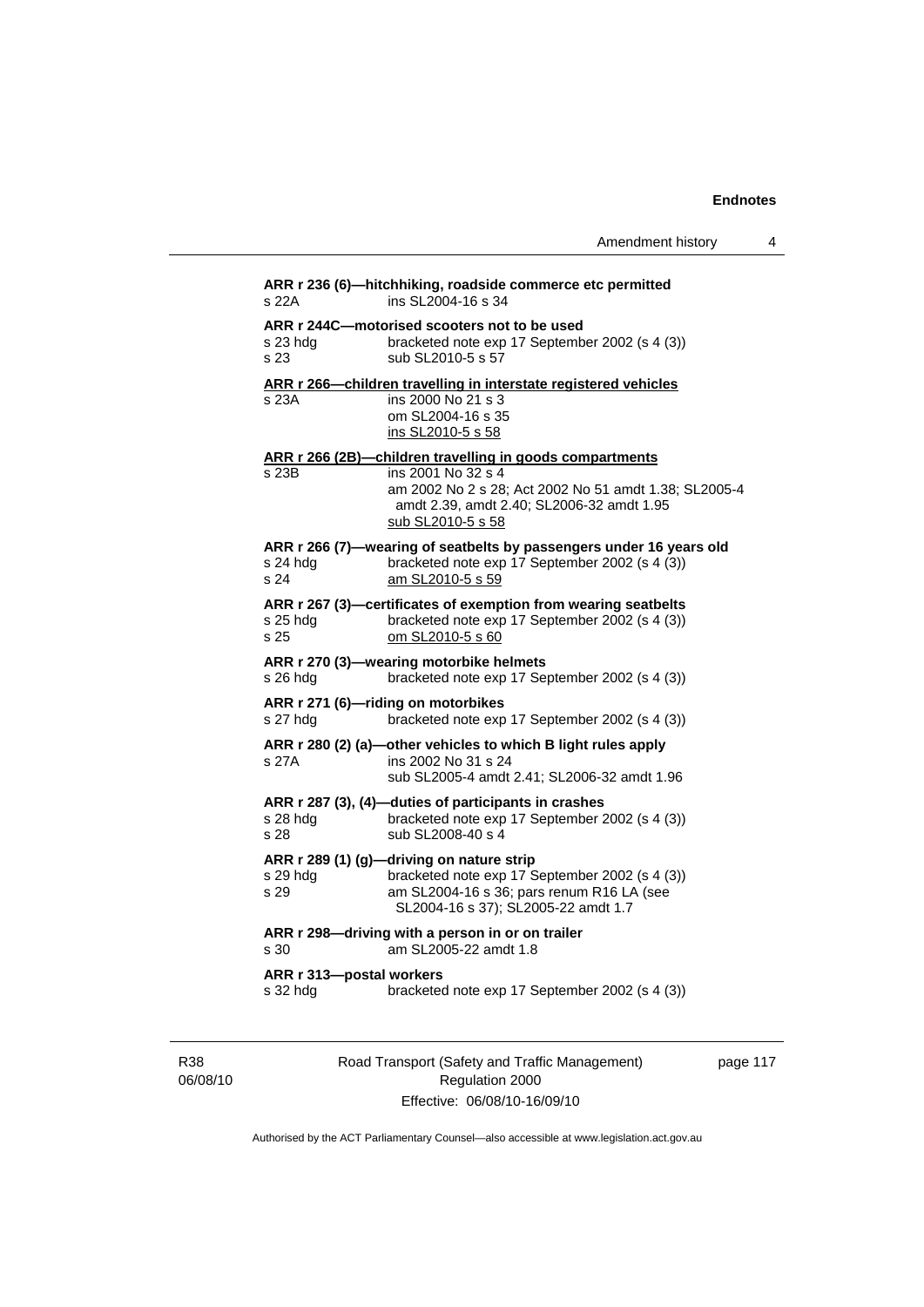4 Amendment history

#### **ARR dict—definitions for dictionary**

| s 33 hdg<br>s 33                                           | bracketed note exp 17 September 2002 (s 4 (3))<br>am SL2005-22 amdt 1.9<br>def authorised person am SL2010-33 s 6<br>def emergency worker am A2004-28 amdt 3.61<br>def <i>hire car</i> ins SL2005-4 amdt 2.43<br>def oversize vehicle sub A2009-22 amdt 1.26<br>def <i>police officer</i> sub Act 2001 No 56 amdt 3.475<br>def private hire car om SL2005-4 amdt 2.44<br>def <i>public bus</i> sub Act 2001 No 62 amdt 1.38<br>def restricted hire vehicle om SL2005-4 amdt 2.44<br>def <i>taxi</i> sub 2002 No 2 s 29<br>am SL2005-4 amdt 2.42 |
|------------------------------------------------------------|-------------------------------------------------------------------------------------------------------------------------------------------------------------------------------------------------------------------------------------------------------------------------------------------------------------------------------------------------------------------------------------------------------------------------------------------------------------------------------------------------------------------------------------------------|
| div 2.2.3 hdg                                              | <b>Offences against the Australian Road Rules</b><br>om SL2003-1 s 17                                                                                                                                                                                                                                                                                                                                                                                                                                                                           |
| <b>Application of Criminal Code</b><br>s 34 hdg<br>s 34    | bracketed note exp 17 September 2002 (s 4 (3))<br>sub Act 2002 No 51 amdt 1.39<br>om SL2003-1 s 17                                                                                                                                                                                                                                                                                                                                                                                                                                              |
| Offences are strict liability offences<br>s 35 hdg<br>s 35 | bracketed note exp 17 September 2002 (s 4 (3))<br>am Act 2002 No 51 amdt 1.40<br>om SL2003-1 s 17                                                                                                                                                                                                                                                                                                                                                                                                                                               |
| s 36 hda<br>s 36                                           | General defence of accident or reasonable effort<br>bracketed note exp 17 September 2002 (s 4 (3))<br>am Act 2002 No 51 amdt 1.41<br>om SL2003-1 s 17                                                                                                                                                                                                                                                                                                                                                                                           |
| Making unnecessary engine noise<br>s 37 hdg                | bracketed note exp 17 September 2002 (s 4 (3))                                                                                                                                                                                                                                                                                                                                                                                                                                                                                                  |
| <b>Emission of waste oil or grease</b><br>s 38 hdg         | bracketed note exp 17 September 2002 (s 4 (3))                                                                                                                                                                                                                                                                                                                                                                                                                                                                                                  |
| Safety of persons on trailers<br>s 39 hdg<br>s 39          | bracketed note exp 17 September 2002 (s 4 (3))<br>am SL2005-22 amdt 1.10, amdt 1.11                                                                                                                                                                                                                                                                                                                                                                                                                                                             |
| s 40 hda                                                   | Passengers in sidecars to be seated<br>bracketed note exp 17 September 2002 (s 4 (3))                                                                                                                                                                                                                                                                                                                                                                                                                                                           |
| s 41 hdg                                                   | Number of vehicles that may be drawn<br>bracketed note exp 17 September 2002 (s 4 (3))                                                                                                                                                                                                                                                                                                                                                                                                                                                          |
| Towing by vehicles under 4.5t<br>s 42 hdg                  | bracketed note exp 17 September 2002 (s 4 (3))                                                                                                                                                                                                                                                                                                                                                                                                                                                                                                  |

page 118 Road Transport (Safety and Traffic Management) Regulation 2000 Effective: 06/08/10-16/09/10

R38 06/08/10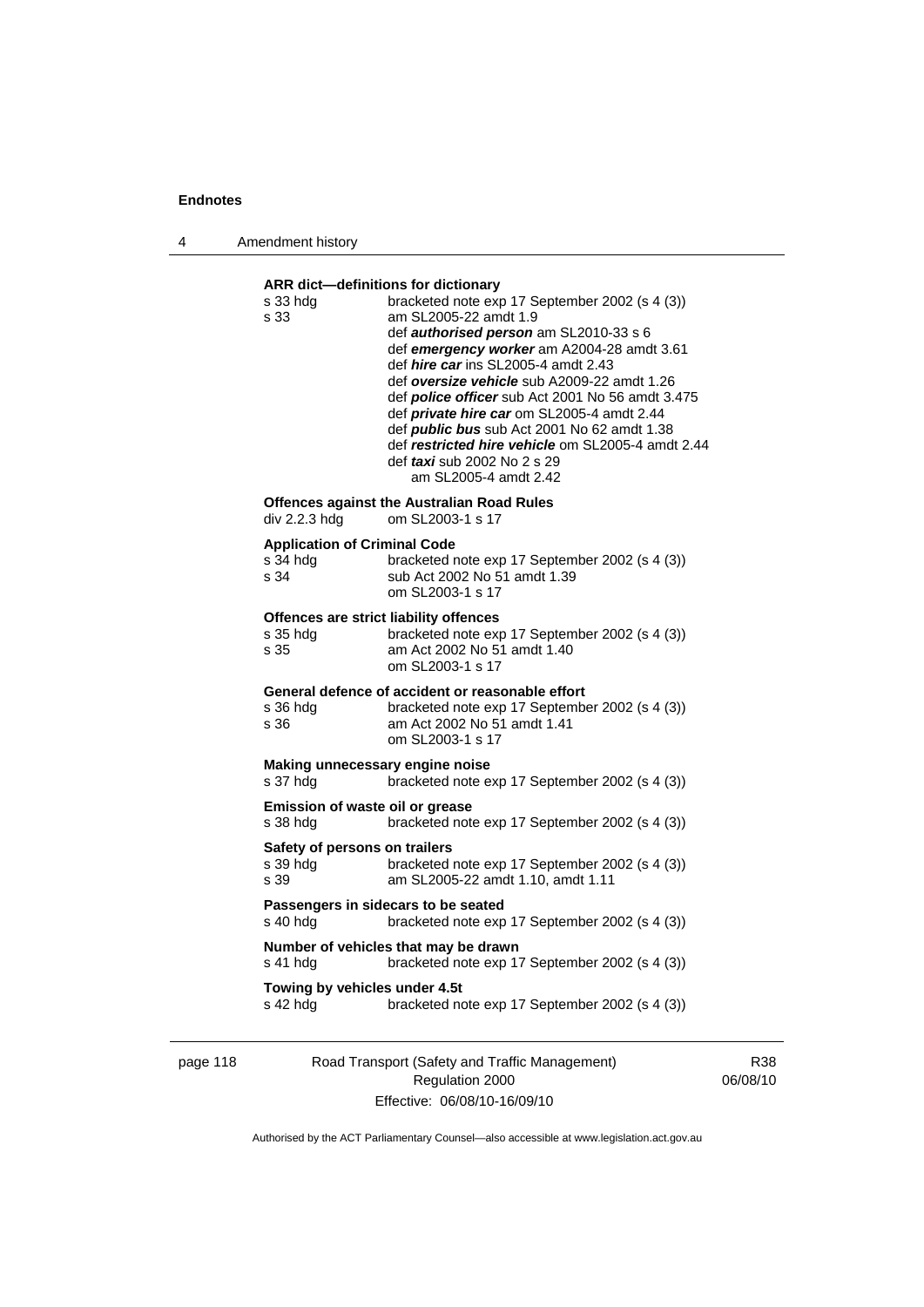|                 | s 43 hdg                                              | Lights on motor vehicles generally<br>bracketed note exp 17 September 2002 (s 4 (3))                                              |          |
|-----------------|-------------------------------------------------------|-----------------------------------------------------------------------------------------------------------------------------------|----------|
|                 | <b>Metered parking</b><br>div 2.3.5 hdg               | sub SL2005-22 s 6                                                                                                                 |          |
|                 | s 44 hdq<br>s 44                                      | Metered parking-parking in spaces<br>bracketed note exp 17 September 2002 (s 4 (3))<br>sub SL2005-22 s 7                          |          |
|                 | Metered parking-parking fees<br>s 44A                 | ins SL2005-22 s 7                                                                                                                 |          |
|                 | s 44B                                                 | Metered parking-maximum length of stay<br>ins SL2005-22 s 7                                                                       |          |
|                 | s 45 hdg<br>s 45                                      | Metered parking-exceptions to s 44A and s 44B<br>bracketed note exp 17 September 2002 (s 4 (3))<br>sub SL2005-22 s 7              |          |
|                 | s 46 hdg                                              | Temporary closure of metered parking spaces<br>bracketed note exp 17 September 2002 (s 4 (3))                                     |          |
|                 | <b>Misuse of parking meters</b><br>s 47 hdg           | bracketed note exp 17 September 2002 (s 4 (3))                                                                                    |          |
|                 | s 48 hdg                                              | Interfering with parking meters etc<br>bracketed note exp 17 September 2002 (s 4 (3))                                             |          |
|                 | <b>Ticket parking</b><br>div 2.3.6 hdg                | orig div 2.3.6 hdg renum as div 2.3.8 hdg<br>ins by SL2005-22 s 8                                                                 |          |
|                 | Ticket parking--parking in spaces<br>s 49 hda<br>s 49 | bracketed note exp 17 September 2002 (s 4 (3))<br>sub SL2005-22 s 8                                                               |          |
|                 | Ticket parking-display of tickets<br>s 49A            | ins SL2005-22 s 8<br>am SL2010-7 s 42                                                                                             |          |
|                 | s 49B                                                 | Ticket parking-maximum length of stay<br>ins SL2005-22 s 8                                                                        |          |
|                 | $s50$ hdg<br>s 50                                     | Ticket parking-exceptions to s 49A and s 49B<br>bracketed note exp 17 September 2002 (s 4 (3))<br>sub SL2005-22 s 8               |          |
|                 | $s51$ hdg                                             | Temporary closure of ticket parking spaces and areas<br>bracketed note exp 17 September 2002 (s 4 (3))<br>sub SL2005-22 amdt 1.12 |          |
|                 | s 51                                                  | am 2002 No 7 s 4, s 5; regs renum R6 LA (see 2002 No 7 s 6)                                                                       |          |
| R38<br>06/08/10 |                                                       | Road Transport (Safety and Traffic Management)<br>Regulation 2000                                                                 | page 119 |

Authorised by the ACT Parliamentary Counsel—also accessible at www.legislation.act.gov.au

Effective: 06/08/10-16/09/10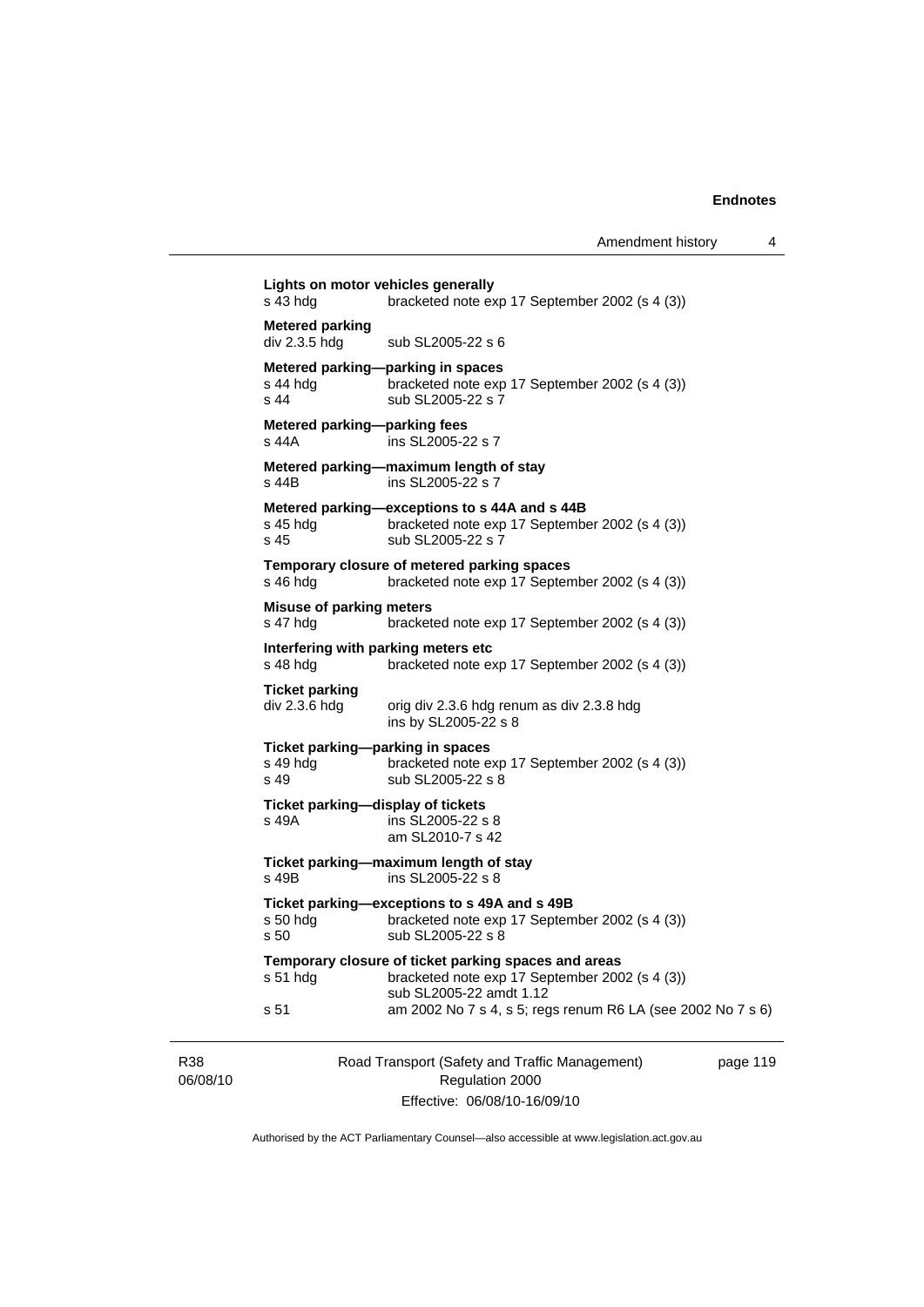| 4 | Amendment history |
|---|-------------------|
|---|-------------------|

|          | s 52 hdg<br>s 52                                      | Use of false or damaged parking tickets etc<br>bracketed note exp 17 September 2002 (s 4 (3))<br>sub SL2005-22 s 9                                               |
|----------|-------------------------------------------------------|------------------------------------------------------------------------------------------------------------------------------------------------------------------|
|          | Misuse of parking ticket machines<br>s 53 hdg<br>s 53 | bracketed note exp 17 September 2002 (s 4 (3))<br>sub SL2005-22 s 9                                                                                              |
|          | s 54 hda                                              | Interfering with parking ticket machines etc<br>bracketed note exp 17 September 2002 (s 4 (3))                                                                   |
|          | Interfering with parking tickets<br>s 55 hdg<br>s 55  | bracketed note exp 17 September 2002 (s 4 (3))<br>sub SL2005-22 s 10                                                                                             |
|          | div 2.3.7 hdg                                         | Other ACT road rules about stopping and parking<br>ins SL2005-22 s 10                                                                                            |
|          |                                                       | Unauthorised use of parking permits and mobility parking scheme                                                                                                  |
|          | authorities<br>s 56 hdg<br>s 56                       | bracketed note exp 17 September 2002 (s 4 (3))<br>am Act 2002 No 30 amdt 3.770<br>sub SL2005-22 s 10                                                             |
|          | s 56A                                                 | Interfering with parking permits and mobility parking scheme authorities<br>ins SL2005-22 s 10                                                                   |
|          | s 57                                                  | No stopping on a road with a red kerb<br>am 2001 No 32 s 5<br>exp 1 December 2002 (s 57 (2))                                                                     |
|          | s 57A hdg<br>s 57A                                    | Stopping public buses in bus zones and at bus stops<br>bracketed note exp 17 September 2002 (s 4 (3))<br>ins 2000 No 33 s 3<br>am 2001 Act No 62 amdts 1.39-1.41 |
|          | s 58 hda<br>s 58                                      | Stopping in an emergency etc or to comply with another law<br>bracketed note exp 17 September 2002 (s 4 (3))<br>am SL2005-22 s 11, s 12                          |
|          | <b>Other ACT road rules</b><br>div 2.3.8 hdg          | (prev div 2.3.6 hdg) ins SL2005-22 s 13                                                                                                                          |
|          | Carrying dangerous substances<br>s 59 hdg             | bracketed note exp 17 September 2002 (s 4 (3))                                                                                                                   |
|          | s 59                                                  | sub A2004-7 amdt 1.14<br>am A2004-7 amdt 1.15, amdt 1.16<br>om A2009-34 amdt 1.7                                                                                 |
|          | s 60 hdg                                              | Interrupting funeral processions etc<br>bracketed note exp 17 September 2002 (s 4 (3))                                                                           |
| page 120 |                                                       | Road Transport (Safety and Traffic Management)                                                                                                                   |

Regulation 2000 Effective: 06/08/10-16/09/10

R38 06/08/10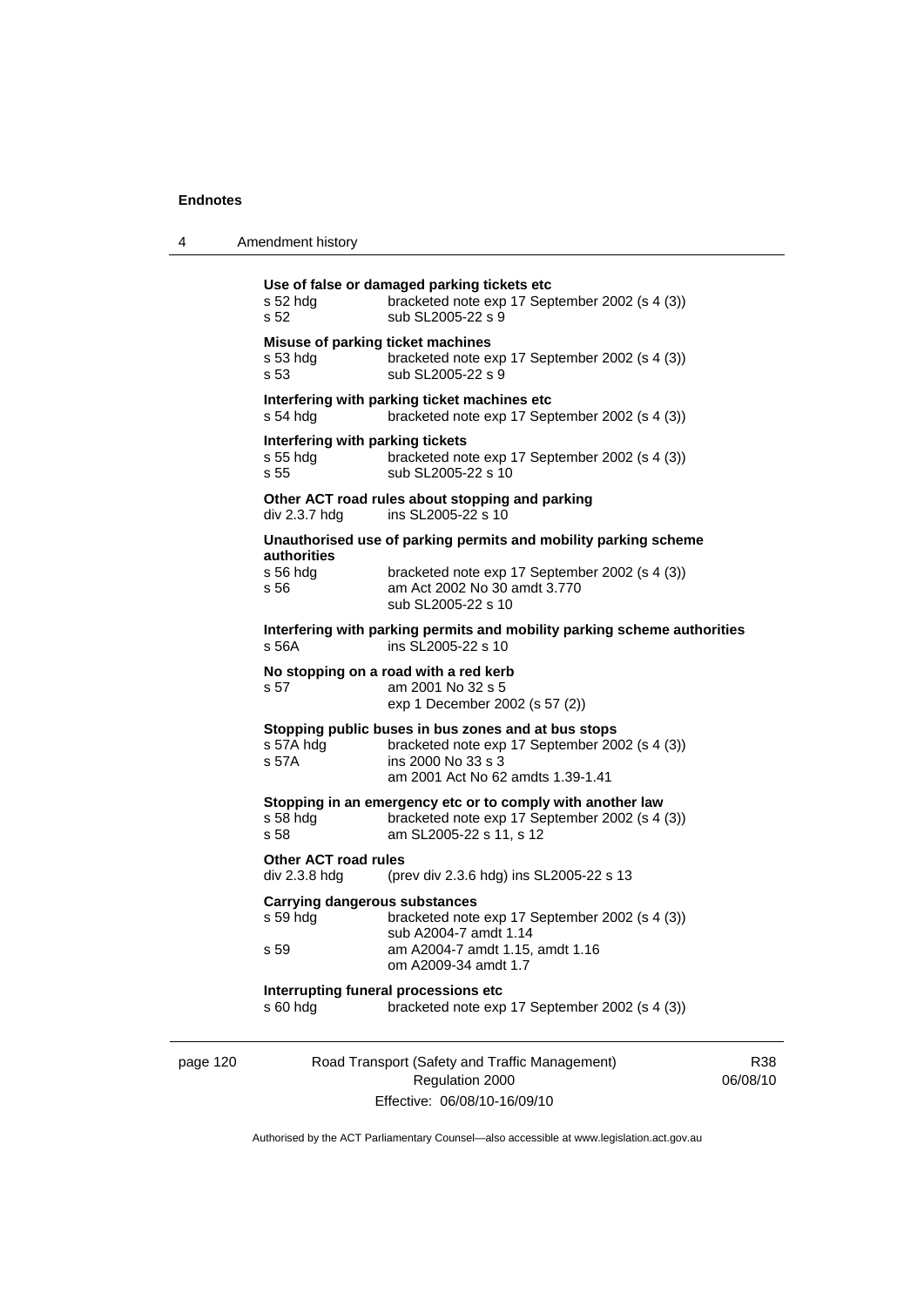| s 61 hda                                         | bracketed note exp 17 September 2002 (s 4 (3))                                                                               |
|--------------------------------------------------|------------------------------------------------------------------------------------------------------------------------------|
| s 62 hda                                         | Use of wheeled recreational devices and wheeled toys on roads<br>bracketed note exp 17 September 2002 (s 4 (3))              |
|                                                  | Devices that are prescribed traffic control devices—Act, dict, def prescribed                                                |
| traffic control device<br>s 63 hda<br>s 63       | bracketed note exp 17 September 2002 (s 4 (3))<br>sub SL2005-22 s 14                                                         |
| s 64 hdg                                         | Preventing prescribed traffic control devices being clearly visible<br>bracketed note exp 17 September 2002 (s 4 (3))        |
| s 65 hdg                                         | Use of do not overtake turning vehicle sign<br>bracketed note exp 17 September 2002 (s 4 (3))                                |
| s 66<br>s 66                                     | Approvals etc by road transport authority<br>am Act 2001 No 44 amdt 1.3797, amdt 1.3798<br>am SL2010-5 s 61, s 62            |
| s 68 hda                                         | Defence of complying with direction of police officer or authorised person<br>bracketed note exp 17 September 2002 (s 4 (3)) |
| s 69 hda                                         | <b>Exemption for driver of police vehicles</b><br>bracketed note exp 17 September 2002 (s 4 (3))                             |
| s 70 hda                                         | <b>Exemption for driver of emergency vehicles</b><br>bracketed note exp 17 September 2002 (s 4 (3))                          |
| authorised people                                | Stopping and parking exemption for police and emergency vehicles and                                                         |
| s 71 hdg<br>s 71                                 | bracketed note exp 17 September 2002 (s 4 (3))<br>sub 2002 No 7 s 7; SL2005-22 s 15                                          |
| Parking<br>ch 3 hda                              | ins 2001 No 32 s 6                                                                                                           |
| <b>Metered parking schemes</b><br>s 72 hda       | bracketed note exp 17 September 2002 (s 4 (3))                                                                               |
| <b>Metered parking areas</b><br>s 73 hdg<br>s 73 | bracketed note exp 17 September 2002 (s 4 (3))<br>am SL2005-22 amdt 1.13                                                     |
| <b>Parking meters</b><br>s 74 hda                | bracketed note exp 17 September 2002 (s 4 (3))                                                                               |
|                                                  | <b>Metered parking spaces</b>                                                                                                |

R38 06/08/10 Road Transport (Safety and Traffic Management) Regulation 2000 Effective: 06/08/10-16/09/10

page 121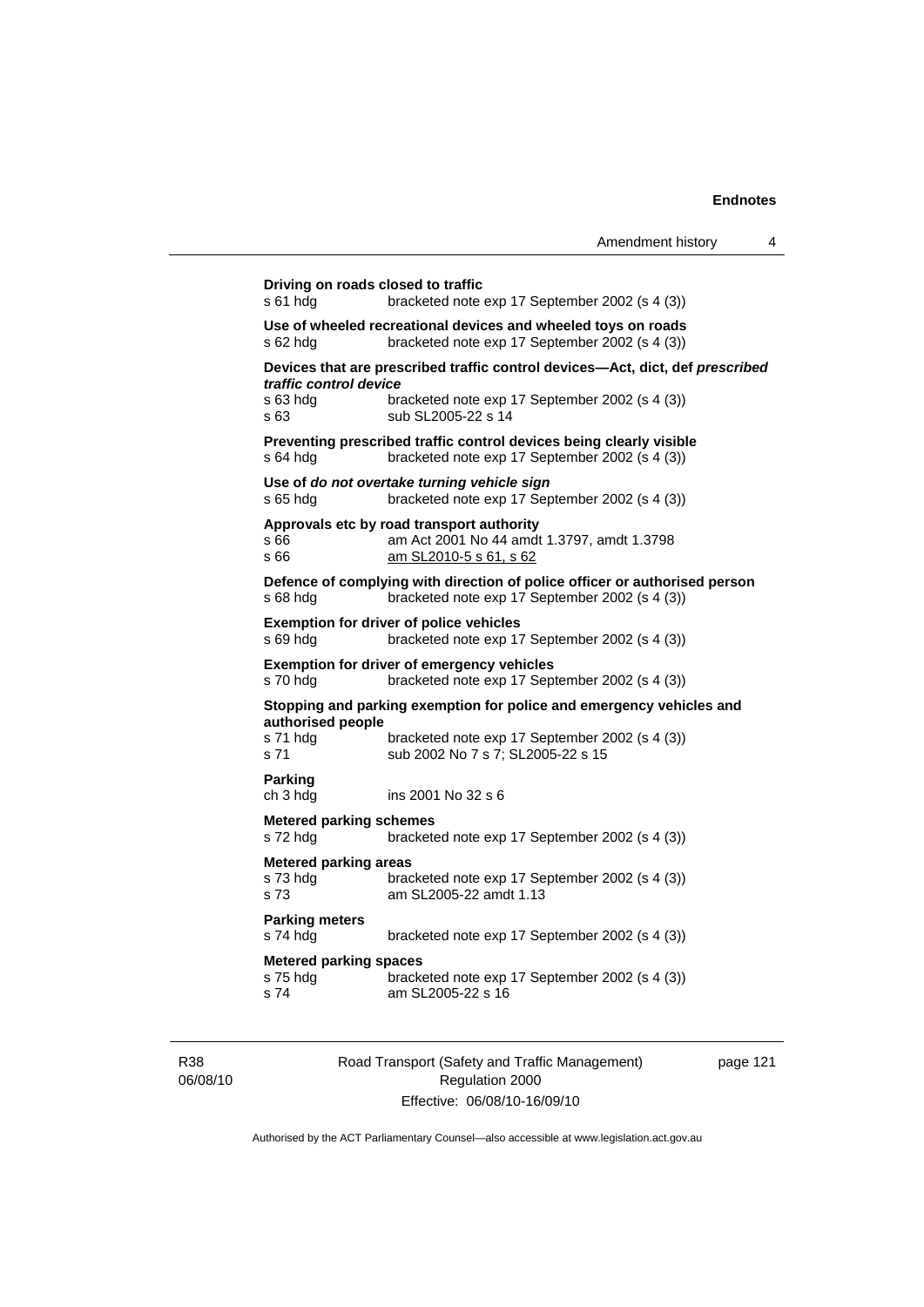| 4 | Amendment history |
|---|-------------------|
|---|-------------------|

| s 75A                                                     | <b>Parking authorities</b><br>ins 2002 No 7 s 8                                                                                                                                                                                                 |  |  |
|-----------------------------------------------------------|-------------------------------------------------------------------------------------------------------------------------------------------------------------------------------------------------------------------------------------------------|--|--|
| <b>Parking authority guidelines</b><br>s 75B hdg<br>s 75B | bracketed note exp 17 September 2002 (s 4 (3))<br>ins 2002 No 7 s 8                                                                                                                                                                             |  |  |
| s 76 hdg<br>s 76                                          | Ticket parking schemes-road transport authority<br>sub 2002 No 7 s 9<br>bracketed note exp 17 September 2002 (s 4 (3))<br>am SL2005-22 s 17                                                                                                     |  |  |
| s 76A hdg<br>s 76A                                        | Ticket parking schemes-parking authorities<br>bracketed note exp 17 September 2002 (s 4 (3))<br>sub SL2005-22 amdt 1.14<br>ins 2002 No 7 s 10                                                                                                   |  |  |
| Ticket parking areas<br>s 77 hdg<br>s 77                  | bracketed note exp 17 September 2002 (s 4 (3))<br>am SL2005-22 amdt 1.15, amdt 1.16<br>(3), (4) exp 1 December 2006 (s 77 (4))                                                                                                                  |  |  |
| <b>Ticket parking spaces</b><br>s 78 hdg                  | bracketed note exp 17 September 2002 (s 4 (3))                                                                                                                                                                                                  |  |  |
| <b>Ticket machines</b><br>s 79 hdg                        | bracketed note exp 17 September 2002 (s 4 (3))                                                                                                                                                                                                  |  |  |
| <b>Parking tickets</b><br>s 80 hdg<br>s 80                | bracketed note exp 17 September 2002 (s 4 (3))<br>am 2002 No 7 s 11; SL2005-22 ss 18-20; SL2010-7 ss 43-46                                                                                                                                      |  |  |
| <b>Duration of parking tickets</b><br>s 81 hdg            | bracketed note exp 17 September 2002 (s 4 (3))                                                                                                                                                                                                  |  |  |
| Definitions-div 3.1.3<br>s 82 hdg<br>s 82                 | bracketed note exp 17 September 2002 (s 4 (3))<br>def code of practice om SL2008-47 amdt 1.4<br>def exemption om SL2008-47 amdt 1.4<br>def existing operator om SL2008-47 amdt 1.4<br>def existing operator's certificate om SL2008-47 amdt 1.4 |  |  |
| s 83 hdg                                                  | References in div 3.1.3 to land adjoining residential land<br>bracketed note exp 17 September 2002 (s 4 (3))                                                                                                                                    |  |  |
| s 84 hdg                                                  | Vehicle parked partly on residential land<br>bracketed note exp 17 September 2002 (s 4 (3))                                                                                                                                                     |  |  |
| s 85 hdg<br>s 85                                          | Parking of certain vehicles on residential land prohibited<br>bracketed note exp 17 September 2002 (s 4 (3))<br>am SL2005-22 amdt 1.17; SL2008-47 amdt 1.5                                                                                      |  |  |

page 122 Road Transport (Safety and Traffic Management) Regulation 2000 Effective: 06/08/10-16/09/10

R38 06/08/10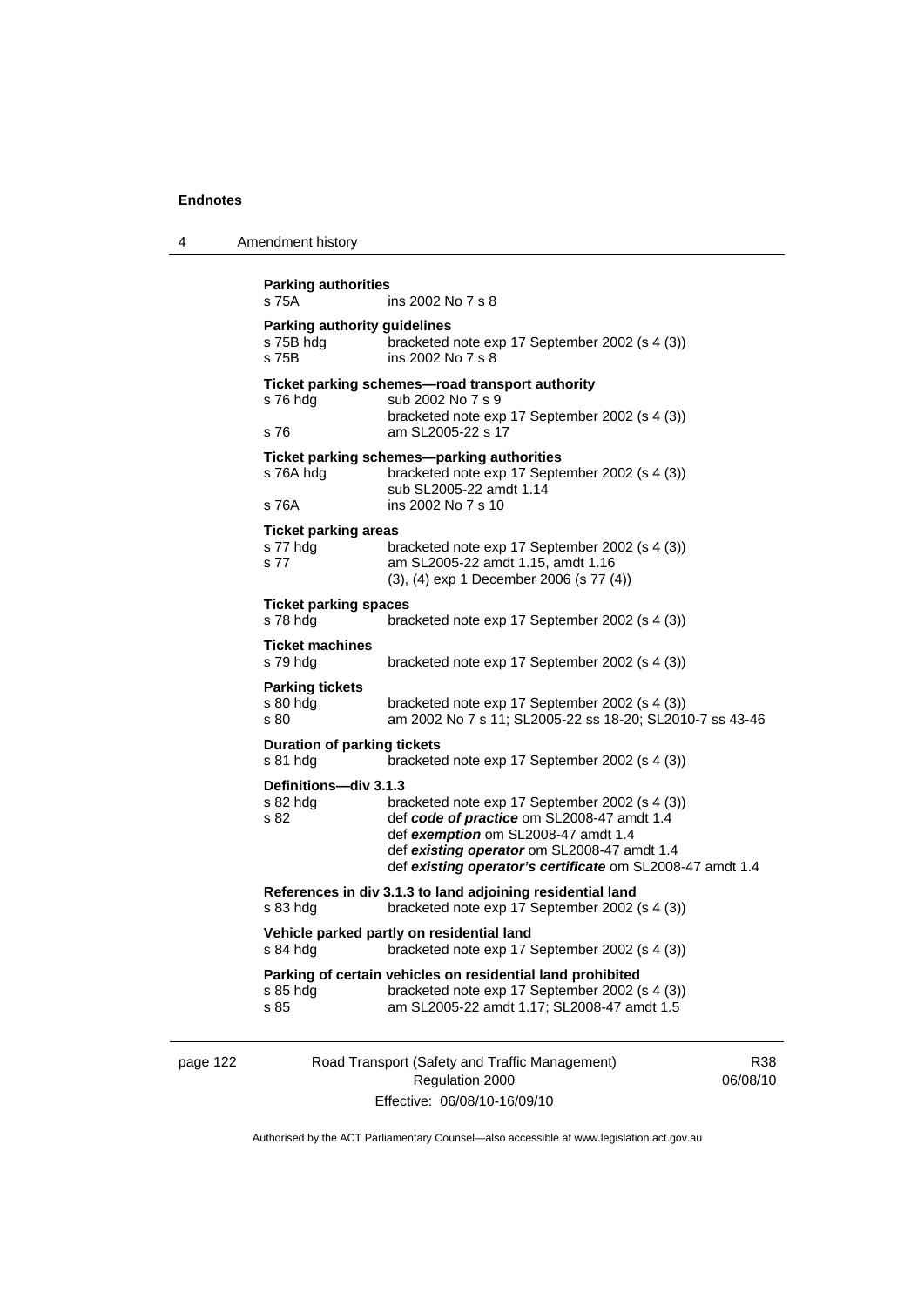## **No more than 1 heavy vehicle on residential land**  s 85A ins SL2008-47 amdt 1.6 **Heavy vehicles to be parked away from residential land boundaries**  s 85B ins SL2008-47 amdt 1.6 **Parking of certain vehicles on land adjoining residential land prohibited** s 86 hdg bracketed note exp 17 September 2002 (s 4 (3)) bracketed note exp 17 September 2002 (s 4 (3)) s 86 am SL2005-22 amdt 1.17; SL2008-47 amdt 1.7, amdt 1.8; ss renum R29 LA **Parking of certain commercial vehicles on land with multi-unit housing**  s 87 hdg bracketed note exp 17 September 2002 (s 4 (3)) sub A2007-25 amdt 1.165 s 87 am Act 2002 No 30 amdt 3.771; SL2005-22 amdt 1.17; A2007-25 amdt 1.166, amdt 1.167; SL2008-47 amdt 1.9; ss renum R29 LA **No offence if reasonable necessity etc**  s 87A ins SL2008-47 amdt 1.10 **Heavy vehicle refrigeration units not to be operated on residential land**  s 87B ins SL2008-47 amdt 1.10 **Prohibition on night operation of heavy vehicle**  s 87C ins SL2008-47 amdt 1.10 **Daily infringement**  s 88 hdg bracketed note exp 17 September 2002 (s 4 (3))<br>s 88 am A2007-25 amdt 1 168 s 88 am A2007-25 amdt 1.168 sub SL2008-47 amdt 1.11 **Heavy vehicle parking—enforcement**  div 3.1.3A hdg ins SL2008-47 amdt 1.13 **Meaning of** *occupier***—div 3.1.3A**  s 89 hdg bracketed note exp 17 September 2002 (s 4 (3)) s 89 am Act 2001 No 44 amdt 1.3799, amdt 1.3800 om SL2008-47 amdt 1.12 ins SL2008-47 amdt 1.13 **Power to enter premises**  s 90 hdg bracketed note exp 17 September 2002 (s 4 (3))<br>s 90 am Act 2001 No 44 amdts 1.3801-1.3803 am Act 2001 No 44 amdts 1.3801-1.3803 def *the code of practice* om Act 2001 No 44 amdt 1.3803 om SL2008-47 amdt 1.12 ins SL2008-47 amdt 1.13

R38 06/08/10 Road Transport (Safety and Traffic Management) Regulation 2000 Effective: 06/08/10-16/09/10

page 123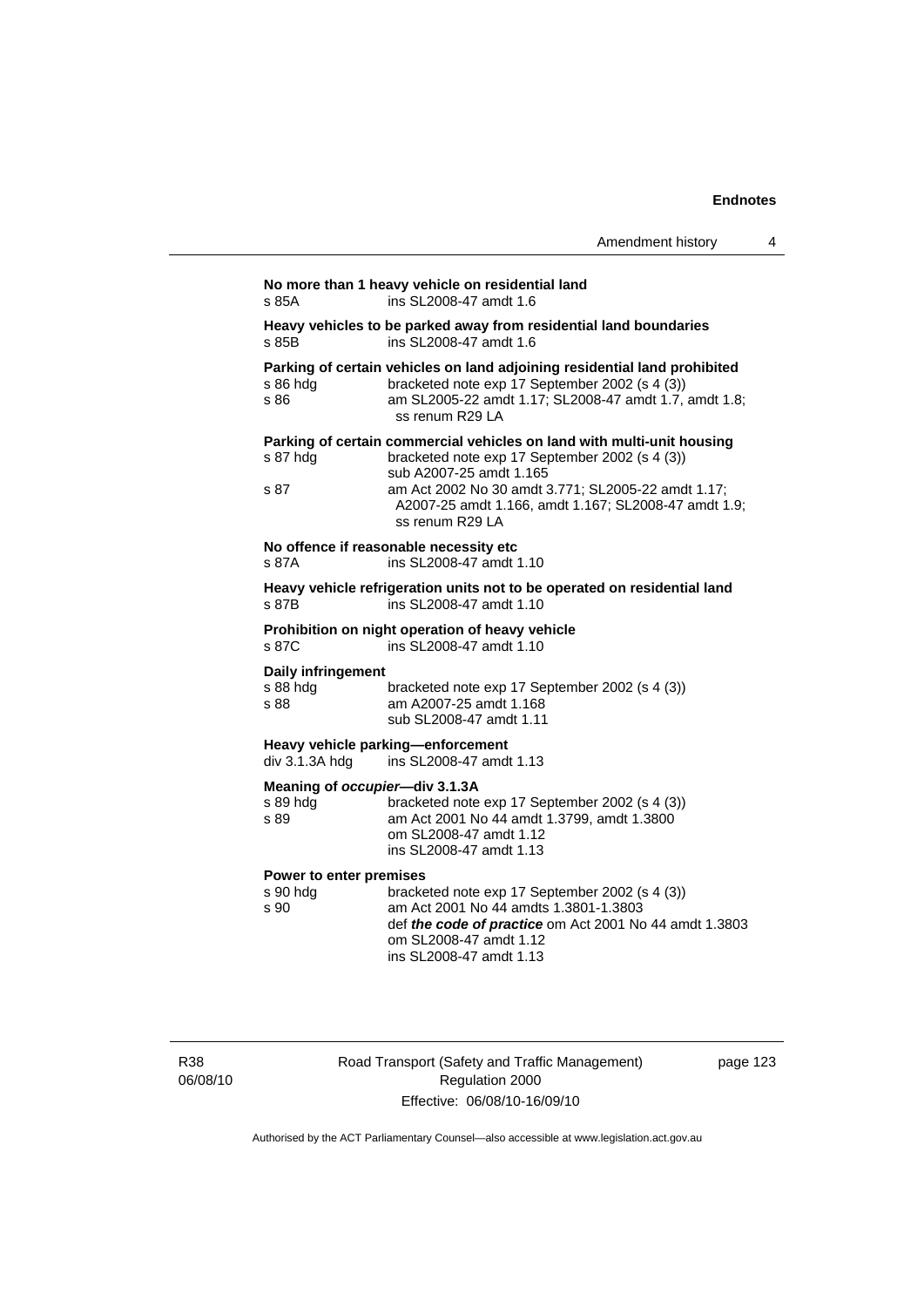| 4 | Amendment history |
|---|-------------------|
|---|-------------------|

### **Production of identity card**

| s 91 hdg<br>s 91                                        | bracketed note exp 17 September 2002 (s 4 (3))<br>om SL2008-47 amdt 1.12<br>ins SL2008-47 amdt 1.13                                                             |
|---------------------------------------------------------|-----------------------------------------------------------------------------------------------------------------------------------------------------------------|
| <b>Consent to entry</b><br>s 92 hdg<br>s 92             | bracketed note exp 17 September 2002 (s 4 (3))<br>am SL2005-22 s 21<br>om SL2008-47 amdt 1.12<br>ins SL2008-47 amdt 1.13<br>am A2010-18 amdt 3.93               |
| s 93 hdg<br>s 93                                        | General powers on entry to premises<br>bracketed note exp 17 September 2002 (s 4 (3))<br>om SL2008-47 amdt 1.12<br>ins SL2008-47 amdt 1.13                      |
| Damage etc to be minimised<br>s 94 hdg<br>s 94          | bracketed note exp 17 September 2002 (s 4 (3))<br>om SL2008-47 amdt 1.12<br>ins SL2008-47 amdt 1.13                                                             |
| s 95 hdg<br>s 95                                        | <b>Compensation for exercise of enforcement powers</b><br>bracketed note exp 17 September 2002 (s 4 (3))<br>om SL2008-47 amdt 1.12<br>ins SL2008-47 amdt 1.13   |
| s 96 hdg<br>s 96                                        | Loss etc of existing operator's certificate<br>bracketed note exp 17 September 2002 (s 4 (3))<br>om SL2008-47 amdt 1.12                                         |
| s 97 hdg<br>s 97                                        | Cancellation of existing operator's certificate etc<br>bracketed note exp 17 September 2002 (s 4 (3))<br>am Act 2002 No 30 amdt 3.772<br>om SL2008-47 amdt 1.12 |
| s 97A hdg<br>s 97A                                      | Other powers to provide pay parking<br>bracketed note exp 17 September 2002 (s 4 (3))<br>ins 2002 No 7 s 12                                                     |
| <b>Overlapping schemes</b><br>s 98 hdg<br>s 98          | bracketed note exp 17 September 2002 (s 4 (3))<br>am 2002 No 7 s 13                                                                                             |
| Income from ticket parking scheme<br>s 98A hdg<br>s 98A | bracketed note exp 17 September 2002 (s 4 (3))<br>ins 2002 No 7 s 14                                                                                            |
|                                                         |                                                                                                                                                                 |

page 124 Road Transport (Safety and Traffic Management) Regulation 2000 Effective: 06/08/10-16/09/10

R38 06/08/10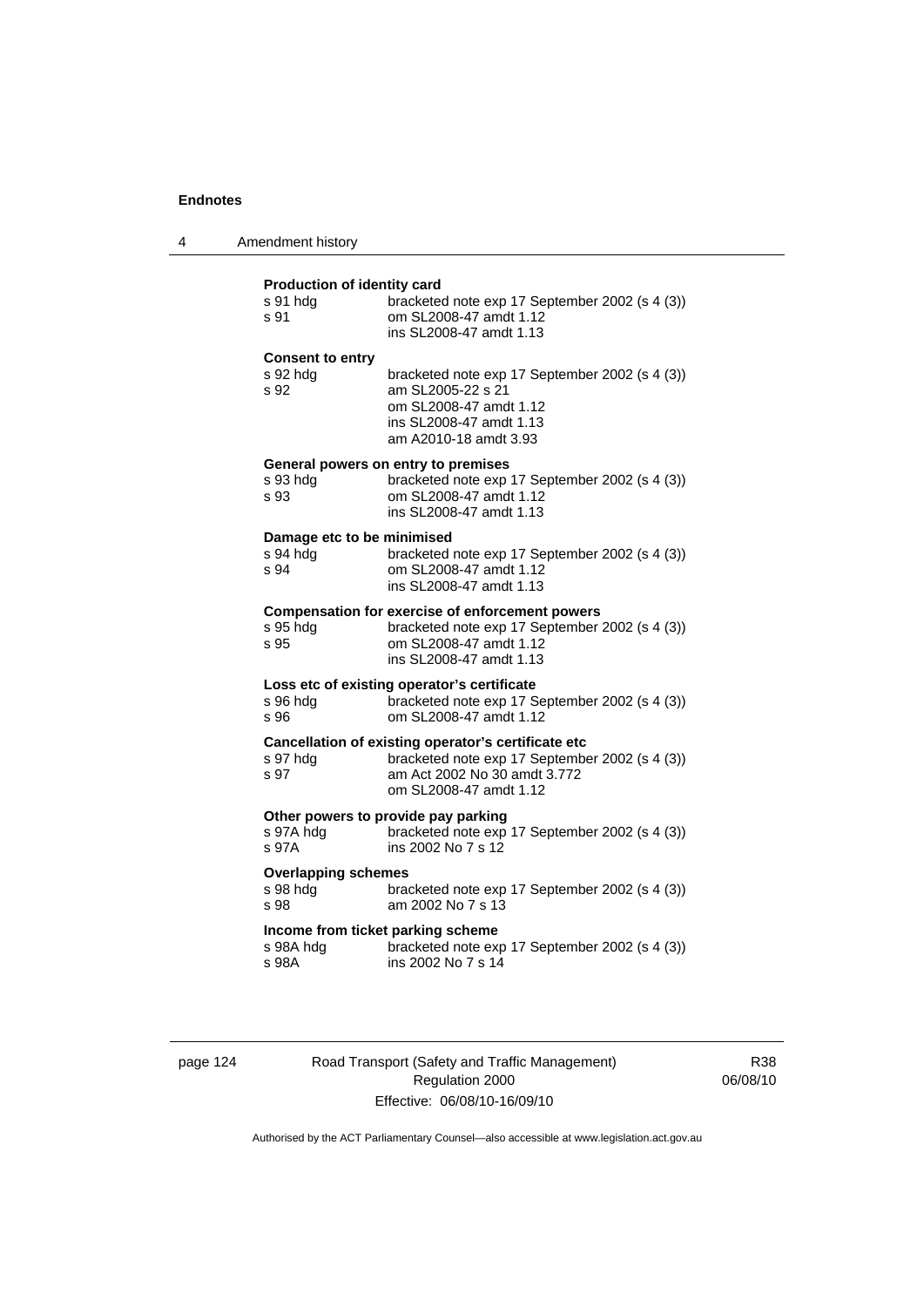| Costs of ticket parking scheme<br>bracketed note exp 17 September 2002 (s 4 (3))<br>s 98B hdg |                                                                                                                                |  |
|-----------------------------------------------------------------------------------------------|--------------------------------------------------------------------------------------------------------------------------------|--|
| s 98B                                                                                         | ins 2002 No 7 s 14                                                                                                             |  |
| Trailers not separately chargeable<br>s 99 hdg                                                | bracketed note exp 17 September 2002 (s 4 (3))                                                                                 |  |
| <b>Parking permits</b><br>s 100 hdg<br>s 100                                                  | bracketed note exp 17 September 2002 (s 4 (3))<br>sub SL2005-22 s 22                                                           |  |
| s 101 hdg<br>s 101                                                                            | Mobility parking scheme authorities<br>bracketed note exp 17 September 2002 (s 4 (3))<br>sub SL2005-22 s 22                    |  |
| s 101A                                                                                        | Parking permits and mobility parking scheme authorities-cancellation<br>ins SL2005-22 s 22                                     |  |
| cancelled                                                                                     | Parking permits and mobility parking scheme authorities—return when                                                            |  |
| s 101B                                                                                        | ins SL2005-22 s 22                                                                                                             |  |
| Parking-other provisions<br>pt $3.3$ hdg                                                      | ins SL2006-51 s 4                                                                                                              |  |
| s 101C                                                                                        | Marking tyres by parking inspectors<br>ins SL2006-51 s 4                                                                       |  |
| Definitions-ch 4                                                                              |                                                                                                                                |  |
| s 102 hdg<br>s 102                                                                            | bracketed note exp 17 September 2002 (s 4 (3))<br>am 2000 No 33 s 4; 2000 No 52 s 4                                            |  |
|                                                                                               | def approved police speedometer ins 2001 No 32 s 7<br>def digital camera detection device sub 2001 No 32 s 8;<br>SL2007-20 s 4 |  |
|                                                                                               | def fixed camera detection device ins SL2007-20 s 5                                                                            |  |
|                                                                                               | def laser speed measuring device sub SL2004-47 s 40<br>am SL2009-7 s 4                                                         |  |
|                                                                                               | def loop detector speed measuring device ins SL2006-51<br>s 5                                                                  |  |
|                                                                                               | def piezo strip speed measuring device sub SL2006-51 s 6                                                                       |  |
|                                                                                               | def radar speed measuring device sub SL2004-47 s 41;<br>SL2007-20 s 6<br>am SL2009-7 s 5                                       |  |
|                                                                                               | def security checksum ins 2001 No 32 s 9                                                                                       |  |
|                                                                                               | def testing authority am 2001 No 32 s 10; SL2004-47 s 42;<br>SL2009-6 s 33                                                     |  |
|                                                                                               | def traffic lights camera detection device am SL2006-51 s 7<br>om SL2007-20 s 7                                                |  |
|                                                                                               | def WORM disk ins SL2004-47 s 43                                                                                               |  |
|                                                                                               |                                                                                                                                |  |

R38 06/08/10 Road Transport (Safety and Traffic Management) Regulation 2000 Effective: 06/08/10-16/09/10

page 125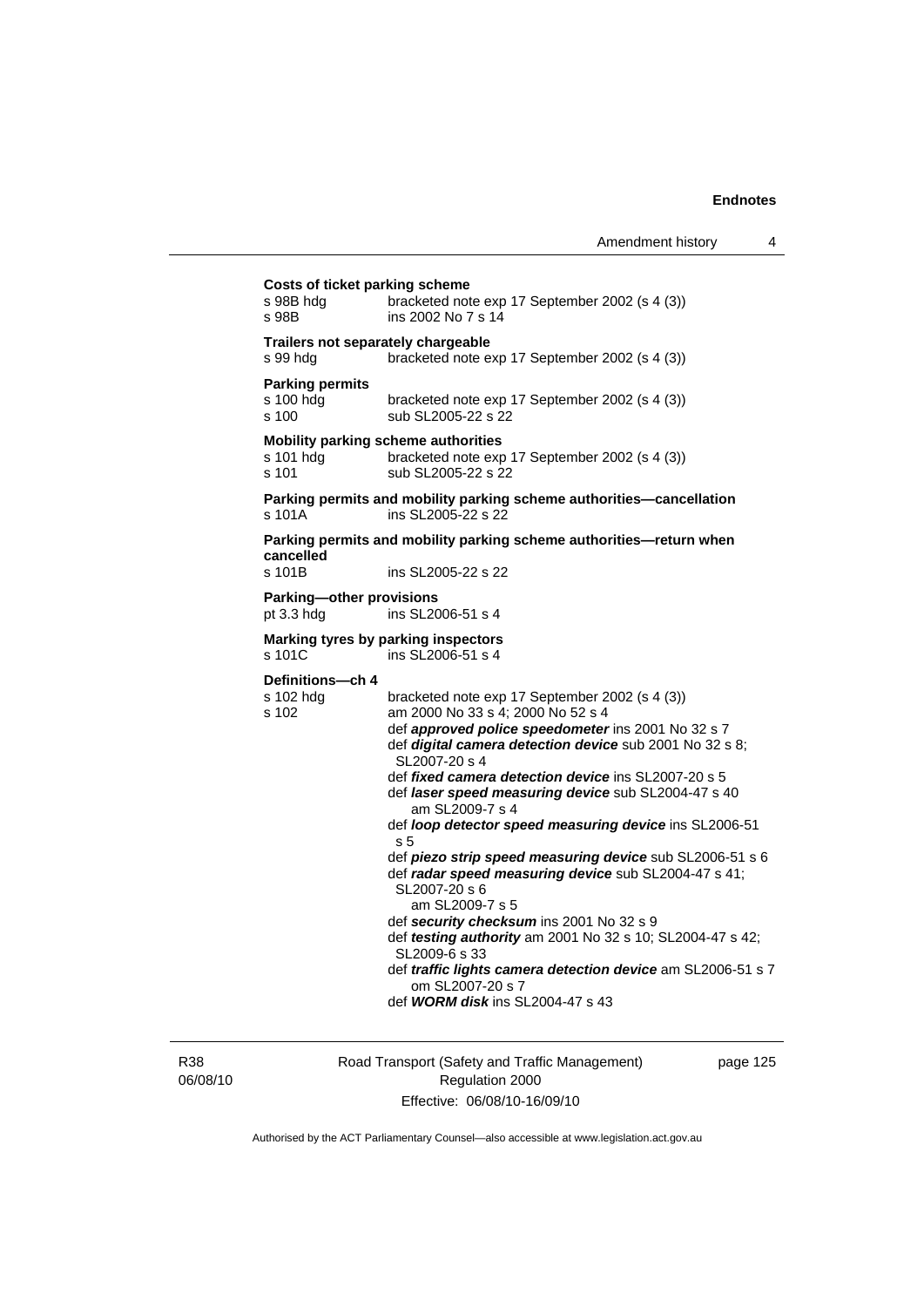|  | Amendment history |
|--|-------------------|
|--|-------------------|

| s 103 hda<br>s 103                                                                             | Approved traffic offence detection devices<br>bracketed note exp 17 September 2002 (s 4 (3))<br>sub 2000 No 52 s 5<br>am 2001 No 32 s 11; SL2006-51 s 8; SL2007-20 s 8                        |
|------------------------------------------------------------------------------------------------|-----------------------------------------------------------------------------------------------------------------------------------------------------------------------------------------------|
| Approval of police vehicle speedometers<br>ins 2001 No 32 s 12<br>s 103A                       |                                                                                                                                                                                               |
| s 104 hdg<br>s 104                                                                             | Major testing of laser speed measuring devices<br>bracketed note exp 17 September 2002 (s 4 (3))<br>am 2000 No 33 s 5<br>sub 2000 No 52 s 5<br>am 2001 No 32 regs 13-17<br>sub SL2004-47 s 44 |
| s 104A                                                                                         | Major testing of other traffic offence detection devices<br>ins SL2004-47 s 44<br>am SL2006-51 ss 9-11; ss renum R26 LA<br>sub SL2007-20 s 9                                                  |
| Certification and sealing of traffic offence detection devices<br>ins SL2004-47 s 44<br>s 104B |                                                                                                                                                                                               |
| s 105 hdg<br>s 105                                                                             | Use of certain digital camera detection devices<br>bracketed note exp 17 September 2002 (s 4 (3))<br>sub 2001 No 32 s 18; SL2007-20 s 10                                                      |
| s 105A hdg<br>s 105A                                                                           | Use of certain laser speed measuring devices<br>bracketed note exp 17 September 2002 (s 4 (3))<br>sub SL2007-20 s 11<br>ins 2001 No 32 s 18<br>am SL2007-20 s 11; ss renum R27 LA             |
| s 105B hdg<br>s 105B                                                                           | Use of certain radar speed measuring devices<br>bracketed note exp 17 September 2002 (s 4 (3))<br>sub SL2007-20 s 12<br>ins 2001 No 32 s 18<br>am SL2007-20 s 12; ss renum R27 LA             |
| Approved people-testing and sealing<br>s 106 hdg                                               | bracketed note exp 17 September 2002 (s 4 (3))                                                                                                                                                |
| Approved people-use<br>s 107 hdg<br>$s$ 107                                                    | bracketed note exp 17 September 2002 (s 4 (3))<br>am 2000 No 52 s 6; SL2007-20 s 13                                                                                                           |
| s 107A                                                                                         | Recording of camera detection device image files-Act, s 23 (2) (c) (ii)<br>ins 2001 No 32 s 19<br>am SL2004-47 s 45<br>sub SL2007-20 s 14                                                     |

page 126 Road Transport (Safety and Traffic Management) Regulation 2000 Effective: 06/08/10-16/09/10

R38 06/08/10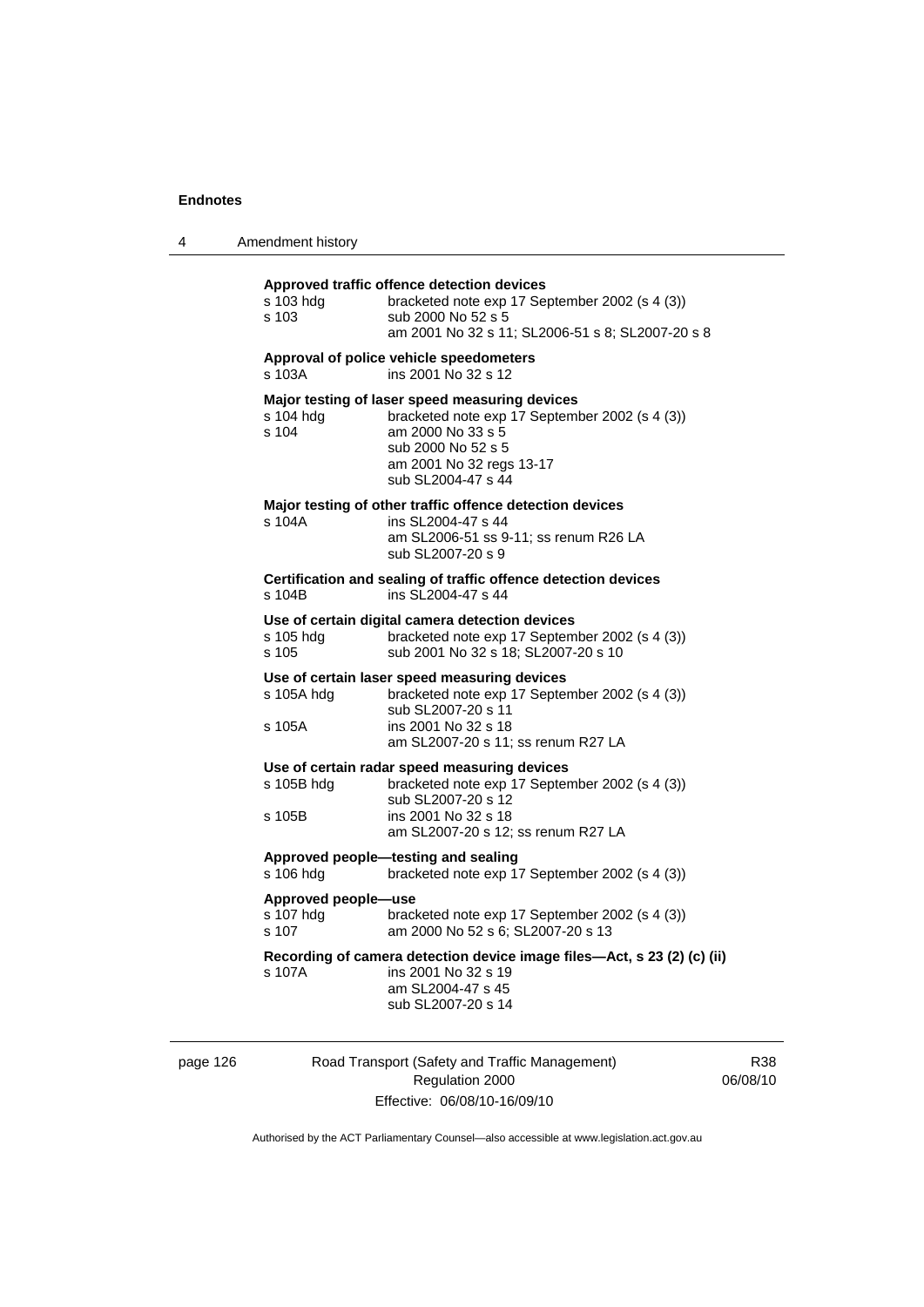| s 107B                                          | ins 2001 No 32 s 19<br>sub SL2007-20 s 14                                                                                                                                                                    |  |
|-------------------------------------------------|--------------------------------------------------------------------------------------------------------------------------------------------------------------------------------------------------------------|--|
| s 23 (2) (c) (iii)                              | Verification of traffic lights camera detection device image files-Act,                                                                                                                                      |  |
| s 107C                                          | ins 2001 No 32 s 19<br>om SL2007-20 s 14                                                                                                                                                                     |  |
| s 108 hda<br>s 108                              | Meaning of vehicle image codes<br>bracketed note exp 17 September 2002 (s 4 (3))<br>sub 2000 No 33 s 6; 2000 No 52 s 7<br>am 2001 No 32 regs 20-22; SL2005-7 ss 4-6; SL2006-51 s 12;<br>SL2007-20 s 15, s 16 |  |
| <b>Additional powers of police</b><br>s 109 hdg | bracketed note exp 17 September 2002 (s 4 (3))                                                                                                                                                               |  |
| <b>Prohibition on car minding</b><br>s 110 hdg  | bracketed note exp 17 September 2002 (s 4 (3))                                                                                                                                                               |  |
| s 111 hdg<br>s 111                              | Removal of unattended vehicles-Act, s 32 (1) (c)<br>bracketed note exp 17 September 2002 (s 4 (3))<br>sub SL2005-22 amdt 1.18                                                                                |  |
| s 112 hdg<br>s 112                              | Disposal of impounded or forfeited vehicles<br>bracketed note exp 17 September 2002 (s 4 (3))<br>am Act 2001 No 29 s 14<br>sub 2001 No 32 s 23<br>am A2010-15 amdt 2.5                                       |  |
| s 112A hdg<br>s 112A                            | Disposal of forfeited vehicles-Act, s 10J<br>bracketed note exp 17 September 2002 (s 4 (3))<br>ins 2001 No 32 s 23                                                                                           |  |
| s 113 hdg                                       | Responsible person to inspect driver licence<br>bracketed note exp 17 September 2002 (s 4 (3))                                                                                                               |  |
| s 114 hdg                                       | Responsible person's consent<br>bracketed note exp 17 September 2002 (s 4 (3))                                                                                                                               |  |
| s 115 hdg<br>s 115                              | Standards for safe carriage of loads-Act, s 14 (2)<br>bracketed note exp 17 September 2002 (s 4 (3))<br>sub Act 2002 No 51 amdt 1.42<br>om SL2003-1 s 18<br>ins A2005-62 amdt 1.6                            |  |
| s 116 hdg<br>s 116                              | Offences against regulation are strict liability offences<br>bracketed note exp 17 September 2002 (s 4 (3))<br>am Act 2002 No 51 amdt 1.43<br>om SL2003-1 s 18                                               |  |

R38 06/08/10

Regulation 2000 Effective: 06/08/10-16/09/10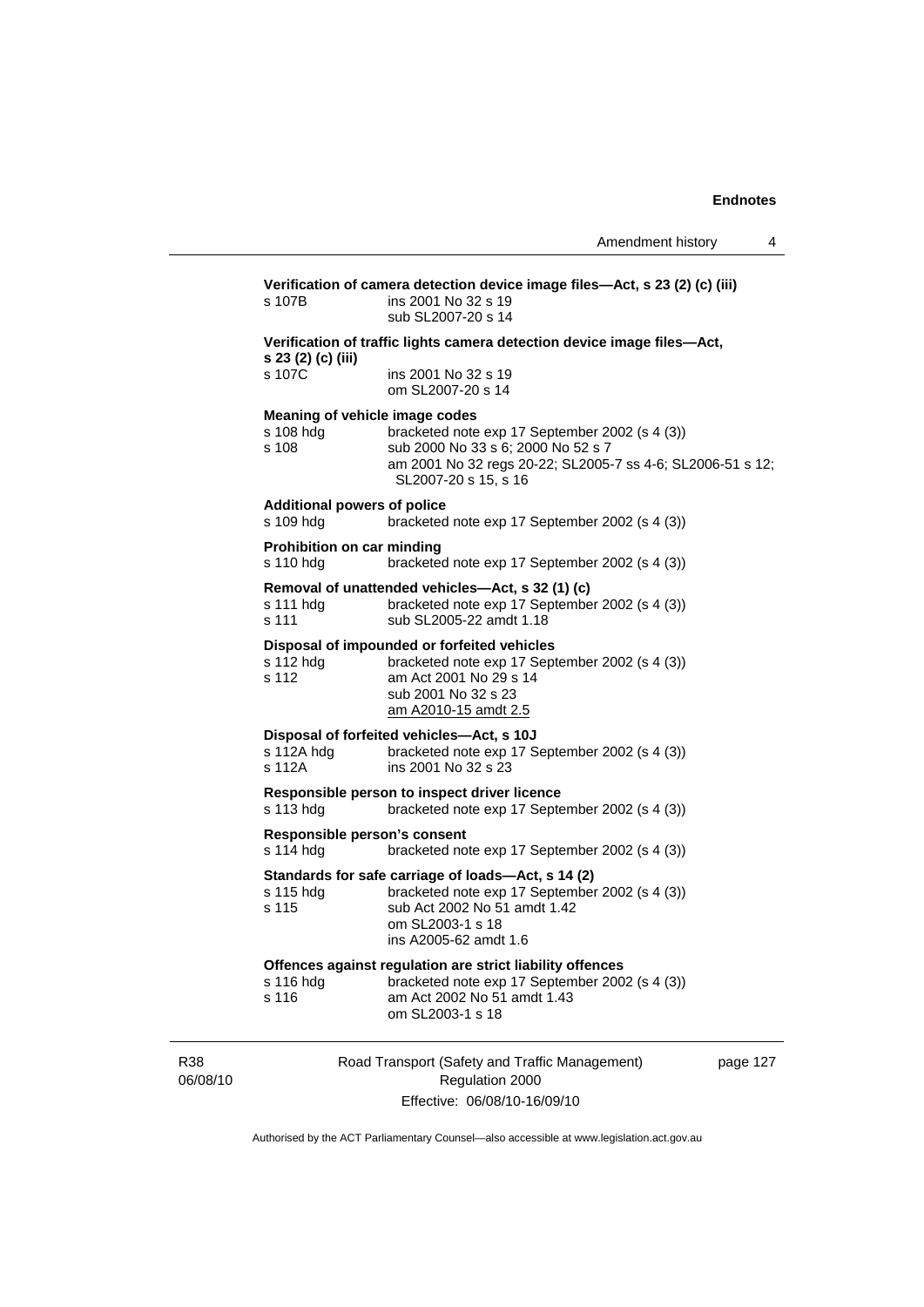4 Amendment history

| s 117 hdg<br>s 117                                     | General defence of accident or reasonable effort<br>bracketed note exp 17 September 2002 (s 4 (3))<br>am Act 2002 No 51 amdt 1.44<br>om SL2003-1 s 18 |
|--------------------------------------------------------|-------------------------------------------------------------------------------------------------------------------------------------------------------|
| Transitional<br>ch 6 hdg                               | exp 1 March 2002 (s 128)                                                                                                                              |
| Parking<br>pt 6.1 hdg                                  | exp 1 March 2002 (s 128)                                                                                                                              |
| s 118                                                  | <b>Existing Class A and Class B parking spaces</b><br>exp 1 March 2002 (s 128)                                                                        |
| <b>Existing parking labels</b><br>s 119                | exp 1 March 2002 (s 128)                                                                                                                              |
| <b>Existing disability labels</b><br>s 120             | exp 1 June 2000 (s 120)                                                                                                                               |
| <b>Existing codes of practice</b><br>s 121             | exp 1 March 2002 (s 128)                                                                                                                              |
| <b>Existing exemptions</b><br>s 122                    | exp 1 March 2002 (s 128)                                                                                                                              |
| s 123                                                  | Existing applications for exemptions and variation of conditions<br>exp 1 March 2002 (s 128)                                                          |
| <b>Existing notices to show cause</b><br>s 124         | exp 1 March 2002 (s 128)                                                                                                                              |
| <b>Traffic offence detection devices</b><br>pt 6.2 hdg | exp 1 March 2002 (s 128)                                                                                                                              |
| <b>Existing tests and certificates</b><br>s 125        | am 2001 No 32 s 24<br>exp 1 March 2002 (s 128)                                                                                                        |
| Existing approved people—use<br>s 126                  | exp 1 March 2002 (s 128)                                                                                                                              |
| <b>Other transitional provisions</b><br>pt 6.3 hdg     | exp 1 March 2002 (s 128)                                                                                                                              |
| s 127                                                  | <b>Existing medical certificate about seatbelts</b><br>exp 1 March 2002 (s 128)                                                                       |
| Expiry of ch 6<br>s 128                                | am Act 2001 No 27 amdt 4.25<br>am Act 2001 No 44 amdt 1.3804<br>exp 1 March 2002 (s 128)                                                              |

page 128 Road Transport (Safety and Traffic Management) Regulation 2000 Effective: 06/08/10-16/09/10

R38 06/08/10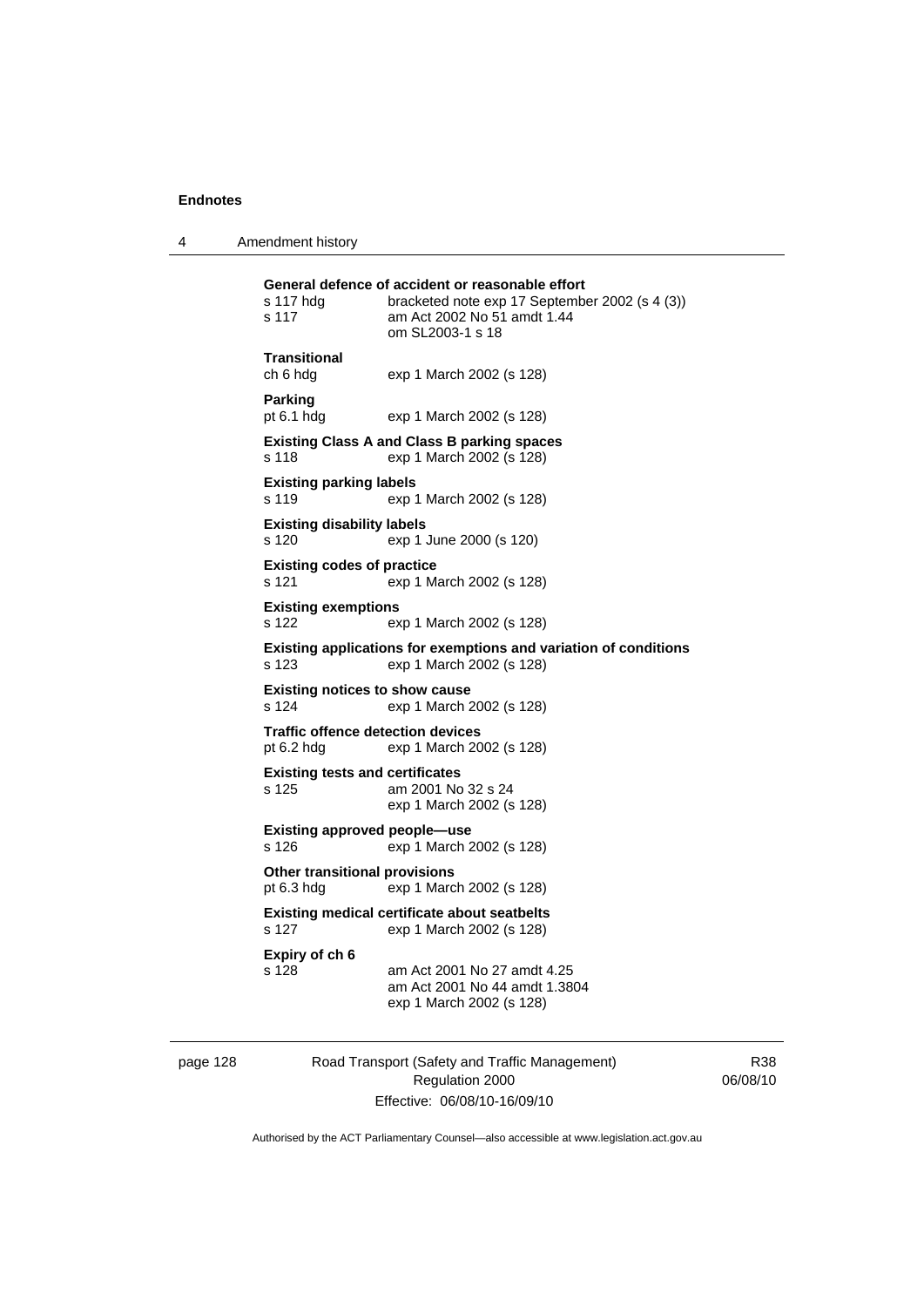| sch 1                                   | Meaning of location codes on images<br>sub 2000 No 33 s 8                            |
|-----------------------------------------|--------------------------------------------------------------------------------------|
| <b>Digital camera detection devices</b> |                                                                                      |
| sch 1 pt 1.1 hdg                        | (prev sch 1 pt 1 hdg) ins SL2000-52 s 8                                              |
|                                         | renum R4 LA                                                                          |
| sch 1 pt 1.1                            | am SL2000-52 s 8; SL2005-7 s 7; SL2006-4 s 4; SL2006-51                              |
|                                         | ss 13-15                                                                             |
| <b>Fixed camera detection devices</b>   |                                                                                      |
| sch 1 pt 1.2 hdg                        | (prev sch 1 pt 2 hdg) ins SL2000-52 s 8                                              |
|                                         | renum R4 LA                                                                          |
|                                         | sub SL2007-20 s 17                                                                   |
| sch 1 pt 1.2                            | ins SL2000-52 s 8                                                                    |
|                                         | am SL2003-14 s 4; items renum SL2005-7 s 8; SL2006-51                                |
|                                         | s 16; SL2007-20 s 18                                                                 |
| <b>Dictionary</b>                       |                                                                                      |
| dict                                    | am A2004-28 amdt 3.62; SL2007-20 s 19; A2007-25                                      |
|                                         | amdt 1.169; SL2008-47 amdt 1.14; A2010-18 amdt 3.94                                  |
|                                         | def approved police speedometer ins 2001 No 32 s 26                                  |
|                                         | def area of operations ins 2002 No 7 s 15                                            |
|                                         | def ARR ins SL2003-12 s 6                                                            |
|                                         | def bicycle om A2010-18 amdt 3.95                                                    |
|                                         | def camera detection device ins 2000 No 52 s 9                                       |
|                                         | sub 2001 No 32 s 25                                                                  |
|                                         | def centre of the road ins 2000 No 52 s 9                                            |
|                                         | def code of practice om SL2008-47 amdt 1.15<br>def combination om A2010-18 amdt 3.96 |
|                                         | def demand responsive service vehicle ins SL2006-32                                  |
|                                         | amdt 1.97                                                                            |
|                                         | def digital camera detection device ins 2000 No 52 s 9                               |
|                                         | def emergency worker om SL2004-16 s 38                                               |
|                                         | ins SL2005-22 amdt 1.19                                                              |
|                                         | def exemption om SL2008-47 amdt 1.15                                                 |
|                                         | def existing operator's certificate om SL2008-47 amdt 1.15                           |
|                                         | def <i>fixed camera detection device</i> ins SL2007-20 s 20                          |
|                                         | def give way ins 2000 No 21 s 4                                                      |
|                                         | def <i>hire car</i> ins SL2005-4 amdt 2.43                                           |
|                                         | def <i>indicated on</i> ins 2001 No 32 s 26                                          |
|                                         | om R18 LA                                                                            |
|                                         | def laser speed measuring device ins 2000 No 52 s 9                                  |
|                                         | def <i>length</i> ins 2000 No 52 s 9<br>def length of road om 2000 No 52 s 9         |
|                                         | def loading zone permit om SL2005-22 s 23                                            |
|                                         | def marked foot crossing ins 2000 No 21 s 4                                          |
|                                         |                                                                                      |

R38 06/08/10 Road Transport (Safety and Traffic Management) Regulation 2000 Effective: 06/08/10-16/09/10

page 129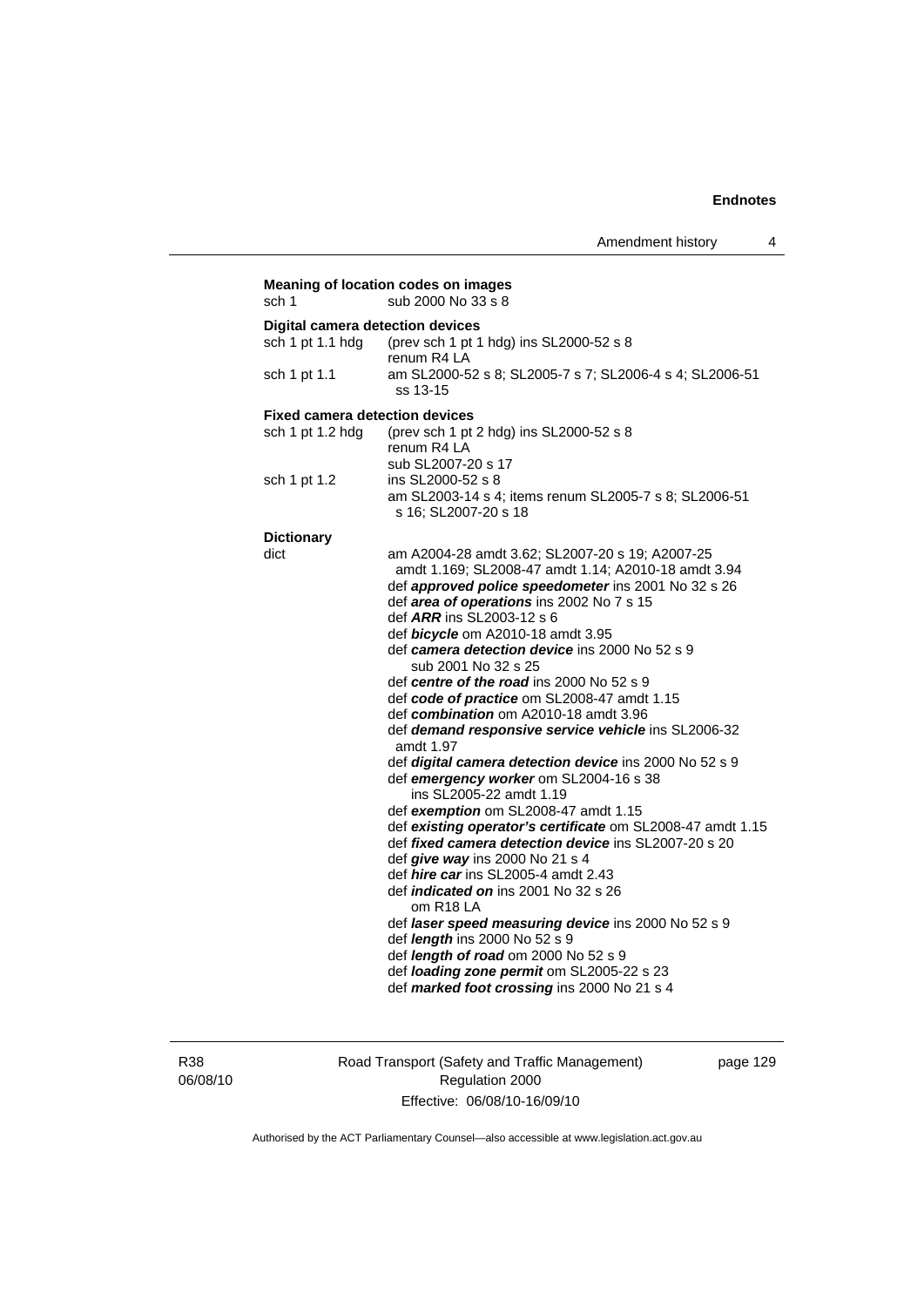4 Amendment history

 def *motor vehicle* ins 2000 No 52 s 9 om A2010-18 amdt 3.97 def *park* sub SL2005-22 amdt 1.10 def *parking authority* ins 2002 No 7 s 15 def *parking authority guidelines* ins 2002 No 7 s 15 def *parking meter* am SL2005-22 s 24 def *parking permit* sub SL2005-22 s 25 def *parking ticket* am 2002 No 7 s 16 def *pay parking device* sub SL2005-22 s 25 def *pay parking sign* ins SL2005-22 s 26 def *pedestrian* ins 2000 No 21 s 4 def *piezo strip speed measuring device* ins 2000 No 52 s 9 def *postal vehicle* am SL2004-16 s 39 def *premises* ins SL2008-47 amdt 1.16 def *private hire car* om SL2005-4 amdt 2.44 def *public bus* sub Act 2001 No 62 amdt 1.42 def *radar speed measuring device* ins 2000 No 52 s 9 def *recording medium* ins 2001 No 32 s 26 def *red traffic arrow* ins 2000 No 52 s 9 def *red traffic light* ins 2000 No 52 s 9 def *registered interest* om R18 LA def *relevant parking fee* sub SL2005-22 s 27 def *restricted hire vehicle* om SL2005-4 amdt 2.44 def *restricted taxi* om 2002 No 2 s 30 def *ride* ins 2000 No 21 s 4 om A2010-18 amdt 3.97 def *rider* ins 2000 No 21 s 4 def *road* sub Act 2002 No 30 amdt 3.773; SL2005-22 amdt 1.20 def *road related area* ins Act 2002 No 30 amdt 3.774 om R18 LA def *security checksum* ins 2001 No 32 s 26 def *speed measuring device* ins 2000 No 52 s 9 om R18 LA def *stop* sub SL2005-22 amdt 1.20 def *taxi* sub 2002 No 2 s 31 om A2010-18 amdt 3.97 def *testing authority* ins 2000 No 52 s 9 def *the Act* om Act 2001 No 44 amdt 1.3805 def *ticket parking area* sub SL2005-22 s 27 def *ticket parking space* sub SL2005-22 s 27 def *traffic lights camera detection device* ins 2000 No 52 s 9 om SL2007-20 s 21 def *trailer* ins 2000 No 52 s 9 om A2010-18 amdt 3.97

page 130 Road Transport (Safety and Traffic Management) Regulation 2000 Effective: 06/08/10-16/09/10

R38 06/08/10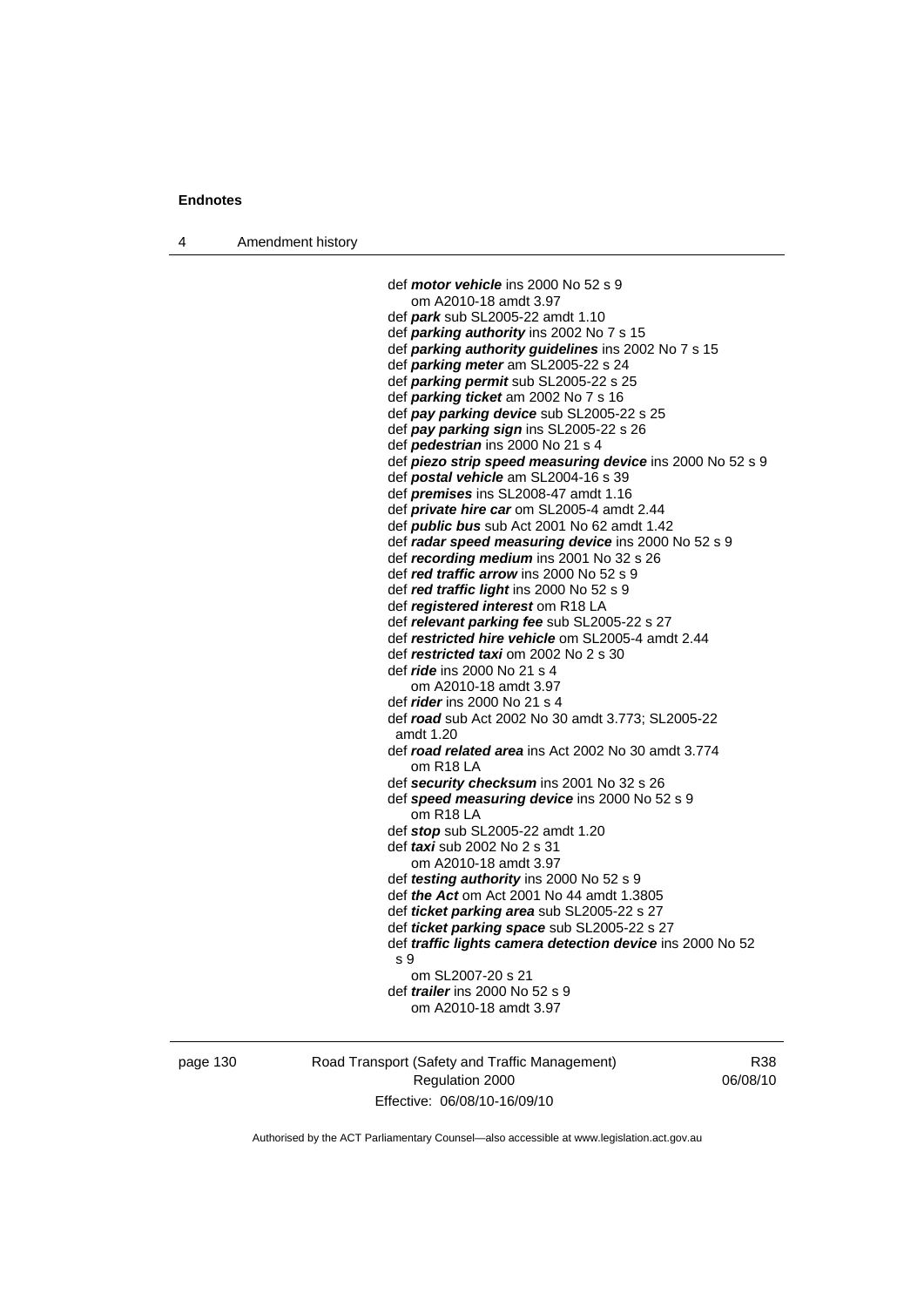```
 def use om A2010-18 amdt 3.97 
def vehicle ins 2000 No 52 s 9 
def WORM disk ins 2001 No 32 s 26 
   sub SL2004-47 s 46
```
#### **5 Earlier republications**

Some earlier republications were not numbered. The number in column 1 refers to the publication order.

Since 12 September 2001 every authorised republication has been published in electronic pdf format on the ACT legislation register. A selection of authorised republications have also been published in printed format. These republications are marked with an asterisk (\*) in column 1. Electronic and printed versions of an authorised republication are identical.

| <b>Republication No</b> | <b>Amendments to</b> | <b>Republication date</b> |
|-------------------------|----------------------|---------------------------|
| 1                       | not amended          | 1 March 2000              |
| 2                       | Act 2001 No 56       | 12 September 2001         |
| 3                       | Act 2001 No 62       | 3 December 2001           |
| 4                       | SL 2002 No 2         | 1 March 2002              |
| $5^*$                   | SL 2002 No 2         | 2 March 2002              |
| 6                       | SL 2002 No 7         | 16 April 2002             |
| $\overline{7}$          | Act 2002 No 30       | 10 October 2002           |
| 8                       | SL2002-31            | 1 November 2002           |
| 9                       | SL2002-31            | 2 December 2002           |
| 10                      | Act 2002 No 51       | 1 January 2003            |
| 11                      | SL2003-1             | 10 January 2003           |
| $12*$                   | SL2003-12            | 1 June 2003               |
| 13                      | SL2003-14            | 11 June 2003              |
| 14                      | A2004-7              | 5 April 2004              |
| 15                      | A2004-28             | 1 July 2004               |
| 16                      | A2004-28             | 19 July 2004              |
| 17                      | SL2004-47            | 10 September 2004         |
|                         |                      |                           |

R38 06/08/10 Road Transport (Safety and Traffic Management) Regulation 2000 Effective: 06/08/10-16/09/10

page 131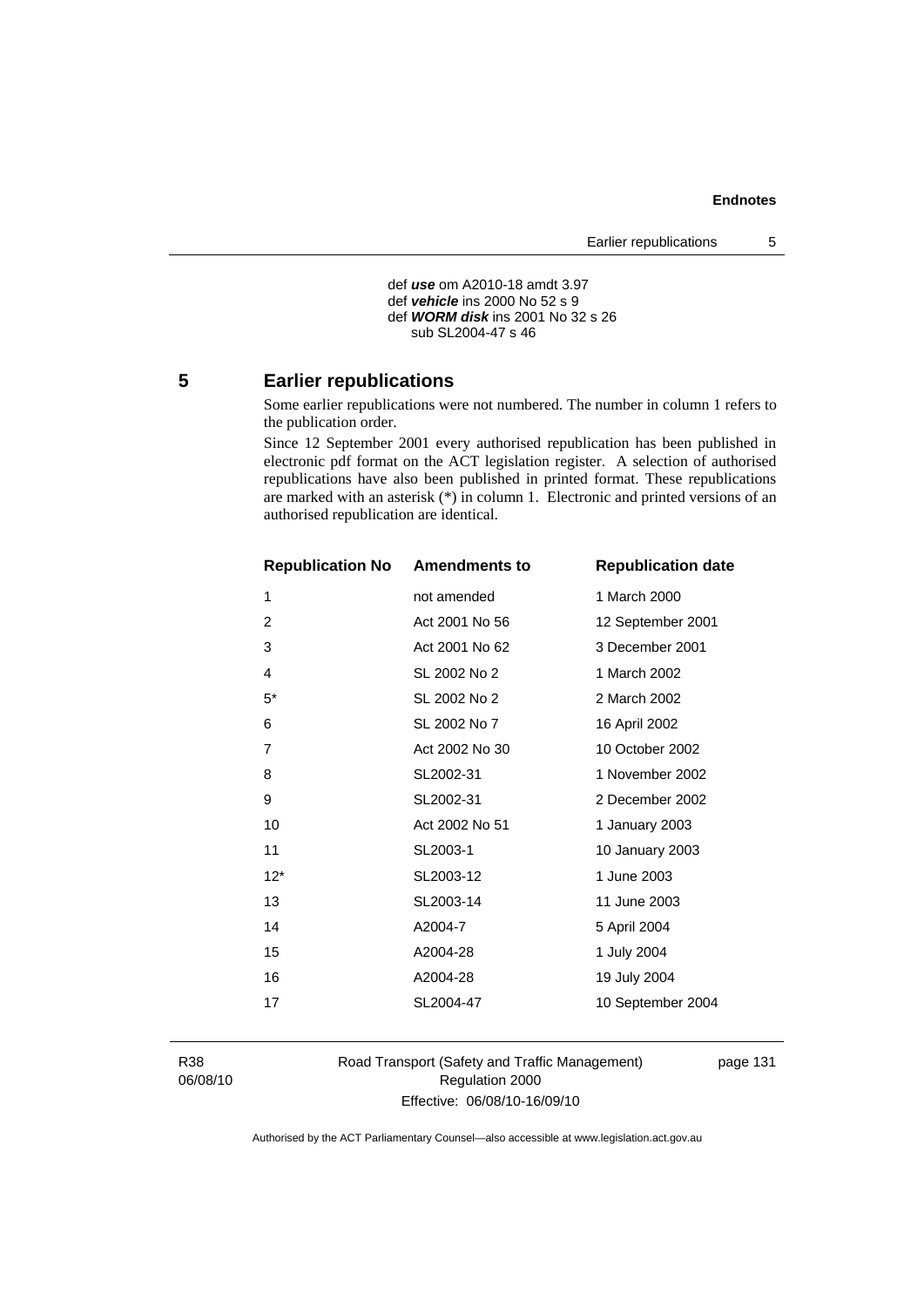5 Earlier republications

| <b>Republication No Amendments to</b> |           | <b>Republication date</b> |
|---------------------------------------|-----------|---------------------------|
| 18                                    | SL2004-47 | 2 November 2004           |
| 19                                    | SL2005-4  | 9 March 2005              |
| 20                                    | SL2005-7  | 9 April 2005              |
| $21*$                                 | SL2005-22 | 16 September 2005         |
| 22                                    | A2005-62  | 11 January 2006           |
| 23                                    | SL2006-4  | 17 January 2006           |
| 24                                    | SL2006-32 | 3 July 2006               |
| 25                                    | SL2006-32 | 2 December 2006           |
| 26                                    | SL2006-51 | 5 December 2006           |
| 27                                    | SL2007-20 | 31 July 2007              |
| 28                                    | A2007-25  | 31 March 2008             |
| 29                                    | SL2008-47 | 2 December 2008           |
| 30                                    | SL2008-47 | 11 March 2009             |
| 31                                    | SL2009-7  | 13 March 2009             |
| 32                                    | SL2009-7  | 16 March 2009             |
| 33                                    | SL2010-5  | 3 March 2010              |
| 34                                    | SL2010-5  | 15 March 2010             |
| 35                                    | SL2010-7  | 17 March 2010             |
| 36 (RI)                               | A2010-15  | 6 April 2010              |
| 37                                    | A2010-18  | 3 June 2010               |

page 132 Road Transport (Safety and Traffic Management) Regulation 2000 Effective: 06/08/10-16/09/10

R38 06/08/10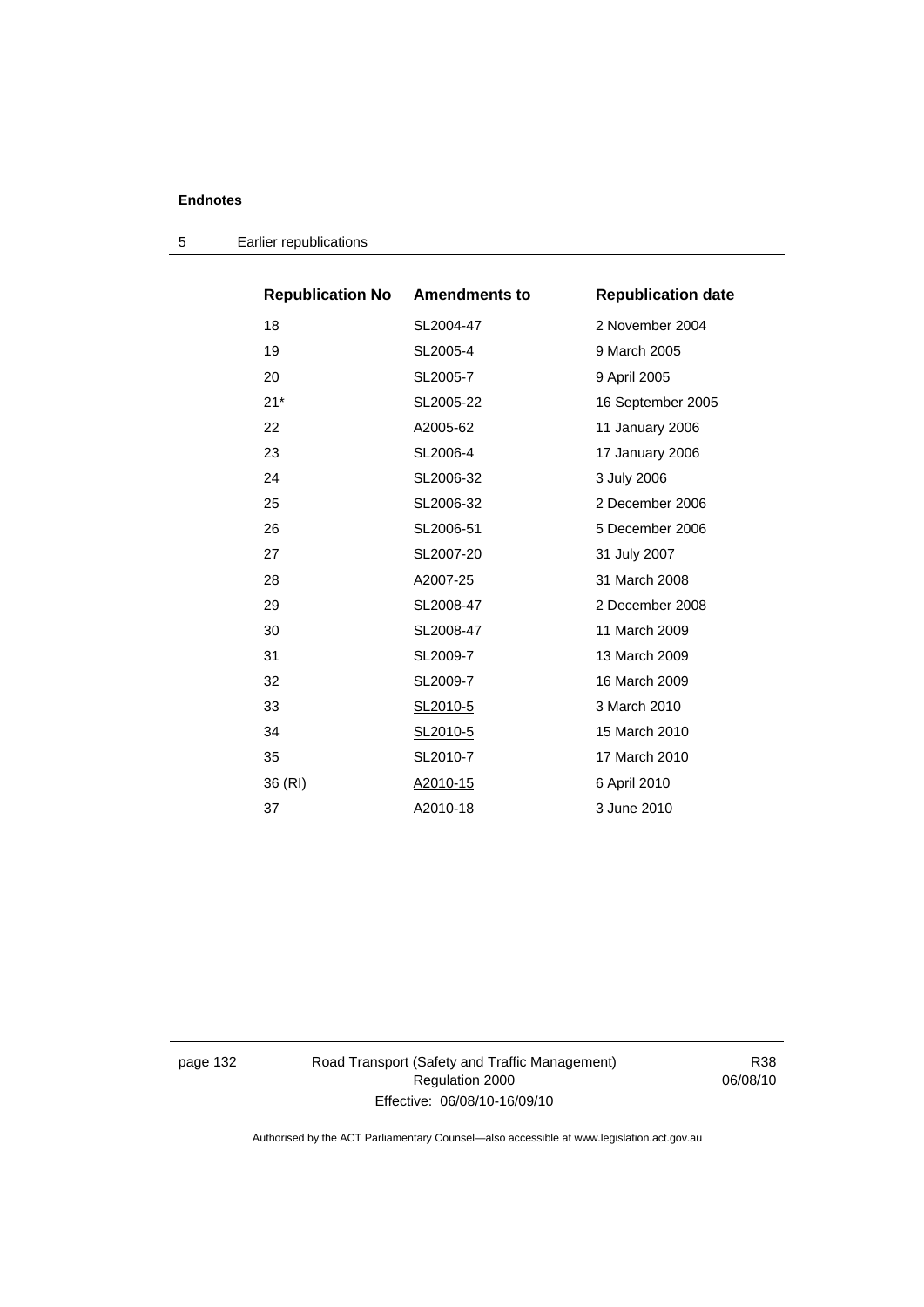## **6 Uncommenced amendments**

The following amendments have not been included in this republication because they were uncommenced at the republication date:

# **Road Transport Legislation Amendment Regulation 2010 (No 1) SL2010-5 s 55, ss 58-62**

## **55 Division 2.2.1, note 2, table, item 22**

*substitute* 

| $\sim$<br>-- | ∠∪∪                |       |
|--------------|--------------------|-------|
|              | 266(2R)<br>200(2D) | ∠لار∠ |

### **58 Section 23B**

*substitute* 

# **23A ARR r 266—children travelling in interstate registered vehicles**

- (1) This section applies to a passenger in or on a motor vehicle (other than a bus or motorbike) who is under 7 years old.
- (2) For the Australian Road Rules, rule 266, the passenger is exempt from rule 266 if the motor vehicle is registered in a State that does not have a law that substantially corresponds to rule 266.

# **23B ARR r 266 (2B)—children travelling in goods compartments**

- (1) This section applies to a passenger in a motor vehicle who is—
	- (a) at least 4 years old; and
	- (b) under 7 years old; and

R38 06/08/10 Road Transport (Safety and Traffic Management) Regulation 2000 Effective: 06/08/10-16/09/10

page 133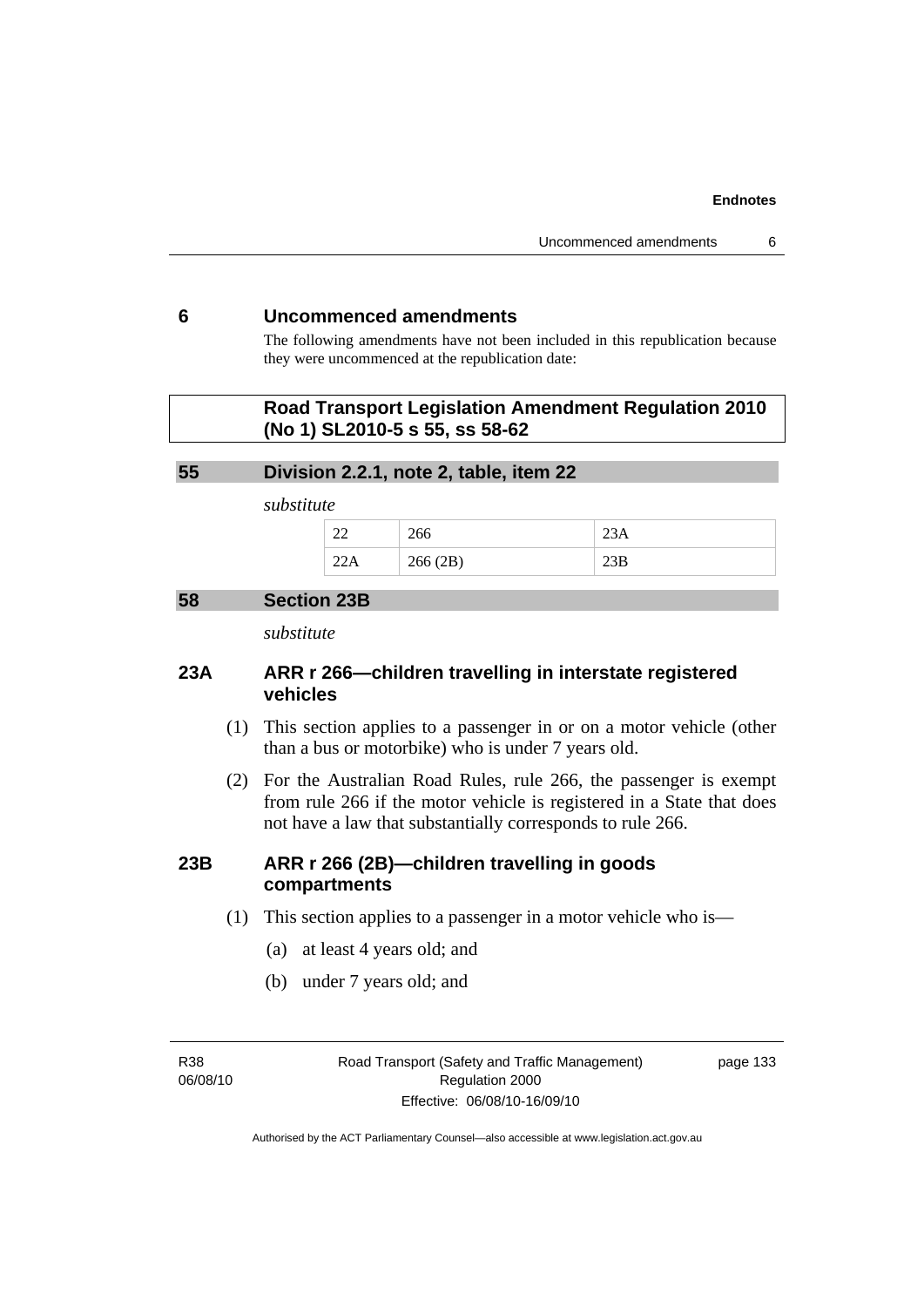- (c) travelling in a seating position in a part of the vehicle that is designed primarily for the carriage of goods.
- (2) For the Australian Road Rules, rule 266 (2B), the passenger is exempt from—
	- (a) being restrained in an approved child restraint; or
	- (b) being placed in an approved booster seat and restrained by a seatbelt.
- (3) However, the passenger must be—
	- (a) restrained by a suitable lap and sash type seatbelt; or
	- (b) restrained by—
		- (i) for the midsection of the passenger's body—a lap type seatbelt; and
		- (ii) for the passenger's upper body—an approved child safety harness.
	- *Note* A person must not travel in a seating position in a part of a vehicle that is designed primarily for the carriage of goods unless the position is suitable for the size and weight of the person (see ARR, r 268 (2)).

## **59 Section 24, new definitions**

#### *insert*

*approved booster seat* means a booster seat that is approved by the road transport authority under section 66 (1) (aa) (Approvals etc by road transport authority).

*approved child safety harness* means a child safety harness that is approved by the road transport authority under section 66 (1) (ba) (Approvals etc by road transport authority).

| omit                                                                                              |                 |
|---------------------------------------------------------------------------------------------------|-----------------|
|                                                                                                   |                 |
| Road Transport (Safety and Traffic Management)<br>Regulation 2000<br>Effective: 06/08/10-16/09/10 | R38<br>06/08/10 |
|                                                                                                   |                 |